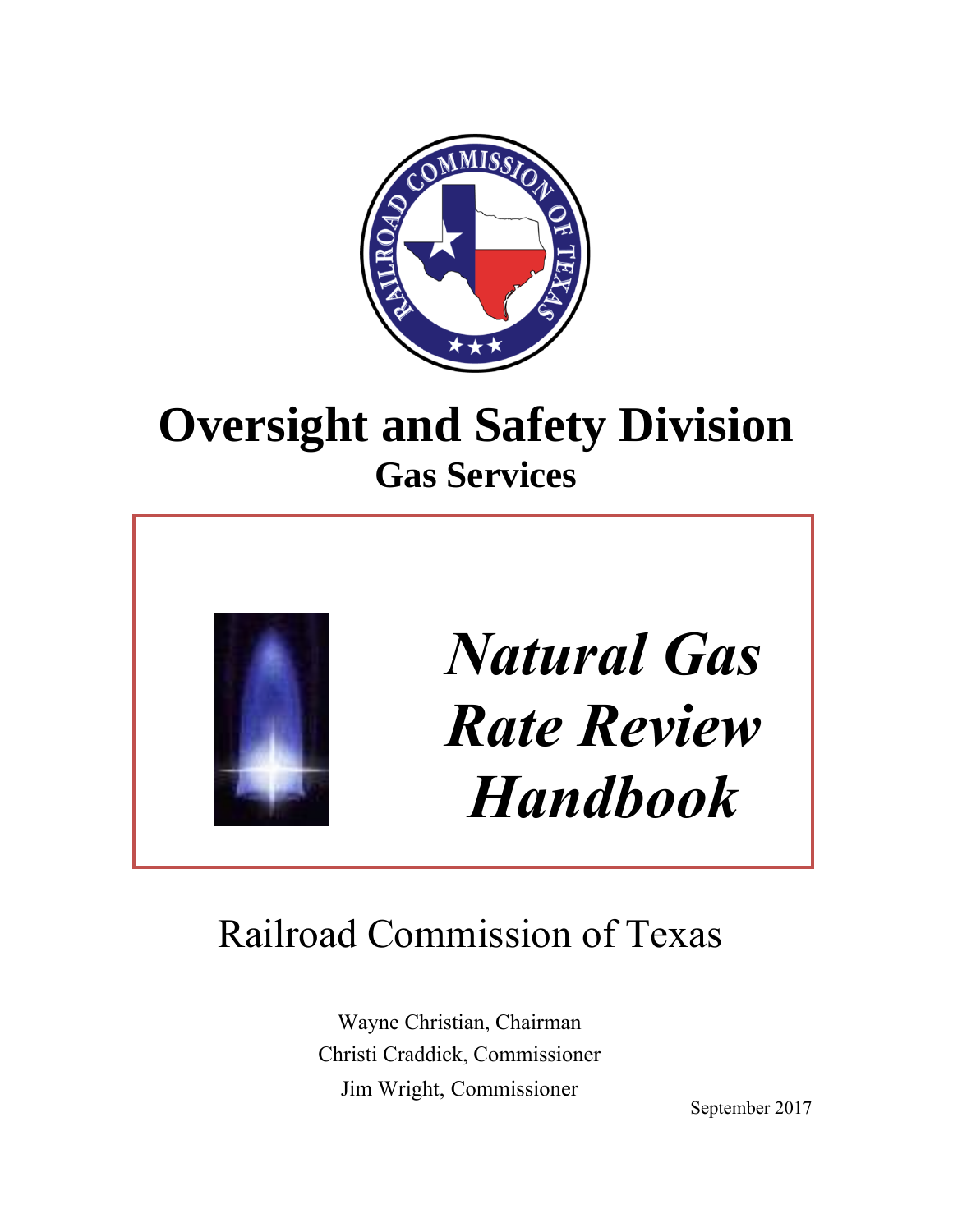| A <sub>1</sub> |                                                                  |  |
|----------------|------------------------------------------------------------------|--|
| <b>B.</b>      |                                                                  |  |
| C.             |                                                                  |  |
| Chapter I.     |                                                                  |  |
|                |                                                                  |  |
|                |                                                                  |  |
|                |                                                                  |  |
|                |                                                                  |  |
|                |                                                                  |  |
|                |                                                                  |  |
|                |                                                                  |  |
|                |                                                                  |  |
| Chapter II.    |                                                                  |  |
|                |                                                                  |  |
|                |                                                                  |  |
|                |                                                                  |  |
|                |                                                                  |  |
|                |                                                                  |  |
| Chapter III.   |                                                                  |  |
|                |                                                                  |  |
|                |                                                                  |  |
|                |                                                                  |  |
|                | C. Allocation of System-Wide Assets to a Distribution System  16 |  |
|                |                                                                  |  |
|                |                                                                  |  |
|                |                                                                  |  |
|                |                                                                  |  |
|                |                                                                  |  |
|                |                                                                  |  |
|                |                                                                  |  |
|                |                                                                  |  |
|                |                                                                  |  |
|                |                                                                  |  |

# **Table of Contents**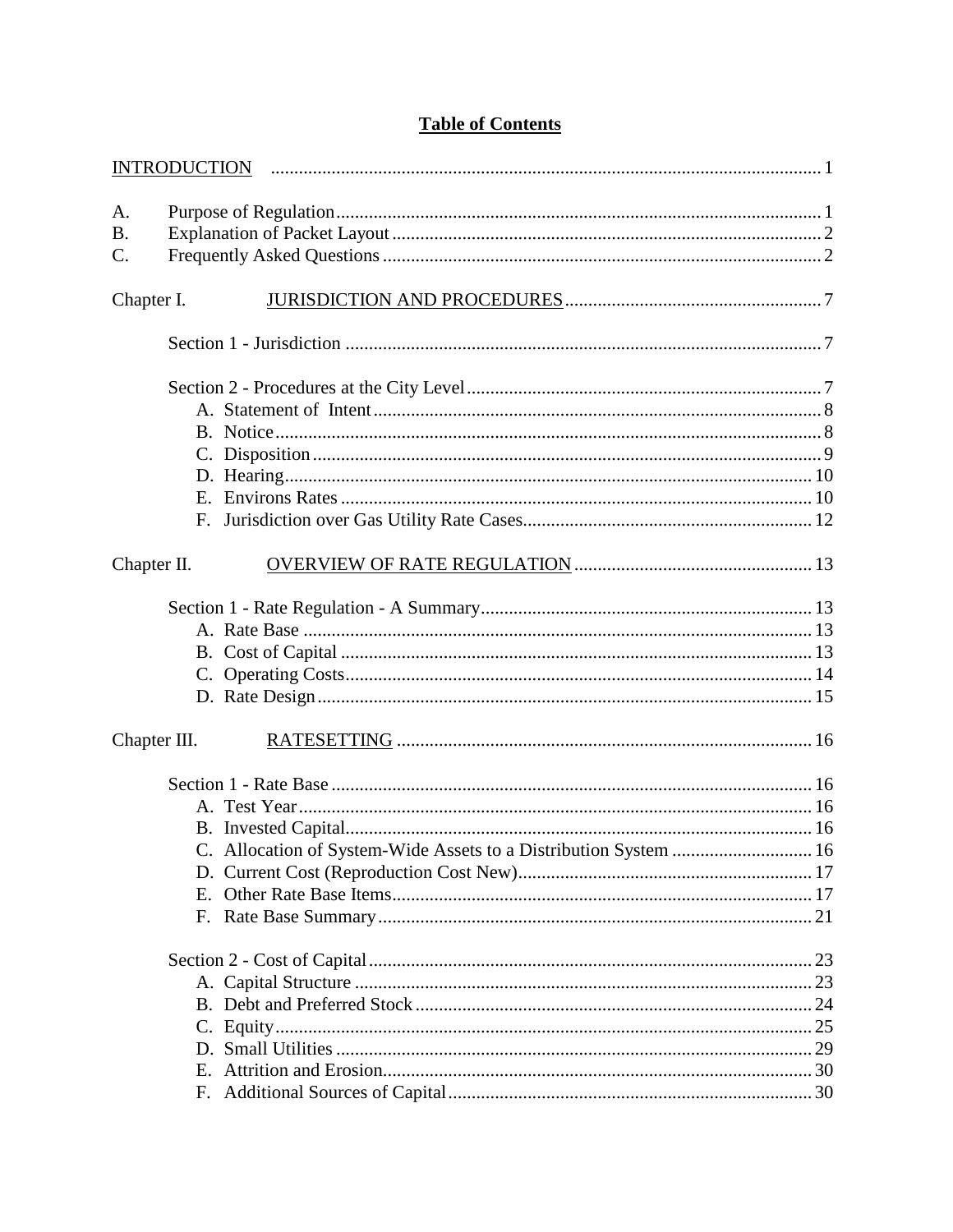| Chapter IV.    |  |
|----------------|--|
|                |  |
|                |  |
|                |  |
|                |  |
|                |  |
|                |  |
|                |  |
|                |  |
|                |  |
| $\mathbf{I}$ . |  |
| J.             |  |
|                |  |
|                |  |
|                |  |
|                |  |
|                |  |
|                |  |
|                |  |
|                |  |
| S.             |  |
| T.             |  |
|                |  |
|                |  |
|                |  |
|                |  |
|                |  |
|                |  |
|                |  |
|                |  |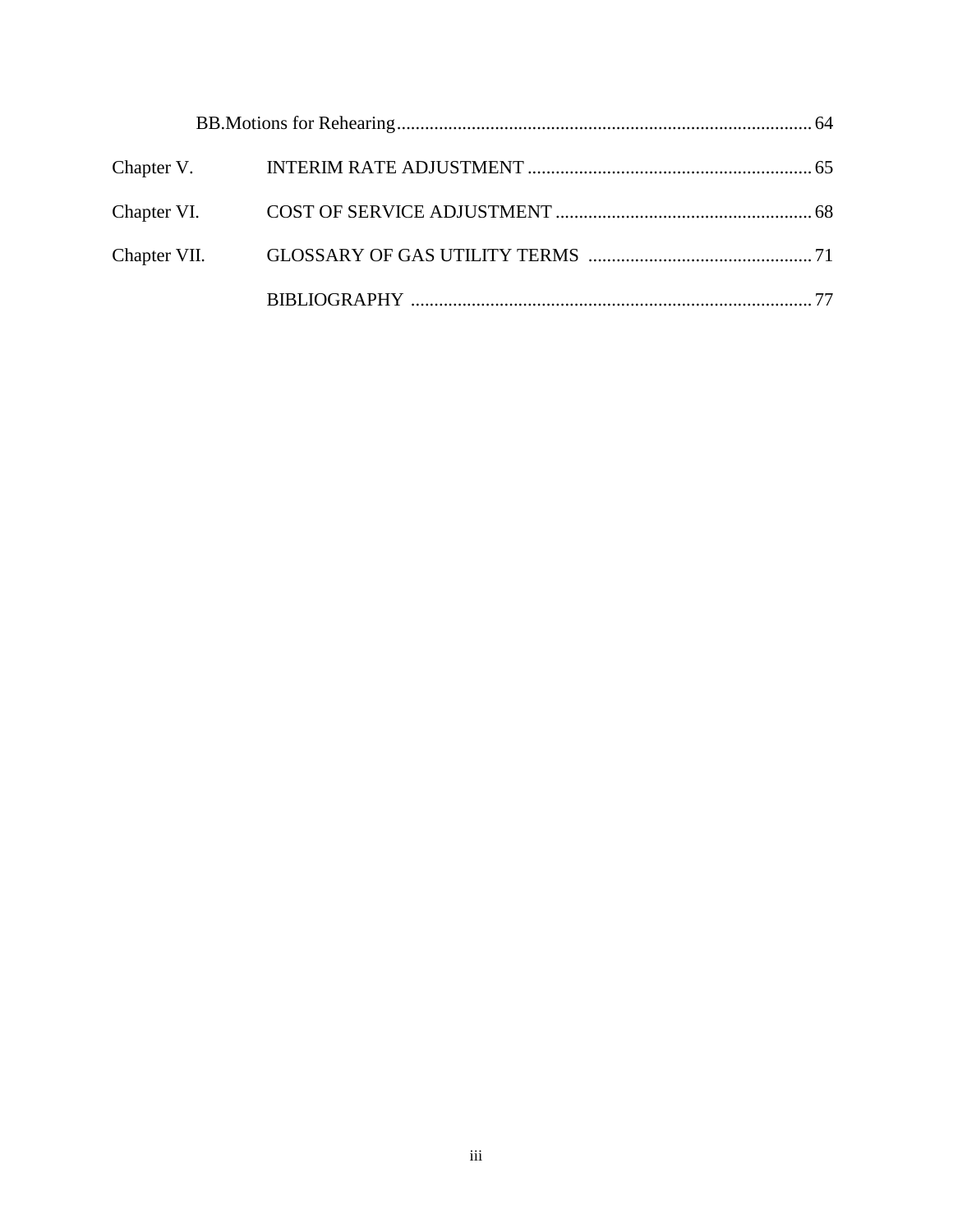#### **INTRODUCTION**

This handbook is intended to assist municipalities, consultants, gas utilities and other interested persons in understanding the principles and procedures involved in natural gas utility rate regulation. Exercise of judgment is required in resolving the issues surrounding utility rate requests, and the methodologies set out herein are presented only as possible methods for resolving the issues identified. The methodologies and suggestions in this handbook by no means represent Railroad Commission of Texas policy, precedent or a mandate. This handbook is intended to only provide broad guidance to those that have questions about rate making. Also, the handbook is not intended as a substitute for advice from your attorney or qualified rate consultant. Titles 3 and 4 of the current Texas Utilities Code (TEX. UTIL. CODE), and the Railroad Commission of Texas' (Commission) Special Rules of Practice and Procedure, Substantive Rules, and General Rules of Practice and Procedure should be followed if there are any conflicts between the statutes, the rules and this handbook.

#### **A. PURPOSE OF REGULATION**

Regulation of public utilities is intended to operate in lieu of the competitive forces that are believed to control prices for goods and services provided by most business organizations. Utilities invest large sums of money at the outset to build the facilities required to serve their customers. Since a utility's initial capital investment is so high, the existence of competing utilities would be wasteful and inefficient. That is why utilities are referred to as "natural monopolies." Normally, utilities operate most efficiently as monopolies, but with the potential market abuses of a monopoly.

The Gas Utility Regulatory Act, The Cox Act, and other miscellaneous statutory provisions have been revised and combined, along with the statutes governing the regulation of electric and telephone utilities, into a statute referred to as the **TEXAS UTILITIES CODE (TEX. UTIL. CODE). Title 3** of the **TEX. UTIL. CODE** replaces the Gas Utility Regulatory Act and the Cox Act, while **Title 4** replaces the other miscellaneous provisions.

The bill that codified the statutes was drafted by the Texas Legislative Council in 1997. The process involved reclassifying and rearranging the statutes in a more logical order to make the statutes more accessible, understandable, and usable. The  $75<sup>th</sup>$  Legislature enacted the bill, Governor Bush signed it, and it became effective September 1, 1997.

These statutes provide comprehensive regulation of gas utilities in lieu of competition. Each regulatory authority is empowered by the **TEX. UTIL. CODE** to enact rules and regulations as necessary to adequately perform its statutory duty. Commission rules cited in this manual are not binding upon a municipality when it is exercising its original jurisdiction, but they are applicable when a case is appealed to the Commission and the municipality is a party to the appeal.

On December 24, 2004, the Commission created a rule (§ 7.7101 of 16 TEX. ADMIN. CODE) to implement **TEX. UTIL. CODE**, § 104.301 (sometimes referred to as the Gas Reliability Infrastructure Program or GRIP), which was enacted by the 78th Legislature. These statutory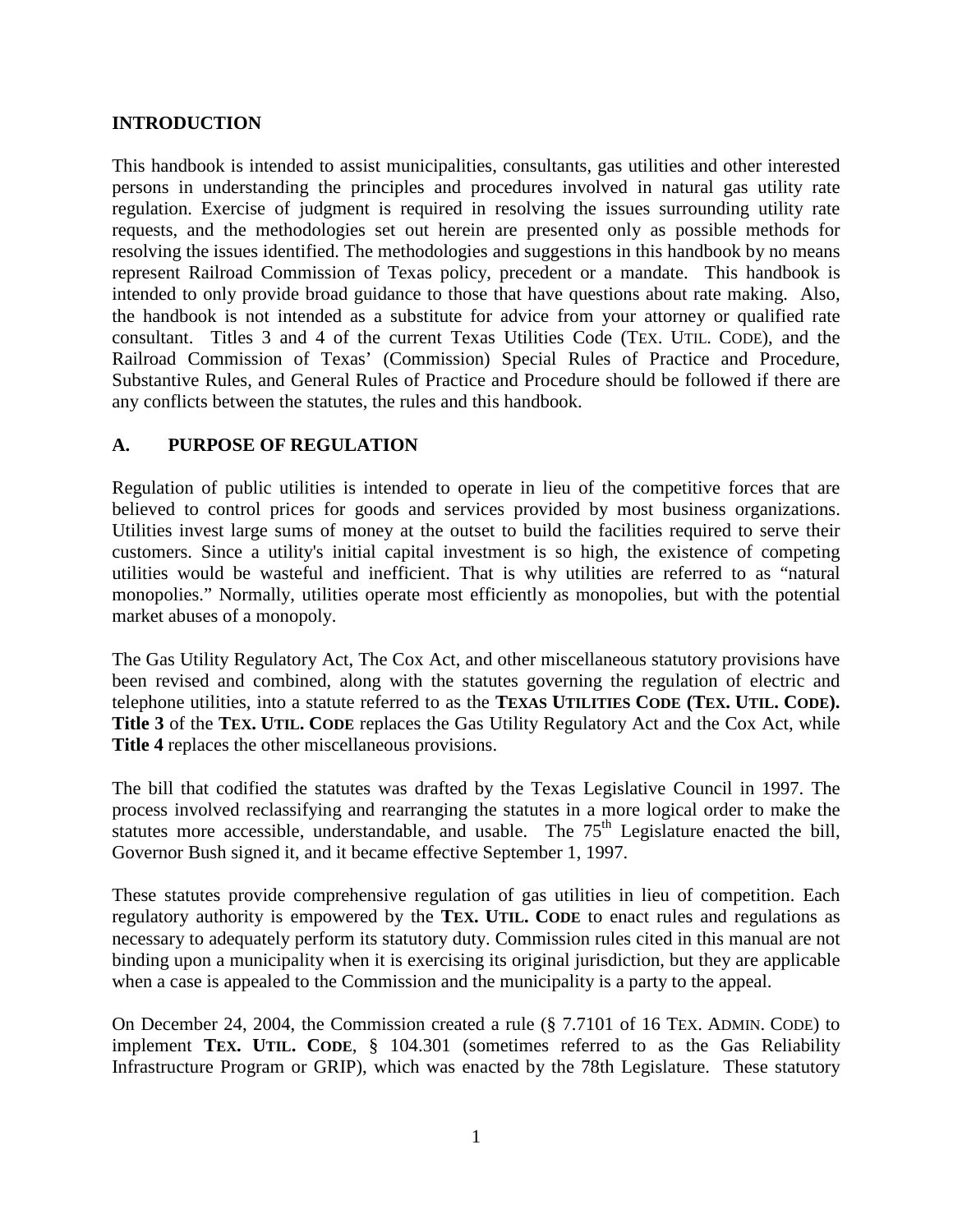and rule provisions promote investment in infrastructure that will improve the reliability and safety of the Texas natural gas system. Previously, the only way for a utility to increase its rates was to file with the regulatory authorities a formal Statement of Intent rate package, including a comprehensive cost of service rate case. This is sometimes referenced as "traditional" rate making. The Interim Rate Adjustment (IRA) statute and rule allow a gas utility to apply with the regulatory authority for an interim adjustment to its base rates to recover the cost of new infrastructure investment made by a utility since its last comprehensive rate case. When a utility applies for an interim rate adjustment, it is not required to submit a comprehensive rate package demonstrating the reasonableness of its cost of service. More details of the IRA requirements are discussed in a following chapter in this handbook.

# **B. EXPLANATION OF PACKET LAYOUT**

This handbook contains seven Chapters following the Introduction. The first Chapter explains the legal authority under which a city may act to set natural gas rates, and explains procedural steps that are appropriate at the city level. The second Chapter provides a broad overview of ratemaking methodology. The third Chapter also deals with the substance of rate calculation, but in much greater detail. The fourth Chapter sets out procedures to be followed before the Railroad Commission in the event that the city's rate setting action is appealed. The fifth Chapter discusses the specific requirements and particulars of the Interim Rate Adjustment filing that is an option to the utility. The sixth chapter discusses the use and applicability of Cost of Service Adjustments (COSA) approved by the Commission. Finally, the seventh Chapter contains a glossary of terms and a bibliography.

# **C. TEXAS NATURAL GAS RATES -- FREQUENTLY ASKED QUESTIONS**

# **Q: How many Texas customers obtain gas through natural gas distribution systems?**

**A:** Texas natural gas distribution systems include 30 investor owned utilities and 84 municipally owned systems through 2010. These natural gas distribution systems serve 4.5 million customers, which comprise domestic households, small commercial, and large industrial customers.

# **Q: How many Texas cities are served by natural gas distribution systems?**

A: Over 1,100 Texas cities are served by natural gas distribution systems. 85 of these cities are served by municipally owned distribution systems. The rest of these cities are served by investor owned utilities.

# **Q: How much gas is purchased through natural gas distribution systems in Texas?**

**A:** 392 billion cubic feet of gas was purchased through natural gas distribution systems in2010. This was 16% of all gas consumed in Texas (2,367 billion cubic feet). Gas sales through natural gas distribution systems (municipal and investor owned) totaled over \$115 billion in 2010.

# **Q: Who has jurisdiction over natural gas rates in most Texas municipalities?**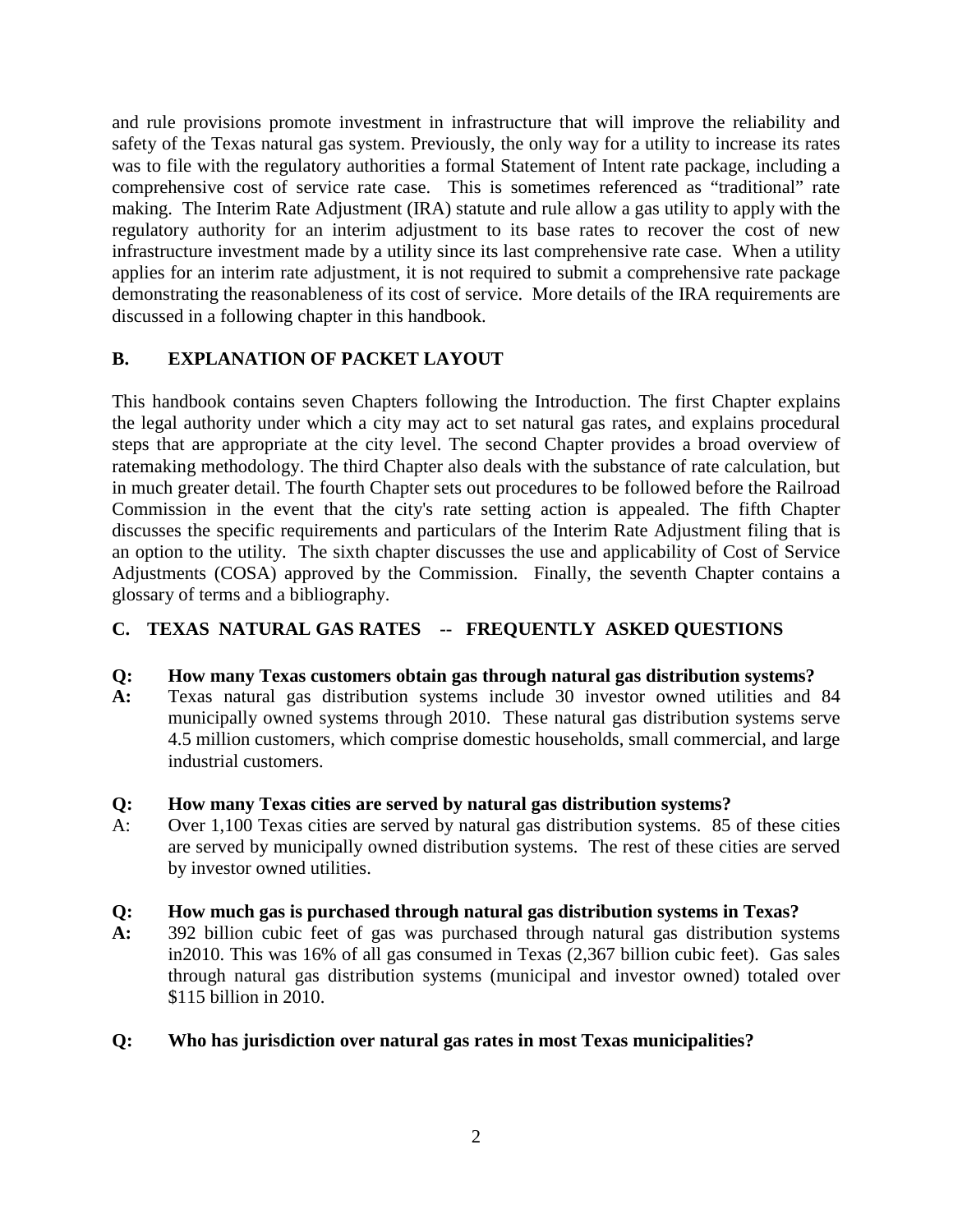**A:** The majority of Texas municipalities are served by investor owned utilities. In these municipalities, the municipality grants a franchise to a utility company, and the municipality has original jurisdiction (and the Railroad Commission has exclusive appellate authority) over the rates, operations, and services of the natural gas utility within the municipality. The Railroad Commission has no authority over the rates, operations, and services of a municipally owned gas utility within the municipality's boundaries.

#### **Q: If I live in a municipality which is served by an investor owned natural gas utility and I have a concern about my natural gas rates or bill, to whom do I complain?**

**A:** Since the municipality has original jurisdiction over the rates, operations, and services of the natural gas utility within the municipality, customer complaints should be addressed to the municipal department which is responsible for the administration of this contract.

# **Q: Does the Railroad Commission of Texas have jurisdiction over a city's natural gas rates?**

**A:** By statute, the city, as the regulatory authority, has a legal obligation to set rates that are just and reasonable. If the utility or any other party to the proceeding at the city is not satisfied with the rates set by the city, that aggrieved party may appeal the city's rate ordinance to the Commission, where rates will be determined through a formal evidentiary rate case proceeding. The city has standing to participate in this appeal as a party. An appeal by any party of the rates set by Commission order would go to Travis County District Court.

The Commission monitors the overall quality of service and rates provided to a city by an investor owned utility. Through regular audits, the Commission assures, among other service issues, that the utility charges its customers the rates which have been formally authorized, and orders refunds if customers have been overcharged.

# **Q: Does the Railroad Commission of Texas have jurisdiction over any other natural gas rates?**

**A:** Yes, the Commission has exclusive original jurisdiction over natural gas utility rates in areas outside of municipalities, such as "environs", "unincorporated areas" and "special rate areas." Areas adjacent to a municipality and served by the same distribution system serving the municipality are referred to as "environs." Areas outside and not adjacent to an incorporated municipality are referred to as "unincorporated areas" or can be "special rate areas." Unincorporated areas are areas that are not adjacent to a municipality but have rates the same as a nearby municipality served by the same utility. Special rates by definition are rates applicable only to service by a given utility within a specified area and not specifically keyed to the rates charged in an incorporated area. Also, the Commission has exclusive original jurisdiction over the rates and services of a utility, such as a natural gas pipeline, that delivers gas to a distribution utility, or "city gate rates". And, in the case of Interim Rate Adjustments (IRA), both the Cities and the Commission have the authority to approve an IRA within their jurisdictions. A municipal denial of a proposed IRA may be appealed by the utility to the Commission.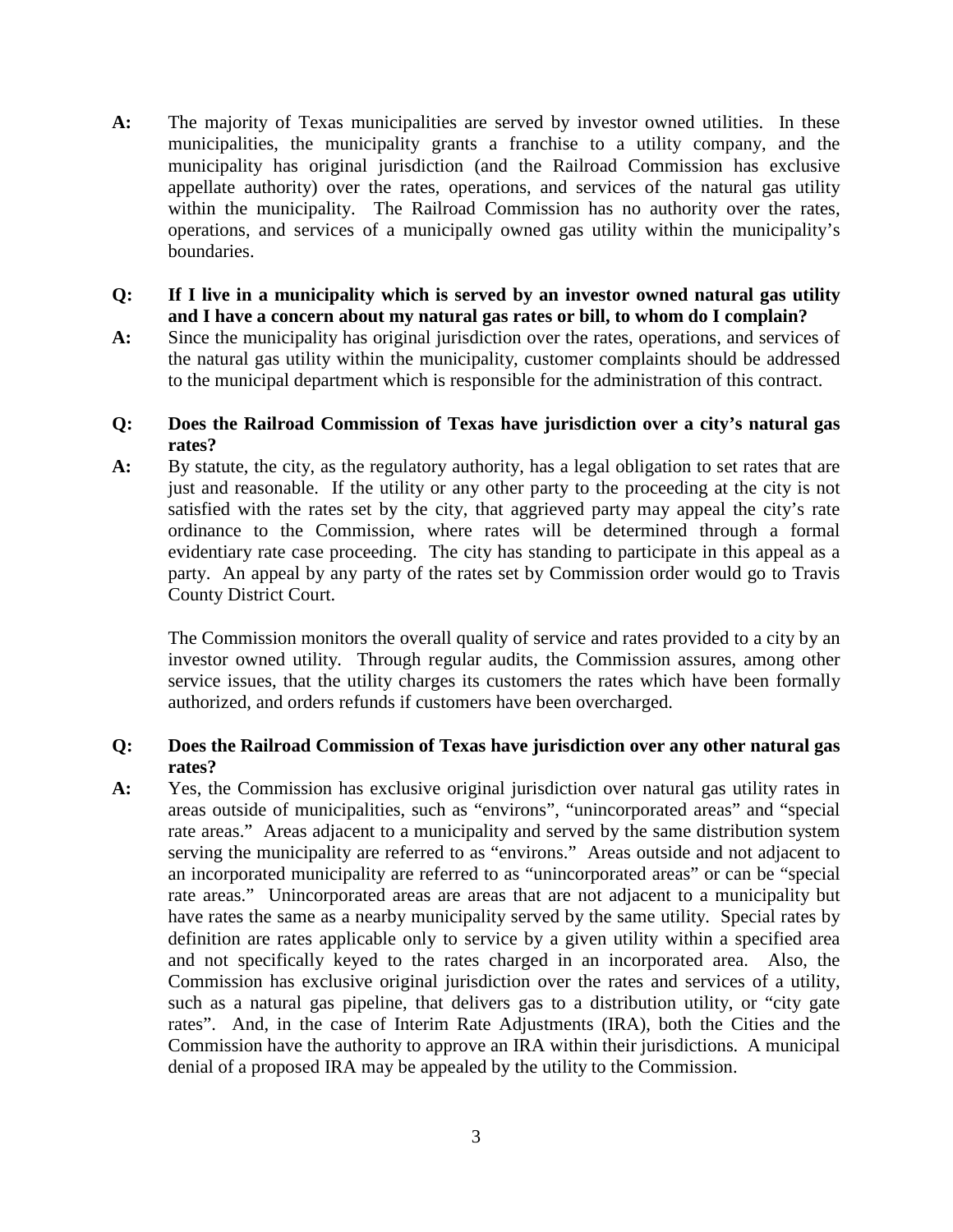- **Q: Can the Railroad Commission of Texas provide assistance to municipalities which are faced with a proposed natural gas rate increase?**
- **A:** A municipality may request the Railroad Commission of Texas to advise and assist the municipality on a natural gas utility matter pending before the Commission, a court, or the municipality's governing body. Cities should be aware, however, that budget constraints imposed by the Legislature limit the resources that the Commission has available for providing assistance to municipalities. This Rate Review Handbook can provide a general guidance and the Commission has placed many Proposals for Decision, Orders and schedules on its web site for review. The handbook contains a comprehensive review of the ratemaking process. Information regarding these publications is available by phone at (512) 463-7167 or in the Gas Services section of the agency's web site: **www.rrc.state.tx.us**.

# **Q: What other sources of assistance regarding evaluation of proposed rate increases are available to a city?**

**A:** City staff may have the expertise required to evaluate a proposed rate increase. If necessary, many consultants, attorneys, and associations are available to provide assistance, usually on a fee basis.

# **Q Can a utility change my city's natural gas rates?**

**A:** A utility can propose to raise or lower the rates it charges to provide natural gas distribution service within a city. Proposals to increase rates are most common. A utility must follow a specific, formal process to propose and implement a rate increase. But, a rate decrease can be implemented simply through the filing of a new tariff.

# **Q: What is the process a utility must follow to propose a rate increase?**

- **A:** A utility must file a written statement of intent to increase rates with the city it serves and publish notice in a local newspaper for four successive weeks, and may not put the increased rates into effect until at least 35 days after filing the statement of intent. Upon the filing of a statement of intent, the city may take one of several actions:
	- 1. The city may take no action at all, in which case the proposed rate increase will automatically take effect after day 35.
	- 2. Unless the increase is a "a major change" (*i.e.*, one that would increase the aggregate revenues of the utility more than the greater of \$100,000 or 2.5 percent), the city, for good cause shown and under any conditions the city may prescribe, may allow a rate increase to take effect before the end of the 35 day period.
	- 3. The city may suspend the proposed rate increase for an additional 90 days beyond the  $35<sup>th</sup>$  day (a total of 125 days from the date that the initial rate increase was filed). If, after 90 days from the date that the statement of intent of proposed rate increase was filed, the city has not established final rates, the utility may put into effect a rate less than or equal to the proposed rate upon filing a bond payable to the city. If, by the  $125<sup>th</sup>$  day from the date the statement of intent was filed, the city has not adopted a rate ordinance setting final rates, then the city is considered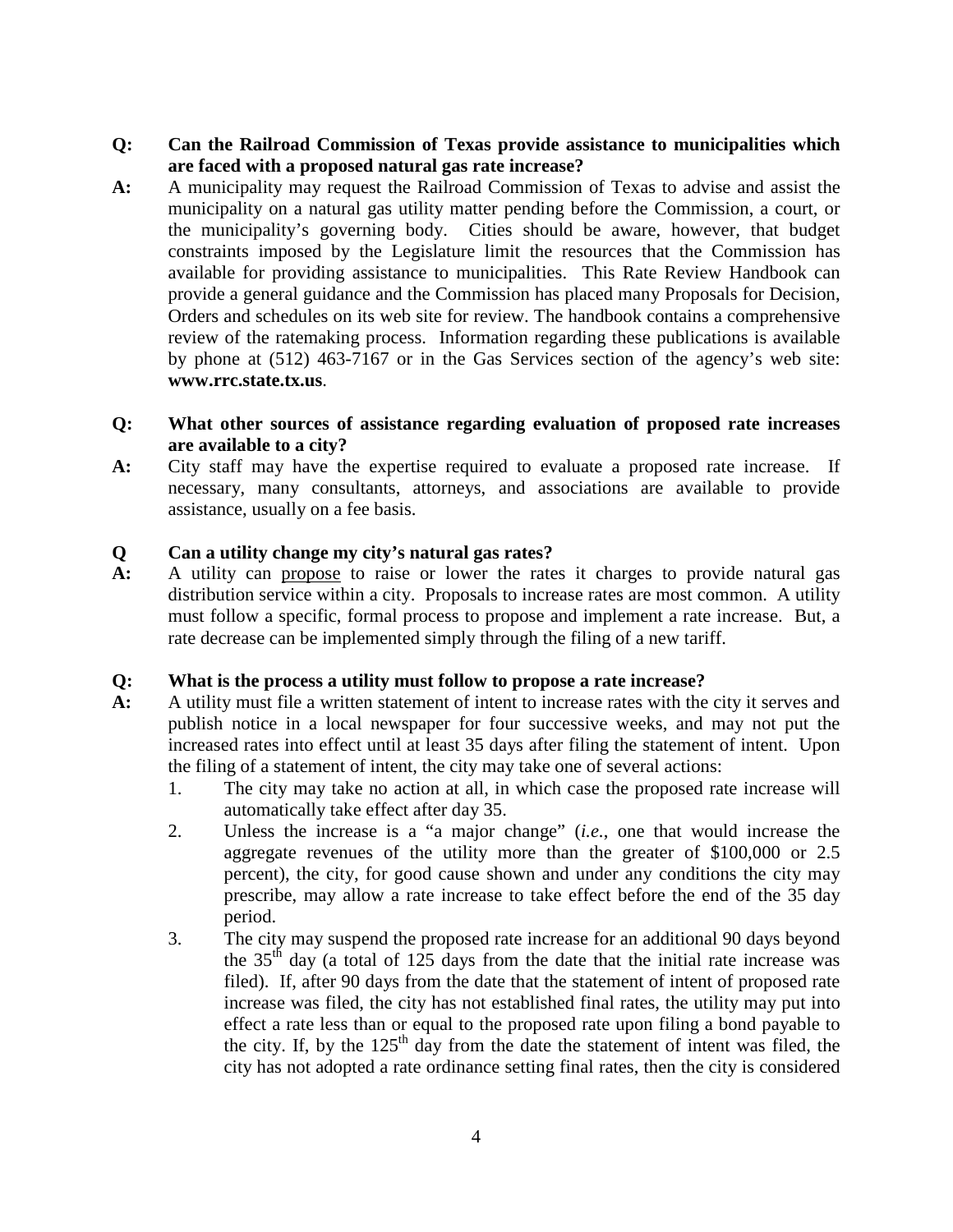to have approved the rates proposed by the utility, and they go into effect after the  $125<sup>th</sup>$  day.

- 4. The city may expressly deny any rate increase, in which case the utility may:
	- a) maintain the existing rate schedule;
	- b) appeal to the Commission the city's rate ordinance denying the requested increase in rates; or,
	- c) file with the city a statement of intent proposing a different rate increase.
- 5. The city may expressly grant a lower than requested rate increase, in which case the utility may:
	- a) appeal to the Commission the city's rate ordinance denying the requested increase in rates and setting rates at a lower level than requested;
	- b) put the new rates into effect (even though they are lower than the utility originally requested), and file with the city a new statement of intent proposing another rate increase; or,
	- c) simply put the new rates into effect (even though they are lower than the utility originally requested).
- 6. The city may expressly approve the requested rate increase as filed.

# **Q: How often can a utility propose a rate increase to a city?**

**A:** A utility can propose a rate increase to a city as often as the utility desires. In practice, proposals to increase rates rarely occur more frequently than once per year. Often many years pass before a utility seeks a rate increase. Within the requirements of the IRA, once invoked a utility must file for an adjustment annually *and* file a Statement of Intent within 5 years of the initial IRA filing for a full rate review.

#### **Q: If a city denies a proposed rate increase and it is appealed to the Commission or district court, what expenses will the city and its ratepayers face?**

**A:** The governing body of any municipality participating in or conducting ratemaking proceedings may select and engage rate consultants, accountants, auditors, attorneys, and/or engineers to advise and represent the municipality with litigation or natural gas utility ratemaking proceedings before any regulatory authority or in court. The natural gas utility engaged in those proceedings is required to reimburse the governing body for the costs of those services only to the extent that the costs are found reasonable by the applicable regulatory authority. The natural gas utility commonly recoups these costs along with its own reasonable rate case expenses by applying a surcharge, which is determined by the regulatory authority, to its utility rates for that particular municipality. This surcharge usually is applied on a per customer or per Mcf basis and is typically spread out over a period of time to reduce its impact on ratepayers. The regulatory authority typically monitors the amount of money collected under the surcharge to ensure that the utility does not over collect.

# **Q: What percentage increase is being proposed in the statement of intent?**

**A:** Most statements of intent propose a percentage rate increase. The percentage increase is most frequently stated as the increase in total revenues, including the portion of revenues which covers the cost of natural gas purchases. Since the cost of natural gas is simply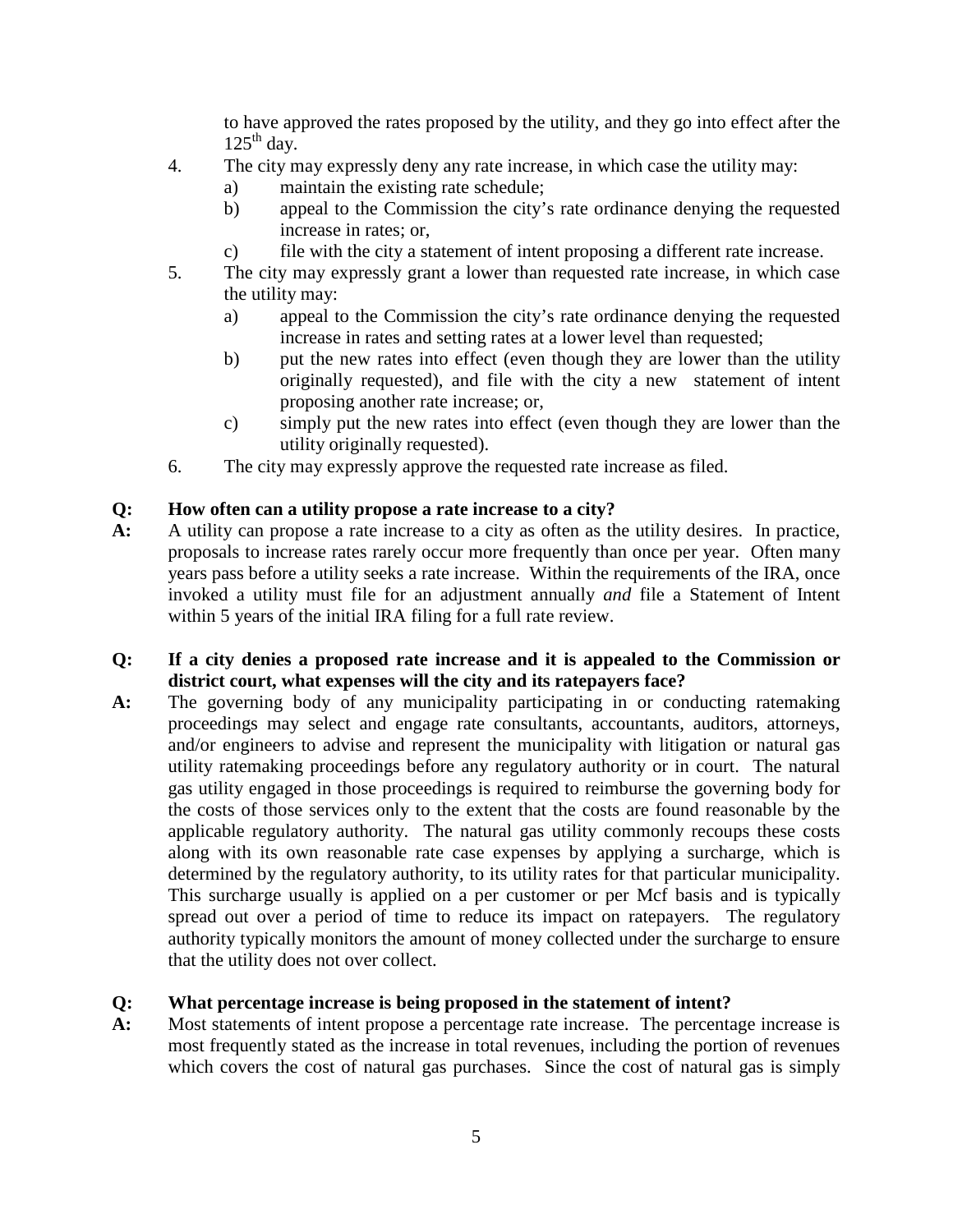passed through to the customer without a profit, some prefer to exclude from the calculation of a rate increase revenues which cover the cost of natural gas purchases. The following example illustrates the difference between including and excluding cost of natural gas pass-through revenue when calculating a percentage rate increase.

|                                                           | <b>Present</b><br>Rates | Proposed<br>Rates | % Rate<br>Increase |
|-----------------------------------------------------------|-------------------------|-------------------|--------------------|
| <b>Total Operating Revenue</b><br>(Including Cost of Gas) | \$300,000               | \$315,000         | 5%                 |
| Cost of Gas                                               | \$220,000               | \$225,000         |                    |
| <b>Total Operating Revenue</b><br>(Excluding Cost of Gas) | \$80,000                | \$90,000          | 12.5%              |

- **Q: Where can I get further information regarding the topics discussed in this section?**
- **A:** Call the Gas Services at (512) 463-7167 or visit the Commission's web site at www.rrc.state.tx.us.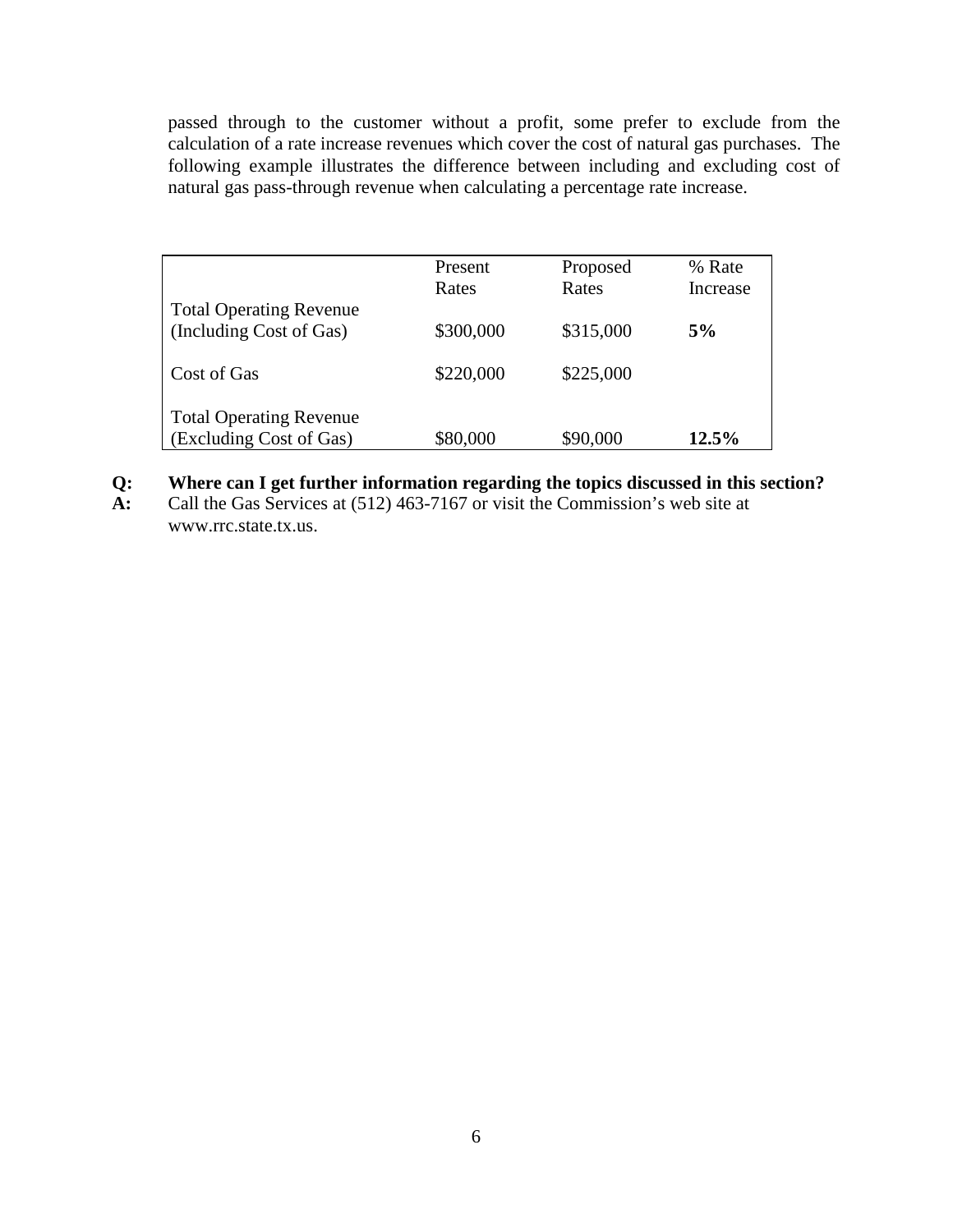#### **CHAPTER I. JURISDICTION AND PROCEDURES**

#### **SECTION 1 - JURISDICTION**

City jurisdiction over natural gas distribution rates and services was implied under the Cox Act and was specifically granted in the Gas Utility Regulatory Act. A municipality has original jurisdiction over the rates, operations and services provided by any gas utility distributing natural gas within the city or town limits pursuant to TEX. UTIL. CODE § 103.001. In contrast, TEX. UTIL. CODE § 102.001 gives the Commission original jurisdiction over utility distribution rates and services outside the city limits and in other unincorporated areas and over city gate sales, and appellate jurisdiction to review the rate ordinances or orders of municipalities.

As a regulatory authority, as defined in TEX. UTIL. CODE § 101.003(13), the city has the authority:

- To make reasonable inspections of the papers, books, accounts, documents, or other business records of the utility. TEX. UTIL. CODE § 102.203
- To require the filing of rates, rules, and regulations. TEX. UTIL. CODE § 102.151
- To fix just and reasonable standards of service to be followed by the utility. TEX. UTIL. CODE § 104.252
- To provide for the examination and testing of equipment. TEX. UTIL. CODE § 102.205
- To engage rate consultants, accountants, auditors, attorneys and engineers to assist in ratemaking proceedings. TEX. UTIL. CODE § 103.022.
- To establish rates. TEX. UTIL. CODE § 103.001.

TEX. UTIL. CODE § 103.022 gives cities the right to hire rate consultants, auditors, attorneys, and engineers to assist with the ratemaking proceedings upon request by the city; the public utility is required to reimburse the governing body for the reasonable costs of such services, which are passed on to the ratepayers. A city may, of course, elect to pay for such services from taxgenerated revenue. The city should plan expenditures not only on a basis of reasonableness but also on a basis of cost effectiveness.

Under TEX. UTIL. CODE § 102.005, the Commission may advise and assist municipalities upon request in connection with questions and proceedings under the statute. Cities should be aware, however, that budgetary constraints imposed by the Legislature limit the resources that the Commission has available for providing such assistance.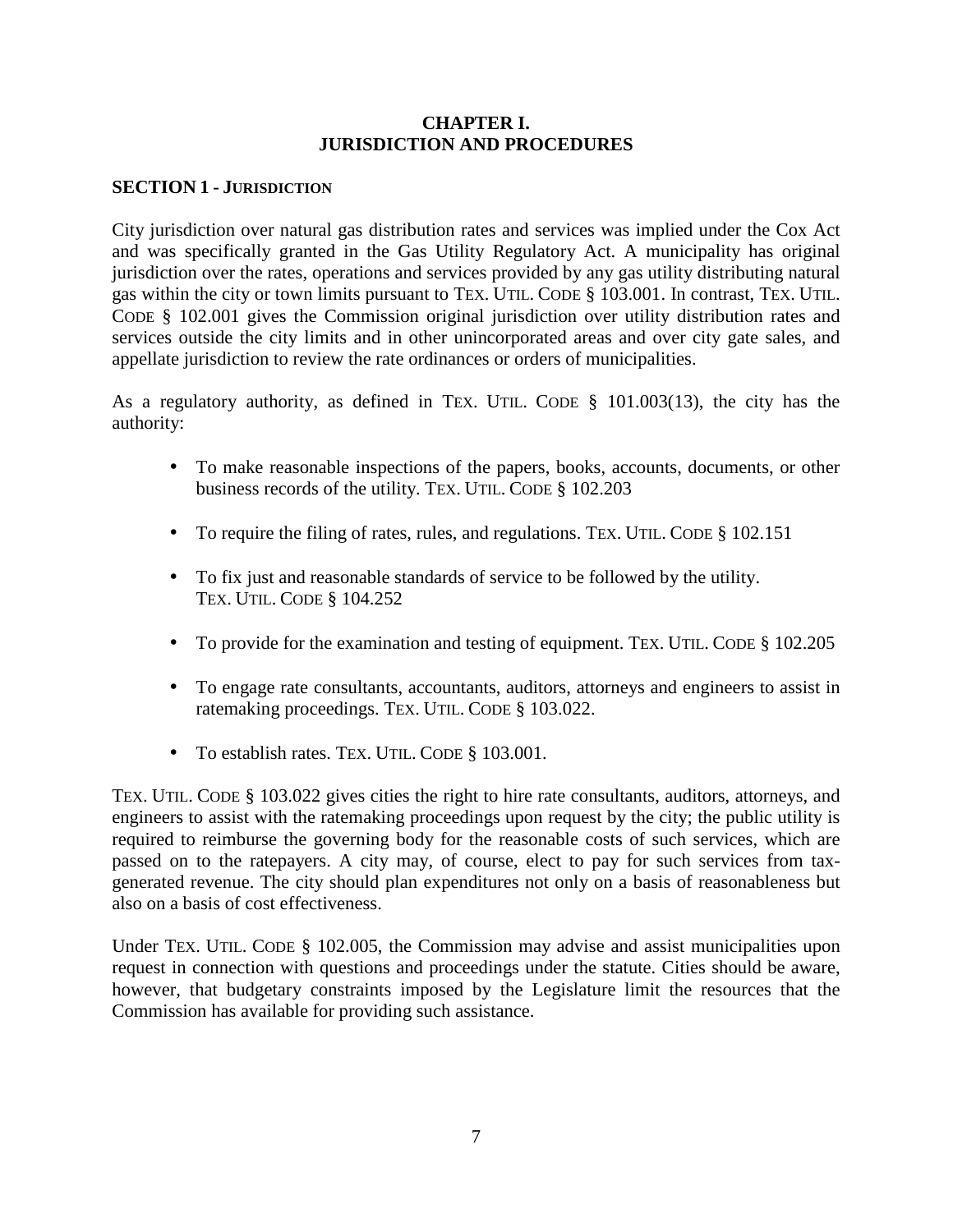#### **SECTION 2 - PROCEDURES AT THE CITY LEVEL**

The procedures and legal standards for ratemaking proceedings are generally contained in TEX. UTIL. CODE Chapters 102 and 104. Ratemaking proceedings are typically initiated by a utility by filing a statement of intent to increase rates under TEX. UTIL. CODE § 104.102. The utility must provide notice in accordance with TEX. UTIL. CODE § 104.103. The city, however, may initiate a rate proceeding on its own motion or on the complaint of any affected person, and if, after notice and hearing, it finds that existing rates are unreasonable or in violation of the law, it may adopt new rates. TEX. UTIL. CODE § 104.151.

#### **A. STATEMENT OF INTENT**

Under the terms of TEX. UTIL. CODE § 104.102, a utility may not increase its rates without filing, at least 35 days prior to the effective date of the proposed increase, a statement of intent with the regulatory authority having original jurisdiction. TEX. UTIL. CODE § 104.102 sets out requirements for the content of the statement of intent, which must:

- specify a proposed effective date which is at least 35 days after the filing date, except upon a showing of good cause;
- state the proposed revisions of tariffs and schedules and specify in detail each proposed increase;
- state the effect of the proposed increase on company revenue;
- state the classes and numbers of utility customers affected; and,
- contain such other information as may be required by the regulatory authority's rules and regulations.

# **B. NOTICE**

A copy of the statement of intent must be mailed or delivered to the appropriate officer of each affected municipality. TEX. UTIL. CODE § 104.102(b). If a proper statement of intent has been filed, the city may proceed with its rate determination. If the statement of intent is defective, the city may allow the filing of a proper or amended statement of intent. The statute does not require that statements of intent include data to support the rate request. However, because the city must evaluate the basis of the request in order to determine its reasonableness, the city shall require the utility to submit supporting information to the city during the course of the city's investigation of the merits of the rate request. TEX. UTIL. CODE § 103.021.

In addition to filing the statement of intent with the city, the utility must publish notice for four successive weeks in a newspaper having general circulation in each county with territory affected by the proposed change. The time limits and publication requirements set out in TEX. UTIL. CODE § 104.103 do not apply to a complaint proceeding under TEX. UTIL. CODE § 104.151.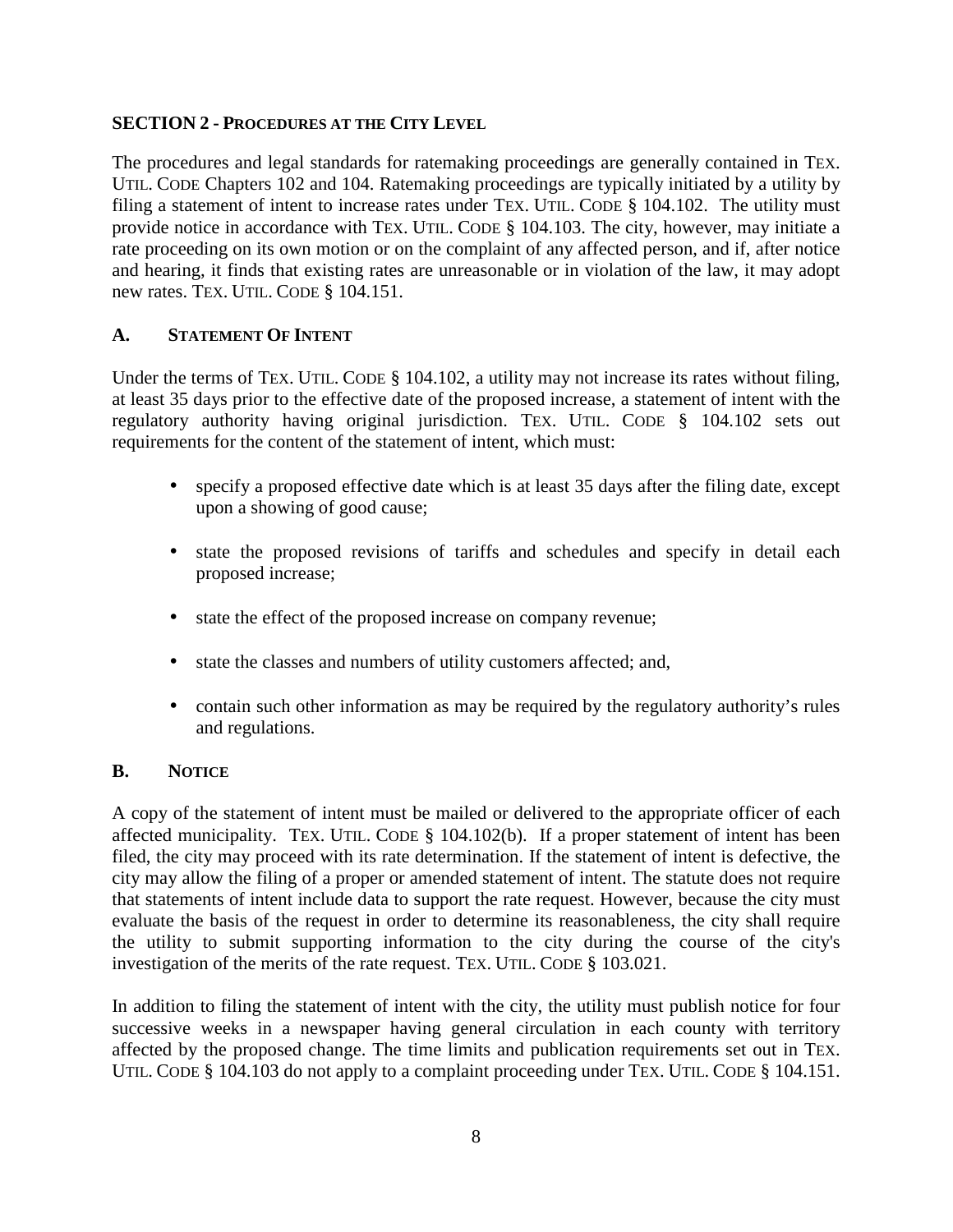Instead of publishing newspaper notice, a gas utility may provide notice to the public in an area outside the affected municipality or in a municipality with a population of less than 2,500 by either mailing the notice to each customer or including the notice in each customer's bill. TEX. UTIL. CODE § 104.103(b).

# **C. DISPOSITION**

Rate proceedings before the city may generally be processed according to any applicable provisions of the city charter. However, TEX. UTIL. CODE § 103.021(b) requires that the city make its rate determination using the procedures and requirements of Title 3, Subtitle A (the Gas Utility Regulatory Act) of the Texas Utilities Code.

Once the proper statement of intent is filed and notice is given, the city council may on its own motion or upon the complaint of any affected person hold a hearing or hearings to determine the propriety of the change. This decision may be made at any time within 30 days from the date when the change would or has become effective, upon reasonable notice to all affected parties. TEX. UTIL. CODE § 104.105. The city council is required to provide an opportunity for hearing in each case where the change would constitute a major change as defined in TEX. UTIL. CODE § 104.101. TEX. UTIL. CODE § 104.104 prohibits a major change to take effect prior to the end of the 35-day period prescribed by TEX. UTIL. CODE § 104.102. An informal proceeding may satisfy the requirement if no complaint is received before the expiration of 45 days after notice of the change has been filed.

Once the statement of intent has been filed, the city has several options for handling the rate request. It may take no action and allow the proposed rate increase to take effect automatically at least 35 days after the date of filing. Or the city, depending on what its investigation reveals, may:

- 1) expressly deny any rate increase;
- 2) expressly grant the proposed rate increase in full;
- 3) expressly grant a rate increase less than that requested;
- 4) expressly set rates that are lower than the rates the utility is charging.

The city council should maintain a formal record of its decision, whether through ordinance or minutes. Whatever the city's decision, the utility should be advised promptly in writing.

If the city finds that it cannot make an informed decision before the proposed effective date, it may suspend the proposed rate pursuant to TEX. UTIL. CODE § 104.107. Upon delivery to the affected utility of a written statement of its reasons, the city may suspend the operation of the rate schedule for a period of 90 days beyond the date on which the schedule would otherwise have gone into effect giving the city a total of 125 days to review the proposed rate increase.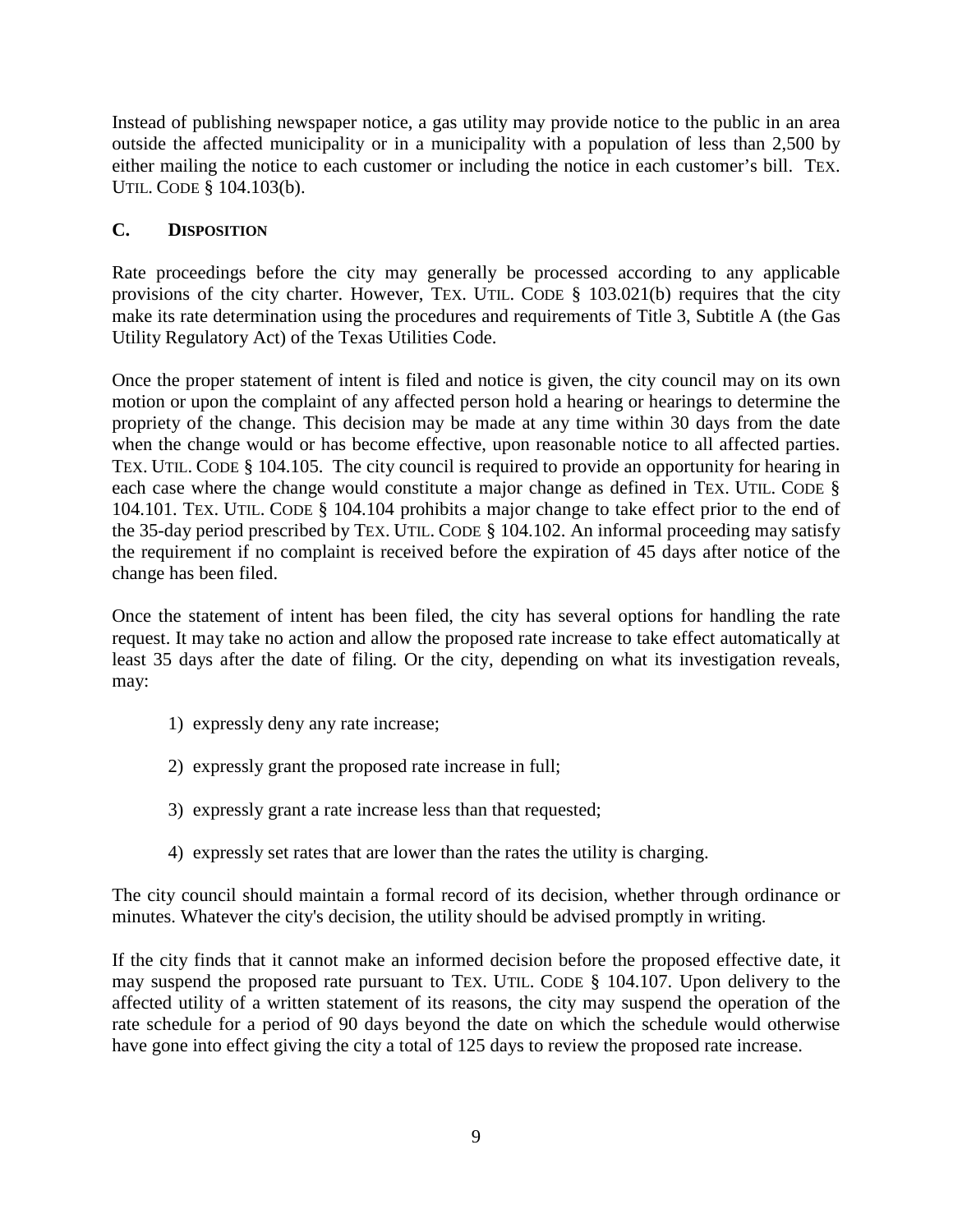If the city has not made a final determination within 125 days after the proposed effective date, TEX. UTIL. CODE § 104.107(b) provides that the regulatory authority is considered to have approved the rate schedule. This approval, however, is subject to the city's authority thereafter to continue a hearing in progress.

If the city chooses to suspend the rates, it may consider establishing temporary rates for the period of suspension. TEX. UTIL. CODE § 104.108. Temporary rates may be subject to credit or refund upon setting the final rate. Bonded rates do not apply to cities, because they have to make a decision by the  $125<sup>th</sup>$  day (which is 90 days from the date the rates would otherwise have gone into effect). TEX. UTIL. CODE § 104.109.

# **D. HEARING**

TEX. UTIL. CODE § 102.251 requires that a record be kept of the proceeding before the city. TEX. UTIL. CODE § 102.252 provides that all parties to the proceeding are entitled to be heard in person or by an attorney. Although the TEX. UTIL. CODE does not define the term "party," TEX. UTIL. CODE § 105.051 refers to complaints made by any "affected person." Presumably, any "affected person" may be permitted to become a party to the proceeding. An "affected person" is defined in TEX. UTIL. CODE  $\S$  101.003(1) as a gas utility affected by an action of a regulatory authority, a person whose utility service or rates are affected by a proceeding before a regulatory authority, or a person who is a competitor of a gas utility with respect to a service performed by the utility or wants to enter into competition with a gas utility. Mere participation in the proceeding does not confer party status on a person. Party status is conferred only when the city names or admits the person as a party to the proceeding. A party to the proceeding may appeal the city's action to the Railroad Commission. See TEX. ATT'Y GEN. OP. NO. MW-355 (1981).

A city has several options available concerning the scope of the data it will consider in connection with applications for rate increases. The city may consider data covering the utility's cost of providing service in just the municipality, or it may consider system-wide data. TEX. UTIL. CODE § 103.021. In appropriate situations, the city may limit the scope of the hearing to consider an identifiable rate factor that can be easily segregated. See *Railroad Comm'n v. City of Fort Worth*, 576 S.W.2d 899 (Tex. Civ. App.--Austin 1979, writ. ref'd n. r. e.).

# **E. ENVIRONS RATES**

The Railroad Commission of Texas has original jurisdiction over gas rates outside of city limits. TEX. UTIL. CODE § 102.001. If a gas utility operates a system that serves both within and outside the city limits and the utility desires a uniform rate covering both areas, it must file two separate statements of intent, one with the city to increase rates in the city and one with the Commission to increase rates in the service area outside the city limits, known as the "environs." Commission special rule § 7.220(b) (16 TEX. ADMIN. CODE § 7.220(b)) provides that the utility may generally implement the same rate in the environs as has been approved by the city council for the incorporated areas. If the utility files simultaneously with the city and the Commission, it is likely that the Commission would suspend any proposed environs rate until the city has had an opportunity to make an independent decision concerning a proposed rate change in the city. In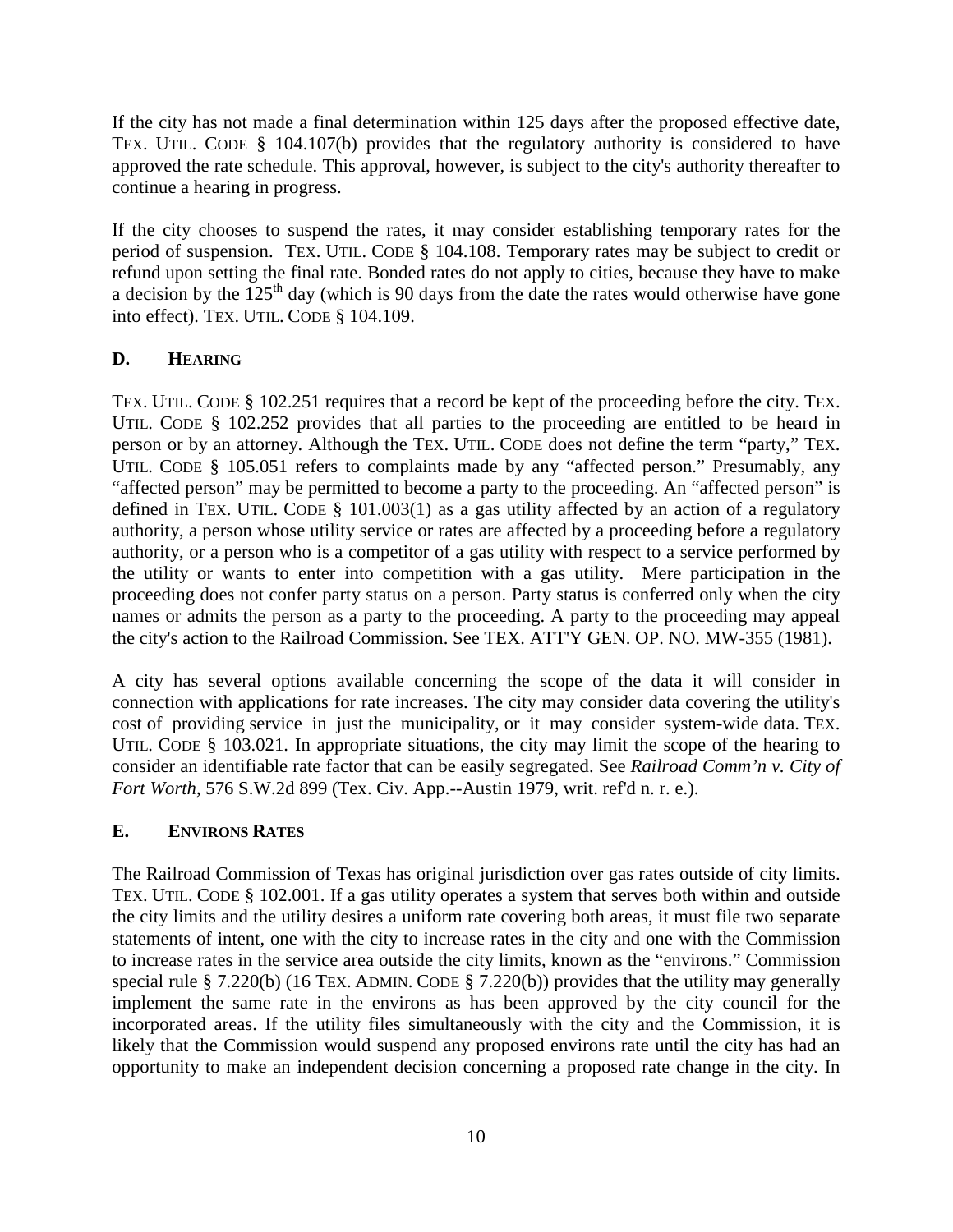the past, a utility would typically file a statement of intent to increase rates for an environs area to match the rates already approved by the adjacent city. Once the city has taken action on the statement of intent and has established a new city rate, the Commission may allow the utility to charge the same rate in the environs. Commission substantive rule § 7.45, governing quality of service, applies to the environs areas and becomes part of the environs rates notwithstanding whether the same rules are in effect in the related incorporated area. When a city has granted rates which reflect a late charge, such rates may be approved for the environs. Further, the Commission has required that adjustment clauses included as part of an environs rate conform with Commission substantive rule§ 7.5525, regarding lost and unaccounted for gas, and has precluded establishing certain rate designs and indexing procedures in areas of Commission original jurisdiction.

In recent years, utilities and municipal representatives have preferred having the Commission concurrently hear both the environs statement of intent to increase rates and the appeal by the utility of a denial by the municipality. The two docketed rate cases are consolidated and heard together for time and economic efficiency. Since 2005, the vast majority of the utility's municipal and environs rate cases are heard together. Additionally, utilities are expected to file schedules and workpapers sufficient to support the requested increase. Failure to file supporting schedules and workpapers has resulted in filings being considered deficient. It is important that utilities adequately support their request.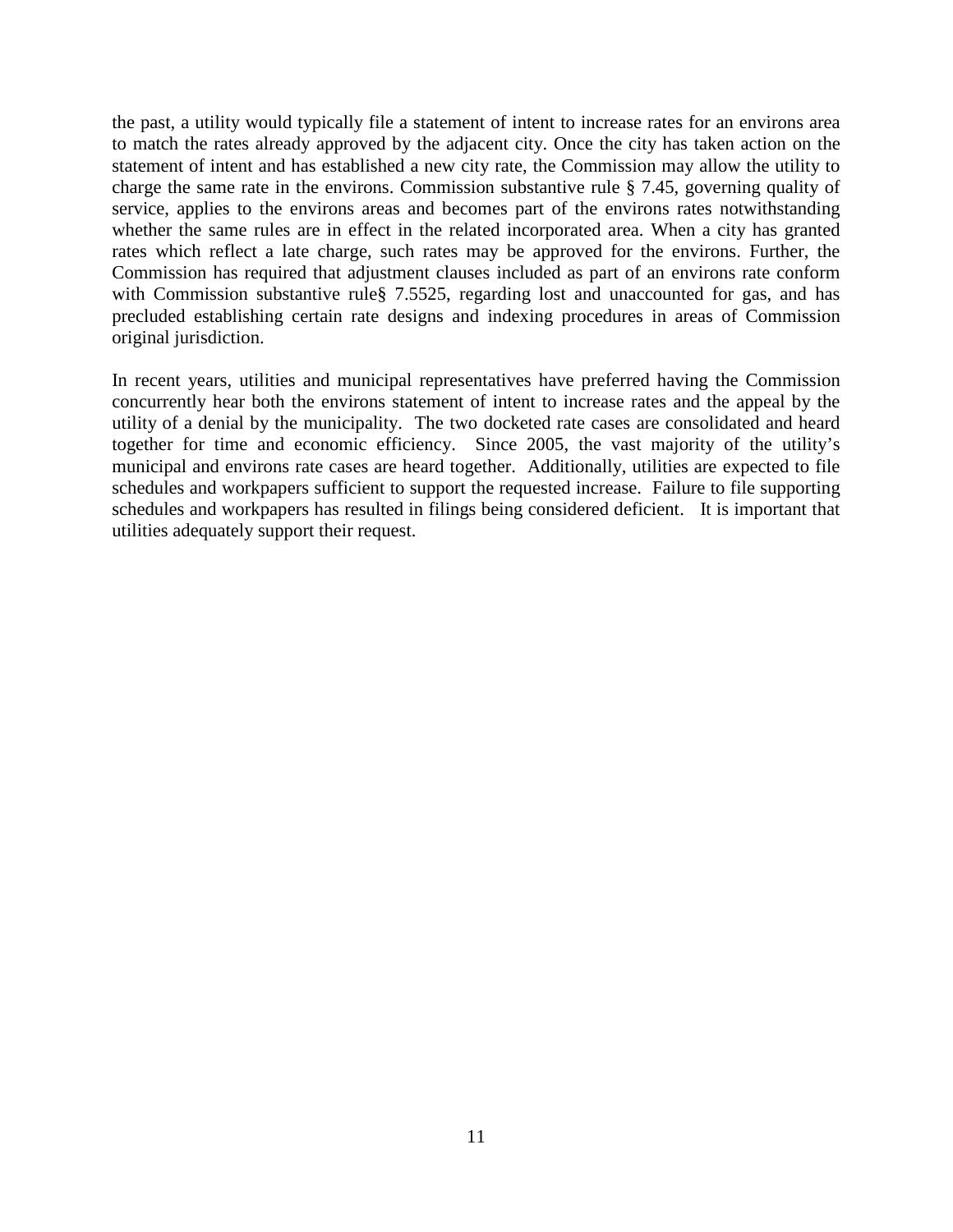# **F. JURISDICTION OVER GAS UTILITY RATE CASES**

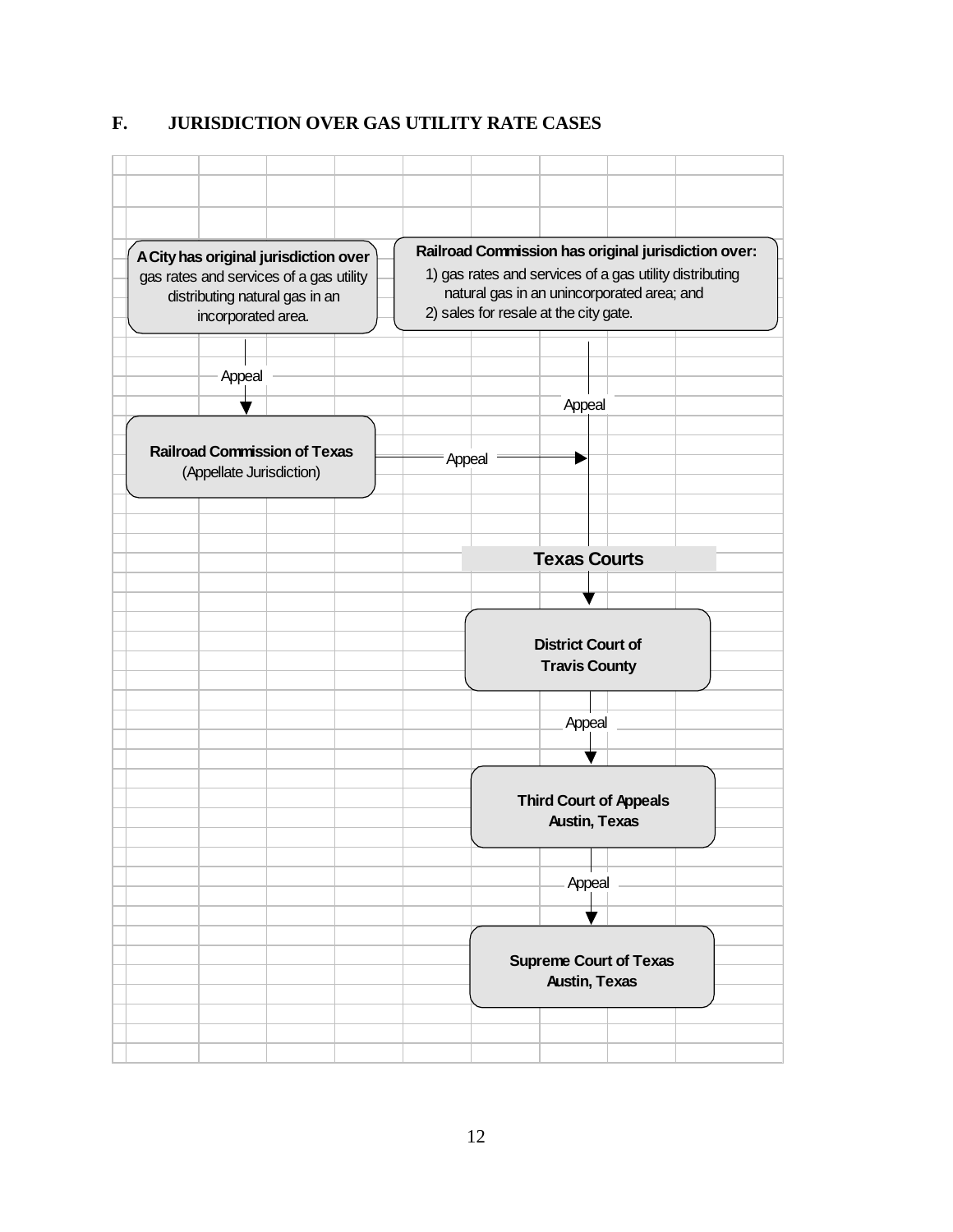#### **CHAPTER II. OVERVIEW OF RATE REGULATION**

#### **SECTION 1 - RATE REGULATION: A SUMMARY**

Cost is the basis of utility ratemaking. A utility is entitled to rates which generate revenue equal to its costs. These costs fall into two categories: capital costs and operating costs. A utility's operating costs are its reasonable and necessary expenses. For purposes of rate regulation, a utility's capital costs are considered to be its required **return on investment** or its weighted average cost of money multiplied by the total amount of its investment in the utility system, frequently referred to as the **rate base**. The regulator must identify the appropriate rate base, the cost to the utility of the money invested in the rate base, and the cost of operations. The task then is to design rates that fairly generate revenue equal to the costs incurred. TEX. UTIL. CODE § 104.051.

Utilities are required to adopt the Federal Energy Regulatory Commission's (FERC) Uniform System of Accounts (USOA). TEX. UTIL. CODE § 102.101 and 16 TEX. ADMIN. CODE § 7.310. The FERC USOA provides specific instructions for account record keeping and the manner in which the utility must treat certain items, including gas plant. All statement of intent filings should attest to the utility's adoption and use of the FERC USOA for all operating and reporting purposes.

#### **A. RATE BASE**

Rate base is the utility's investment in the system. A utility's rate base may be calculated as: 1) original cost less book depreciation (**net invested capital**); 2) **reproduction cost new** less adjustment for age and condition (**net current cost**); or 3) some combination of net invested capital and net current cost. TEX. UTIL. CODE § 104.053(b) provides that these methods may be reasonably balanced using a weighting of 60 percent to 75 percent net invested capital and 40 percent to 25 percent net current cost, to calculate the adjusted value of invested capital.

Other components of the rate base are **working capital**, **customer deposits**, **deferred taxes**, **construction work in progress (CWIP)**, and **retirement work in progress**.

When evaluating the utility's rate base information, the regulator should be alert to allocation issues, which, if not carefully scrutinized, could result in improper rates. For a discussion of allocation of system wide assets to a distribution system, see Chapter III, Section 1.C.

#### **B. COST OF CAPITAL**

The **cost of capital** (the cost of borrowing money) can be used to adjust the rate base. The statute offers only a general standard, i.e., "a fair return on the adjusted value of the invested capital used and useful in providing service to the public." TEX. UTIL. CODE § 104.052.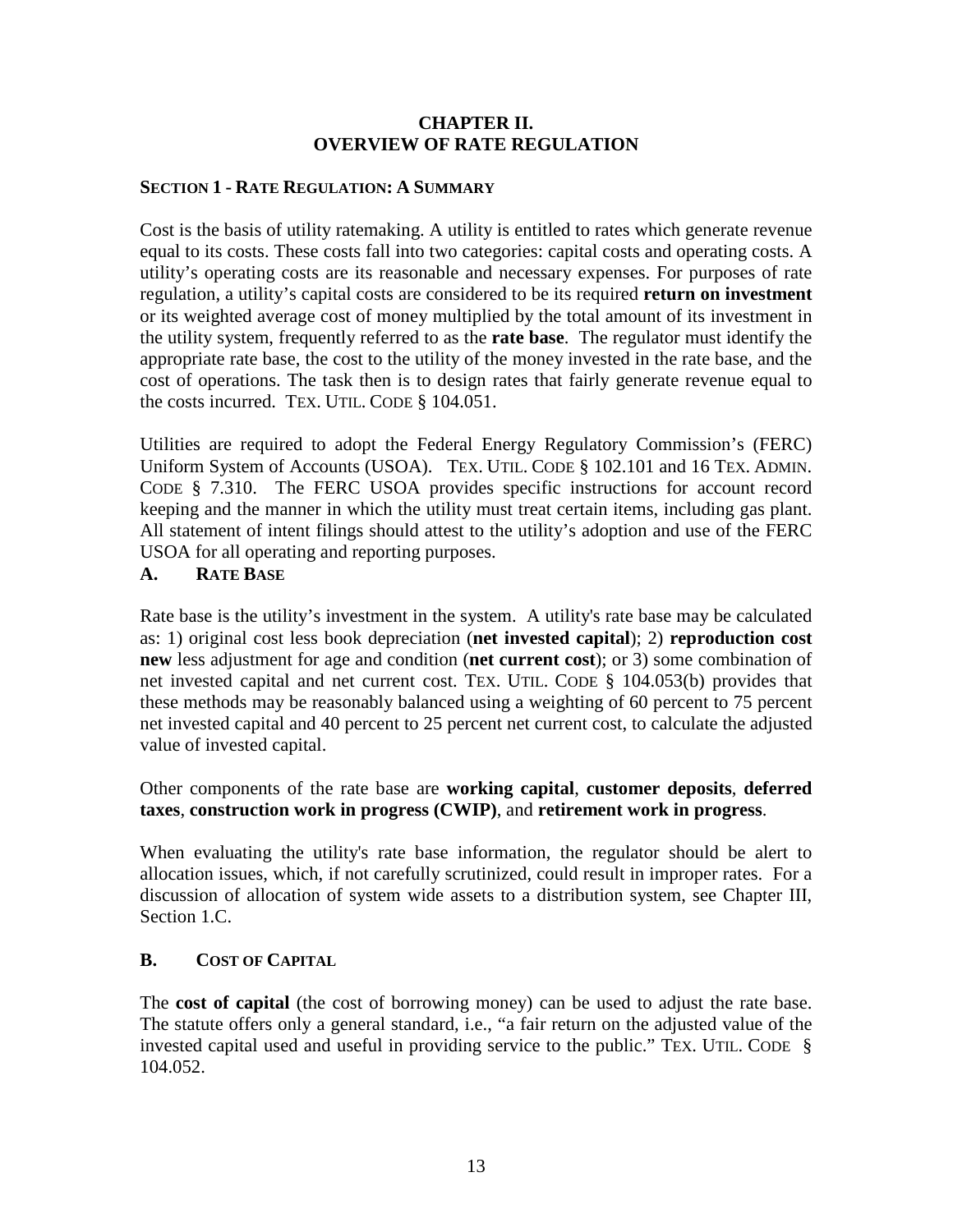To calculate the cost of capital, a rate must be assigned to each component of the capital structure. Normally, the rates applied to debt and preferred stock are embedded; that is, they may be simply taken from the utility's books. The regulator should be aware that debt is sometimes listed at current interest rates when it was incurred at older, lower interest rates. Interest rates applied to each issue of debt should be studied.

The **cost of equity** is an area in which there is potential for a cost overstatement, because it can only be estimated. A utility's justification for cost of equity should be studied carefully and checked against other cost formulas.

To determine the utility's **weighted average cost of capital**, the cost of each component should be multiplied by the weight of each component, and these weighted costs should then simply be added. The product of this weighted average cost of capital and net invested capital is the utility's required monetary return.

The utility's cost of capital includes several components, of which debt, preferred stock, and equity are the most common. In addition, if the utility chooses to make no rate base adjustment for customer deposits and deferred taxes, these should be included in the utility's capital structure. To avoid overstatement of the higher cost equity component, capital costs can be assigned to the various components of the rate base. Close attention should be paid to companies which are either subsidiaries or operating divisions of larger companies. In this case, the utility may use a capital structure with a higher equity ratio.

# **C. OPERATING COSTS**

Operating costs must be reimbursed from the rates, so the rate base is adjusted for operating costs. The starting point for calculating a utility's operating costs is book revenue and expenses. Revenue and expenses associated with the sale of goods and services other than utility services should be excluded; e.g., sale of gas ranges, installation, etc. Certain expenses associated with advertising and charitable contributions may be excluded. Political contributions and lobbying expenses must be excluded under TEX. UTIL. CODE§ 104.057. All payments made to affiliated suppliers, defined in TEX. UTIL. CODE § 101.003(2) require careful scrutiny to be certain that prices have not been inflated. All payments made to affiliates must meet the standards of TEX. UTIL. CODE § 104.055. Failure to properly document affiliate transactions and provide the documentation required in TEX. UTIL. CODE § 104.055 could result in a filing being considered deficient or a denial of affiliate expenses.

If allocations are necessary, the utility should consider using a Cost Allocation Model (or Manual) ("CAM"), to support its allocation methodology. Methods used to allocate revenue and expenses should be scrutinized. Allocation issues fall into several categories. First, the utility may allocate among classes of consumers, i.e., industrial vs. residential and commercial. Second, the utility may allocate particular facilities and expenses to a particular distribution system. Third, the utility may allocate portions of its general plant and management salaries to each distribution system. Facilities and expenses should not be charged to more than one distribution system.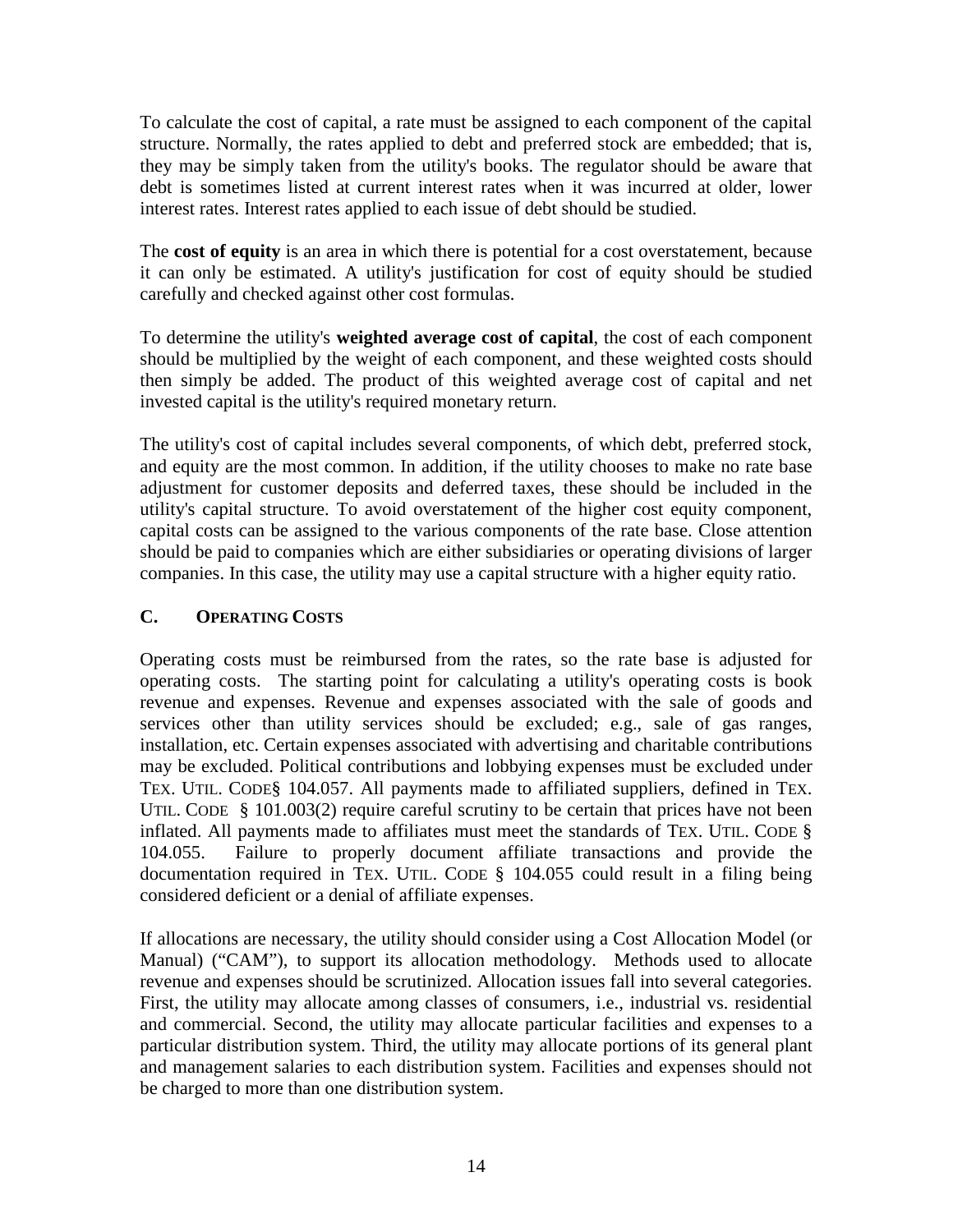After allocated book revenue and expenses are determined, the utility may attempt to justify adjustments to these revenue and expenses. The most frequently proposed adjustment is to account for variances in gas consumption due to abnormal weather. In addition to weather, the utility may justify other known and measurable changes, such as changes in tax rates, postage rates, salaries, etc. If these adjustments are, in fact, known and measurable, they should be allowed. Just because a change is known and measurable, its reasonableness must also be determined, such as a known and measurable salary increase. However, the utility may also attempt to justify other adjustments for attrition, erosion, price elasticity and inflation. Since these adjustments may be speculative in nature, they should be studied closely. Further discussion of these adjustments follows in Chapter III, Section 2.

The difference between adjusted revenue and expenses is adjusted gross income. Application of the appropriate federal income tax rate to this gross income results in the adjusted net income. The difference between the adjusted net income and the required monetary return is the required net income increase. By dividing the net income deficiency by the tax reciprocal, one derives the gross revenue deficiency. This, added to the adjusted revenue, results in the total required revenue.

# **D. RATE DESIGN**

Rate Design is the manner in which the utility bills its customers. The utility's rate design should charge customers a fair amount for the type and amount of gas use, while allowing the utility to recover enough revenue to cover its costs and make a reasonable rate of return, or profit. The choice among the various rate designs is primarily a matter of policy. Usually, the policy involves a choice between multi-block rates and singleblock rates. In the case of multi-block rates, the utility is allowed to charge a differing rate for higher volume purchases. A single-block rate is a fixed charge per unit of gas consumption. A utility may also include a customer charge to be paid regardless of consumption.

Other rate schedule issues deal with the allowance of purchased gas and other adjustment clauses. A purchased gas adjustment clause is a valuable tool to allow a utility's rates to fluctuate according to a utility's cost of gas. Normally, this cost of gas will fluctuate more frequently than the utility is able to seek and obtain rate changes. The regulator should also study the utility's need for a factor to recover costs of lost and unaccounted for gas.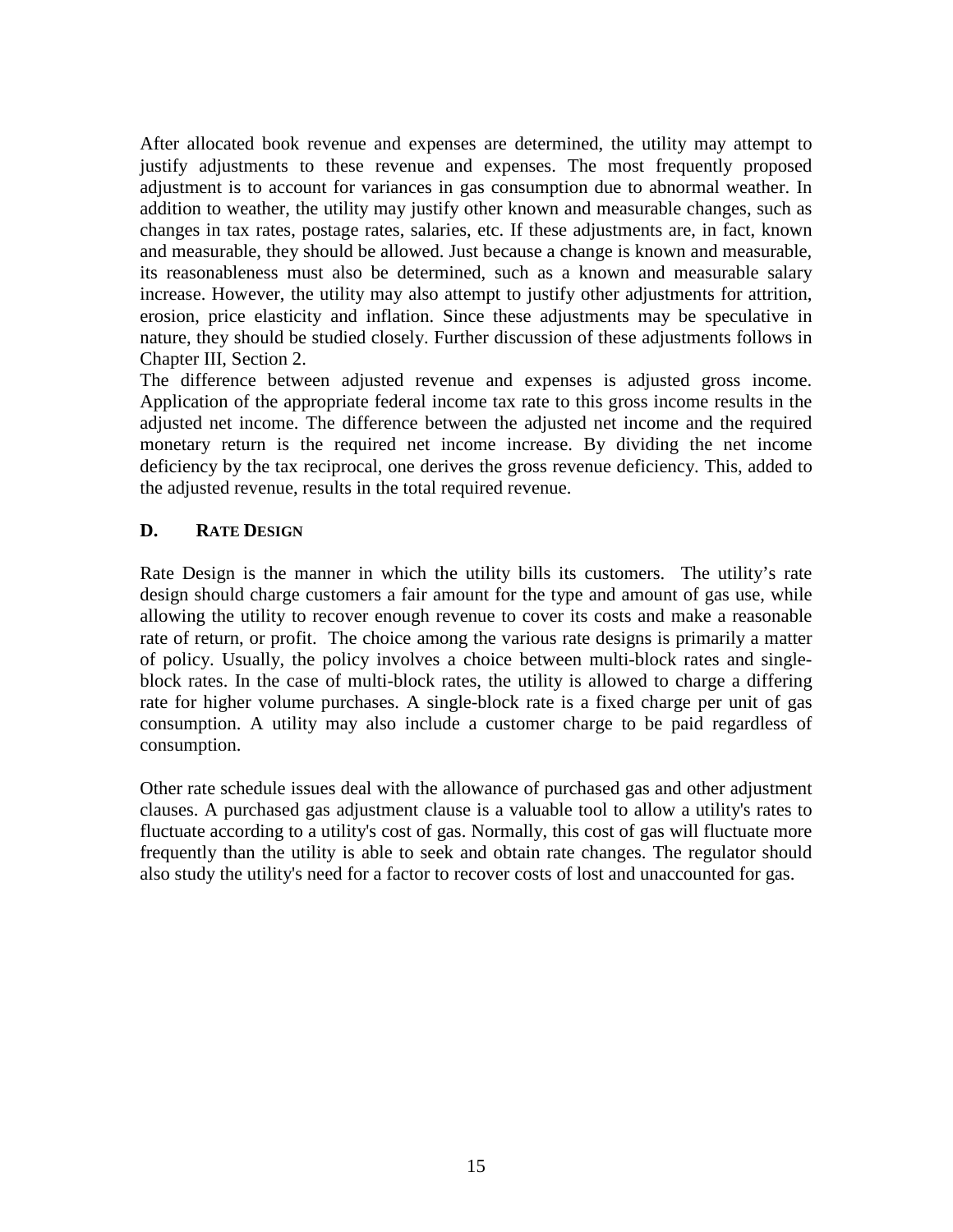#### **CHAPTER III. RATESETTING**

#### **SECTION 1 - RATE BASE**

Under TEX. UTIL. CODE § 104.053, the adjusted value of invested capital is the rate base. See *Southwestern Bell Telephone Company v. Public Utility Comm'n*, 517 S.W.2d 503 (Tex. 1978). Invested capital has been defined as original cost less depreciation. The rate base is comprised of a reasonable balance between original cost less depreciation and current cost less an adjustment for present age and condition.

# **A. TEST YEAR**

TEX. UTIL. CODE § 101.003(16) defines test year as the most recent 12 months for which operating data for a gas utility are available. A test year shall commence with a calendar quarter or fiscal year quarter.

The present practice of the Commission is to use asset balances as of the test year end adjusted for known changes, as opposed to the average balance for the test year, because year end data more accurately represents existing conditions on which to base rates for the future.

#### **B. INVESTED CAPITAL**

This includes all items used to provide utility service at the actual cost of the property at the time it was dedicated to utility service, whether by the present owner or his predecessor, less accumulated depreciation. TEX. UTIL. CODE § 104.053. The FERC USOA provides specific instructions for gas plant accounting.

The Commission requires the straight-line method of depreciation for determining test year depreciation and amortization expense. TEX. UTIL. CODE §§ 102.152 and 104.054 and Commission substantive rule § 7.5252(a).

If the utility engages in both utility and non-utility activities, the investment must be fairly and justly allocated between utility and non-utility activities. Commission substantive rule § 7.5252(c).

#### **C. ALLOCATION OF SYSTEM-WIDE ASSETS TO A DISTRIBUTION SYSTEM**

Frequently, the utility will allocate its **general plant** or other assets to the distribution system under consideration. Normally, the utility should not need to allocate the **distribution plant** accounts, if separate accounts have been maintained for each distribution system. If the utility needs to allocate distribution plant accounts, however, one accepted method for doing so is on the basis of linear feet of pipe. Such an allocation can raise problems if the utility allocates newer facilities in its system to an older distribution system where the pipe has been depreciated.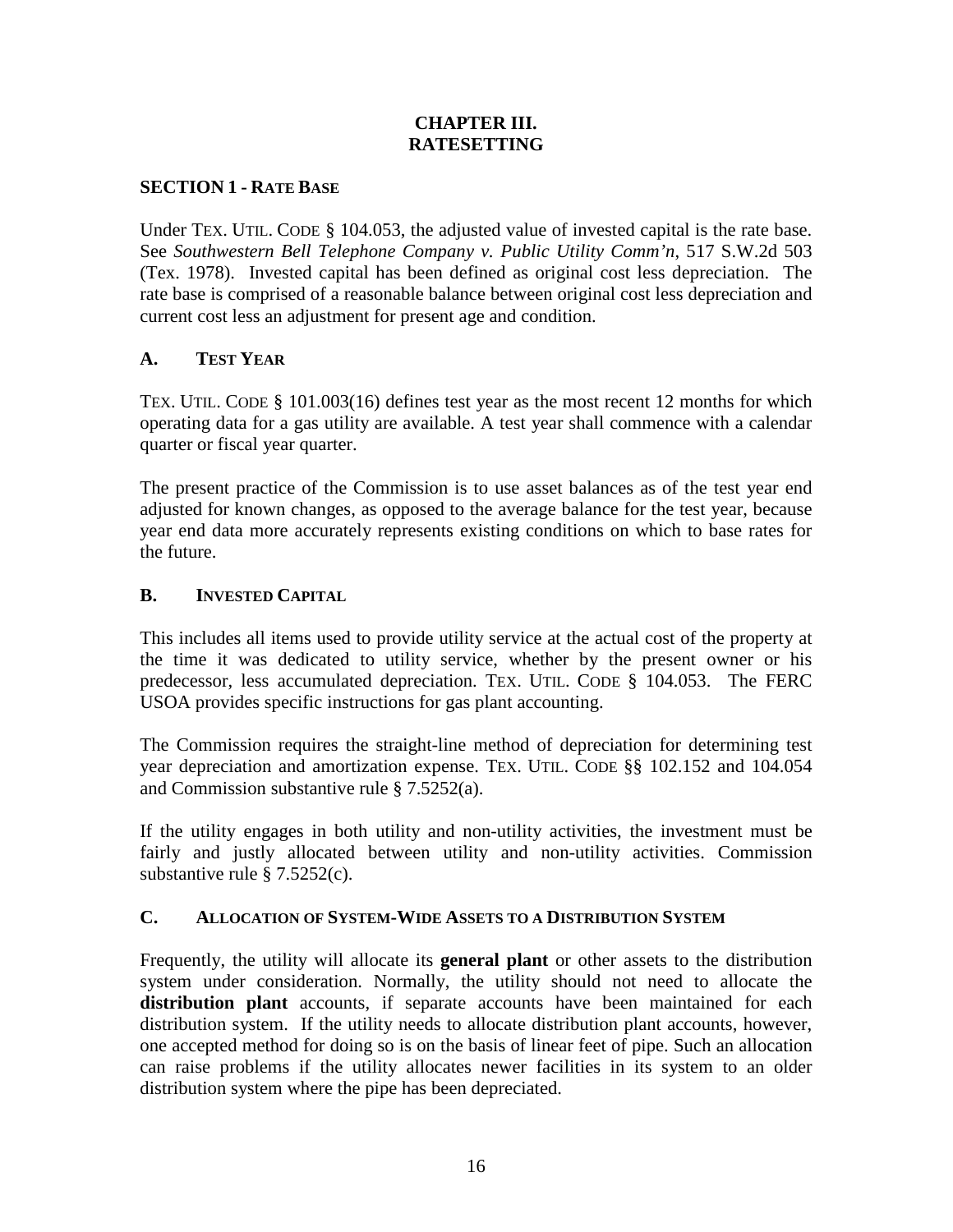In the case of a general plant, the most frequent allocation method seen is on the basis of number of customers. This allocation is acceptable, since most general plant expenses are customer-based (e.g., billing, accounting, etc.). In addition, general plant must frequently be allocated among different business enterprises. This is particularly true in the case of diversified energy corporations which include utility divisions. For this purpose, a multifactor formula is generally used. Such a formula may include: 1) sales revenue; 2) plant in service; 3) operating expenses excluding overhead; 4) number of labor dollars for personnel; and 5) number of operating units. The allocation factors should be chosen to best reflect actual cost correlation. The weighting is usually equal unless some unusual circumstance dictates otherwise.

# **D. CURRENT COST (REPRODUCTION COST NEW)**

Current Cost or Reproduction Cost New involves the application of current prices to existing assets. The objective is to determine the cost required to reproduce those assets presently in use. Replacement cost, on the other hand, represents the application of present prices to similar assets, some of which may be technologically superior to assets actually in use. Since Commission practice involves the strict duplication of existing utility property, replacement cost is not considered. See Webb*, Utility Rate Base Valuation in an Inflationary economy, Public Utility Regulation in Texas - A Symposium,* 28 Baylor L. Rev. 823 (1976).

An alternative approach to determining current cost involves the application of trend indices to the original cost of various assets. For example, the Handy-Whitman Index, the Engineering News Record Building Construction Index, and the Wholesale Price Index (developed by the U.S. Department of Labor) have been used.

The adjustment for age and condition represents the difference in value between the present plant and what it would be if new. The Commission presently uses an adjustment for age and condition equal to the ratio of accumulated depreciation to original cost.

It is important to note that the Commission prefers the use of original cost, less accumulated depreciation, to determine rate base. Other methods, if necessary and adequately supported, may be approved.

# **E. OTHER RATE BASE ITEMS**

# 1. Construction Work In Progress

Many utilities urge the inclusion of an account for construction work in progress (CWIP) in the rate base. It should be included as a component of the rate base only where necessary to the financial integrity of the utility, at cost as recorded on the books of the utility, TEX. UTIL. CODE§ 104.053. The Commission allows CWIP only when convinced that without it, the utility cannot meet its capital obligations, raise needed capital, or that there will be an impairment of the utility's service. Commission substantive rule§ 7.5212.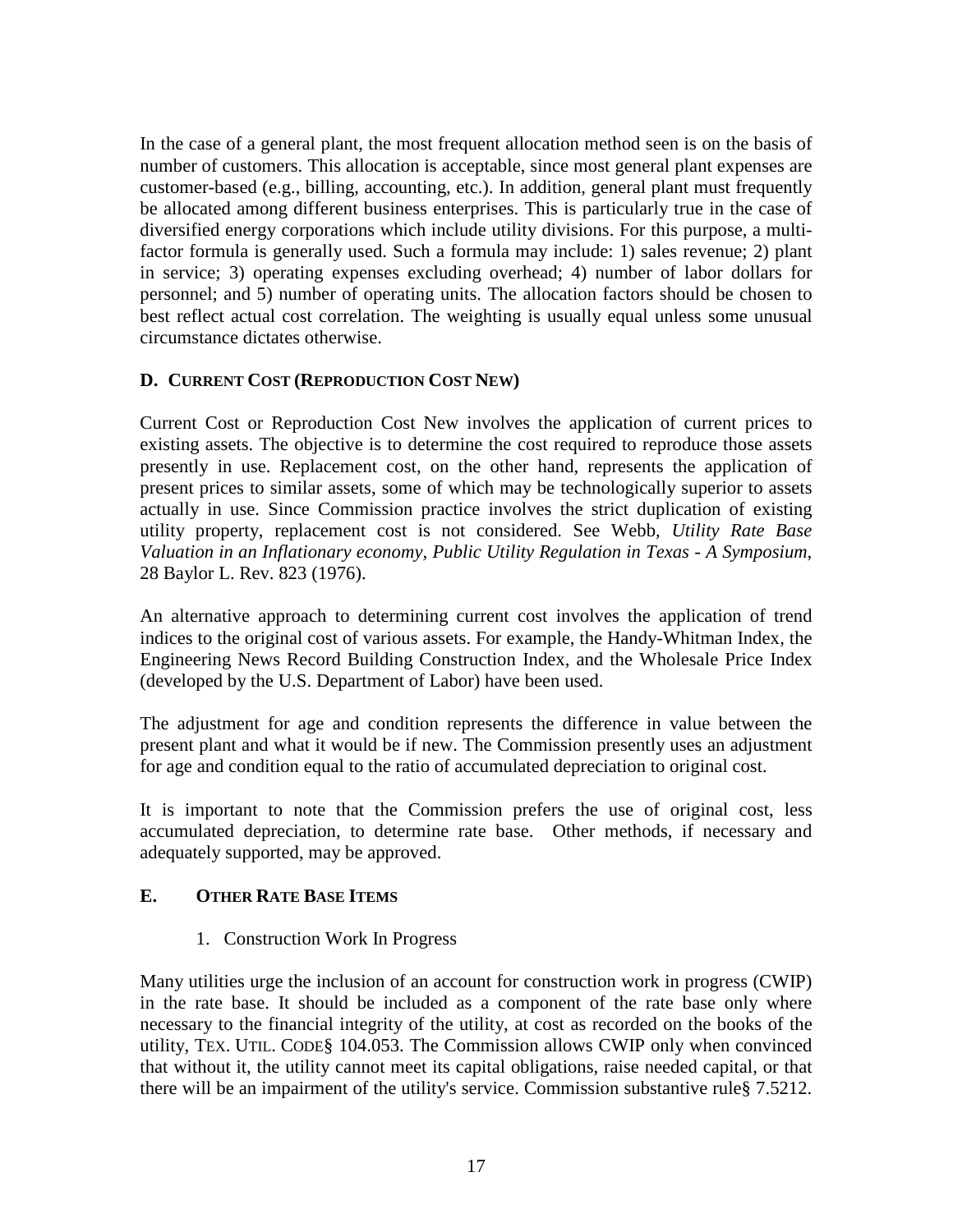16 TEX. ADMIN. CODE § 7.5212.

An allowance for funds used during construction (AFUDC) may be capitalized at a reasonable rate at the time the item goes on line in those instances where CWIP is not included in the rate base. Commission substantive rule § 7.5212. 16 TEX. ADMIN. CODE § 7.5212.

2. Working Capital

The Commission prefers the use of a **lead-lag study** to determine working capital. If a utility does not have the means to perform or to hire a consultant to perform a lead-lag study, Commission practice is to provide for 45 days or 12.5 percent of operating expense, excluding cost of gas purchased, depreciation and taxes, plus the 13-month average amount of materials and supplies and the average prepayments.

3. Contributions in Aid of Construction and Customer Advances

Donations or contributions of cash, services, or property from individuals, companies, states, municipalities or other governmental agencies, and others for construction purposes, and advances by customers which are to be refunded either wholly or in part, are accorded two optional treatments. Such funds are deducted from the rate base and not included in the company's capital structure, or they are left in the company's rate base and are included in the company's capital structure at the company's cost, if any.

- Note: The Texas Supreme Court held in *Sunbelt Utilities v. the Public Utility Commission*, 589 S.W. 2d 392 (Tex. 1979) that, where the developer of property and the utility have common ownership, the developer's cost of installing the utility system was recovered from the utility's customers through sale of the lots, and was therefore a customer contribution in aid of construction and was properly excluded from rate base.
	- 4. Customer Deposits

Two optional treatments are accorded customer deposits: 1) The deposits are deducted from the rate base and the interest paid to the customer on these funds pursuant to TEX. UTIL. CODE Chapter 183 is included as an expense item; or 2) the deposits are left in the company's rate base, and they are included as a part of the company's capital structure.

5. Investment Tax Credit

Pursuant to TEX. UTIL. CODE § 104.056, the tax savings derived from the investment tax credits taken by the company are to be divided between present and future customers to the extent allowed by the Internal Revenue Code.

It has been Commission practice not to reduce the rate base for pre-1971 investment tax credits. Commission substantive rule § 7.501(3). 16 TEX. ADMIN. CODE § 7.501(3).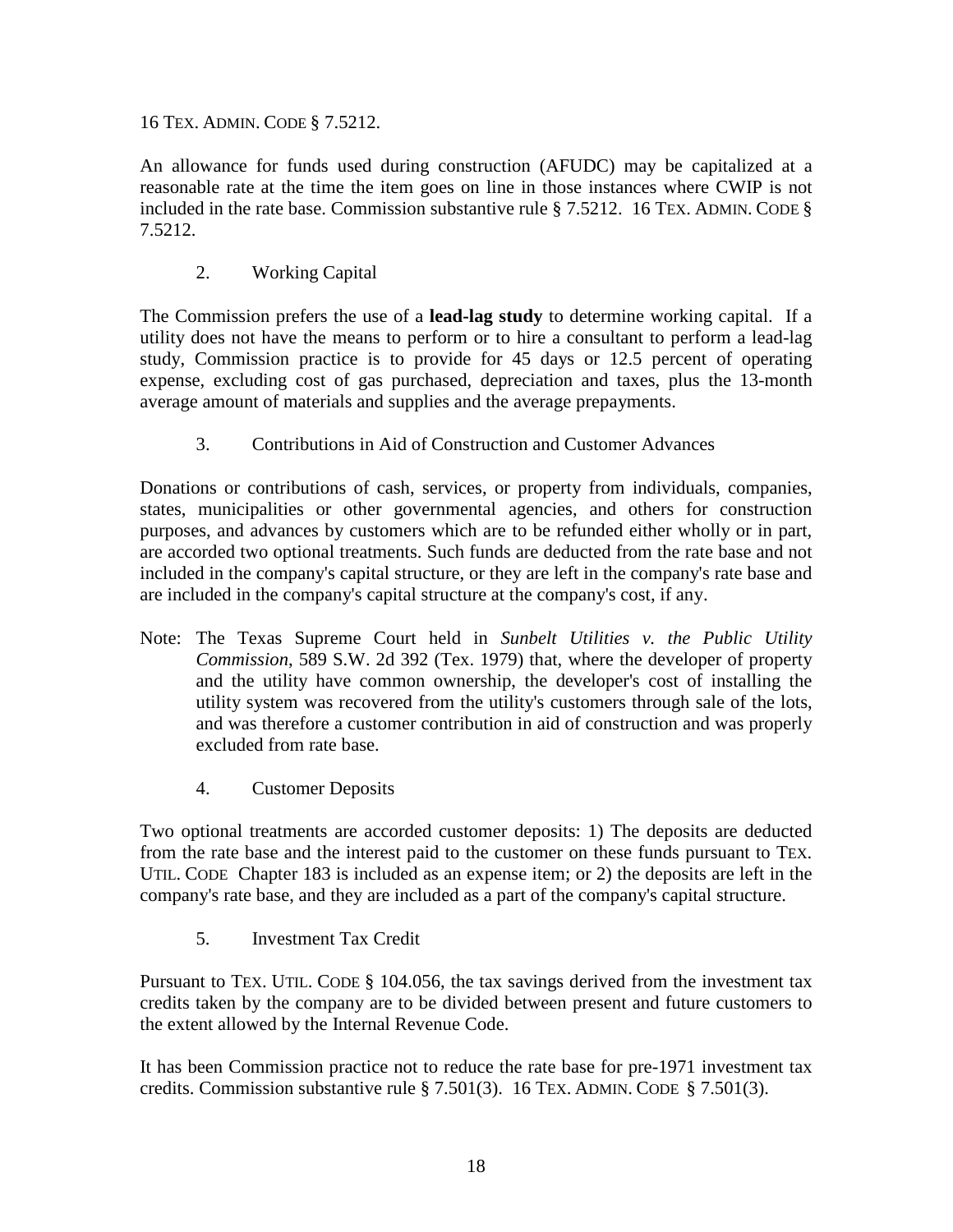The treatment accorded post 1970 investment tax credits depends upon the election made by the company under Section 46 of the Internal Revenue Code. If the company has made no election, it is deemed that a rate base reduction election has been made. Under this election, the Internal Revenue Code allows a rate base reduction in the amount of any investment tax credit taken. However, the reduction must be restored to the rate base in equal installments over the life of the assets on which the credit is taken.

Therefore, a utility must take either the Section 46 reduction or a rate base reduction. If the company has made a cost of service reduction election under Section 46 of the Internal Revenue Code, a rate base reduction is prohibited. Any rate base reduction, even if it is achieved in an indirect manner, will cause the company to lose its eligibility to claim the credit. The treatment to be accorded a cost of service reduction is discussed in Chapter III, Section 4, Revenue and Expenses. Table III - 1 presents an example calculation of the impact of the investment tax credit based on a 2004 test year. In this example, the rate base would be reduced by \$8,850.

| (a)                     | (b)                    | (c)                 | (d)                         | (e)                              | (f)                              | (g)                                        |
|-------------------------|------------------------|---------------------|-----------------------------|----------------------------------|----------------------------------|--------------------------------------------|
| Year<br>Credit<br>Taken | Amount<br>of<br>Credit | Servic<br>e<br>Life | Annual<br>Credit<br>(b)/(c) | Multiplier<br>(Test Yr. -<br>(a) | Restoratio<br>n<br>$(d)$ x $(e)$ | <b>Net</b><br>Reductio<br>n<br>$(b) - (f)$ |
| 2000                    | \$2,500                | 10<br>yrs.          | \$250                       | 3                                | \$750                            | \$1,750                                    |
| 2001                    | \$4,000                | 20<br>yrs.          | \$200                       | 3                                | \$600                            | \$3,400                                    |
| 2002                    | \$2,000                | 20<br>yrs.          | \$100                       | $\overline{2}$                   | \$200                            | \$1,800                                    |
| 2003                    | \$2,000                | 20<br>yrs.          | \$100                       | 1                                | \$100                            | \$1,900                                    |
| Total                   |                        |                     |                             |                                  |                                  | \$8,850                                    |

**TABLE III – 1** 

#### 6. Deferred Income Taxes

Deferred taxes arise because of timing differences between the recognition of certain items for **book** (i.e., liberalized depreciation for tax purposes and straight line depreciation for book purposes). Further, the company may expense interest and real property taxes accruing during construction projects for tax purposes, but it may capitalize these items and write them off over the life of the asset for book purposes.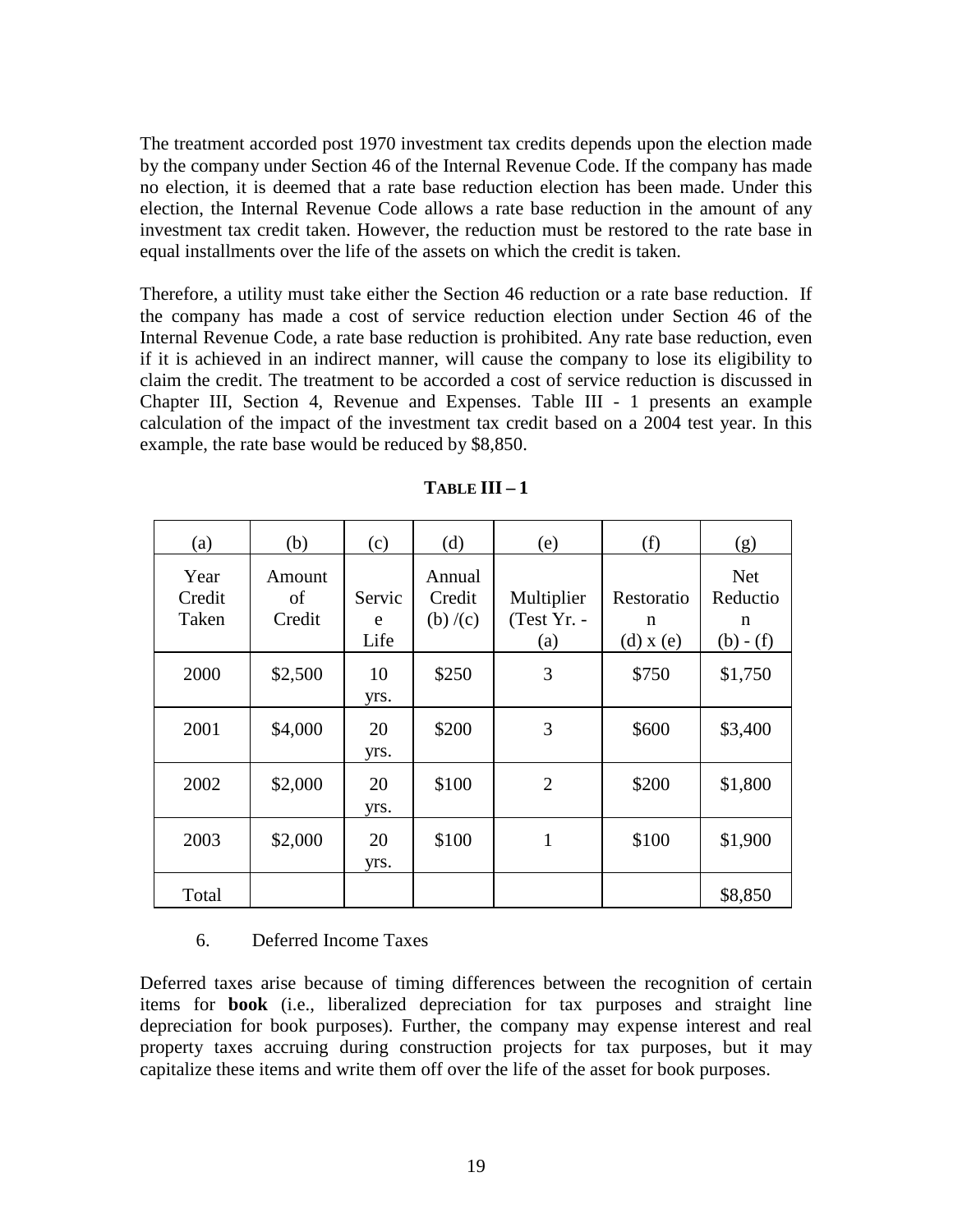Two approaches, flow-through and normalization, have been developed for the treatment of a utility's federal income tax liabilities. The flow-through method attempts to recognize as tax expense for regulatory purposes the actual tax shown on the return. TEX. UTIL. CODE§ 104.056 has been interpreted by the Commission to prohibit the flow-through method because of the mandate in TEX. UTIL. CODE  $\S$  104.056(a)(1) that the benefits of tax savings be balanced equitably between present and future customers.

Under the normalization approach, the company accumulates in its deferred tax accounts the difference between the amount of income tax it pays and the amount it shows for book purposes. One normalization method is to reduce the rate base by the amount of deferred taxes attributable to a particular system. An alternative method is to make no rate base reduction for deferred taxes, but to include all of the company's deferred taxes as a part of its capital structure at zero cost. The normalization approach meets the statutory intent of sharing the benefits of tax savings between present and future customers, because this approach spreads the tax savings over the life of the asset.

- Note: Commission substantive rule 16 TEX. ADMIN. CODE  $\S$  7.501(2) requires a gas utility to report the amount of any income tax savings or deferrals derived from the application of such methods as liberalized depreciation or amortization.
	- 7. Insurance Reserve

Some utilities are self-insured and have a reserve account for use in the event of losses. Some cities urge that the insurance reserve should reduce the rate base, even though the insurance reserve is not included in the rate base. The reserve is not a rate base reduction under present Commission practice.

8. Retirement of Plant Assets

The retirement of a plant asset from service is accounted for by crediting the book cost to the utility plant account in which it is included. At the same time, accumulated depreciation is debited with the original cost and the cost of removal and credited with the salvage value and any other amounts recovered, such as insurance.

9. Acquisition Adjustment

When a company pays a purchase price above the net original cost for a utility operating unit or system, it often requests an acquisition adjustment as a rate base addition. The acquisition adjustment is equal to the difference between the price paid and the net original cost. Similarly, when a company pays a purchase price that is below the net original cost for a utility operating unit or system, an acquisition adjustment is used by the Commission to reflect the actual investment for the purpose of calculating a return on rate base. Such an item may be a proper expense to be amortized.

10. Summary of the Impact of the above Rate base Items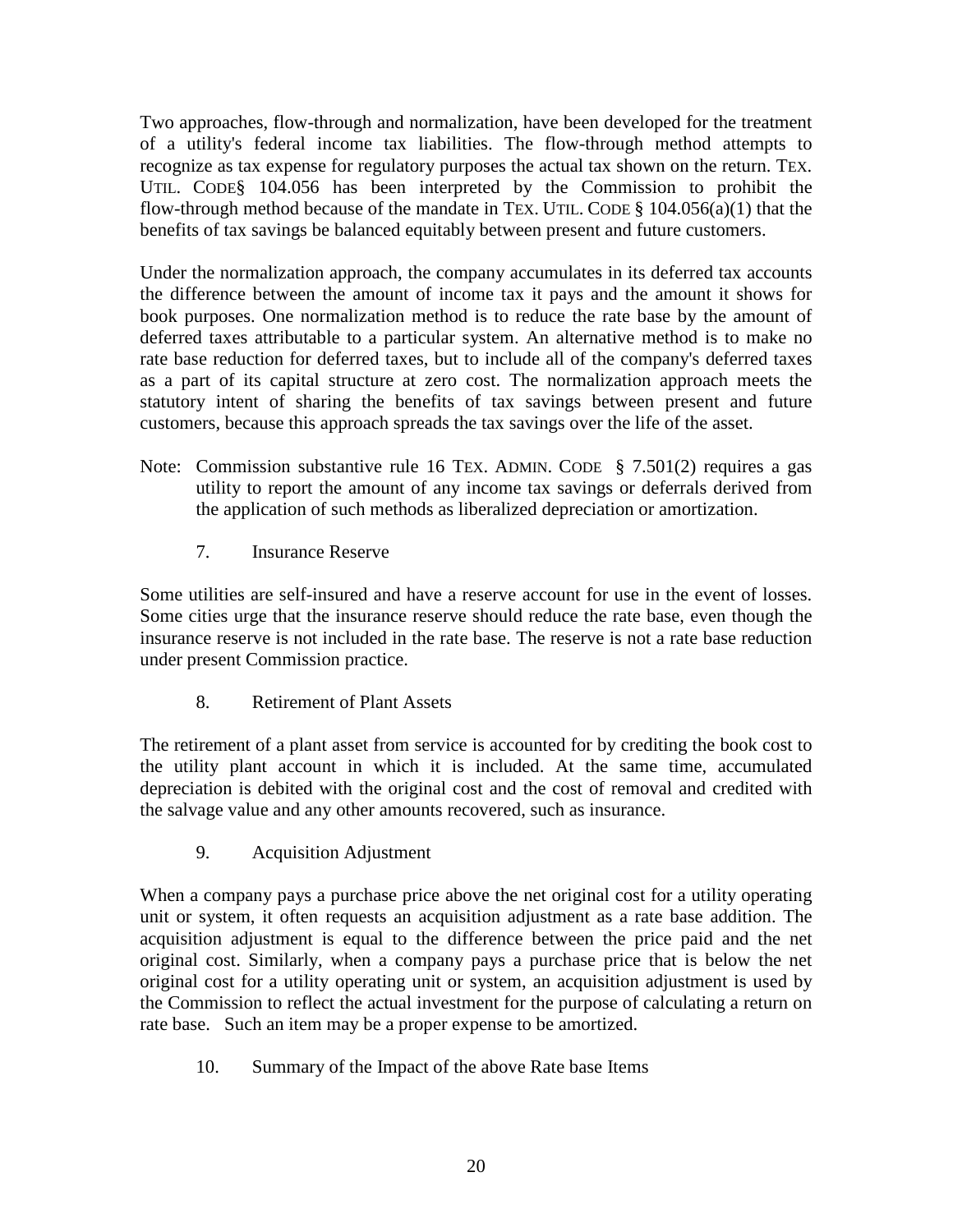Each of the above rate base items can be included as a rate base deduction or included in **capital structure**, but not both, because the utility should only be allowed to recover for each item once. Table III - 2 presents the impact of each of the above rate base items if they are included as a rate base deduction or included in capital structure.

| Other Rate Base Items                   | Treatment I<br>Contributions and<br>Advances,<br><b>Customer Deposits and</b><br>Deferred Income Taxes<br>Used<br>as Rate Base Reduction | <b>Treatment II</b><br>Contributions and<br>Advances,<br><b>Customer Deposits and</b><br>Deferred<br>Income Taxes Included in<br>Capital Structure |
|-----------------------------------------|------------------------------------------------------------------------------------------------------------------------------------------|----------------------------------------------------------------------------------------------------------------------------------------------------|
| <b>Construction Work in</b><br>Progress | \$0                                                                                                                                      | \$0                                                                                                                                                |
| <b>Working Capital</b>                  | \$508,850                                                                                                                                | \$508,850                                                                                                                                          |
| Contributions & Advances                | \$(20,000)                                                                                                                               | \$0                                                                                                                                                |
| <b>Customer Deposits</b>                | \$(120,000)                                                                                                                              | \$0                                                                                                                                                |
| <b>Investment Tax Credit</b>            | \$(8,850)                                                                                                                                | \$(8,850)                                                                                                                                          |
| Deferred Income Taxes                   | \$(200,000)                                                                                                                              | \$0                                                                                                                                                |
| <b>Insurance Reserves</b>               | \$0                                                                                                                                      | \$0                                                                                                                                                |
| <b>Retirement of Plant Assets</b>       | \$0                                                                                                                                      | \$0                                                                                                                                                |
| <b>Acquisition Adjustments</b>          | \$0                                                                                                                                      | \$0                                                                                                                                                |
| Totals                                  | \$160,000                                                                                                                                | \$500,000                                                                                                                                          |

# $T$ **ABLE**  $\Pi I - 2$

# **F. RATE BASE SUMMARY**

TEX. UTIL. CODE § 104.053 requires gas utility rates to be based on the adjusted value of invested capital used and useful to the utility in providing service, and that the adjusted value shall be computed on the basis of a reasonable balance between the original cost (less depreciation) and the current cost (less an adjustment for age and condition). Commission practice, if necessary, is to weigh net original cost at 60 percent and net current cost at 40 percent. Under TEX. UTIL. CODE § 104.053, the weighting to be applied to each of the components is discretionary with the regulatory authority so long as net original cost is weighed no less than 60 percent nor more than 75 percent and net current cost is weighed no more than 40 percent or less than 25 percent.

The regulatory authority has the discretion to set the percentages of each element in the rate base within the limits TEX. UTIL. CODE § 104.053 on a case-by-case basis, in order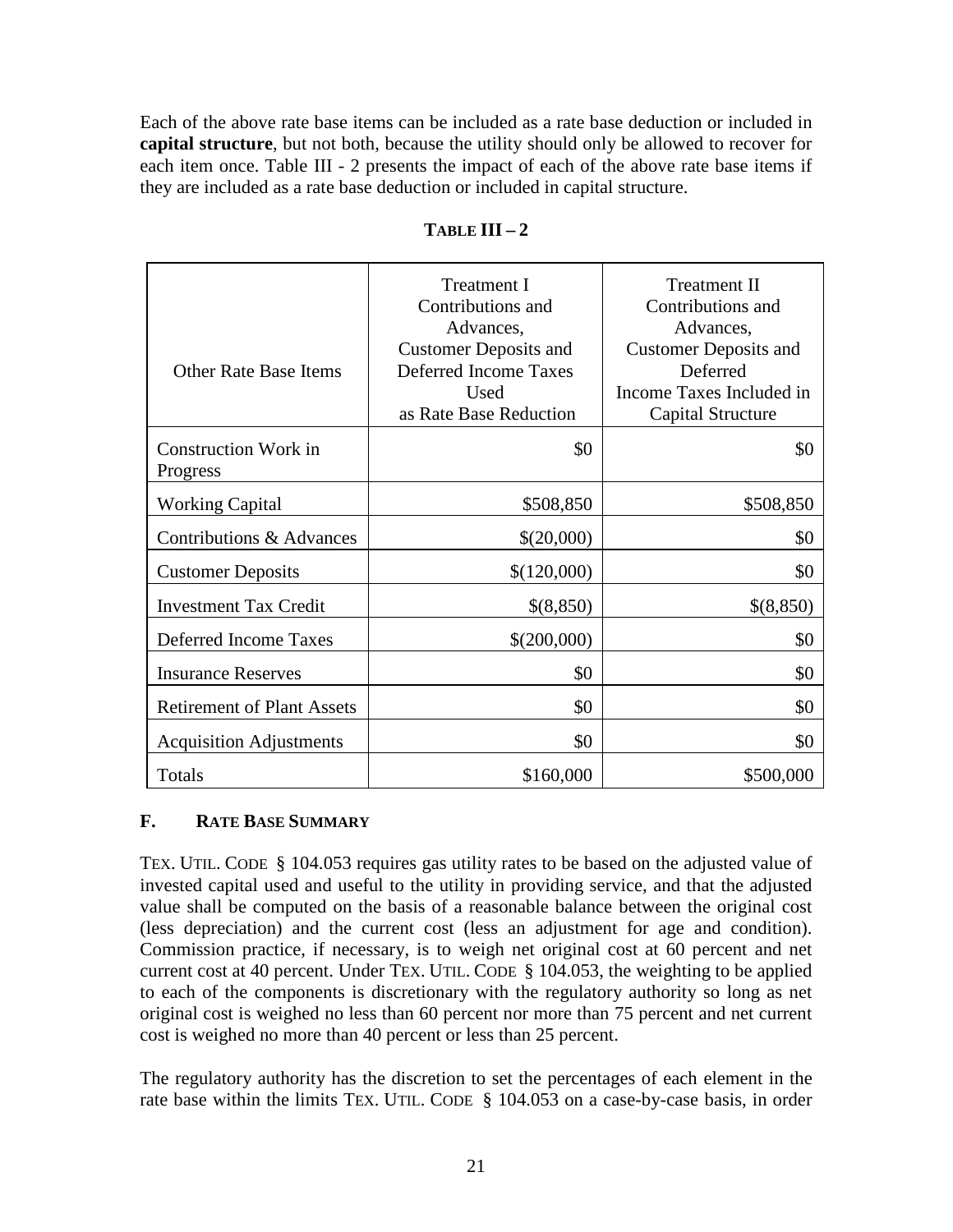to adjust the monetary return to the proper level. See *Southwestern Bell Telephone Company v. Public Utility Commission*, 571 S.W. 2d 503 (Tex. 1978).

Table III - 3 summarizes the calculation of total rate base as discussed in Chapter 3, Section 1 and illustrates an example of the 60/40 weighting of original/current plant cost.

| <b>Invested Capital</b>                                            | \$1,000,000        |
|--------------------------------------------------------------------|--------------------|
| <b>Less Accumulated Depreciation</b>                               | 200,000<br>S.      |
| Net Original Cost                                                  | 800,000<br>S.      |
| Other Rate Base Items (Net)                                        | \$500,000          |
| <b>Total Invested Capital</b>                                      | \$1,300,000<br>(a) |
|                                                                    |                    |
| <b>Current Cost</b>                                                | \$2,000,000        |
| Less Adjustment for Age and Condition                              | \$400,000          |
| <b>Net Current Cost</b>                                            | \$1,600,000        |
|                                                                    |                    |
| <b>Rate Base</b>                                                   |                    |
| Net Original Cost = $800,000 \times 60\%$ =                        | 480,000<br>\$      |
| Net Current Cost = $1,600,000 \times 40\%$ =                       | \$640,000          |
| Other Rate Base Items (added since original plant was constructed) | \$500,000          |
| Total Rate Base (Adjusted Value Rate Base)                         | \$1,620,000<br>(b) |
|                                                                    |                    |

# **TABLE III – 3**

(a) The composite cost of capital may be applied to this figure to determine the required monetary return

(b) The require monetary return is then divided by this figure to determine the rate of return on the adjusted value of invested capital rate base.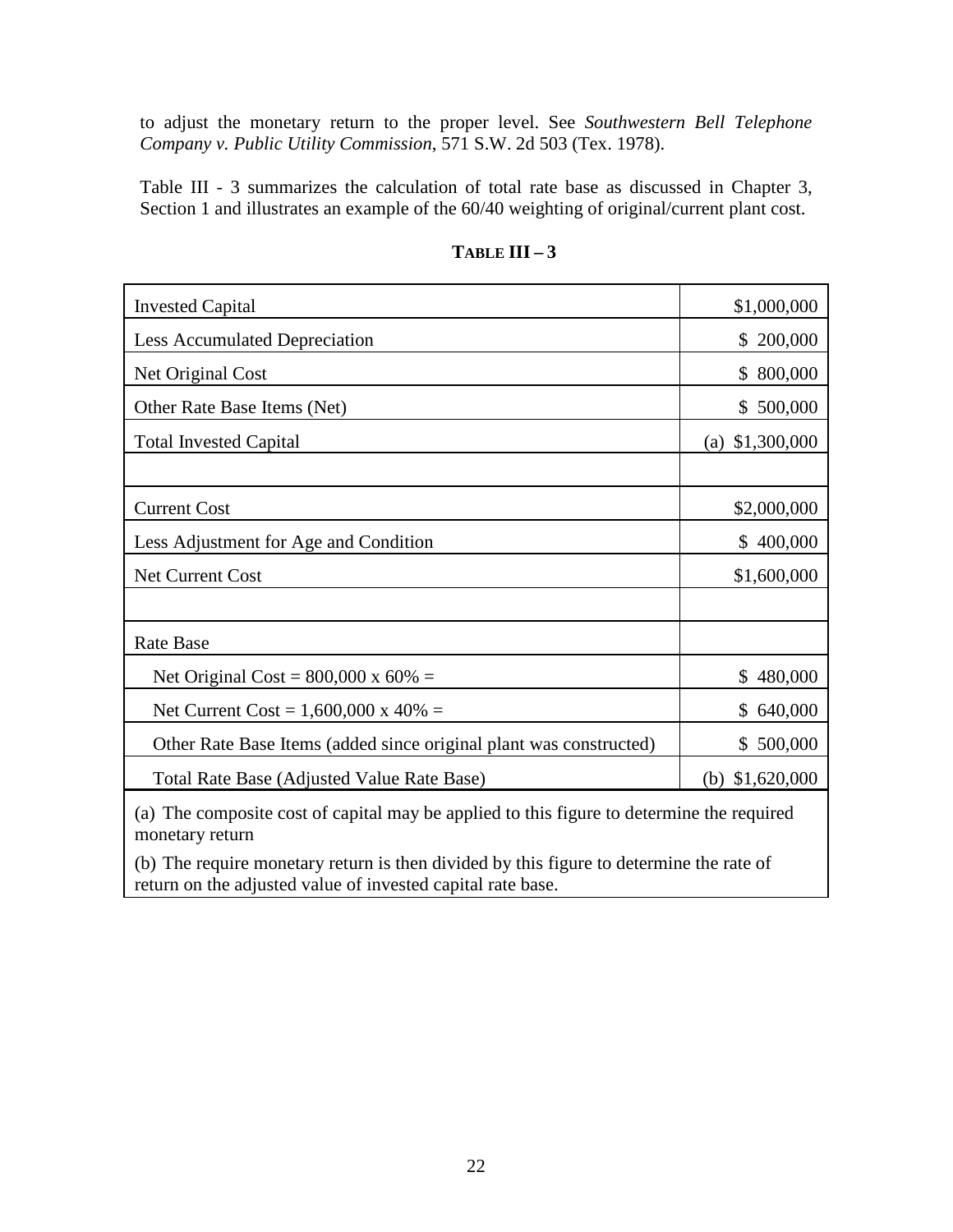#### **SECTION 2 - COST OF CAPITAL**

Utilities acquire capital primarily by borrowing (debt) or selling stock (equity). Like pipe or stationery, money has a "cost". That cost is determined by the return the lender or investor requires. Financial theory postulates that returns must be commensurate with the investment risk. That is, the higher the risk, the higher the return. This Section will examine issues relating to capital structure and the cost of debt, preferred stock, equity, and other sources of funds, in order to develop an estimate of the utilities' cost of capital, alternatively referred to as its rate of return. Once a company's capital structure and actual or estimated costs of debt and equity have been identified, the company's overall rate of return can be estimated by determining its weighted average cost of capital (WACC). This is described in greater detail in section G.

#### **A. CAPITAL STRUCTURE**

In order to determine a utility's cost of capital, it is necessary to determine the types of investment in the company. The ratios of the various sources of capital to total permanent capital is called the utility's capital structure. Because some sources of money are more costly than others, the utility's capital structure can have a significant impact on the overall cost of capital.

The first step in arriving at a proper capital structure is to determine the amount and types of total permanent capital invested in the company. Short-term debt is often used by corporations as a form of interim financing until long-term financing is available. Company records will show if short-term debt has been relied on in recent years. If short-term debt is part of the permanent capital structure, adjustments will be needed. The ratio of short-term debt to total capital commonly fluctuates broadly over time. In this case, a trending or averaging technique, tempered by judgment, will provide an acceptable ratio of short-term debt to total capital.

Trends in corporate capital structures should be examined before automatically assigning the end of the test year's capital component weighting. Company activity in the capital markets, or lack of it, may skew its capital structure when compared to its historical norm. It is important to realize that capital structures evolve as a company's scope of activities and risks changes.

Companies maintain a capital structure that management deems to be optimal given the mix and risk of corporate activities. Gas distribution companies typically have high debt to equity ratios when compared to other industries. Problems arise in rate cases where the gas utility is part of a diversified corporation. In these cases, the Commission generally looks at the parent corporation's consolidated capital structure, weights the individual components, and assigns them to the investment in the utility. If the consolidated capital structure is far out of line with the industry average, as shown in Moody's Utility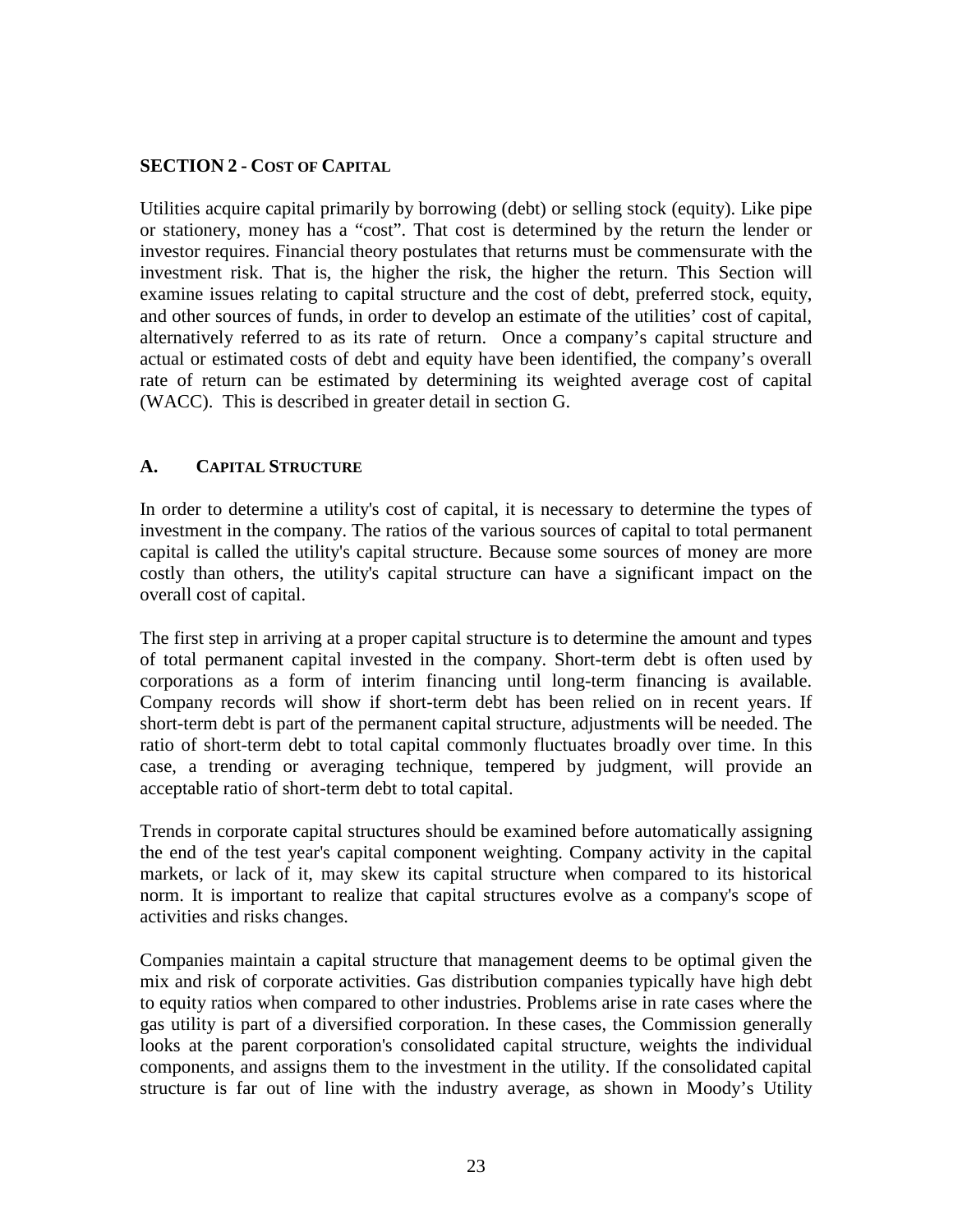Manual, a typical industry capital structure may be considered.

Another consideration is the capital structure of small utilities. Some small utilities are heavily equity financed. A company can reasonably be expected to lower the overall cost to its ratepayers by using debt financing, but this determination should be made only after very careful consideration. Often a small utility may not have the financial capacity to borrow long-term fixed rate funds. They might even lack the financial strength to support or even qualify for short-term borrowing. If a determination is made that the company could have issued debt at reasonable cost and security, a reasonable capital structure for the company can be assigned for ratemaking purposes.

# **B. DEBT AND PREFERRED STOCK**

The company's books should clearly display the cost of long-term and short-term debt. If debt will be maturing while the rates will be in effect, replacement costs of that debt should be considered. In any case, the proper cost of debt is the embedded cost of debt with adjustments made for current maturities.

If the original debt was sold at a discount, or if expenses were incurred in contracting for the debt, it is proper that the utility be allowed to increase the coupon rate to amortize the discount or debt expenses. For debt sold at a premium, the premium should be amortized so as to decrease the coupon interest rate.

Table III - 4 presents an example of an accepted method of determining a company's embedded cost of debt. The same procedure should be followed to calculate the embedded cost of preferred stock.

| (a)                            | (b)                                              | (c)                                | (d)                                |  |
|--------------------------------|--------------------------------------------------|------------------------------------|------------------------------------|--|
|                                | Amount Issued and<br>Not Refunded or<br>Canceled | Percent<br>of Total<br>(b / Total) | Weighted<br>Cost<br>$(a \times c)$ |  |
| <b>First Mortgage Bonds</b>    |                                                  |                                    |                                    |  |
| 5% due 2000                    | \$1,000,000                                      | 10.00%                             | 0.50%                              |  |
| 6% due 2005                    | 500,000<br>S.                                    | 5.00%                              | 0.30%                              |  |
|                                |                                                  |                                    |                                    |  |
| <b>Sinking Fund Debentures</b> |                                                  |                                    |                                    |  |
| 6.25% due 1998                 | \$2,000,000                                      | 20.00%                             | 1.25%                              |  |
| 8% due 2005                    | \$6,500,000                                      | 65.00%                             | 5.20%                              |  |
|                                |                                                  |                                    |                                    |  |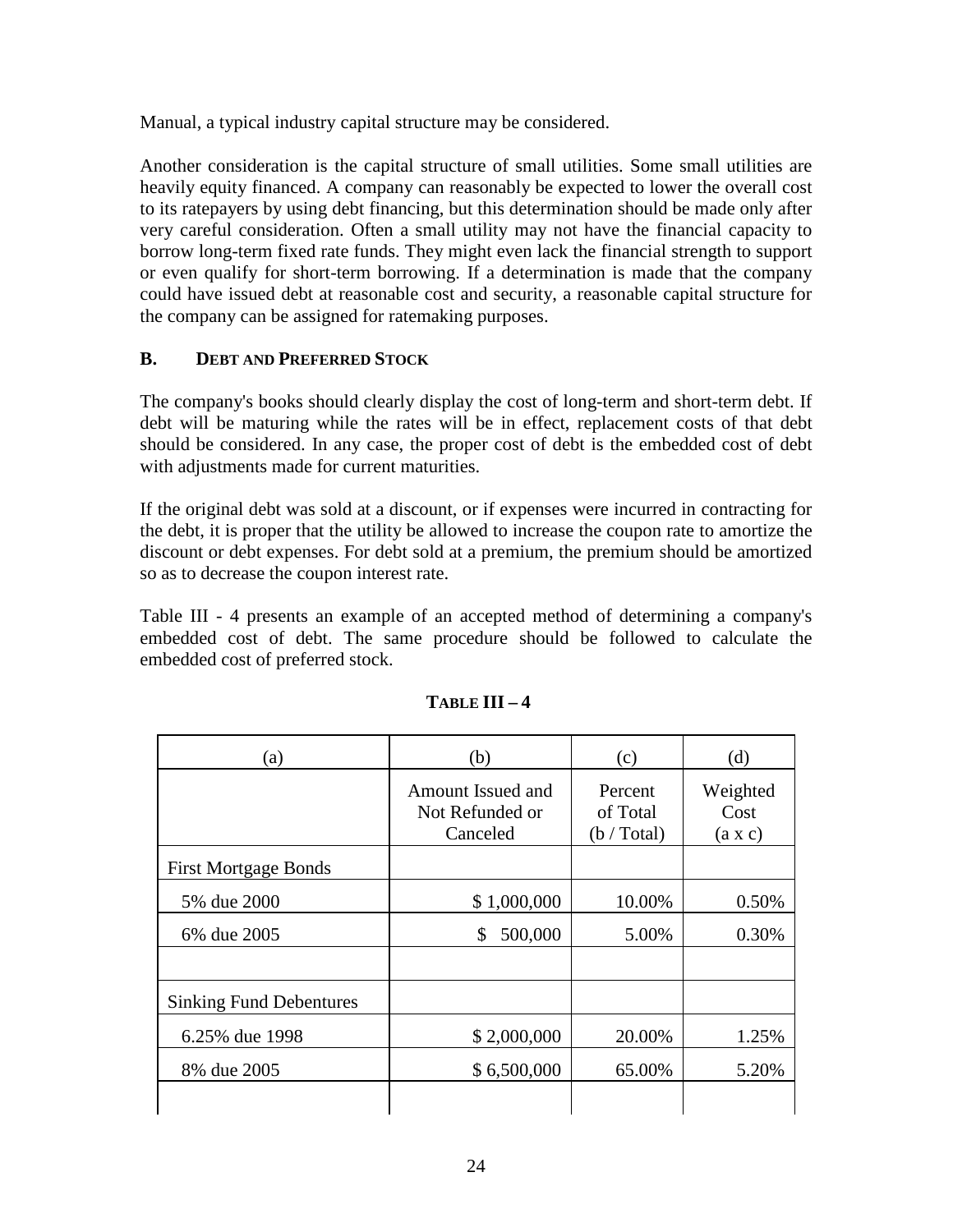| \$10,000,000<br>100.00%<br>.25%<br>Total |
|------------------------------------------|
|------------------------------------------|

The weighted average cost of debt or preferred stock is obtained by multiplying the interest rate of a particular issue by the ratio of that issue to total permanent debt or preferred capital. This must be done for each issue and the components must then be added to arrive at the embedded cost.

# **C. EQUITY**

1. Fundamentals of the Cost of Equity

The cost of equity capital is much more difficult to determine. It does not have a stated rate of return or interest as do loans, bonds or preferred stock. An equity investor still expects to receive a return on their investment. This return is in the form of dividends or increases in the value of the stock, or both. The cost of equity to a company is the rate of return necessary to get investors to purchase the company's stock. This rate is not directly observable in the market place but must be estimated for ratemaking purposes.

The law requires that the estimated cost of equity be high enough to allow the company "to maintain its financial integrity, to attract capital and to compensate its investors for the risks assumed." *Federal Power Commission v. Hope Natural Gas Company*, 320 U.S. 591, 64 s. Ct- 281, 88 L. ED- 333 (1944). In another case, the Supreme Court of Texas said the rate of return must be high enough to attract ample capital but need not be beyond that [amount] *Railroad Commission v. Houston Natural Gas Corporation*, 289 S.W. 2d 559 (Tex. 1956), *Southwestern Bell Telephone Company v. Public Utility Commission*, 571 s.w. 2d 203 (Tex. 1978).

2. Techniques for Estimating the Cost of Equity

Four methods for determining the cost of equity are most frequently presented to the Commission. Those methods, which will be specifically addressed below are: a) discounted cash flow, b) discounted cash flow on comparable companies, and c) the capital asset pricing model (CAPM) and d) comparable earnings analysis.. Utilities will often employ more than one technique in estimating the cost of equity.

a. Discounted Cash Flow (DCF)

Discounted cash flow is the most widely accepted method of estimating the cost of equity for publicly traded companies. The DCF technique presumes the basic efficiency of the market place in setting the price of a stock. It is the action of the market place that reflects the true cost of capital. The underlying assumption of the DCF model is that investors are buying securities based on their expected dividend yield and increased value.

The DCF formula attempts to reproduce that price mechanism to arrive at an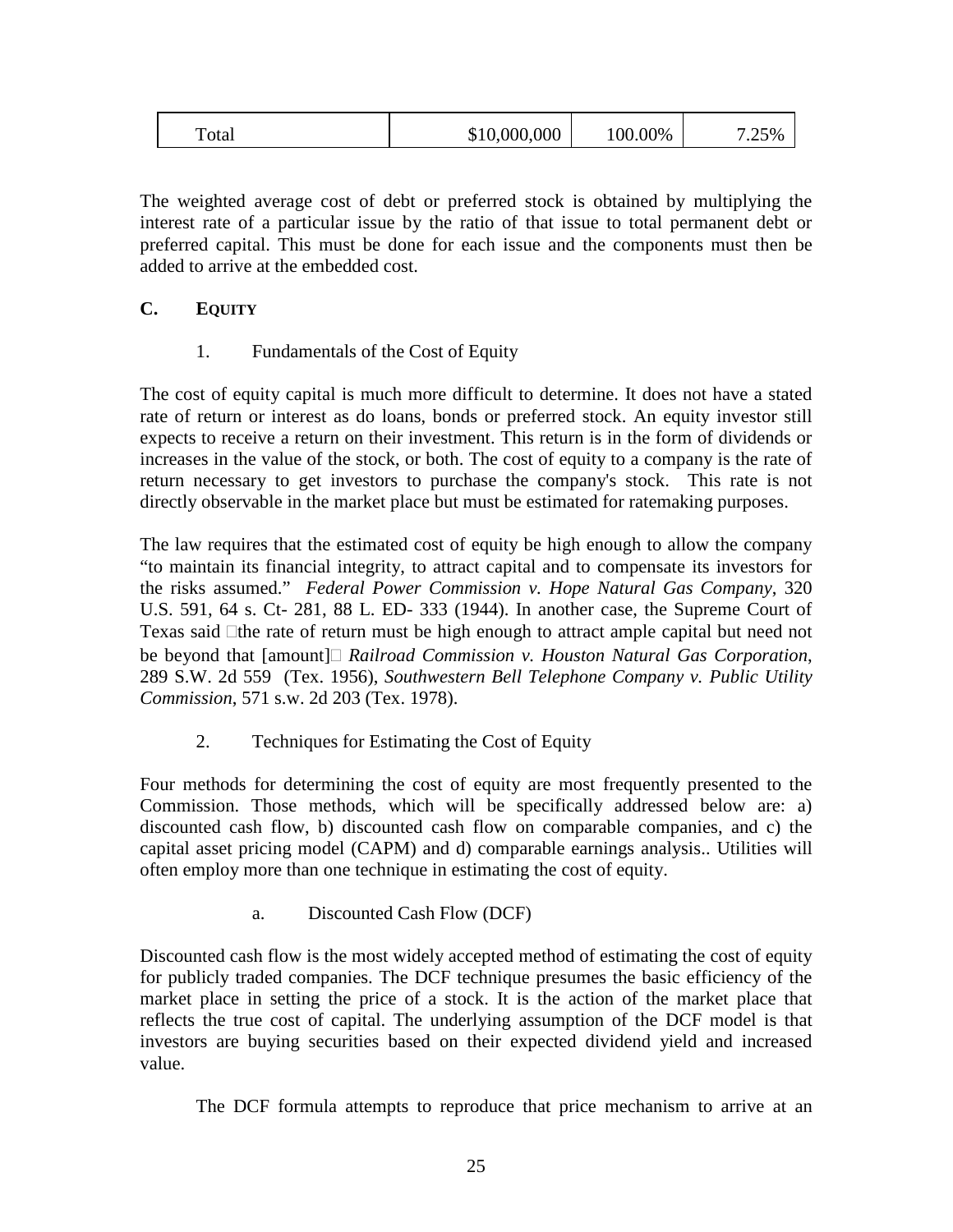estimate for equity return. The constant growth derivation of the DCF is shown as Expected Return = Dividend rate per share  $+$  growth.

$$
K_e = \frac{D_1}{P_o} + g
$$

Where  $K_e$  = expected rate of return on equity (the utility's cost of equity)

 $D_1$  = dividends in the upcoming year

 $P_0$  = current price (a trend of 2 or 3 months)

 $g =$  long-term growth expectations

In estimating  $\gamma g''$ , the analyst is not concerned with the rate at which the firm will actually grow, but rather the long-term growth expectations of the investors. Judgment is required as past performance cannot be automatically assumed to continue indefinitely. Changes in market potential, gas supply, competitive pricing, regulation, economic climate, all have an impact on growth. Investors form their expectations of future growth by analyzing past performance as a guide to the direction the company is headed. Some utilities also use the growth projection for their company as found in Value Line Investment Survey, or other reported analyst estimates. The growth in earnings can be estimated by analyzing the growth in earnings per share (eps), in dividends per share (dps), and in net book value per share (nbv) over the past 10 to 15 years.

b. DCF on Comparable Companies

Many gas utilities in Texas are part of diversified energy companies. Their operations typically include exploration, drilling, production, and transmission, as well as distribution. The market determined cost of equity for such a company reflects the risks of all the company's operations combined. The calculation of the cost of equity for the distribution operations of the company, separate from other company functions, is frequently difficult. To solve this problem, several of the utilities have recently used the approach of selecting "pure" distribution companies throughout the country, such as those used in Moody's Public Utility Manual. A DCF analysis is then conducted on each company of this group to arrive at an average range for the cost of equity.

c. Capital Asset Pricing Model (CAPM)

The Capital Asset Pricing Model (CAPM) is another widely employed equity valuation model that bases the equity cost of capital on the relationship between risk and expected return. The general form of its equation is given as:

$$
K_e = R_f + \exists (R_p)
$$

Where  $K_e$  = expected rate of return on equity (the utility's cost of equity)

 $R_f$  = the market "risk free" rate

 $\exists$  = the stock's beta coefficient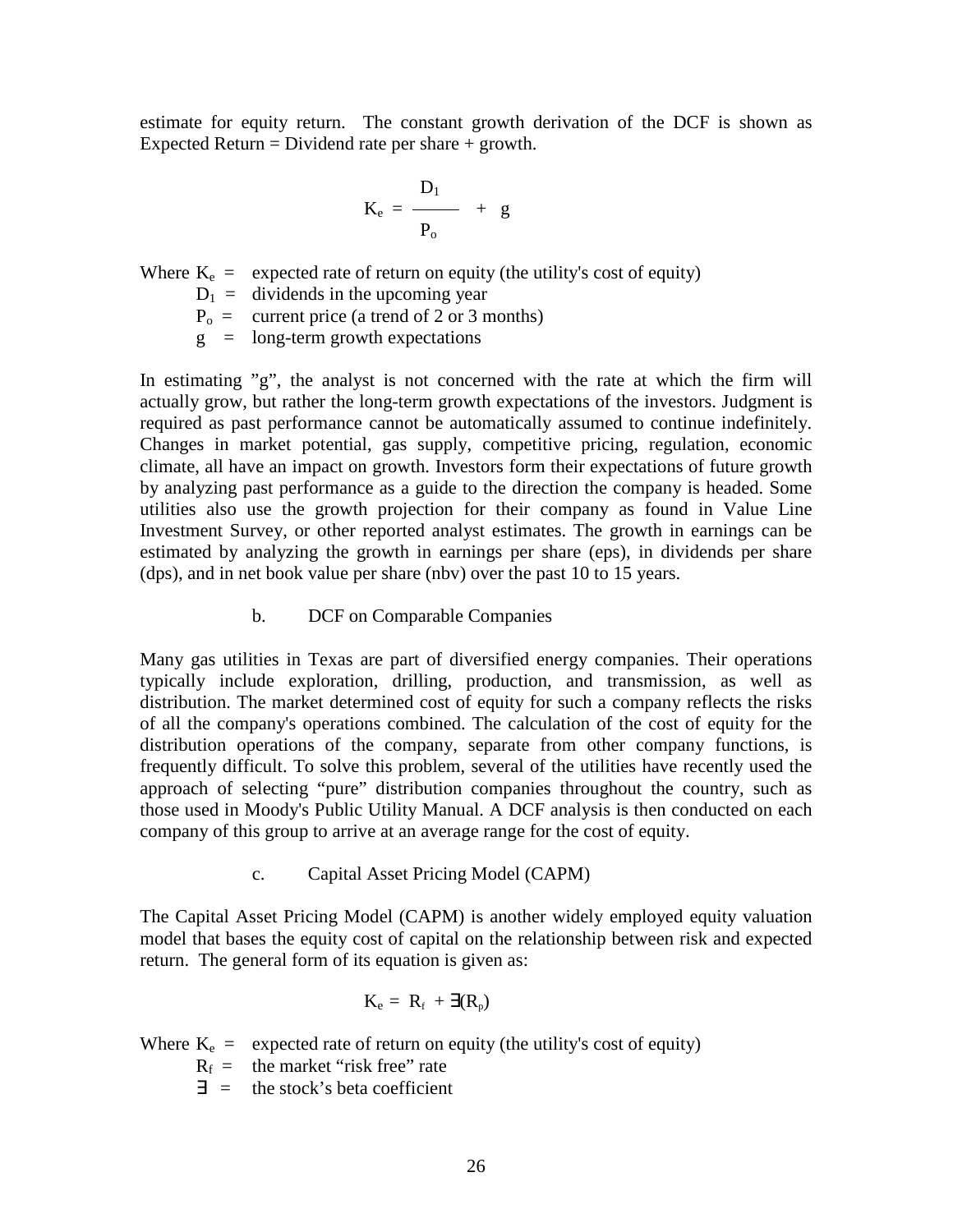$R_p$  = the market risk premium

Originally developed to analyze the required rates of returns on assets held in portfolios, the rationale behind the CAPM is that investors need to be compensated in two ways: time value of money and risk. The time value of money is represented by the risk-free  $(R<sub>f</sub>)$  rate in the formula and compensates the investors for placing money in any investment over a period of time. Long-term treasury security rates are typically used to provide this term in the equation. The other half of the formula represents risk and calculates the amount of compensation the investor needs for taking on additional risk. This is calculated by taking a risk measure ∃ (beta) derived from the relative risk of a particular stock compared to that of the entire market, and then applying this as an adjustment to the aggregate market risk premium  $(R_p)$ . The market risk premium is typically calculated as an overall market rate of return for some period, minus the risk free rate. Beta values are calculated and published by investment services and are then applied to the formula to complete the estimate calculation.

The logical basis of the CAPM has lead to its continued wide use among analysts and in academia, though its empirical results have been mixed and suggest that the CAPM is a better concept applied to investment portfolios than individual stocks. Nonetheless, CAPM remains a useful technique in estimating equity returns.

d. Comparable Earnings

The cost of equity to a public utility has been estimated by comparing the accounting rates of return earned by other firms on their equity capital over one or more historical time periods. The formula for this calculation is as follows:

$$
ROE_{it} = \frac{X_{it}}{BE_{it}}
$$

Where  $ROE_{it}$  = return on book equity for firm i in period t

 $X_{it}$  = net income for firm i in period t

 $BE_{it}$  = firm i's average book equity in period t

These returns are averaged for each year and then the yearly averages are averaged or trended to arrive at the utility's cost of equity.

The reasons supporting this type of comparable earnings analysis are:

- The average returns realized by other firms are representative of the productivity of common equity in the economy, and
- A utility's equity capital must provide comparable returns to compensate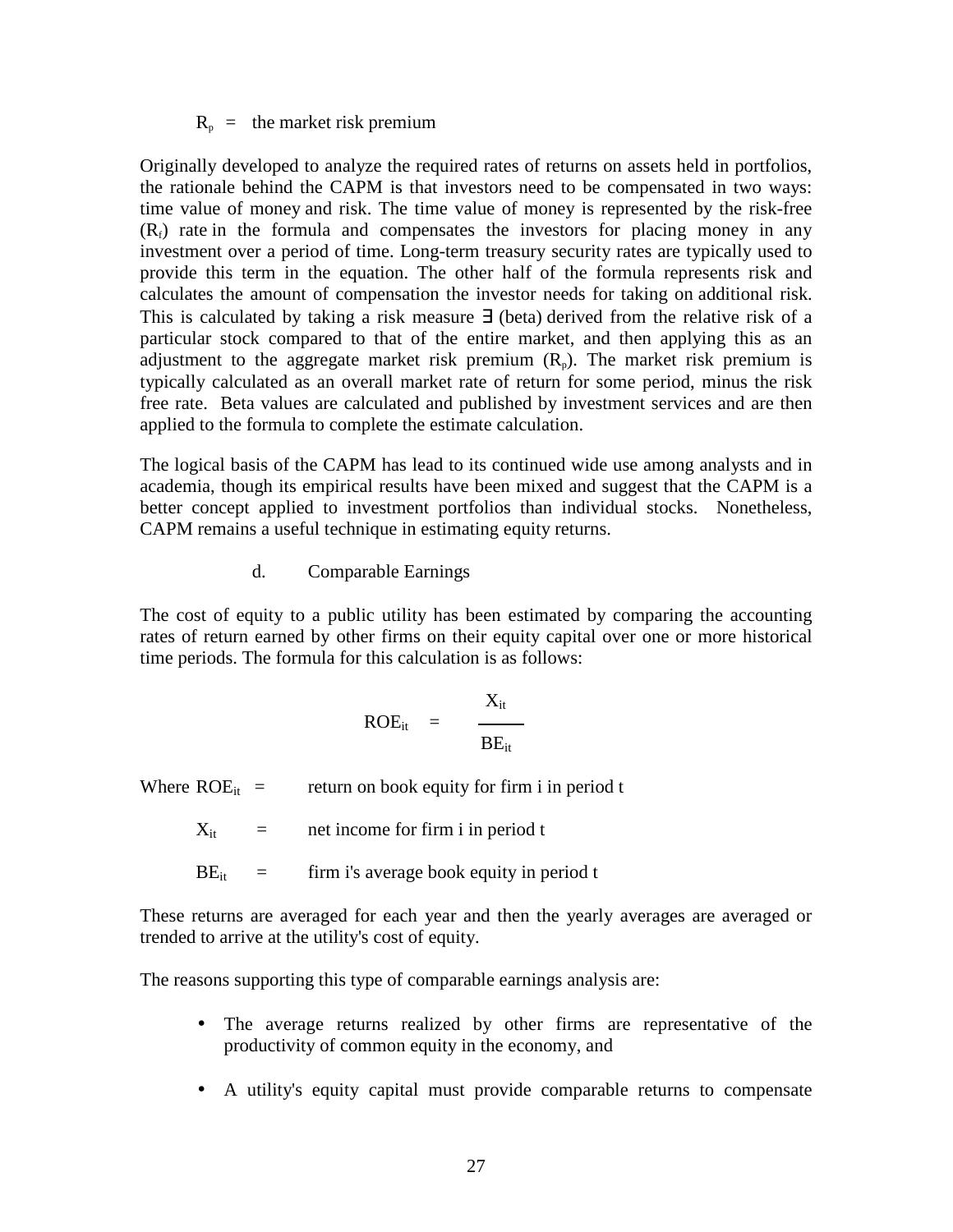existing stockholders and attract additional investors.

The problems with this approach are:

- It assumes that other firms have actually earned, on average, their cost of equity on net book value and that the required return has not changed significantly over time.
- It is not a market-oriented concept and fails to recognize the prospective nature of investors' required returns.
- It is vague in defining comparable risk firms and may result in significant measurement ambiguities.
- Because it is dependent upon what other regulatory bodies have decided, significant circularity problems can arise.
- The returns on book equity do not conform to the expected positive relationship between risk and required returns.

Utilities often include diversified companies in their presentation. Only pure distribution companies should be used such as those listed in Moody's Public Utility Manual.

- 3. Adjustments to the Cost of Equity
	- a. Risk Differences

Cost of equity estimates for the utility division of a diversified energy corporation usually require a downward adjustment to reflect lower risk in relation to the company's total risk. The company's full range of operations (distribution, exploration, drilling and production) generates its total risk. Measuring the relative risk for various operations is difficult to do with precision. Using a DCF analysis on pure gas distribution companies is one way to avoid having to make these measurements.

b. Diversification Benefits

Another factor that could reduce the cost of equity for a subsidiary or division of a diversified energy company is the reduction that comes from the parent company's reduced risk because of diversification. Known as the "portfolio effect," it simply means that, as a company diversifies, it is able to reduce risk, thus lowering the cost of equity.

c. Size

Most of the large diversified companies raise all their capital at the parent company level since it is less expensive than if each individual subsidiary or division were to attempt to raise capital on its own. The benefit of having access to financial markets through a large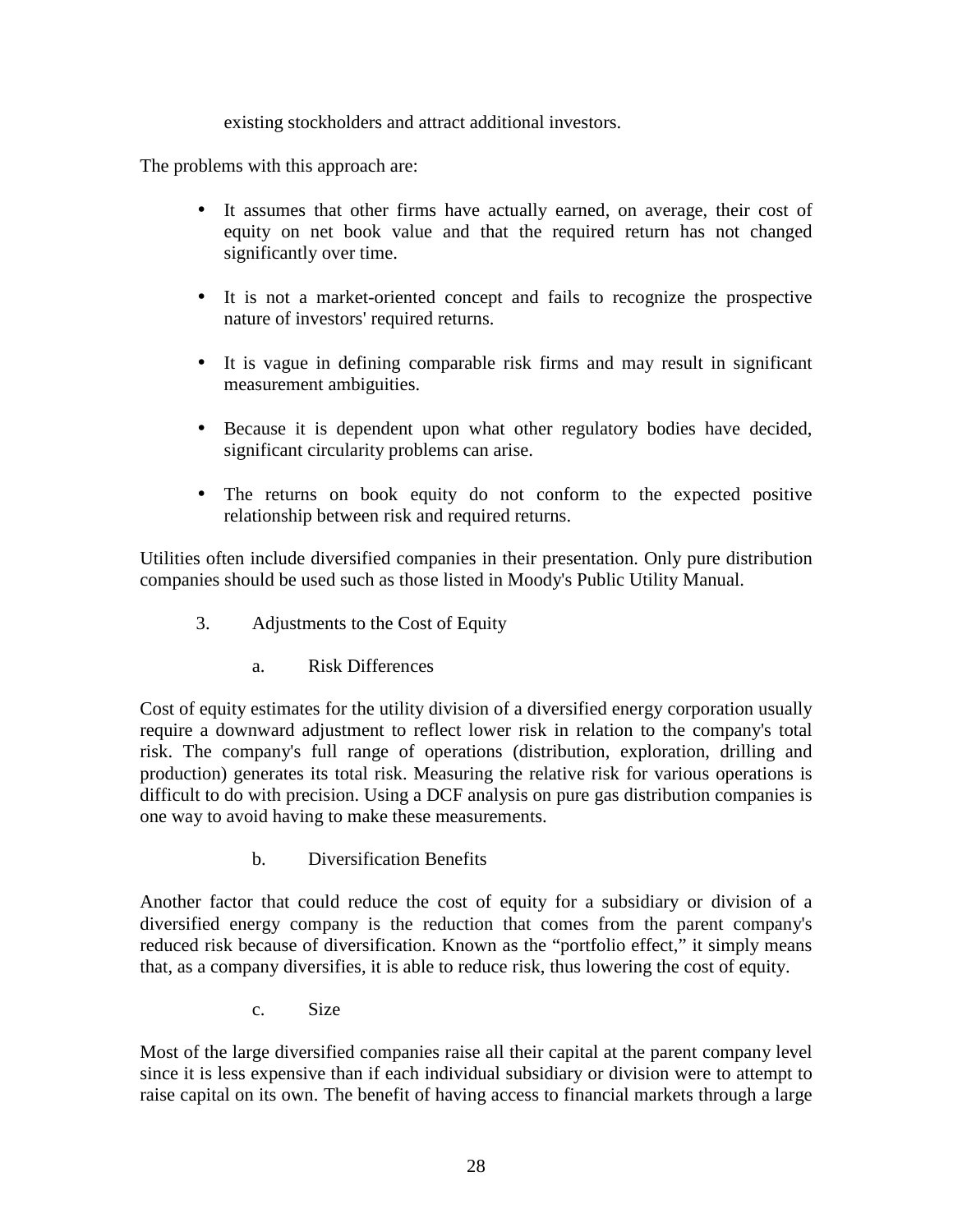diversified company reduces a gas distribution division's or subsidiary's cost of equity, as well as its cost of debt. Therefore, a downward adjustment would be in order for utility companies that obtain capital in this manner.

d. Market-to-Book Ratio

Occasionally, a publicly-traded utility will seek a market-to-book adjustment. For example, if the market value of its shares is lower than book value during the test year because of market pressure, the cost of equity may be adjusted to reflect a more typical test year cost of equity. Thus, the cost of equity provides a basis for determining a fair return to equity. However, other considerations might warrant an adjustment to this minimum for the use of capital in an effort to achieve other objectives deemed in the public interest.

Although issuance and flotation costs may range from 3 to 5 percent, it is likely that the dilution to existing stockholders' equity from such costs is inconsequential. Finally, purported market pressure associated with the sale of additional equity could cause the market price to fall below book value. The Commission staff has attempted to measure market pressure for one of the large utilities and found that on the average it was of insufficient magnitude to be measured. However, if the company currently has plans to issue stock during the expected life of the proposed rates, a market-to-book adjustment might be in order.

# **D. SMALL UTILITIES**

A lack of market data on smaller utilities makes it difficult to estimate the cost of equity capital. A good approach for estimating this cost is to use the cost of equity for large utilities as a benchmark. This can then be applied to the smaller company adjusted for differences in financial and business risk. Business risk is the uncertainty of revenue and operating expenses. Financial risk results from using debt and involves the uncertainty of operating income being high enough to cover the fixed costs of capital.

In assessing financial risk, the capital structure of the utility can be compared to that of the average pure gas distribution system. Some small utilities may be almost totally debt or equity financed. A low debt ratio reduces the financial risk and would reduce the cost of equity, but may raise the overall cost of capital since debt is a less expensive source of capital. On the other hand, companies with high debt ratios have higher financial risk and a higher cost of equity. But they probably have a lower overall cost of capital. Reduced (increased) financial risk would warrant a downward (upward) adjustment in the cost of equity unless a hypothetical capital structure has been used.

Such factors as company size, degree of diversification, service area, growth characteristics, reliability of gas supply, and management expertise can influence the certainty of revenue and expenses and, thus, are business risks. The higher a utility's business risks, the higher its cost of equity.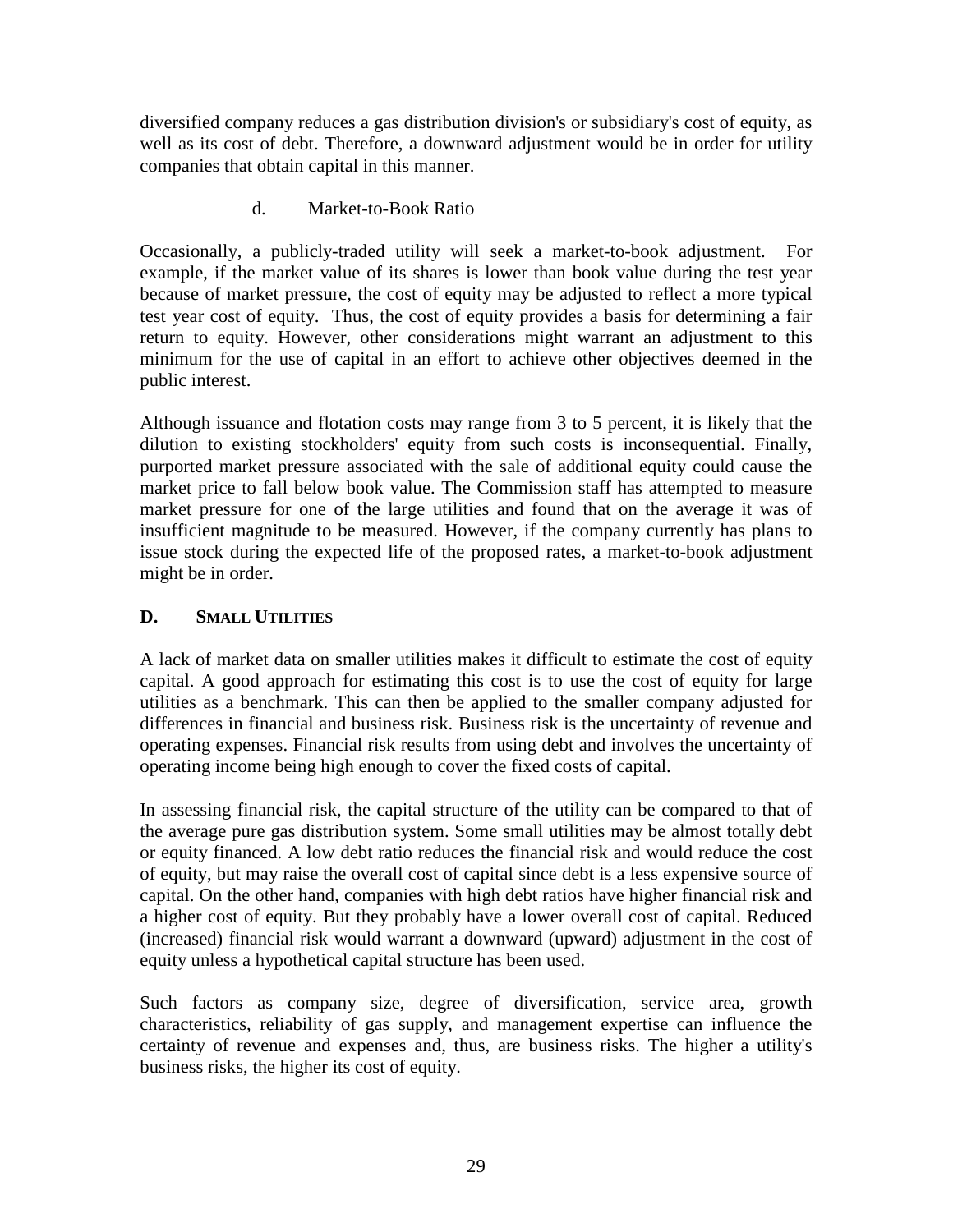The usual arguments for a higher cost of equity for small firms are that they have greater business risk and less liquidity.

# **E. ATTRITION AND EROSION**

Although the Commission has not granted an allowance for attrition and erosion, many companies argue that an allowance should be made specifically to cover these problems. If an allowance for such is granted by the regulatory authority, it should not be included as part of the cost of capital, but should be a specific increment set out for that purpose. This will prevent confusion if the higher rate is not actually achieved. Evidence needs to be obtained to show what the actual effects of attrition and erosion have been and to distinguish these from revenue requirements based on adjusted figures. Some allowance would also be needed for any additional revenue that will be derived from expected future growth.

**Attrition** may be defined as the utility's inability to earn the authorized rate of return. This inability may arise from an erosion of company earnings resulting from a disproportionate change in the revenue-cost-rate base relationship over time.

# **F. ADDITIONAL SOURCES OF CAPITAL**

Deferred taxes, **contributions in aid of construction**, **customer advances** and customer deposits, if not used as a rate base deduction, are included as a part of the capital structure.

# **G. WEIGHTED AVERAGE (OR COMPOSITE) COST OF CAPITAL**

 Once the costs associated with each method of financing that a utility employs is known or estimated, the utility's overall cost of capital or rate of return can be calculated through its weighted average cost of capital (WACC). The WACC multiplies the ratio of each financial component in the company's capital structure by its relative cost and then sums these weighted averages to calculate the overall cost of capital.

Table III - 5 presents a basic example of determining a company's weighted average cost of capital using a capital structure of long-term debt and common equity with their associated costs:

|                              |        |        |      |        | % of Total          | Weighted Avg |
|------------------------------|--------|--------|------|--------|---------------------|--------------|
|                              | Amount |        | Cost |        | Capitalization Cost |              |
| Long Term Debt $\frac{1}{s}$ |        | 33,000 |      | 7.25%  | 55.00%              | 3.99%        |
| Common Equity                |        | 27,000 |      | 10.50% | 45.00%              | 4.73%        |
| Total                        | \$     | 60,000 |      |        | 100.00%             | 8.71%        |

# **TABLE III - 5**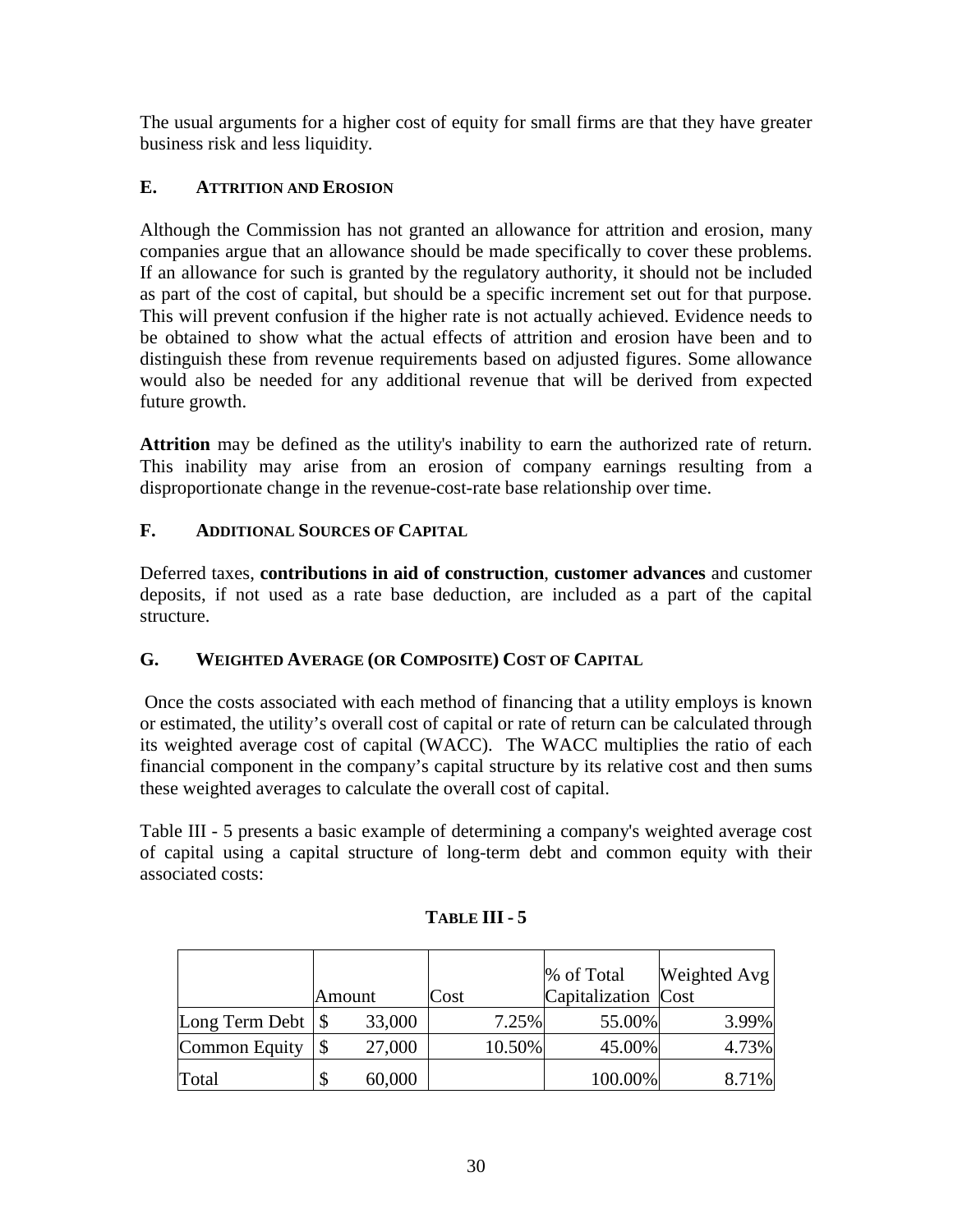#### **SECTION 3 – RETURN ON RATE BASE**

Table III - 6 presents a more complex example of the WACC in the case of a company that has used multiple forms of financing in its capital structure. As above however, the method of determining a company's weighted average cost of capital remains the same:

| Original Cost (Table III-3)                                     | \$1,000,000  |
|-----------------------------------------------------------------|--------------|
| Less: Accumulated Depreciation (Table III-3)                    | \$ (200,000) |
| Net Original Cost (Table III-3)                                 | \$800,000    |
| Add: Other Rate Base Items (Table III-3)                        | \$500,000    |
| Total Invested Capital (Table III-3)                            | \$1,300,000  |
| Multiplied By: Weighted Avg. Cost of Capital (Table<br>$III-5)$ | 9.83%        |
| Required Monetary Return on Invested Capital                    | \$127,790    |
| Divided By: Adjusted Value Rate Base (Table III-3)              | \$1,620,000  |
| Rate of Return on Adjusted Value Rate Base                      | 7.89%        |

**TABLE III – 6** 

The monetary return on invested capital, which is equal to a company's demonstrated cost of capital should be divided by the adjusted value rate base to determine the required rate of return. Some utilities might take the composite cost of capital and apply it to the adjusted value rate base instead of the total invested capital to determine a required monetary return (i.e. apply the 9.83% cost of capital to the \$1,620,000 adjusted value rate base, instead of the \$1,300,000 invested capital). It has been the position of the Commission that this is incorrect, and would yield rates that would be far above a reasonable return on invested capital and more than a fair return on adjusted value.

As the Supreme Court of Texas in the Southwestern Bell<sup>1</sup> case indicated, a regulatory authority must establish rates within the general guidelines established by TEX. UTIL. CODE Chapter 104 (i.e. not less than a reasonable return on invested capital or more than a fair return on the adjusted value rate base). This does not deny that the appropriate rate base is the adjusted value rate base. It recognizes that the most efficient way to determine a utility's actual monetary needs is to use market derived cost of capital applied to invested capital.

 $\overline{a}$ 1 *Southwestern Bell Telephone Co. v. Public Utility Commission of Texas*, 571 SW2d 503 (Tex. 1978).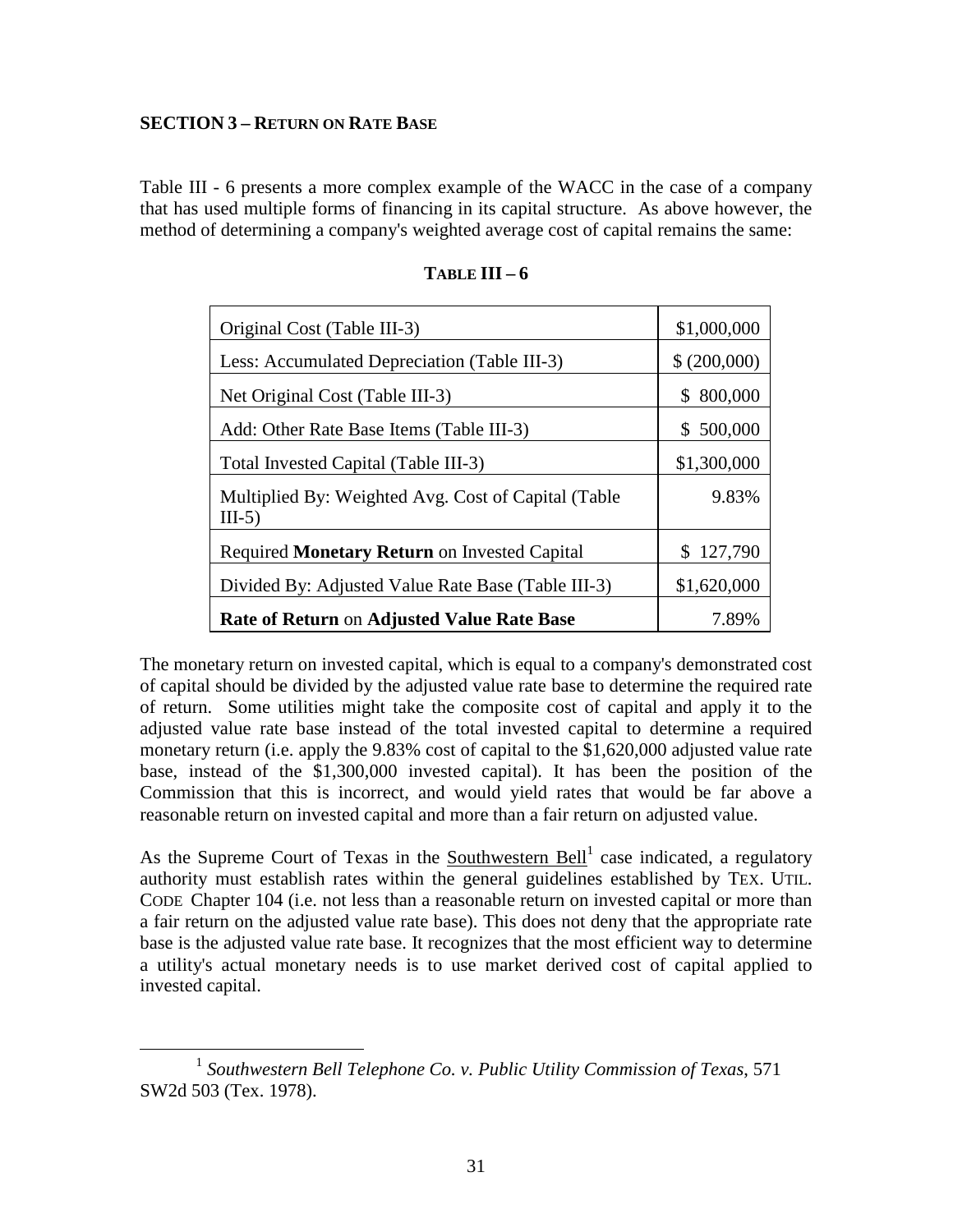#### **SECTION 4 - REVENUE AND EXPENSES**

A utility's net income should equal the required monetary return on the utility's rate base. Net income is defined in TEX. UTIL. CODE § 104.055 as the total revenue less all reasonable and necessary expenses as determined by the regulatory authority.

Only those payments found reasonable are included as expense items. TEX. UTIL. CODE § 104.055 provides the authority for promulgating reasonable rules and regulations with respect to the allowance or disallowance of certain expenses. Consequently, the Commission has adopted Commission substantive rules §§ 7.501, 7.5252, 7.115, and 7.5414 for determining revenue and expenses.

# **A. ALLOCATION AMONG CLASSES OF CONSUMERS**

The revenue and expenses, which are subject to allocation, fall into two categories: either they are fixed (non-volume-related) or they are variable (volume-related). Rate base assets are generally allocated the same as fixed expenses.

Variable revenue and expenses (primarily gas sales revenue and gas costs) are uniformly allocated according to volume of consumption by each class of consumer during the test year, with adjustment for weather. See **Weather Normalization** Adjustment, Chapter III, Section 5(D)(1)(b). Thus, variable expenses seldom create major problems.

Problems frequently arise, however, in the allocation of fixed assets and expenses. Several of the more common methodologies are set out below.

1. Peak Demand Allocation

The **peak demand** methodology allocates fixed assets and expenses according to the volume consumed by each customer class on the system peak demand day of the test year (this is called the coincident peak). This method assumes that fixed assets and expenses are determined by the capacity required to serve all customers during a period of peak demand.

Other methods can be used to measure and allocate peak demand to different customer classes. These are referred to as modified peak demand methodologies. For example, peak demand can be determined based on the non-coincident peak, or the total of the peak demand experienced by each customer class, regardless of the day incurred. Another modification of peak demand is calculated using the average of more than one peak demand day during the test year. This method can moderate the allocation of costs to a customer class with just one large peak demand.

Since peak demands imposed by residential and small commercial customers are far in excess of average demands, the larger portion of the rate base is often allocated to residential and small commercial customers. As a result, a system designed to meet the needs of these primary customers will necessarily carry a large excess capacity that is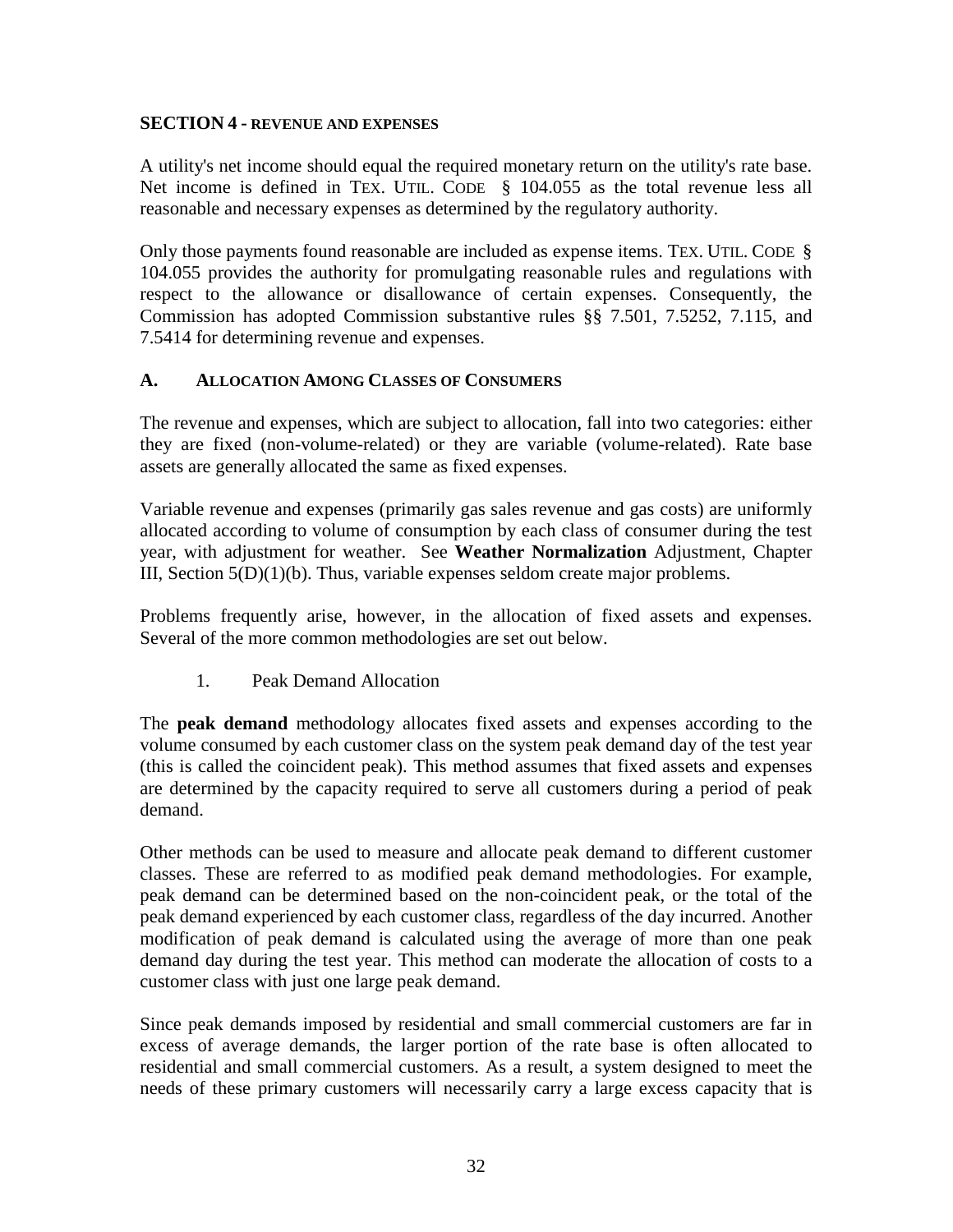seldom used. Some utilities can make this excess capacity available to other customers if they can use gas on an interruptible basis or are unlikely to need large amounts of gas during periods of peak residential and commercial demand. Revenue received in this way can then be used to offset the higher costs allocated to residential and commercial customers.

# 2. Volumetric Allocation

According to this method, fixed assets and expenses are simply allocated in the same manner as variable revenue and expenses. Since the industrial class frequently consumes the majority of gas by volume, this allocation methodology results in much lower residential and commercial rates. However, this methodology ignores the role of peak demand on fixed assets and expenses.

# 3. 50/50 Seaboard

The 50/50 Seaboard allocation method was developed by the Federal Power Commission as a way to allocate fixed assets while simultaneously recognizing the volumetric and peak demand factors. Simply stated, this allocation uses 50 percent of each factor. Either peak demand or modified peak demand allocation may be used for the peak demand factor.

# 4. Modified 75/25 Seaboard

The modified 75/25 Seaboard allocation formula is the same as the 50/50 methodology, except that 75 percent volume and 25 percent peak demand is used. The reason for this modification is a policy in favor of conservation. Gas users are more likely to conserve when they incur a higher per unit cost for gas.

When more obscure allocation formulas are used, the utility should justify their use. Results should be compared to those outlined above. Remember, no allocation method results in the only correct result. No matter how precise the calculations included in the utility's rate justification appear, allocation is a matter of judgment and public policy.

# **B. REVENUE**

1. Gas Sales

Most utility revenue come from gas sales. Adjustments to test year gas sales volumes and prices are typically required. Common adjustments include growth normalization, weather normalization and rate increase annualization. Revenue also should be adjusted to reflect the current gas purchase cost above the base rate that is recouped through the purchased gas adjustment clause.

a. Growth Normalization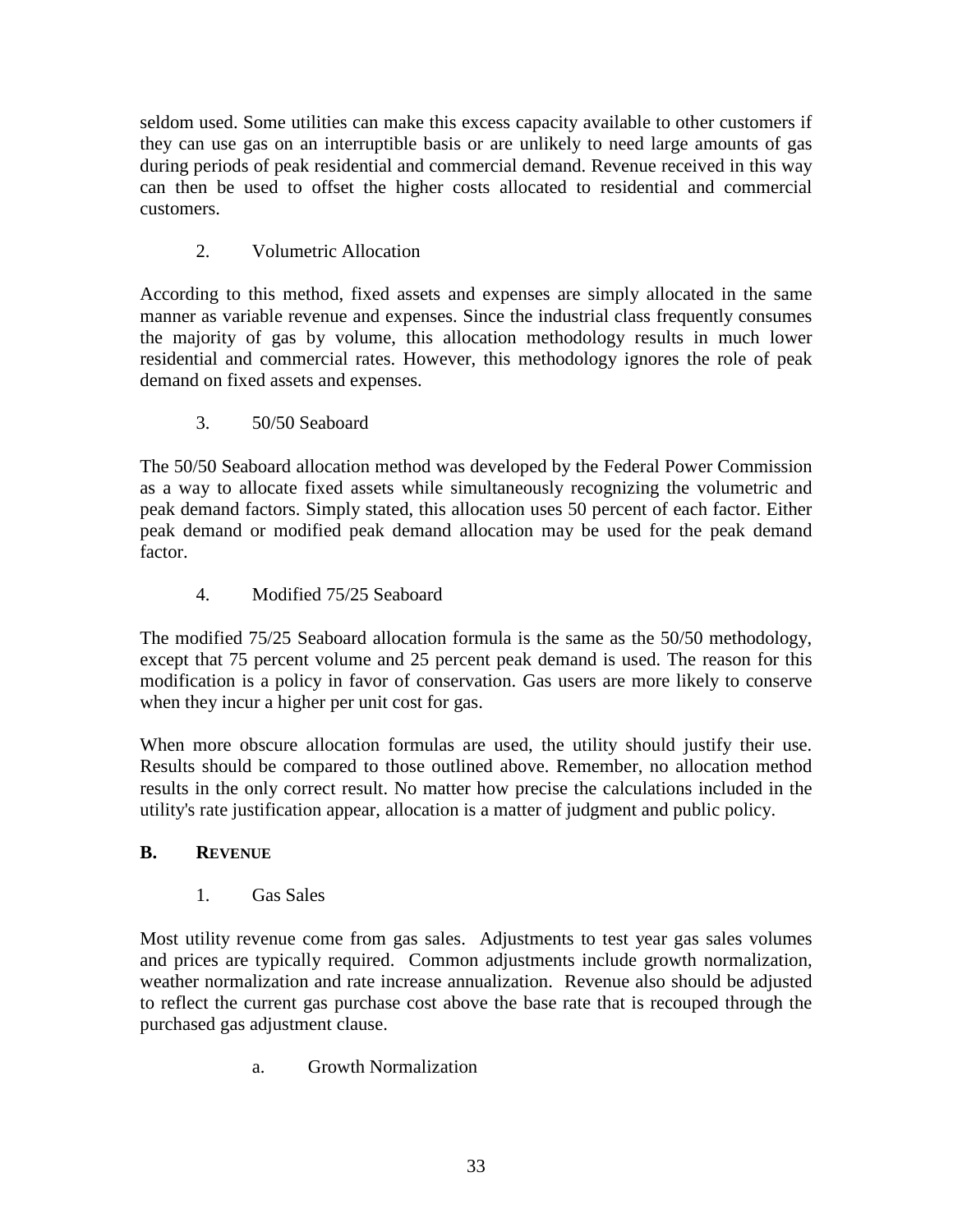For consistency when using a year-end test year, book revenue should be adjusted to show a full year's billing for *all* customers receiving service at the end of the test year. This adjustment is required to match the test year revenue with the year-end investment. Adjustments are based on actual monthly active customer records when available. If records are not readily available, Commission policy is to assume that changes in the number of active customers occurred evenly during the test year.

# b. **Weather Normalization**

Gas sales adjustments are commonly made to account for the net effect of below average and above average heating degree-days during a test year. The adjustment is computed by comparing the actual number of **heating degree days** to the normal heating degreedays experienced in the area for the test year. Test year gas sales volumes and revenue are adjusted to reflect a normal **heating degree day** year.

Normal heating degree-day information is based on U.S. Weather Bureau statistics by weather station. The data is published monthly with annual information available in the July issue of *Climatological Data, National Oceanic and Atmospheric Administration, Environmental Data and Information Service, National Climatic Center, Ashville, N.C.*  www.ncdc.noaa.gov

c. Rate Annualization

If a utility had a rate increase effective for any customer class during the test year, revenue should be increased for that class to show the effective rate for the entire year.

d. Purchased Gas Cost Above Base Rate

Revenue should reflect the current gas purchase cost above the base rate that is recouped through the **purchased gas adjustment clause (PGA)**. The amount should include the unrecovered balance in any correcting account. This amount should be shown separately.

2. Other Revenue

Other utility revenue includes (a) allowance for funds used during construction (AFUDC), (b) prompt payment discounts and (c) revenue from non-utility sources.

# a. **Allowance for Funds Used During Construction (AFUDC)**

If a utility includes **AFUDC** as other income during the test year and the Construction work in progress (CWIP) account is disallowed, **AFUDC** should also be removed.

b. Inducement For Prompt Payment

If a utility offers an incentive for prompt bill payment by allowing a discount or charges a penalty for late payments, an adjustment may be necessary. Penalties collected for late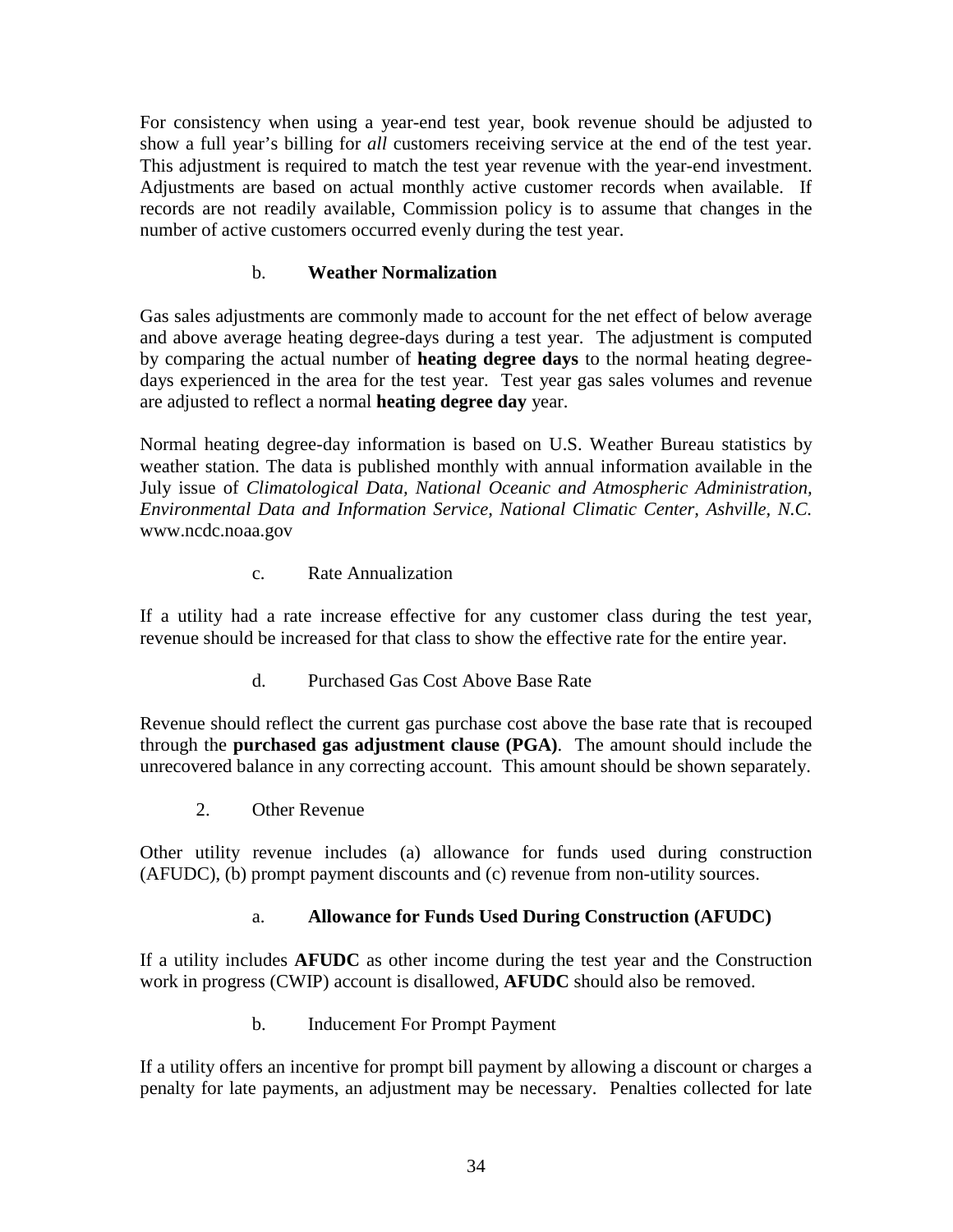payments should be included under Other Revenue, unless the most current rates in effect during the test year have no provision for late penalties. No adjustment is required if the most current rates in effect during the test year eliminate late payment penalties.

c. Revenue from Non-Utility Sources

Under TEX. UTIL. CODE §§ 102.153 and 104.058, no profit or loss resulting from the sale or lease of appliances, fixtures, equipment or other merchandise shall be considered in determining utility rates, to the extent that such merchandise is not integral to the provision of utility service. Commission substantive rule § 7.5252(c) dictates that revenue from non-utility operations be excluded from ratemaking calculations for gas utility service unless it is clearly shown to be integral to utility operations.

# **C. EXPENSES**

Adjustments to expenses consistent with the revenue adjustments associated with gas sales volumes and prices are typically required in a test year. Common adjustments include growth normalization, weather normalization and rate annualization. Expenses also should be adjusted to reflect the current purchase gas cost below the base rate that is refunded through the **purchased gas adjustment clause**.

1. Lost and Unaccounted for Gas (LUG)

Commission substantive rule  $\S$  7.5525(b)(1) allows a utility to expense a maximum of five percent (5%) of its lost and unaccounted for gas for distribution systems and three percent (3%) for transmission systems in a test year. Lost and unaccounted for gas is the difference between the amounts metered in and out of a system.

All lost and unaccounted for gas is presumed "lost" unless a utility can provide evidence in a ratemaking proceeding that the unaccounted for gas represented company uses, liquids extraction or meter errors. The Commission may allow greater than five percent (5%) lost gas if special circumstances can be shown by the utility.

2. Advertising, Membership Dues and Charitable Contributions

Commission substantive rule  $\S$  7.5414(a) dictates that actual advertising expenses are allowed for ratemaking purposes up to one-half of one percent (0.5%) of the gross receipts of the utility for public utility services. This encourages utilities to fix leaks.

Certain types of expenses, listed below, are excluded:

- advertising expenses for influencing public opinion related to legislative, administrative or electoral matters;
- expenses associated with any controversial issue of public importance;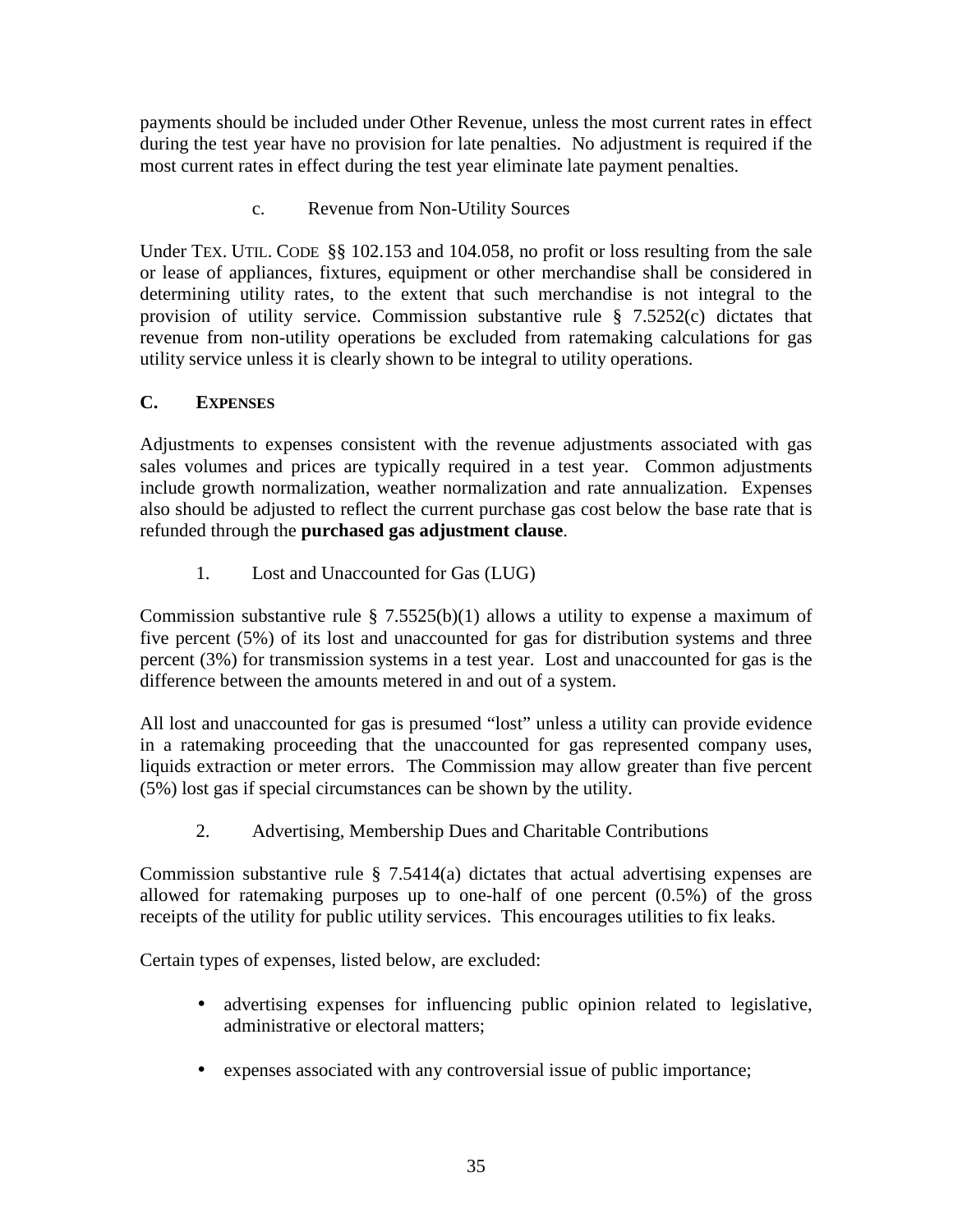- expenses in support of social, recreational, fraternal or religious entities; and
- contributions or donations to charitable, religious or nonprofit entities.
- 3. Past Regulatory Expense

A utility's administrative and general expense account may include amortization for past regulatory expense. If the prior expense will be recouped before the effective date of the new rate schedule, this amount should be eliminated.

If the prior expense has not been recouped before the effective date of the new rates, the remaining balance should be added to the present regulatory expense and amortized over the period of years estimated between rate cases.

Rate case expenses can be included in base rates, but historical Commission policy indicates that the preferred treatment of rate case expense recovery is as a surcharge, as discussed in Chapter III, Section 5, Tariffs.

4. Depreciation Expense

Commission substantive rule § 7.5252(a) dictates that straight-line depreciation over the useful life expectancy of any item or facility is required for ratemaking purposes.

Historical Commission practice has been to disallow depreciation rate adjustments unless fully supported by a depreciation study. The study should include the average service lives of the property groups, salvage factors and adequacy of the present booked depreciation reserve.

If a utility depreciates its assets over a shorter life than allowed by the Internal Revenue Code, Commission practice has been to adjust the undepreciated cost of the assets over the longer service life unless supported by a depreciation study.

The methodologies used to compute depreciation expense and accumulated depreciation in the rate base should be consistent. *City of Weslaco v. General Telephone Co. of S.W*., 359 S.W.2d 260 (Tex. Civ. App.-San Antonio, 1962, writ ref'd n.r.e.). Also, the Texas Supreme Court held that it was proper to exclude any depreciation expense on assets attributable to contribution in aid of construction. *Sunbelt Utilities v. Public Util. Comm'n*, 589 S.W.2d 392 (Tex. 1979).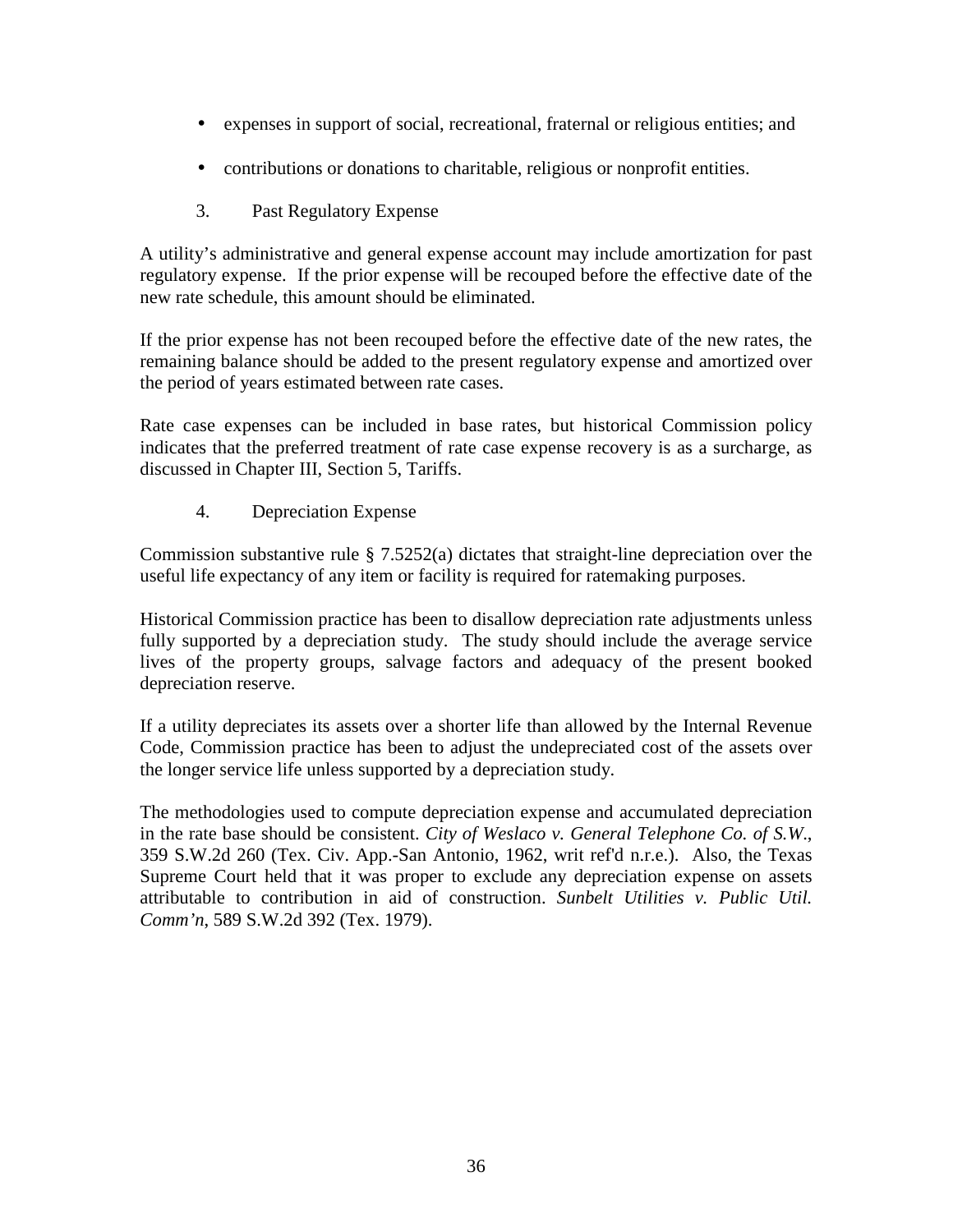Table III-7 shows a sample computation for straight-line depreciation. Assume a utility has depreciable assets totaling \$1,000,000 and the average estimated useful lives are 10 years.

# **TABLE III – 7**

| Depreciable Assets @ Original Cost | \$1,000,000 |
|------------------------------------|-------------|
| Less: Accumulated Depreciation     |             |
| (3 years @ \$100,000/year)         | 300,000     |
| Net Book Cost                      | 700,000     |

As shown above, the utility would take an annual depreciation expense of \$100,000 each year. Assuming three of the 10 years have elapsed, the utility's balance sheet would show a net book cost of \$700,000.

If the regulatory authority determined that the correct average service life was 28 years instead of 10 years, the three elapsed years would be deducted from the 28, resulting in a remaining useful life of 25 years. Thereafter, the \$700,000 net book value would be divided by 25 for a new annual depreciation expense of \$28,000. No adjustment would be made to the accumulated depreciation account other than the annual credits of \$28,000.

## 5. Other Taxes

Revenue related taxes should be adjusted consistent with adjustments made to revenue.

6. Other Growth Expenses

If revenue adjustments were made due to increased customer counts during the test year, corresponding adjustments should be made for the associated incremental expenses incurred by the utility. Expenses requiring adjustment would include gas sales expense, information expense and customer accounts and service.

Other expense adjustments may be required where costs have increased or decreased during the test year to bring these accounts to year-end level.

7. Known Changes

Adjustments for known changes that will occur after the end of the test year are generally allowed if supporting evidence is presented in a ratemaking proceeding. The evidence should include a reasonably certain amount and effective date of the change. Two common examples of reasonably known changes are union contracts and postal rate increases.

# 8. Interest on Customer Deposits

If customer deposits have been used as a rate base deduction, the interest expense associated with the deposits should be included as an adjustment.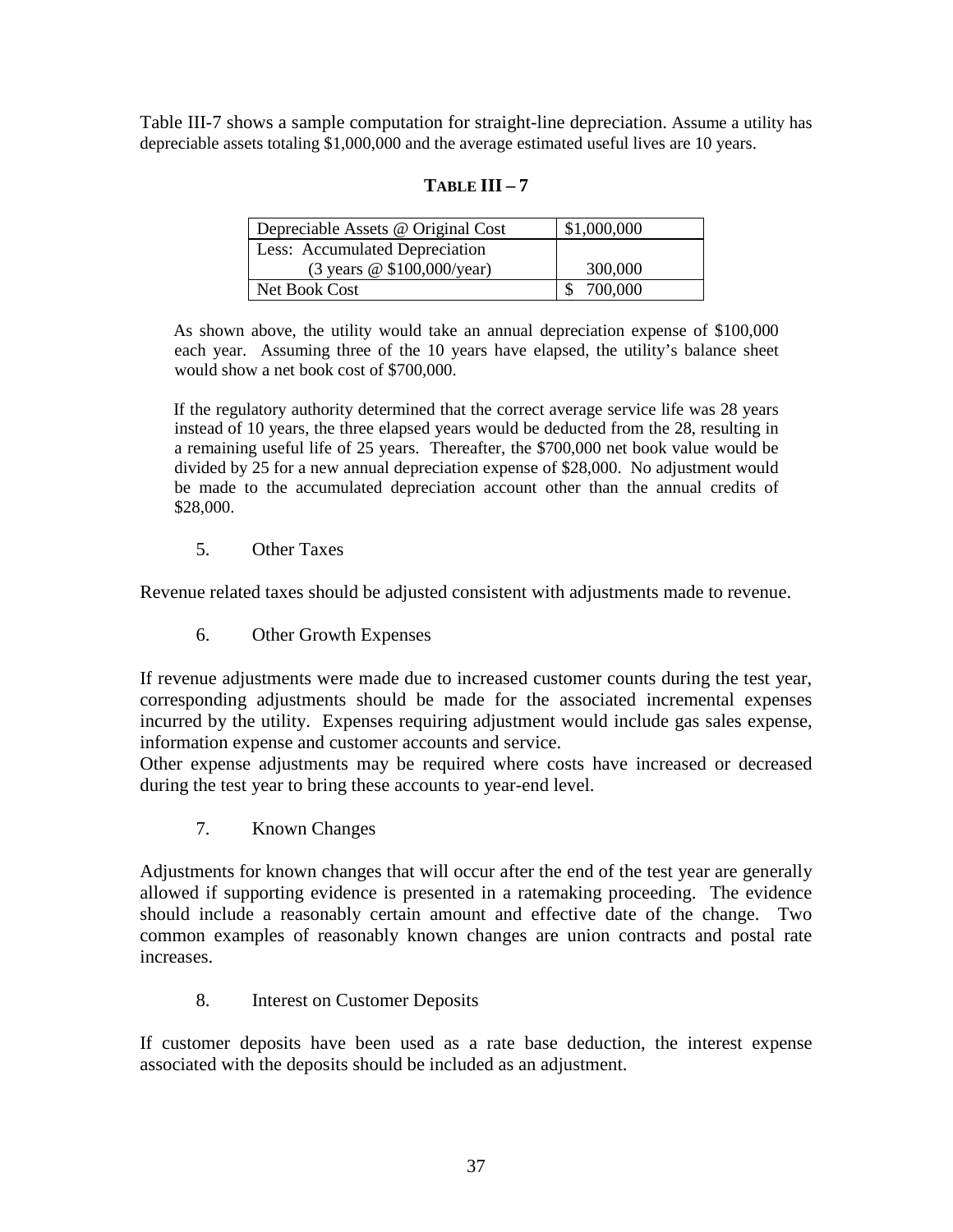#### 9. Federal Income Tax Expense (FIT)

If adjusted revenue and expenses for the test year yield a net operating income greater than zero, a utility is allowed to recoup through an adjustment the federal income tax owed. Table III - 8 shows a typical FIT calculation.

| <b>DESCRIPTION</b>                                                      | <b>AMOUNT</b> | <b>TOTAL</b> |
|-------------------------------------------------------------------------|---------------|--------------|
| Return on Investment                                                    |               |              |
| Rate Base at Original Cost (Total Invested<br>Capital from Table III-3) | \$1,300,000   |              |
| Rate of Return (assumed for this example)                               | 10.15%        |              |
| <b>Monetary Return on Investment</b>                                    |               | \$131,950    |
| Interest Expense (Cost of Capital)                                      |               |              |
| Rate Base at Original Cost (Total Invested<br>Capital from Table III-3) | \$1,300,000   |              |
| Weighted Avg. Cost of Capital (Table III-5)                             | 9.83%         |              |
| <b>Total Interest Expense</b>                                           |               | \$127,790    |
|                                                                         |               |              |
| <b>After Tax Income</b>                                                 |               | \$4,160      |
| Gross-up Factor                                                         |               | 1.538462     |
| Taxable Income                                                          |               | \$6,400      |
| <b>Federal Income Tax Rate</b>                                          |               | 35%          |
| Federal Income Tax Expense                                              |               | \$2,240      |

### **TABLE III – 8**

The return on investment is calculated by multiplying the rate base at original cost by the rate of return. Interest expense, computed by multiplying the rate base at original cost by the weighted cost of debt, is subtracted from the return on investment for the resulting after tax income. A gross-up factor, computed using  $(1/(1-ta)x)$ , is applied to the after tax income for the resulting taxable income. The applicable federal tax rate is then applied to the taxable income to arrive at the FIT. The Internal Revenue Service publishes a range of corporate tax rates for each tax year, so consult a corporate tax expert or accountant for a utility's appropriate rate.

For other factors that affect a utility's taxable income, such as investment tax credits and the situations described below, consult a corporate tax expert or accountant for the appropriate adjustment to a utility's taxable income.

When a utility is part of a larger entity and has a net operating loss, or its allocable portion of income tax deductions exceed test year income, the taxable income is negative which results in federal income tax savings to the larger entity. That savings would result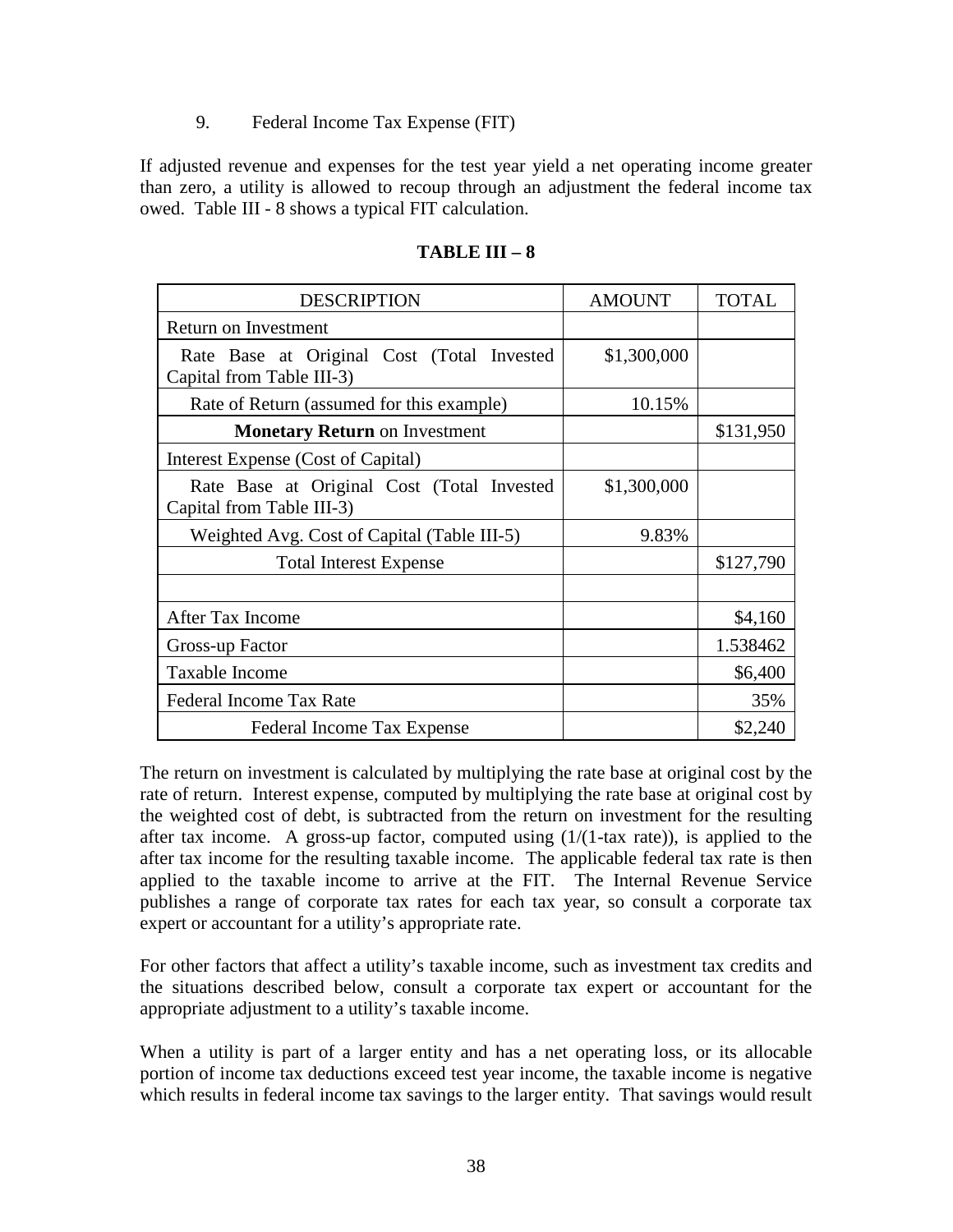in a credit adjustment to test year income.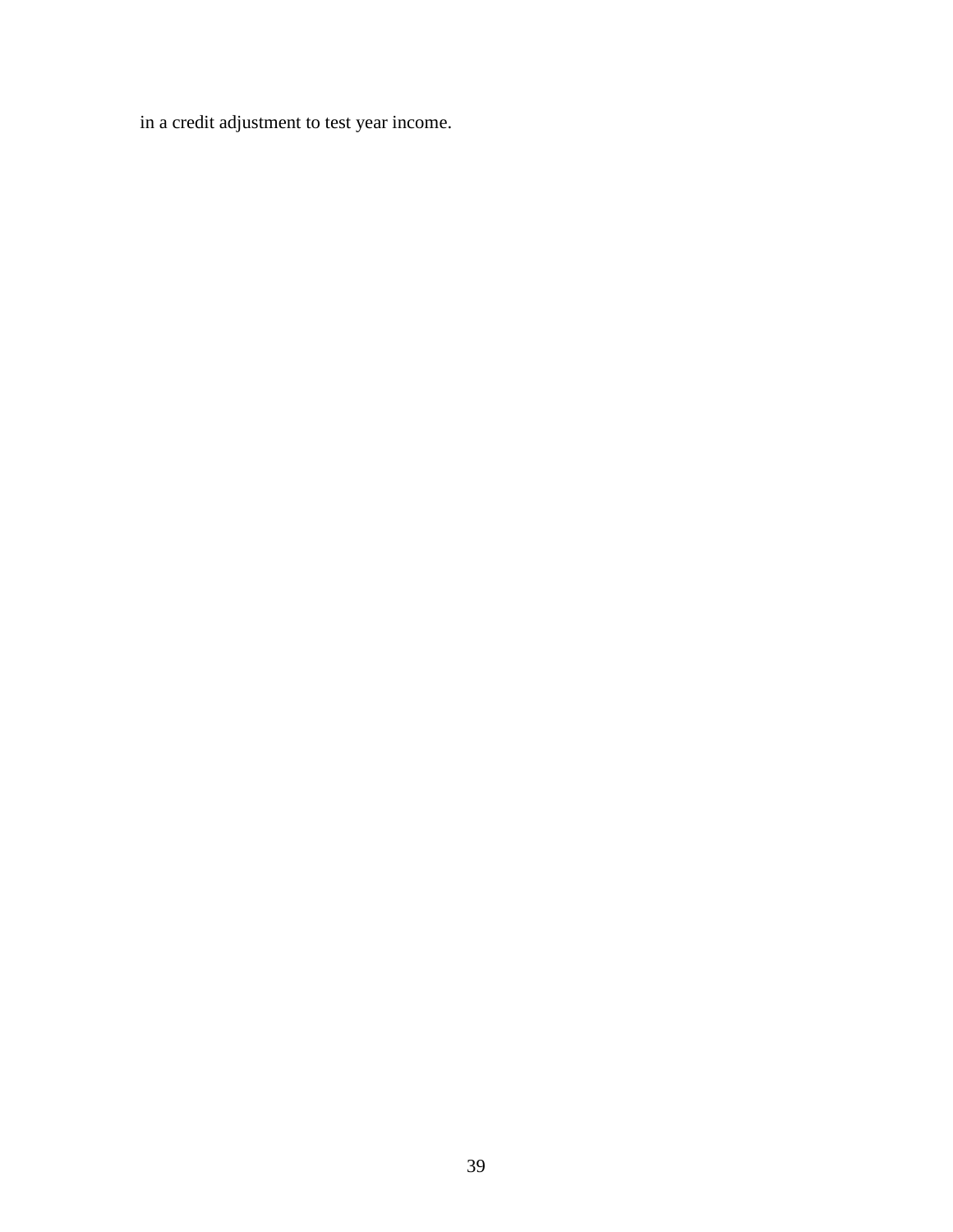## **SECTION 5 - RATES**

#### **A. REVENUE REQUIREMENT**

# 1. Revenue Deficiency or Surplus

The total revenue deficiency or surplus is determined by subtracting adjusted test year expenses from revenue. Revenue deficiencies are more common during protested ratemaking proceedings because utilities can lower their rates by filing new tariffs with their customers and the Commission without a formal hearing.

A typical example of revenue deficiency is a test year net operating income loss and test year net operating loss sustained by a utility system that is part of a larger legally taxable entity.

Table III - 9 shows the test year adjusted net operating income loss calculation.

| Total Invested Capital (Table III-3)           | \$1,300,000            |
|------------------------------------------------|------------------------|
| Weighted Average Cost of Capital (Table III-5) | 0.0983<br>$\mathbf{X}$ |
| Required Monetary Return (Table III-6)         | 127,790<br>\$          |
| Adjusted Net Operating Income (loss)           | \$(117,130)            |
| Net Operating Income Deficiency                | \$<br>10,660           |
| Tax Reciprocal <sup>1</sup>                    | 0.6175                 |
| <b>Gross Revenue Deficiency</b>                | \$<br>17,263           |
| <sup>1</sup> Tax Reciprocal                    |                        |
| <b>Incremental Revenue</b>                     | 1.0000                 |
| Incremental Occupation Tax                     | 0.0200                 |
| <b>Incremental Street and Alley Rental</b>     | 0.0300                 |
| Incremental Taxable Income                     | 0.9500                 |
| Incremental FIT at $35\%$ (0.950x0.35)         | 0.3325                 |
| <b>Incremental Net Operating Income</b>        | 0.6175                 |

# **TABLE III – 9**

To calculate the tax reciprocal subtract the revenue sensitive taxes from one. This remainder, incremental taxable income, is then multiplied by the incremental FIT rate (which ranges from 15 percent to 38 percent). Subtract the product from the incremental taxable income to yield the tax reciprocal.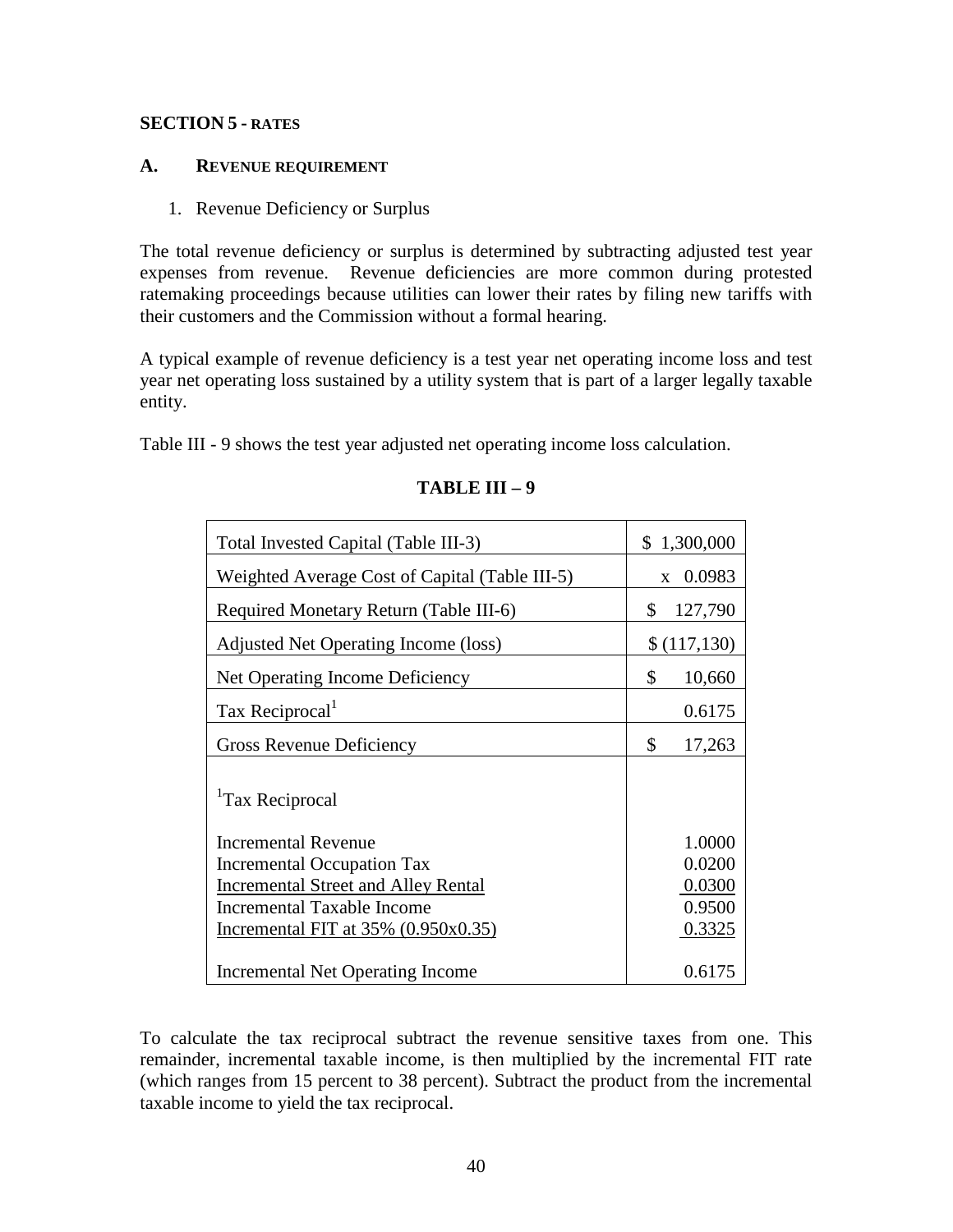# **B.** RATE DESIGN

The rate structure of a utility determines how the revenue need will be recovered from each class and type of service provided by the utility. The rate structure is largely a matter of preference to be settled by the utility and the regulatory authority.

Rates designed to recover the full cost of providing service to a given customer may be a desirable objective of rate design. Allocation techniques are extremely imprecise. Because of the imprecision of allocation techniques, the courts have recognized the discretion of a regulatory authority in designing rates. Rates do not necessarily have to be set on the "cost" of providing a service.

A regulatory authority may consider factors other than cost. Those factors must address whether the resulting rate structure is just, reasonable, and not unduly discriminatory. But a utility must be consistent and may not arbitrarily alter relevant factors. The burden of proof of the utility includes the obligation to produce relevant information regarding a proposed change in rate design. *Texas Alarm and Signal Assoc. v. Public Utility Commission of Texas*, 603 5.W.2d 766 (Tex. 1980).

Utility charges are commonly classified as customer related or commodity related. The customer charge may be considered the minimum amount a customer pays to receive gas service. This charge may or may not reflect the entire fixed cost of providing the customer service. It has been argued that a customer charge of a magnitude necessary to recover all the fixed costs in providing service to the customer would be so large as to be unacceptable to most consumers.

The second component of the rate, the commodity charge, may be assessed through a straight line meter rate, a per Mcf (thousand cubic feet) charge for all consumption, or a block meter rate with increasing or decreasing charges for each block of consumption. Historically, many utilities have offered declining block rates whereby increased consumption is billed at decreasing rates per Mcf blocks. However, the declining block rate schedule discourages conservation.

Rate design is becoming an increasingly important tool for regulatory authorities, utilities, and customers in implementing energy conservation policies. Effective rate design options include off-peak pricing and time of day pricing that better match the cost of producing energy to when it is consumed, incentive rates for alternative sources of energy, and inverted block rates where increased consumption is billed at increasing rates per Mcf block.

# **C. TARIFFS**

Tariffs set forth the rate that should be collected by the utility for each type of service provided. A tariff includes all rates and charges collected directly or indirectly by any public utility for any service, product, or commodity as part of their utility operation. TEX. UTIL. CODE § 101.003(12).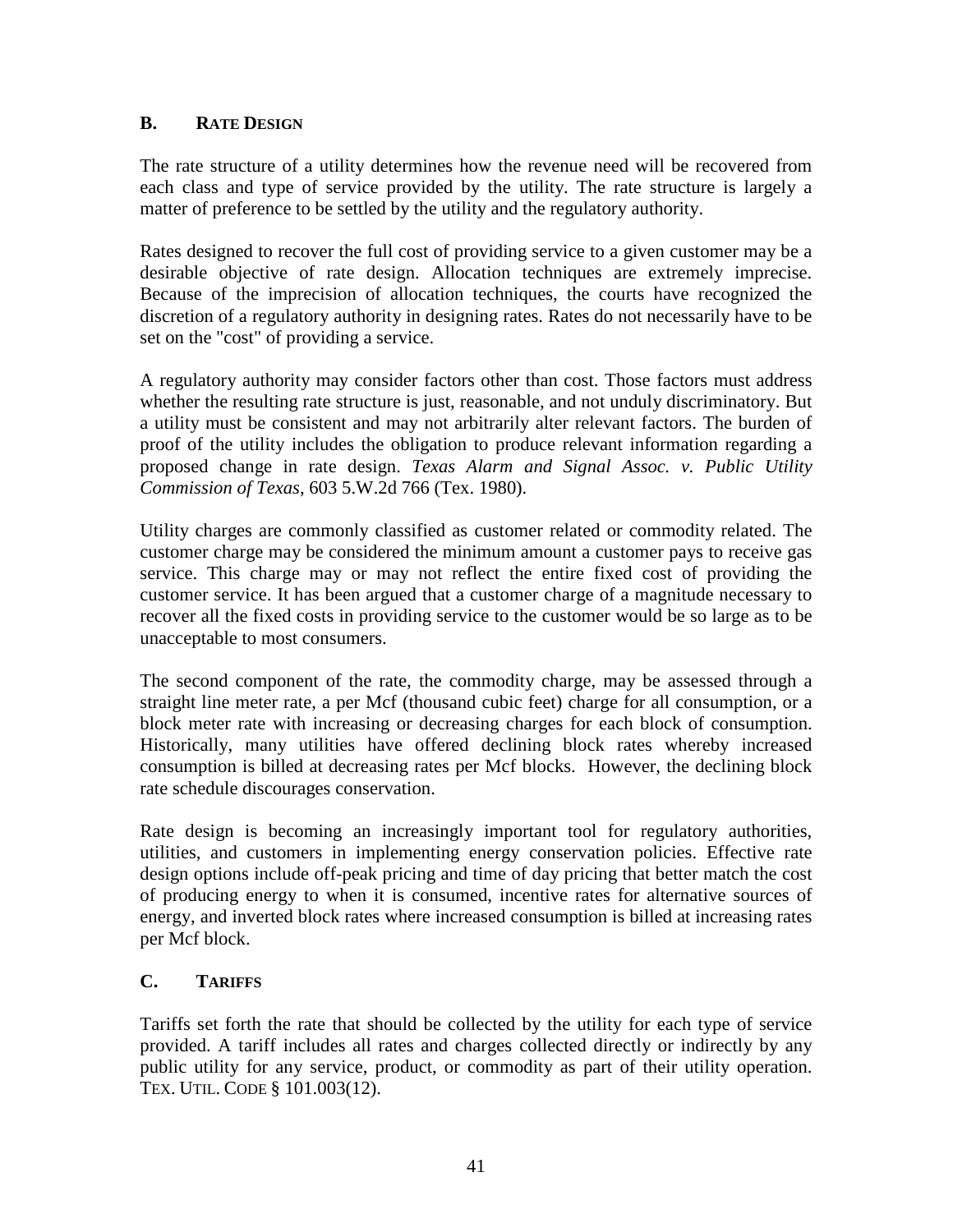# 1. Service Charges

Some utilities have sought approval of service charges for items such as reconnections, appliance services, yard line replacements and returned checks. Proposed changes in service charges must be cost justified or based on revenue need.

# 2. Inducement for Prompt Payment

The Quality of Service Rule, Commission substantive rule  $\S$  7.45(4)(B), allows a utility to offer an inducement for prompt payment of bills by allowing a discount in the amount of five percent. 16 TEX. ADMIN. CODE  $\S$  7.45(4)(B).

3. Purchased Gas Adjustment (PGA)

A purchased gas adjustment (PGA) clause allows the utility to recover its fuel costs on a timely basis without the need for a formal rate proceeding. The use of fuel adjustment clauses has been upheld by the Texas Supreme Court, *San Antonio Ind. S. D. v. City of San Antonio*, 550 S.W.2d 262 (Tex. 1977).

The Commission has adopted Commission substantive rule § 7.5519(a) which sets forth the criteria used by the Commission in determining whether to grant a gas utility a purchased gas adjustment clause. These factors include but are not limited to: 1) the ability of the gas utility to control prices for gas purchased as affected by competition and relative competitive advantage; 2) the probability of frequent price changes; and 3) the availability of alternative gas supply sources.

Purchased gas adjustment clauses usually include a base cost of gas. Gas cost increases or decreases from this base are calculated and spread across the amount of gas consumed on a volumetric basis. In changing this base, a regulator should be certain the base used in the PGA clause conforms to the base used in base rates.

4. Separate Surcharges

It has become more common in recent years for the regulatory authority to allow utilities to recover rate case expenses, certain taxes, increases in taxes over what has already been recognized in the cost of service, or other expenses through a separate surcharge on the customer's bill. Reasonable rate case expenses may be included in the expense schedule in setting the final rates or as a surcharge. A surcharge makes the rate case expenses more visible and insures that the utility neither over collects nor under collects those costs. The surcharge should encompass any authorized but unrecovered rate case expenses from prior dockets. A surcharge has the advantage that rate case expenses may be allocated on a per customer basis or a per Mcf basis. The size of the surcharge per Mcf and the accounting convenience of the regulatory authority and the utility should determine which method is used. The surcharge typically is spread over a period of time to reduce its impact on ratepayers.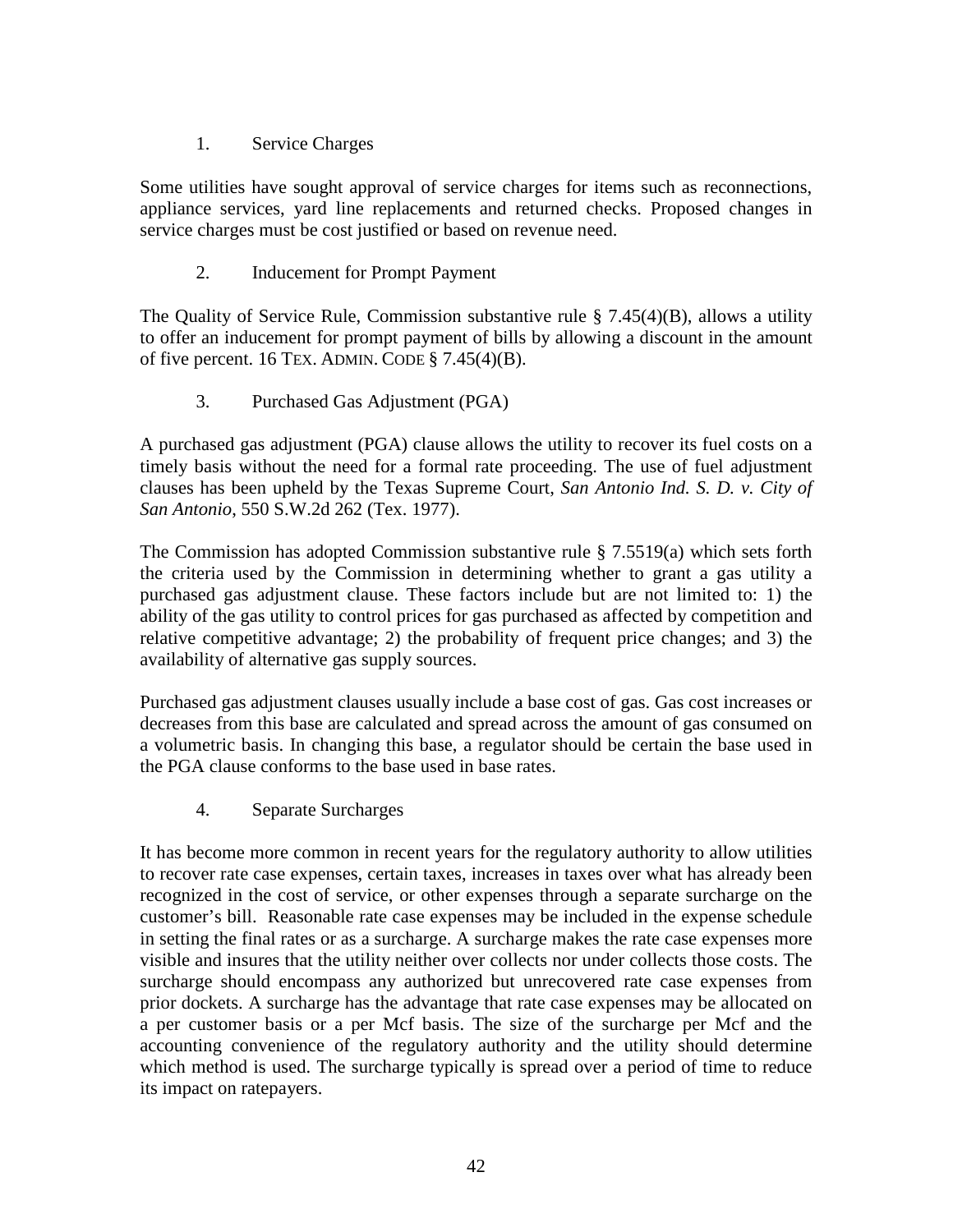Rate case expenses can be collected through a fixed monthly surcharge or a volumetric surcharge and can be collected for up to three years, although typically the surcharge is authorized for approximately 12 to 24 months. A fixed monthly surcharge is designed to recover the rate case expense on a per bill basis. A volumetric surcharge is designed to recover the rate case expense according to consumption over a specified period of time. When collected volumetrically, it is preferable to set a fixed rate, collected from specific customers, with a flexible collection period, since the volumes used to calculate the fixed rate are estimated volumes. Language such as, "recovered over approximately 24 months" provides assurance to the utility that the full amount of authorized expense will be recovered.

If a surcharge is authorized, interest on the unrecovered balance may be allowed. Interest may be calculated monthly, expressed as a monthly percentage (annual interest rate divided by 12 months) and included in the recovery. Interest calculations should not be added to the unrecovered balance to prevent the collection of interest on interest. The Commission, if interest is allowed, will often use the deposit interest rate set annually each December by the Public Utility Commission.

A surcharge is often collected from all customer classes affected by the rate increase or rate case. The surcharge may be allocated among the customer classes for an equitable collection using the same rate design allocation used to set the commodity rate for each class of customer. A periodic report of the utility's collection of rate case expense is required by the Commission for docket compliance. This report can be quarterly, semiannual or annual, depending upon the length of time set for collection. Quarterly or semi-annual is preferred. The report should identify the unrecovered balance, the collection by class of customer, the volumes used for collection by class of customer, the interest calculation, if authorized, and the ending balance by month. The terms of the report should be included in an ordering paragraph of the order.

# **D. SAMPLE CALCULATIONS FOR REVENUE ADJUSTMENTS**

These adjustments attempt to take information from the test year and average and annualize the information to determine what an average year should look like.

# **1. GAS SALES REVENUE ADJUSTMENTS**

# **a. CUSTOMER GROWTH ADJUSTMENT**

Step 1. For each class of customers, determine the net increase (or decrease) in the number of customers consuming gas. This step is accomplished by subtracting the number of customers at the end of the test year from the number of customers at the beginning of the test year.

Assumption: The test year is the 12-month period ending December 31.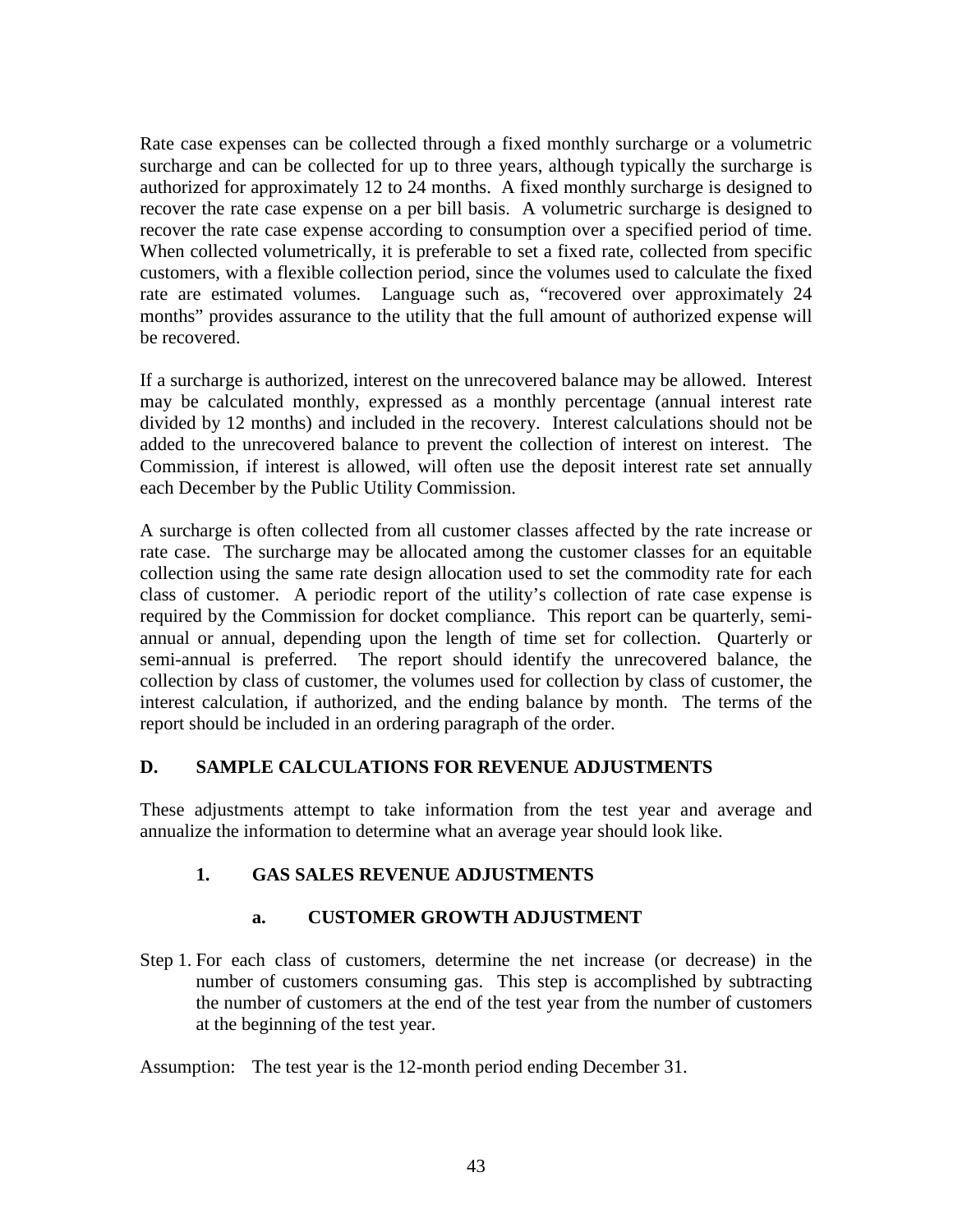| Number of customers: | January 1    | 1,000 |
|----------------------|--------------|-------|
|                      | December 31  | 1,120 |
|                      | Net Increase | 120   |

- Step 2. For each class of customers, determine the number of bills for each month of the test year. If a detailed bill analysis is available, actual numbers should be utilized. (A bill analysis should include, among other things, the number of Mcf sold during each month at each rate block for each class of customers, the number of bills per month at each rate block for each class of customers, and the respective dollar amounts relating thereto.) In the absence of a detailed bill analysis, it may be assumed that the net increase in the number of bills occurred evenly throughout the test year.
- Assumptions: No bill analysis was available, and a proportionate share (i.e. 1/12) of the net increase in customers occurred at the beginning of each month.

| Net monthly increase |  | Net annual increase |  |
|----------------------|--|---------------------|--|
|                      |  | Number of months    |  |
|                      |  | 120 customer bills  |  |
|                      |  | 12 months           |  |
|                      |  | 10 bills per month  |  |

Adjusted number of bills:

| (1)       |          | (2)        |              | (3)            |     | (4)           |     | (5)       |     | (6)       |
|-----------|----------|------------|--------------|----------------|-----|---------------|-----|-----------|-----|-----------|
| Month     |          | <b>Net</b> |              | Number         |     | Cumulative    |     | Number    |     |           |
|           | Adjusted |            |              |                |     |               |     |           |     |           |
| of        |          | Monthly    |              | of             |     | Increase      |     | of Bills  |     |           |
|           | Number   |            |              |                |     |               |     |           |     |           |
| the       |          | Increase   |              | Months         |     | In Bills      |     | at Jan. 1 |     | of Bills  |
| Year      |          |            |              | <b>Elapsed</b> |     | $(2)$ x $(3)$ |     |           |     | $(4)+(5)$ |
| January   |          | 10         | $\mathbf{x}$ | 1              | $=$ | 10            | $+$ | 1,000     | $=$ | 1,010     |
| February  |          | 10         | $\mathbf{x}$ | $\overline{2}$ | $=$ | 20            | $+$ | 1,000     | $=$ | 1,020     |
| March     |          | 10         | $\mathbf{x}$ | 3              | $=$ | 30            | $+$ | 1,000     | $=$ | 1,030     |
| April     |          | 10         | $\mathbf{x}$ | 4              | $=$ | 40            | $+$ | 1,000     | $=$ | 1,040     |
| May       |          | 10         | $\mathbf{x}$ | 5              | $=$ | 50            | $+$ | 1,000     | $=$ | 1,050     |
| June      |          | 10         | $\mathbf{x}$ | 6              | $=$ | 60            | $+$ | 1,000     | $=$ | 1,060     |
| July      |          | 10         | $\mathbf{x}$ | 7              | $=$ | 70            | $+$ | 1,000     | $=$ | 1,070     |
| August    |          | 10         | $\mathbf{x}$ | 8              | $=$ | 80            | $+$ | 1,000     | $=$ | 1,080     |
| September |          | 10         | X            | 9              |     | 90            | $+$ | 1,000     |     | 1,090     |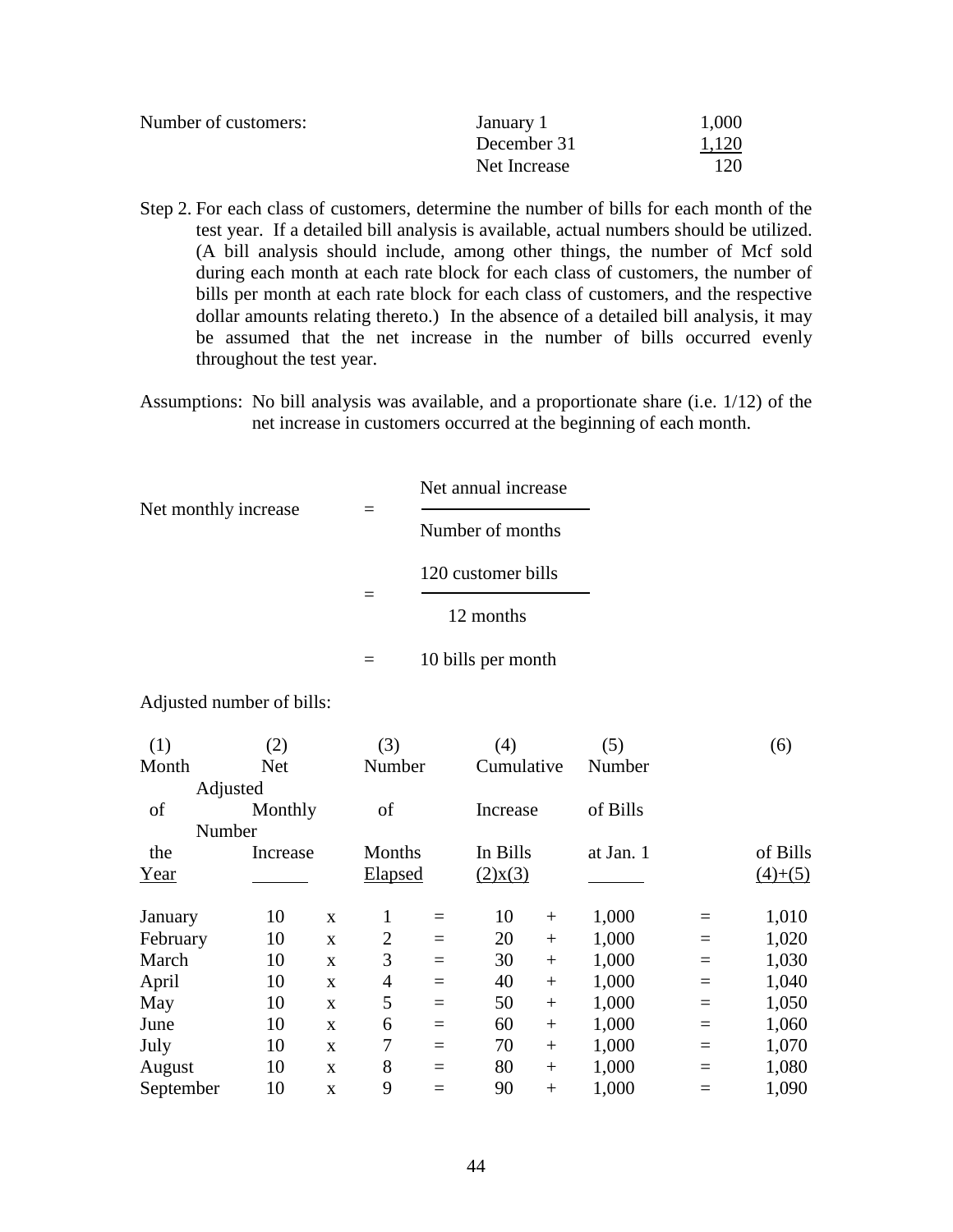| October 10 x 10 = $100 + 1,000$ |  |  |  |  | $=$ 1,100 |
|---------------------------------|--|--|--|--|-----------|
| November 10 x 11 = 110 + 1,000  |  |  |  |  | $=$ 1,110 |
| December 10 x 12 = 120 + 1,000  |  |  |  |  | $=$ 1,120 |

Step 3. For each class of customers, determine the quantity of gas sold during each month of the test year. (The month of February will be used as an example)

Assumption: 10,200 Mcf of gas was sold during February.

Step 4. For each class of customers, determine the revenue collected during each month of the test year.

Assumptions: During the test year, the base rates for this class of customers were as follows:

| 1 Mcf or fraction thereof  | \$3.00          |
|----------------------------|-----------------|
| All consumption over 1 Mcf | $$2.50$ per Mcf |

Also, revenue passed through the purchased gas adjustment clause during the month of February equaled \$0.25 per Mcf.

Revenue collected during February:

| $(1,020 \text{ Mcf})$ $(\$3.00 \text{ per Mcf})$ | $=$ | $$3,060^2$  |
|--------------------------------------------------|-----|-------------|
| $(9,180 \text{ Mcf})$ $($2.50 \text{ per Mcf})$  | $=$ | $$22,950^3$ |
| $(10,200 \text{ Mcf})$ $($0.25 \text{ per Mcf})$ | $=$ | $$2,550^4$  |
|                                                  |     | \$28,560    |

Step 5. For each class of customers, determine the average number of Mcf per bill for each month of the test year.

Average number of Mcf per bill for February:

 $\overline{a}$ 

Consumption during February 10,200 Mcf

<sup>2</sup> Since there were 1,020 bills during the month of February (See #2 above), each bill included at least some consumption under the first rate block. Consequently, consumption under the first rate block equaled 1,020 Mcf (1,020 bills x 1 Mcf per bill).

 $3$  Since there were only two rate blocks, gas not consumed under the first block must have been consumed under the second. (10,200 Mcf - 1,020 Mcf consumed under the first block  $= 9,180$  Mcf consumed under the second block.)

<sup>4</sup> The dollar amount passed through the purchased gas adjustment clause was expressed on a per Mcf basis and applied to all Mcf consumed during the month of February.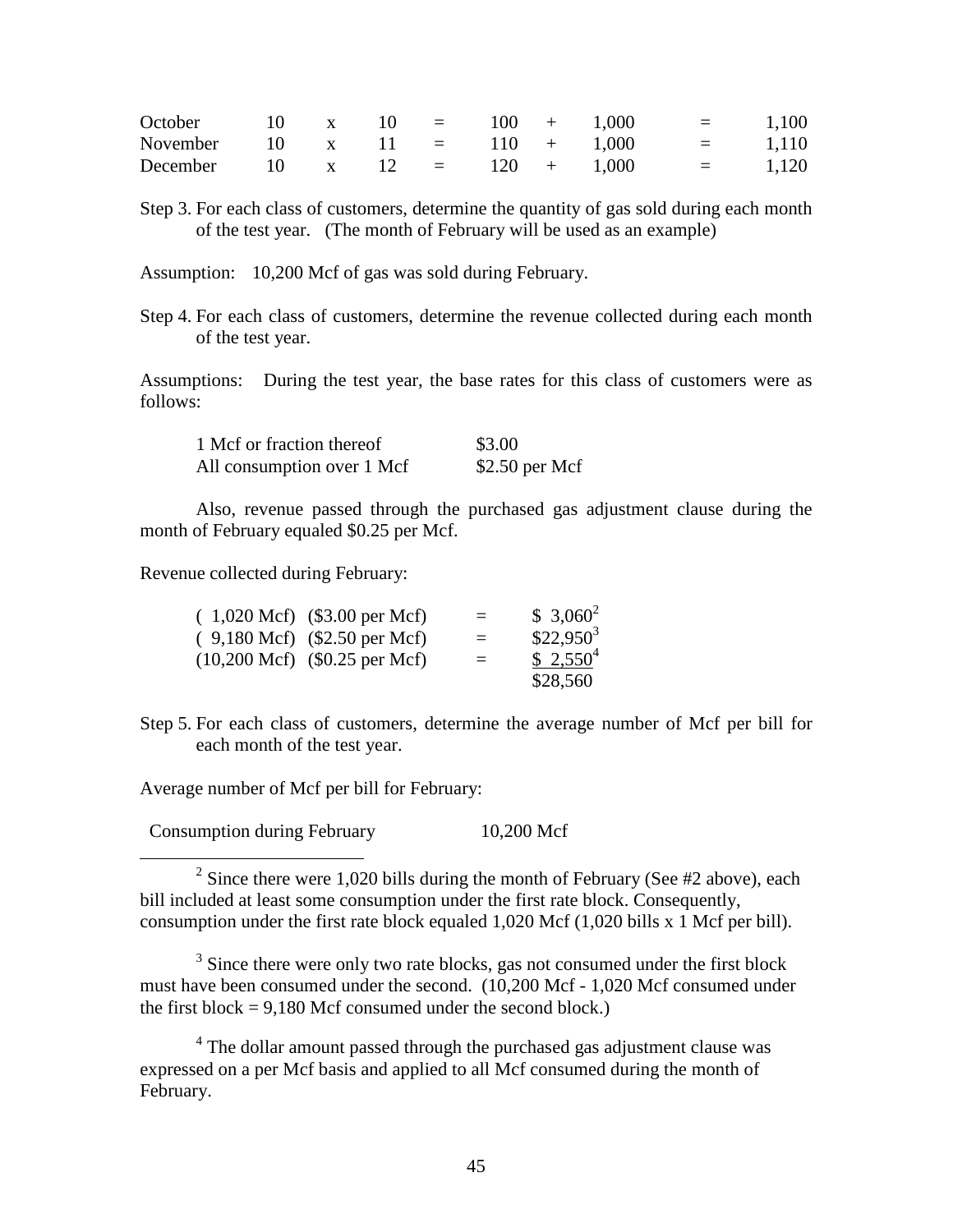Number of Bills during February 1,020 bills

 $=$   $= 10$  Mcf per bill

Step 6. For each class of customers, determine the average revenue per Mcf for each month of the test year.

Average revenue per Mcf for February:

| <b>February Revenue</b>     | \$28,560   |                    |
|-----------------------------|------------|--------------------|
|                             |            | $=$ \$2.80 per Mcf |
| <b>February Consumption</b> | 10,200 Mcf |                    |

Step 7. For each class of customers, determine the number of additional bills which would have been issued during each month of the test year. This step is accomplished by subtracting the adjusted number of bills per month from the number of bills at the end of the test year.

Number of additional bills per month:

| (1)       | (2)         | (3)      |          | (4)            |
|-----------|-------------|----------|----------|----------------|
| Month     | Number      | Adjusted |          | Number         |
| of the    | of Bills at | Number   |          | of Additional  |
| Year      | Year End    | of Bills |          | <b>Bills</b>   |
|           |             |          |          | $(2)-(3)$      |
| January   | 1,120       | 1,010    | $=$      | 110            |
| February  | 1,120       | 1,020    |          | 100            |
| March     | 1,120       | 1,030    | $=$      | 90             |
| April     | 1,120       | 1,040    | $\equiv$ | 80             |
| May       | 1,120       | 1,050    | $=$      | 70             |
| June      | 1,120       | 1,060    | $=$      | 60             |
| July      | 1,120       | 1,070    | $=$      | 50             |
| August    | 1,120       | 1,080    | $=$      | 40             |
| September | 1,120       | 1,090    | $=$      | 30             |
| October   | 1,120       | 1,100    | $=$      | 20             |
| November  | 1,120       | 1,110    | $=$      | 10             |
| December  | 1,120       | 1,120    |          | $\overline{0}$ |

Step 8. For each class of customers, determine the average number of additional Mcf that would have been sold during each month of the test year if all of the customers were on the system the whole year.

Average number of additional Mcf sold during February:

(Average number of Mcf per bill) x (Number of Additional Bills)  $=$  $(10 \text{ Mcf per bill}) \times (100 \text{ bills}) = 1,000 \text{ Mcf}$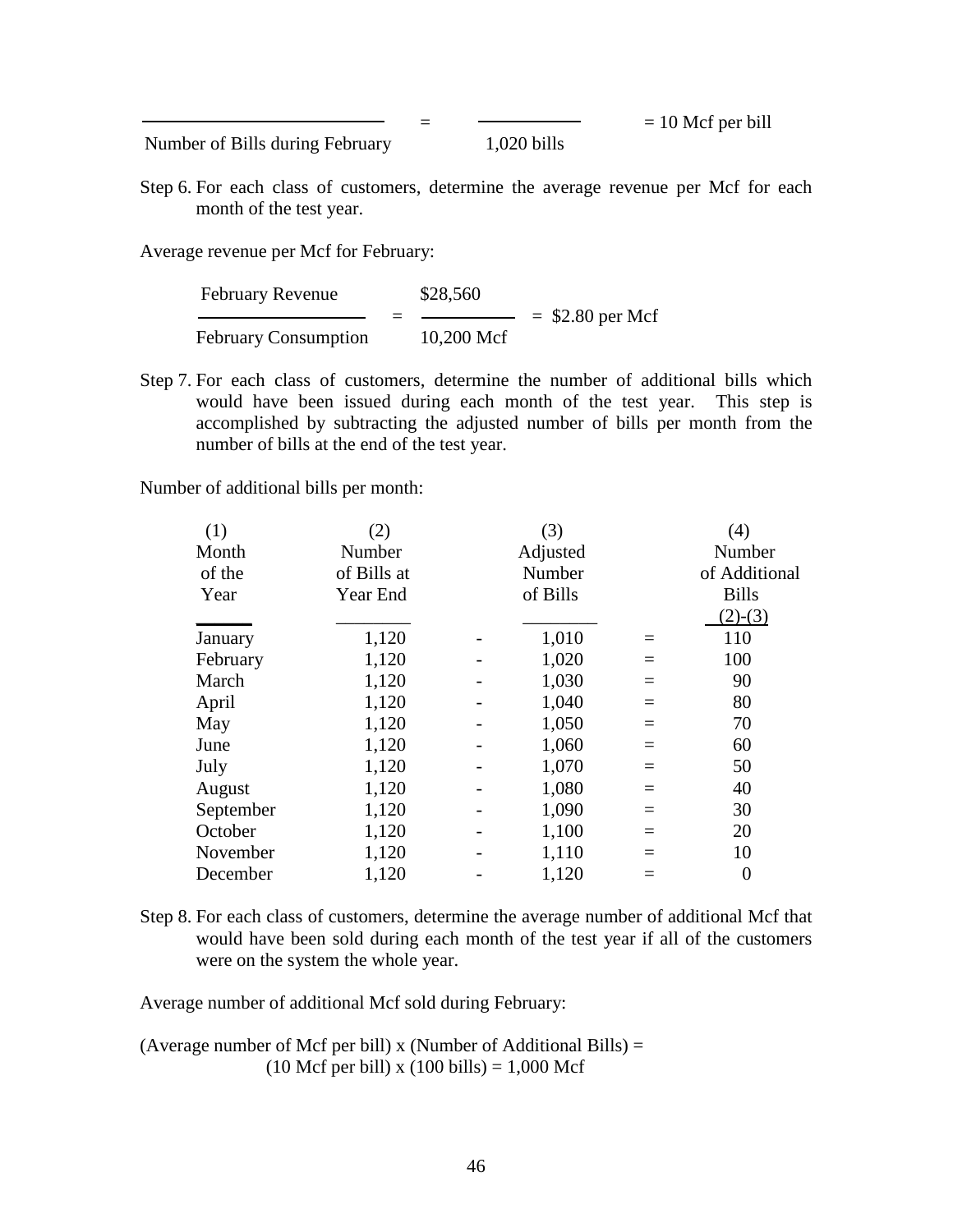Step 9. For each class of customers, determine the monthly revenue adjustment for each month of the test year.

Monthly revenue adjustment for February:

(Average monthly revenue per Mcf) x (Average number of additional Mcf sold during month) = (\$2.80 per Mcf) x (1,000 Mcf) = \$2,800

Step 10. For each class of customers, add the 12 monthly revenue adjustments (Step #9 above) to arrive at the total adjustment to revenue to account for growth.

| Assumptions: | Test year revenue (unadjusted)        | \$430,000 |
|--------------|---------------------------------------|-----------|
|              | Total growth adjustment               | 21,000    |
|              | Test year Revenue adjusted for growth | \$451,000 |

#### **b. WEATHER NORMALIZATION ADJUSTMENT**

*(All figures should have already been adjusted for customer growth)* 

Step 1. Determine the quantity of gas sold and amount of revenue collected during the test year.

| Quantity of gas actually sold during test year | 100,000 Mcf |
|------------------------------------------------|-------------|
| Adjustment for growth (Assumed)                | 10,000 Mcf  |
| Adjusted quantity of gas                       | 110,000 Mcf |
| Revenue collected during test year             | \$430,000   |
| Adjustment for growth                          | 21,000      |

Adjusted revenue (See Step #10 above) \$451,000

occurred:

| Step 2. Ascertain those months during which no Heating Degree Days (HDDs) |  |  |  |  |  |
|---------------------------------------------------------------------------|--|--|--|--|--|

- Assumption: No Heating degree-days occurred during the months of June, July and August. Heating Degree Days occurred during all other months of the test year.
- Step 3. Determine the average monthly base load quantity and revenue for the relevant period, i.e., June, July and August.

| Month | Base Load<br>Quantity | Base Load<br>Revenue |
|-------|-----------------------|----------------------|
| June  | 6,400 Mcf             | \$26,240             |
| July  | $6,000$ Mcf           | 24,600               |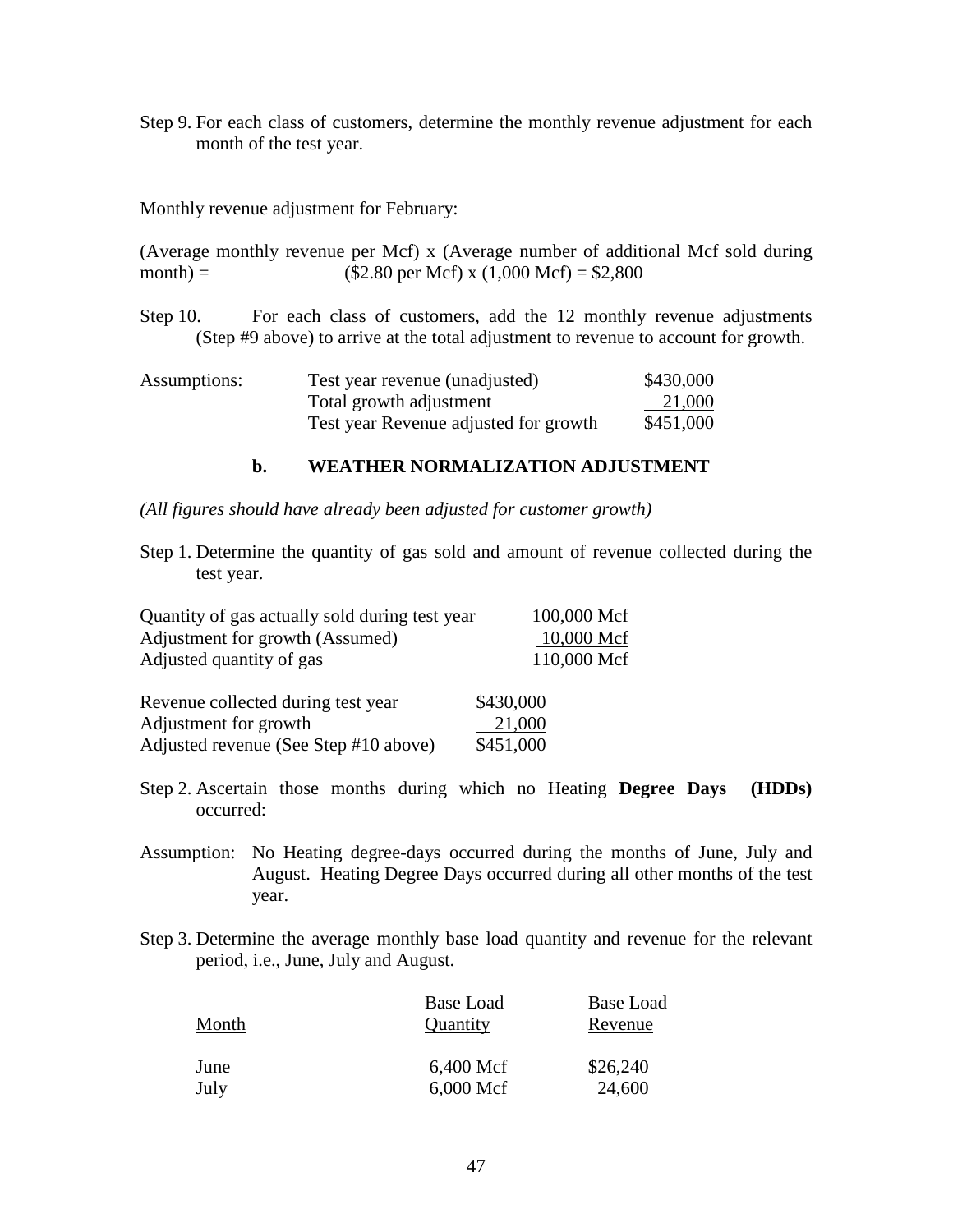| <u>August</u><br>Totals                 | 18,300 Mcf | 5,900 Mcf | 24,190<br>\$75,030                            |
|-----------------------------------------|------------|-----------|-----------------------------------------------|
| Average monthly quantity<br>(Base Load) |            | $\equiv$  | 18,300 Mcf<br>3 months<br>6,100 Mcf per month |
| Average monthly revenue<br>(Base Load)  |            |           | \$75,030<br>3 months                          |
|                                         |            |           | $$25,010$ per month                           |

Step 4. Annualize the average monthly base load quantity and revenue amounts by multiplying each figure by 12.

Annual base load quantity:

(Average monthly base load quantity) x  $(12 \text{ months}) =$  $(6,100 \text{ Mcf per month}) \times (12 \text{ months}) = 73,200 \text{ Mcf}$ 

Annual base load revenue:

(Average monthly base load revenue)  $x(12 \text{ months}) =$  $($25,010 \text{ per month}) \times (12 \text{ months}) = $300,120$ 

Step 5. Determine the heating load by subtracting the annual base load quantity from the adjusted quantity of gas sold during the test year (See #1 above).

| Adjusted quantity of gas  | 110,000 Mcf |
|---------------------------|-------------|
| Annual base load quantity | 73,200 Mcf  |
| Heating Load              | 36,800 Mcf  |

Step 6. Determine the number of Heating Degree Days actually experienced during the test year. The source is the National Oceanic and Atmospheric Administration National Climatic Center, Ashville, N.C.

Assumption: Test year  $HDDs = 4,872$ 

Step 7. Ascertain the number of HDDs normally experienced in the area.

Assumption: Normal  $HDDs = 4,800$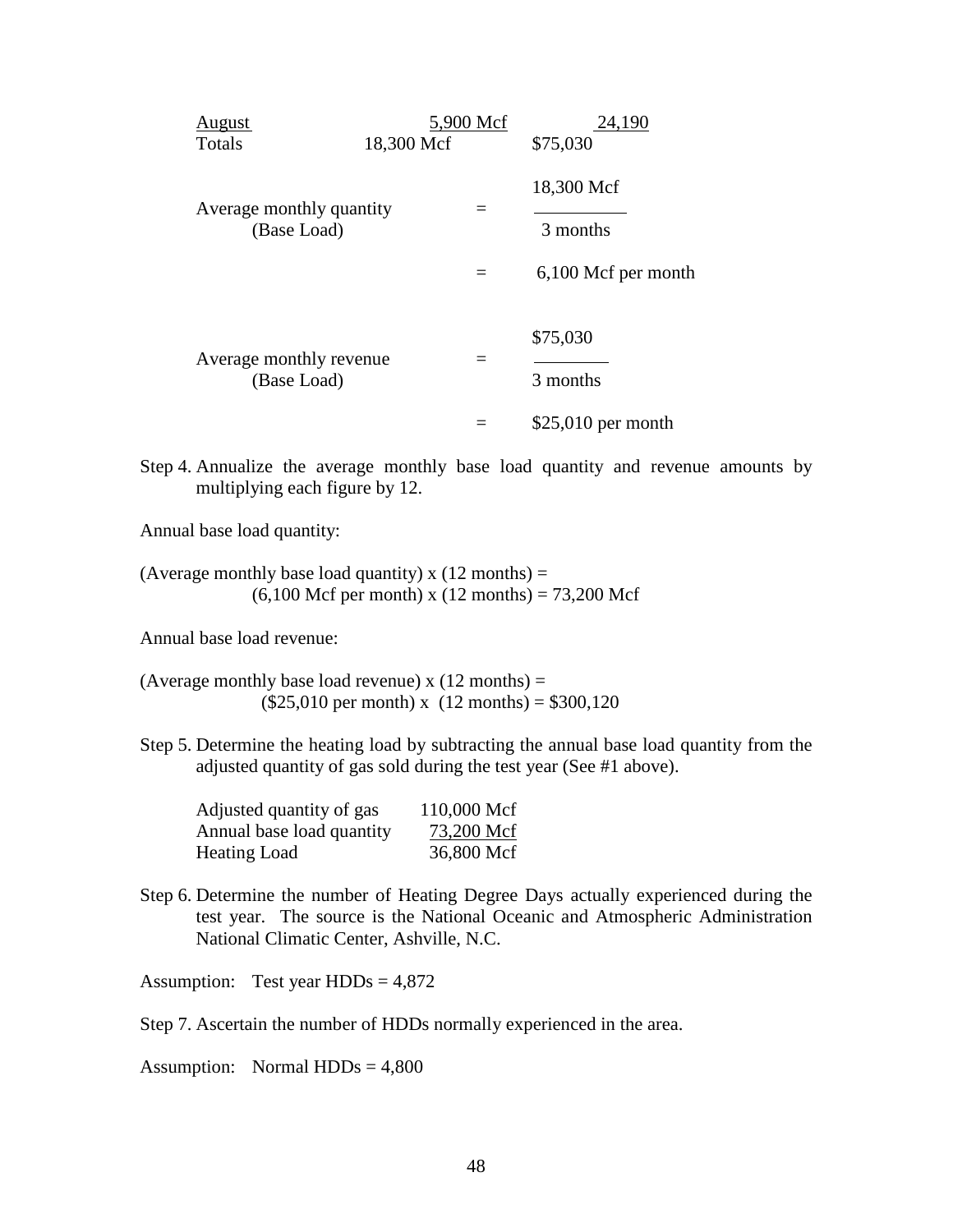Step 8. Determine the HDD Factor by dividing the normal HDDs into the test year HDDs.

| <b>HDD Factor</b> | $\equiv$ | Test year HDDs<br>Normal HDDs |
|-------------------|----------|-------------------------------|
|                   |          | 4,872 HDDs<br>4,800 HDDs      |
|                   |          | $1.015^5$                     |

Step 9. Determine the Adjusted Heating Load by dividing the HDD Factor into the Heating Load.

| <b>Adjusted Heating Load</b> |  | <b>Heating Load</b> |
|------------------------------|--|---------------------|
|                              |  | <b>HDD</b> Factor   |
|                              |  | 36,800 Mcf          |
|                              |  | 1.015               |
|                              |  | 36,256 Mcf          |

Step 10. Determine the Mcf adjustment for normal weather by subtracting the Heating Load from the Adjusted Heating Load.

| Mcf adjustment: Adjusted Heating Load | 36,256 Mcf              |
|---------------------------------------|-------------------------|
| <b>Heating Load</b>                   | $-36,800$ Mcf           |
| Adjustment                            | $-544$ Mcf <sup>6</sup> |

Step 11. Determine the heating load revenue by subtracting annual base load revenue from adjusted test year revenue.

Heating load revenue:

 $\overline{a}$ 

 $<sup>5</sup>$  Since the HDD Factor is greater than one, weather during the test year was</sup> colder than normal. If actual weather had been warmer than normal, the resulting HDD Factor would be less than one.

 $6$  Since this is a negative number, the adjustment will involve a reduction in test year volumes.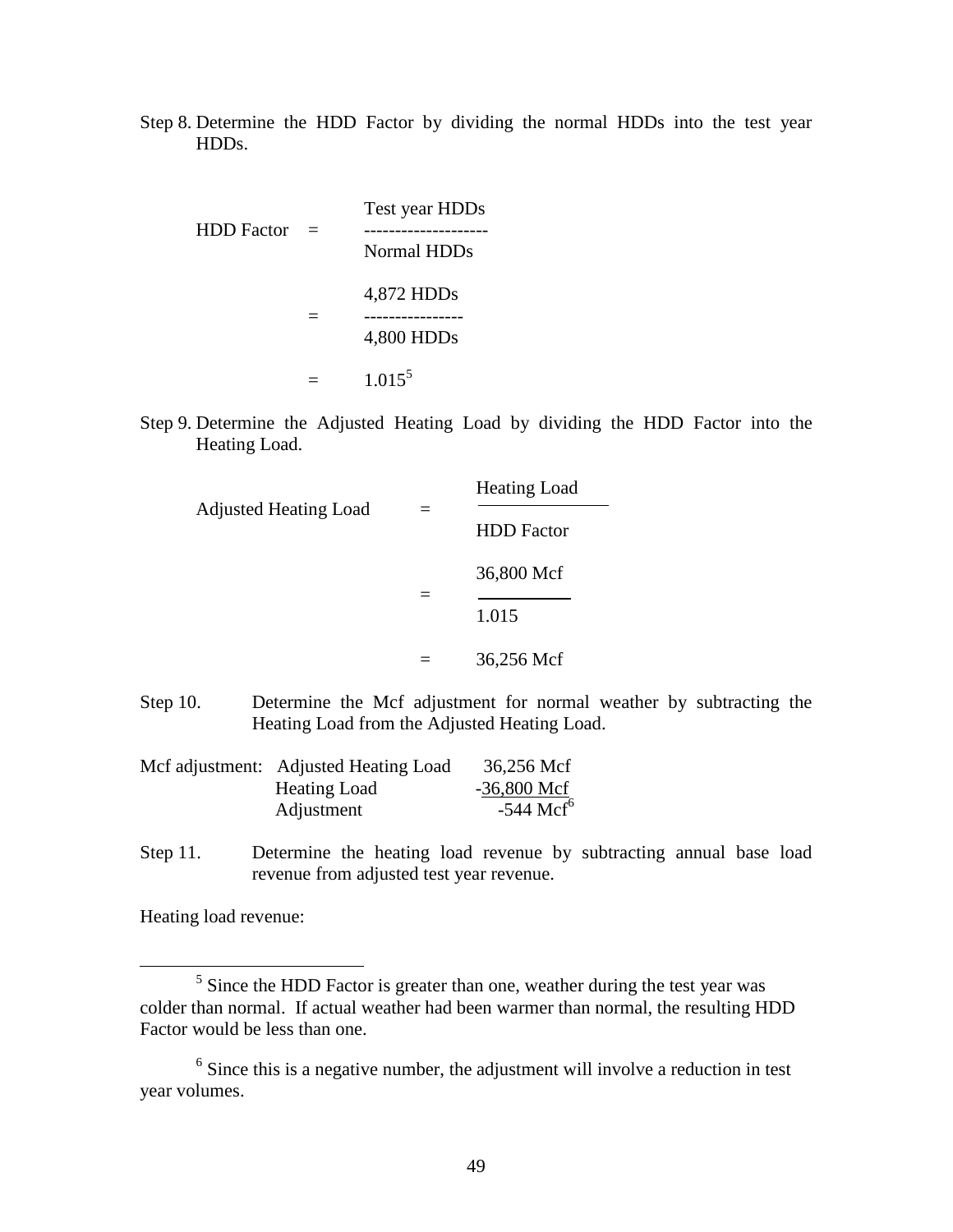| Adjusted test year revenue  | \$451,000     |
|-----------------------------|---------------|
| Annual Base Load Revenue    | $-$ \$300,120 |
| <b>Heating Load Revenue</b> | \$150,880     |

Step 12. Determine the average revenue per heating load by dividing the heating load into the heating load revenue.

|                                   |  | Heating load revenue    |  |
|-----------------------------------|--|-------------------------|--|
| Average revenue per heating load: |  | <b>Heating Load</b>     |  |
|                                   |  | \$150,880<br>36,800 Mcf |  |
|                                   |  | \$4.10 per Mcf          |  |

Step 13. Determine the weather normalization adjustment by multiplying the Mcf adjustment by the average revenue per heating load.

Weather normalization adjustment:

 $(-544 \text{ Mcf}) \times (\$4.10 \text{ per Mcf}) = -\$2,230$ 

Step 14. Adjust test year revenue to normalize for weather.

| Test year revenue          | \$430,000 |                      |
|----------------------------|-----------|----------------------|
| Adjustment for growth      | \$21,000  | \$451,000            |
| Adjustment for weather     |           | $\frac{\$}{}$ -2,230 |
| Adjusted test year revenue |           | \$448,770            |

#### **c. RATE ANNUALIZATION ADJUSTMENT**

*(All figures already should have been adjusted for customer growth and weather)* 

- Step 1. For each class of customers, ascertain whether any rate increase took place during or after the test year.
- Assumption: An increase in residential rates occurred during the test year.
- Step 2. Determine the adjusted quantity of gas sold during the test year. (This figure should reflect the growth and weather adjustments.)
- Assumption: 100,000 Mcf of gas was sold during the test year to residential customers. After a 10,000 Mcf upward adjustment for growth and a 544 Mcf downward adjustment for weather, the adjusted sales quantity equaled 109,456 Mcf.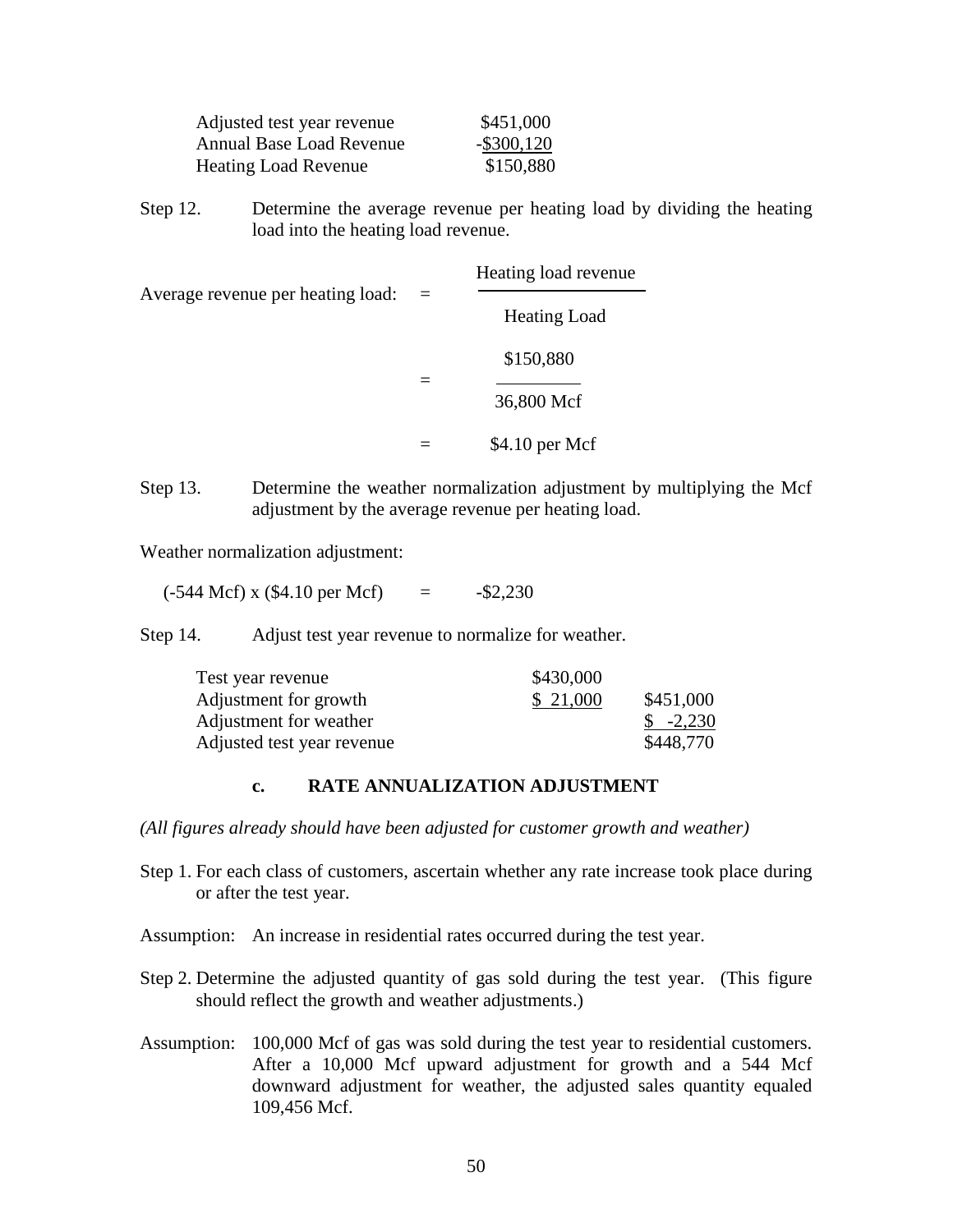Step 3. Determine the rates applicable at the end of the test year (or later, if applicable).

Assumption: Residential rates at the end of the test year were as follows:

| 1 Mcf or fraction thereof  | \$5.00          |
|----------------------------|-----------------|
| All consumption over 1 Mcf | $$4.10$ per Mcf |

Also, revenue passed through the purchased gas adjustment clause during the last month of the test year was \$0.28 per Mcf. This is the amount by which the current cost of gas exceeded the base cost.

- Step 4. Multiply the adjusted quantity of gas (See Step #2 above) by the current rate (See Step #3 above) to arrive at test year revenue adjusted for growth, weather, and a change in rates.
- Assumption: Number of bills for test year  $= 13,440$  (1,120 bills per month x 12 months).

Annual Consumption at 1st Block:

 $(13,440 \text{ bills}) \times (1 \text{ Mcf per bill}) = 13,440 \text{ Mcf}$ 

Annual Consumption at 2nd Block:

 $(109,456 \text{ total Mcf}^*)$  -  $(13,440 \text{ Mcf at 1st Block}) = 96,016 \text{ Mcf}$ 

\* See Step #2 above

| 1st Block:         | $(13,440 \text{ Mcf}) \times (\$5.00 \text{ per Mcf})$  | $=$      | \$67,200  |
|--------------------|---------------------------------------------------------|----------|-----------|
| 2nd Block:         | $(96,016 \text{ Mcf}) \times (\$4.10 \text{ per Mcf})$  | $\equiv$ | \$393,666 |
| <b>PGA Clause:</b> | $(109,456 \text{ Mcf}) \times (\$0.28 \text{ per Mcf})$ | $=$      | \$30,648  |
|                    |                                                         |          | \$491,514 |

The \$491,514 figure represents test year revenue from residential gas sales after adjustment for growth, weather, and increased rates.

#### **2. PURCHASED GAS EXPENSE ADJUSTMENTS**

#### **a. CUSTOMER GROWTH ADJUSTMENT**

Step 1. For each class of customers, determine the average number of additional Mcf that would have been sold during each month of the test year with the higher number of customers. (This calculation was performed in Step #8 of the growth adjustment to revenue - Ch.III, Sec.  $5(D)(1)(a)$ .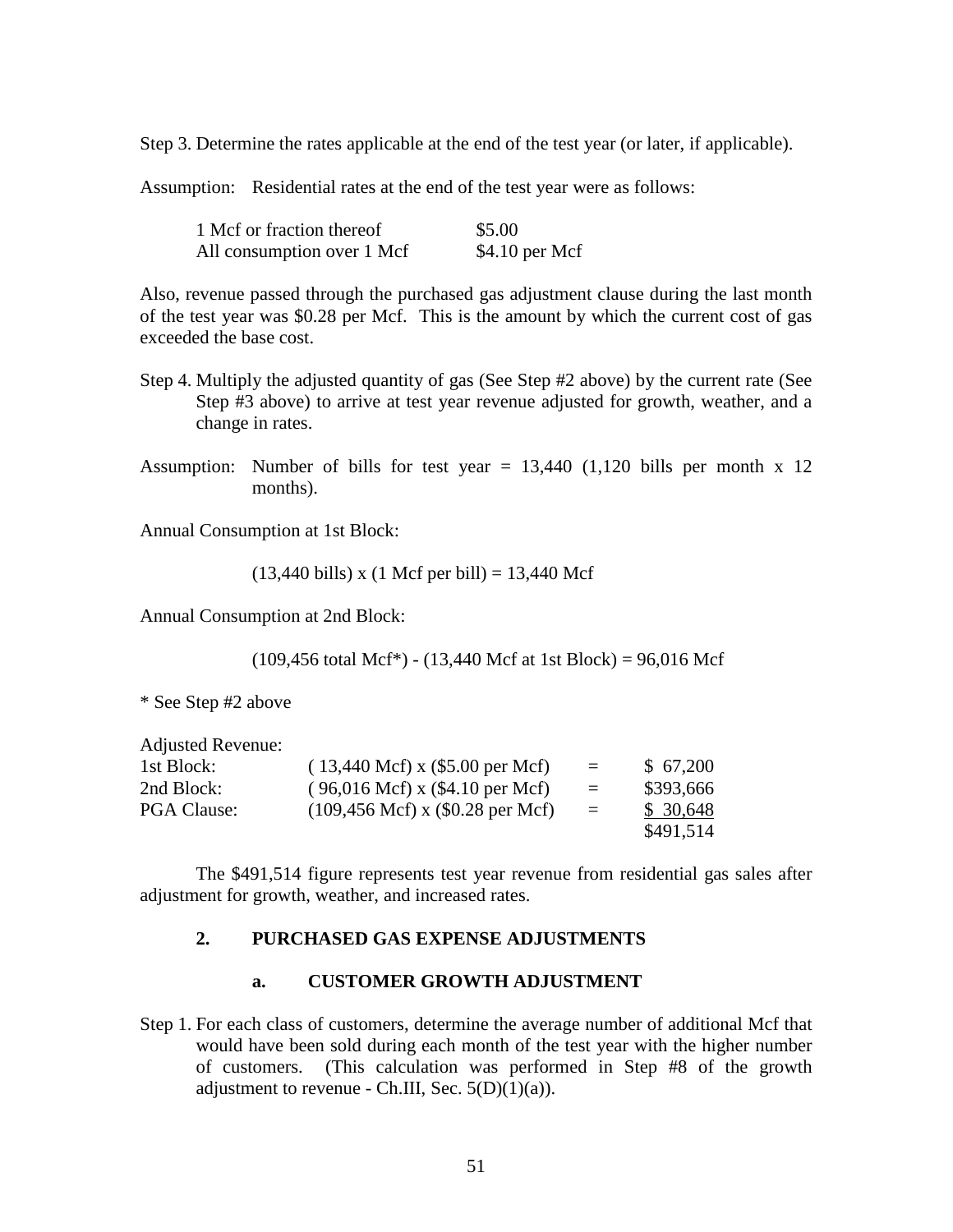Average number of additional Mcf sold during the month of February  $= 1,000$  Mcf

Step 2. For each class of customers, determine the monthly weighted average cost of gas on a per Mcf basis by dividing the monthly purchases of gas into the monthly purchased gas expense (Assumed to be \$27,600 for February). February purchased gas expense

|                    | \$27,600   |                 |
|--------------------|------------|-----------------|
|                    |            | $$2.50$ per Mcf |
| February purchases | 11,040 Mcf |                 |

- Step 3. For each class of customers, multiply the average number of additional Mcf that would have been sold during each month with the higher number of customers (Step #1 above) by the purchased gas expense for that month (Step #2 above) to arrive at the monthly adjustment.
- February Adjustment =  $(1,000 \text{ Mcf})$  x  $(\$2.50 \text{ per Mcf}) = \$2,500$
- Step 4. For each class of customers, add the 12 monthly expense adjustments to arrive at the total purchased gas expense growth adjustment.
- Assumption: The sum of the 12 monthly expense adjustments is \$27,500.
- Step 5. For each class of customers, add the purchased gas expense growth adjustment to test year purchased gas expense.
- Assumption: Purchased gas expense (unadjusted) for gas sold to this class of customers was \$300,000.

| Test year purchased gas expense (unadjusted) | \$300,000 |
|----------------------------------------------|-----------|
| Purchased gas expense growth adjustment      | \$ 27,500 |
| Purchased gas expense adjusted for growth    | \$327,500 |

### **b. WEATHER NORMALIZATION ADJUSTMENT**

- *(All figures already should have been adjusted for growth)*
- Step 1. Determine the Mcf adjustment for normal weather (This calculation was performed in Step #10 of the weather normalization adjustment to revenue - Ch III,  $Sec.5(D)(1)(b)$ ).

Mcf adjustment  $= -544$  Mcf

Step 2. Determine the average purchase price per Mcf by dividing the quantity of gas sold during the test year into the amount spent to purchase that gas.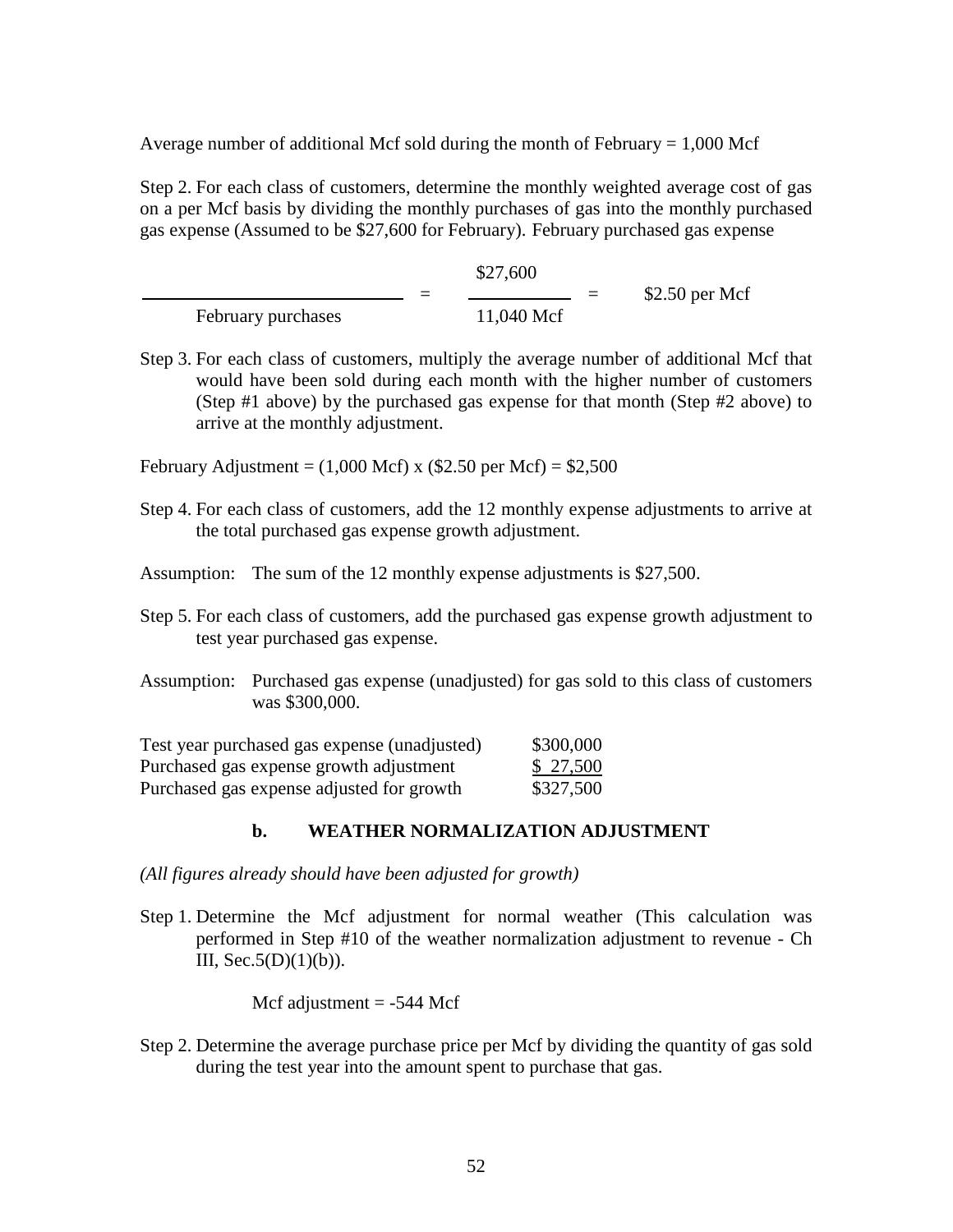| Test year purchased gas expense | \$327,500   |        |     |     |
|---------------------------------|-------------|--------|-----|-----|
|                                 |             | \$2.98 | per | Mcf |
| (rounded)                       |             |        |     |     |
| Test year sales                 | 110,000 Mcf |        |     |     |

Step 3. Multiply the Mcf adjustment (Step #1 above) by the average purchase price (Step #2 above) to arrive at the weather normalization adjustment to the purchased gas expense.

(Mcf adjustment) x (Average purchase price) =  $(-544 \text{ Mcf})$  x  $(\$2.98 \text{ per Mcf}) = -\$1,621$ (rounded)

Step 4. Make the weather normalization adjustment to purchased gas expense.

| Test year purchased gas expense                       | \$300,000  |
|-------------------------------------------------------|------------|
| Adjustment for growth                                 | $$+27,500$ |
|                                                       | \$327,500  |
| Adjustment to normalize for weather                   | $$ -1,621$ |
| Purchased gas expense adjusted for growth and weather | \$325,879  |

#### **c. ADJUSTMENT TO REFLECT CHANGE IN BASE COST OF GAS**

- Step 1. Determine whether or not the base cost of gas will be changed. If a change will occur, identify the new base cost of gas.
- Assumption: Base cost of gas will be increased from \$3.00 per Mcf to \$3.28 per Mcf, which is the latest weighted average cost of gas.
- Step 2. Determine the adjusted quantity of gas sold during the test year. This amount was calculated in Step #2 of the adjustment to revenue to annualize a rate increase. Ch.III, Sec.  $5(D)(1)(c)$ .

Adjusted sales quantity  $= 109,456$  Mcf

Step 3. Determine the adjustment to reflect the change in the base cost of gas as follows:

Adjustment  $=$  (adjusted sales quantity) x (per Mcf increase in base cost)

 $= (109, 456 \text{ Mcf}) \times (0.28 \text{ per Mcf})$ 

 $=$  \$30,648

Step 4. Make the adjustment to reflect the change in the base cost of gas as follows: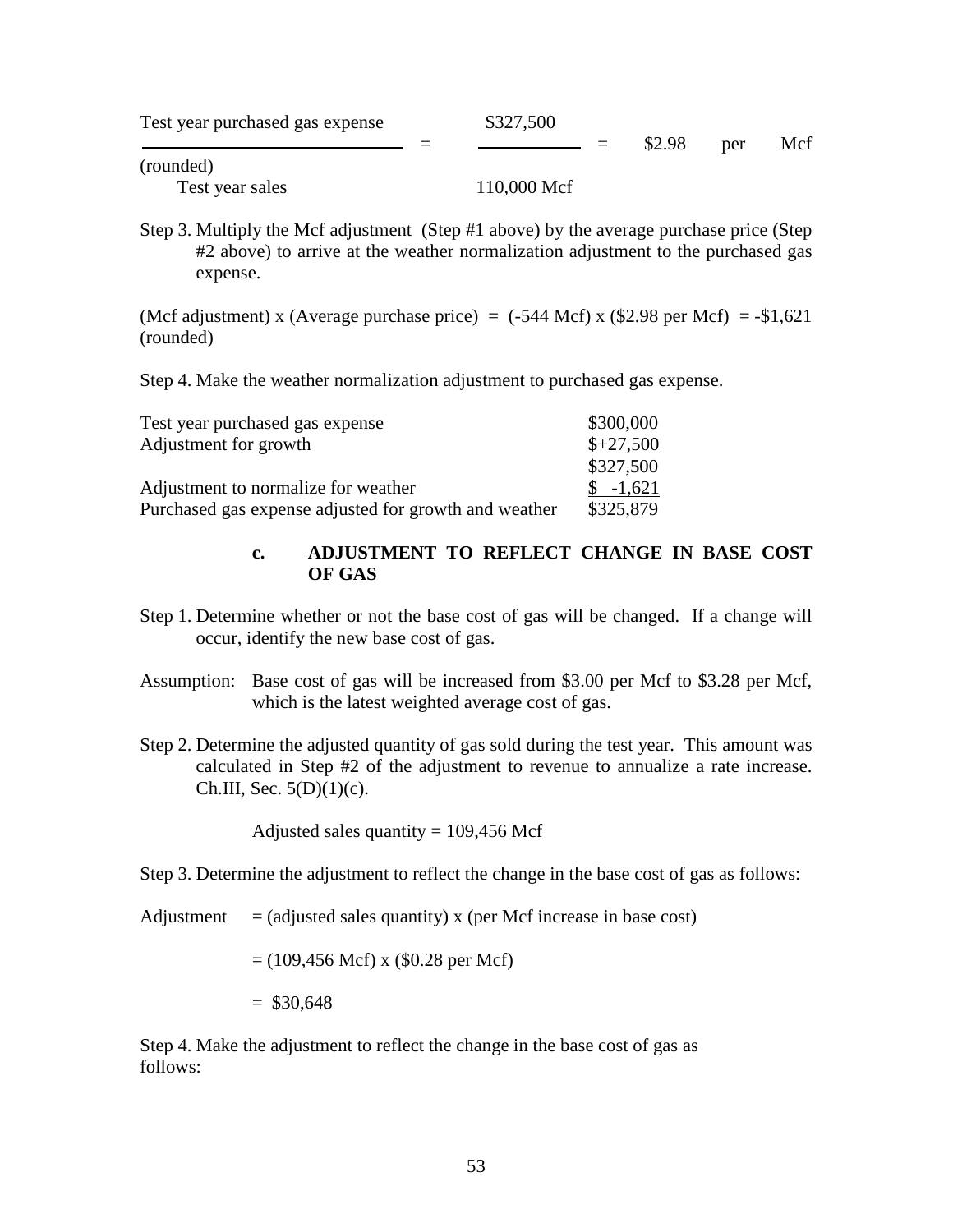| Purchased gas expense adjusted for<br>growth and weather | \$325,879 |  |  |
|----------------------------------------------------------|-----------|--|--|
| Adjustment to reflect change in                          |           |  |  |
| base cost of gas                                         | \$30,648  |  |  |
| Adjusted purchased gas expense                           | \$356,527 |  |  |

#### **d. LOST AND UNACCOUNTED FOR GAS ADJUSTMENT**

Assumption: Quantity of gas metered into the system was 252,890 Mcf Quantity of gas sold was 228,659 Mcf

Step 1. Determine the quantity of gas used by the utility for authorized company use.

- Assumption: The Company showed that 4,000 Mcf had been consumed for company use, and the regulatory authority approved this quantity.
- Step 2. Determine the percentage allowance for lost and unaccounted for gas. The Railroad Commission typically allows five percent for a distribution system.
- Step 3. Determine the quantity of gas representing lost and unaccounted for gas for the most recent twelve-month period ending June 30 as follows:

(Quantity of gas metered into the system) - (Quantity of gas sold) - (Quantity of company used gas)

- $=$  (252,890 Mcf) (228,659 Mcf) (4,000 Mcf)
- $= 20.231$  Mcf
- Step 4. Determine the percentage of lost and unaccounted-for gas experienced by the Company as follows:

 20,231 Mcf  $=$  8% (rounded) 252,890 Mcf

Step 5. Since the eight percent lost and unaccounted for gas percentage experienced by the Company exceeded the five percent ceiling established by the regulatory authority, the five percent allowance should be calculated as follows: (Quantity of gas metered in) x (5%)

 $= (252,890 \text{ Mcf}) \times (0.05)$ 

 $= (12,645 \text{ Mcf (rounded)})$ 

Step 6. Determine the lost and unaccounted for gas adjustment as follows: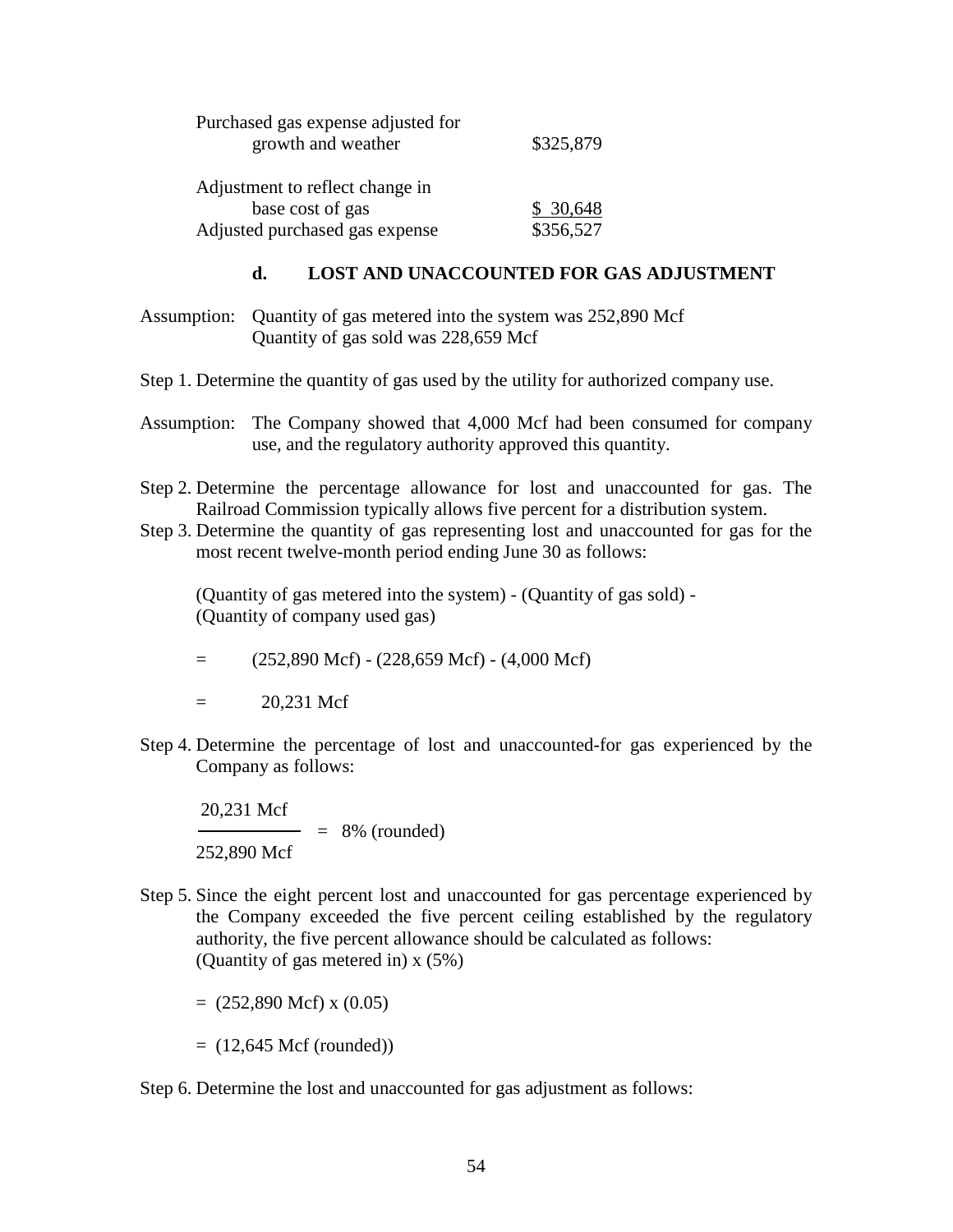(Excess lost and unaccounted for gas) x (Adjusted base cost of gas)

 $=$  (12,645 Mcf) x (\$3.28 per Mcf)

 $=$  \$41,476

<u>.</u>

Step 7. Make the adjustment for lost and unaccounted for gas as follows:

| Purchased gas expense as adjusted for growth,<br>weather, and change in base cost of gas | \$356,527 |  |
|------------------------------------------------------------------------------------------|-----------|--|
| Adjustment for lost and unaccounted for gas                                              | \$41,476  |  |
| Total adjusted purchased gas expense                                                     | \$398,003 |  |

# **3. PURCHASED GAS ADJUSTMENT (PGA) CLAUSE**

### **a. LOST AND UNACCOUNTED FOR GAS ADJUSTMENT FACTOR**

A typical purchased gas adjustment (PGA) clause will include a factor to reflect an allowance for lost and unaccounted for gas. This factor may be calculated by using the following formula:

| Factor = $1 +$ |        | (Percentage Allowance) x (Adjusted Purchased Gas Expense)<br>Adjusted sales revenue |
|----------------|--------|-------------------------------------------------------------------------------------|
|                | $=1$ + | $\frac{(0.05) \times (\$803,284)}{$1,000,000^7}$                                    |
| $= 1 +$        |        | \$40,164<br>\$1,000,000                                                             |
| $\equiv$       |        | $1.0402$ (rounded)                                                                  |
|                |        |                                                                                     |

# **b. ADJUSTMENT TO INCREASE BASE OF PGA CLAUSE**

Where a percent adjustment to present base rates is the preferred method of arriving at a new rate schedule, the base of the PGA clause is increased as follows:

1. Determine the new base of the PGA clause (usually the most current cost of gas).

 $7$  The \$1,000,000 was assumed to be the adjusted sales revenue from all classes of customers.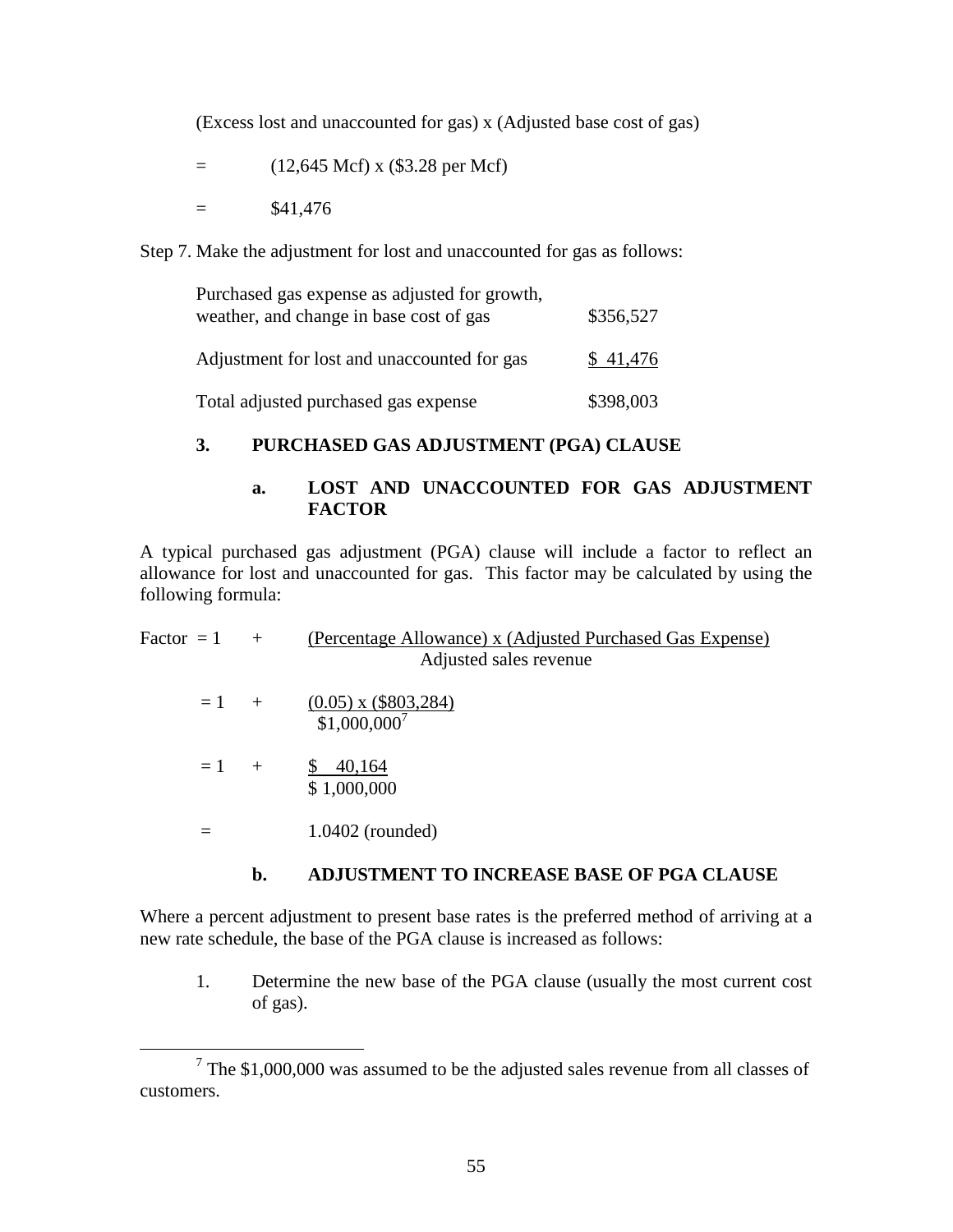- 2. Determine the difference between the present base and the new base.
- 3. Multiply the difference determined in Item 2 times the number of Mcf sold during

the test year, as adjusted for growth, weather, etc.

4. Add the amount determined in Item 3 to the revenue deficiency before making the

percent adjustment to the base rates.

Where a new rate schedule is to be designed, simply determine the new base for the PGA clause and adjust revenue and expenses accordingly. No additional steps are required.

The base of the PGA clause must equal the cost of gas incorporated into the base rates.

The Commission encourages the inclusion of all gas cost in the PGA and discourages the inclusion of any gas cost in service rates. This improves transparency by isolating the various components of a natural gas bill, separating the cost of service from the cost of gas.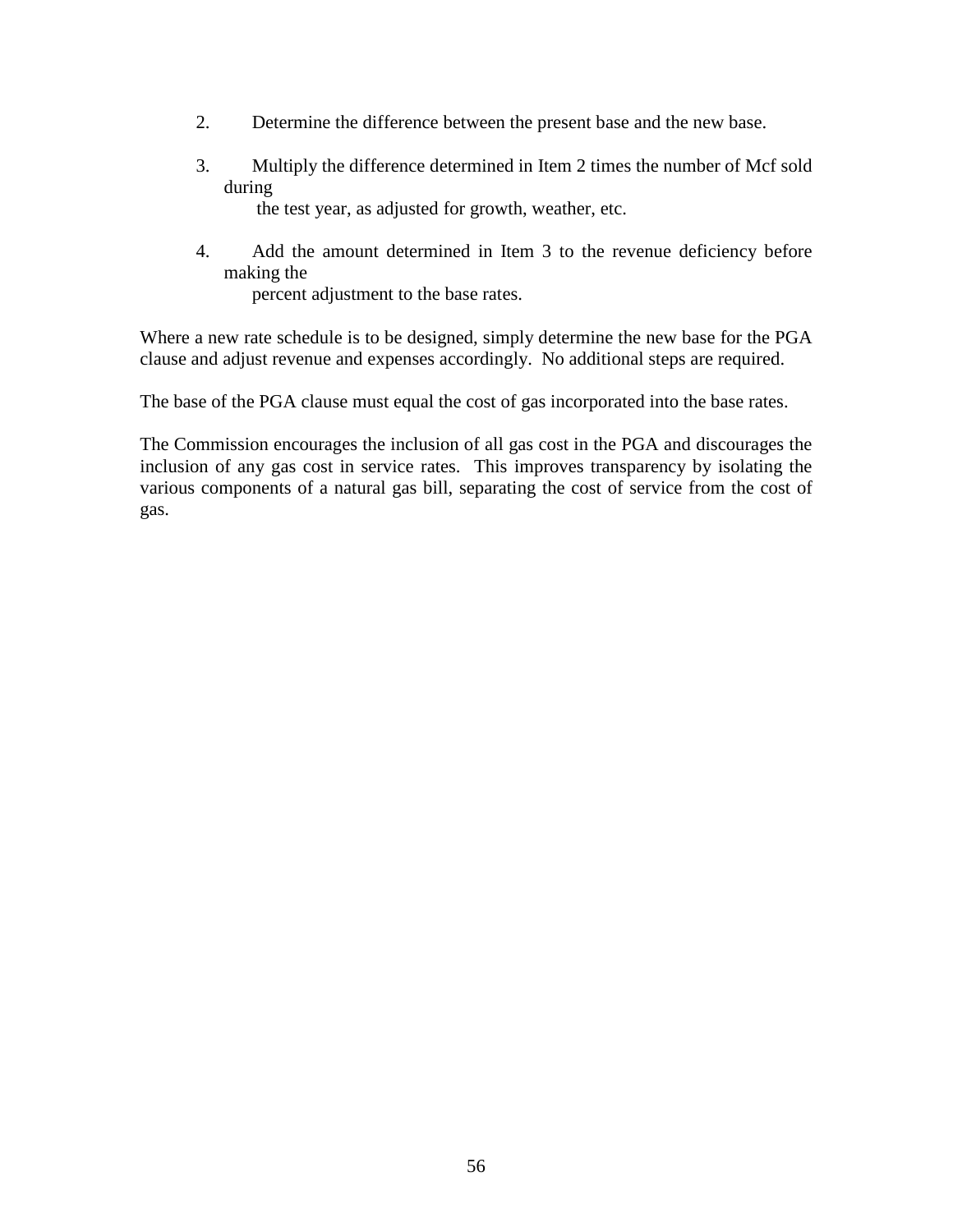## **CHAPTER IV. BEFORE THE COMMISSION**

## **SECTION 1 - PROCEDURES ON APPEAL FROM CITY**

The Railroad Commission of Texas has exclusive appellate jurisdiction over rates set by cities. TEX. UTIL. CODE § 102.001(b). A party to a rate proceeding before a municipality's governing body may appeal the governing body's decision to the Commission. TEX. UTIL. CODE § 103.051. The residents of a municipality may appeal to the Commission the decision of the municipality's governing body in a rate proceeding by filing with the Commission a petition for review signed by a number of qualified voters of the municipality equal to at least the lesser of 20,000 or 10 percent of the qualified voters of the municipality. TEX. UTIL. CODE § 103.052. The ratepayers of a municipally owned utility who are outside the municipality may appeal to the Commission an action of the municipality's governing body affecting the municipally owned utility's rates by filing with the Commission a petition for review signed by a number of ratepayers served by the utility outside the municipality equal to at least the lesser of 10,000 or five percent of those ratepayers. A petition for review is properly signed if signed by a person or the spouse of a person in whose name residential utility service is carried. For purposes of determining ratepayers, each person who receives a separate bill is a ratepayer. A person who receives more than one bill may not be counted as more than one ratepayer. TEX. UTIL. CODE § 103.053.

#### **A. REPRESENTATION**

Parties may represent themselves in a proceeding or may appear through any person authorized by the parties to represent them. Commission general rule § 1.65.

# **B. FILING OF DOCUMENTS**

Two copies of all pleadings initiating a proceeding shall be filed with the Director of the Oversight and Safety Division. Once the proceeding is docketed and a hearings examiner is assigned, two copies of all other pleadings and documents shall be filed with the Docket Services Section of the Office of General Counsel. Commission rules §§ 1.24 and 7.2. Pleadings and other documents filed with the Office of General Counsel shall be deemed filed only when they are actually received by the Docket Services Section of the Commission's Office of General Counsel. Pleadings filed after 5:00 p.m. local time of the commission shall be deemed filed the first day following that is not a Saturday, Sunday, or official state holiday. Commission general rule § 1.24. Normal business hours are from 8:00 a.m. to 5:00 p.m. Monday through Friday, excluding State holidays. Commission general rule§ 7.201. See Commission rules §§ 1.22 -1.29 for classification, form, and content of pleadings. Documents may be filed in person or mailed to: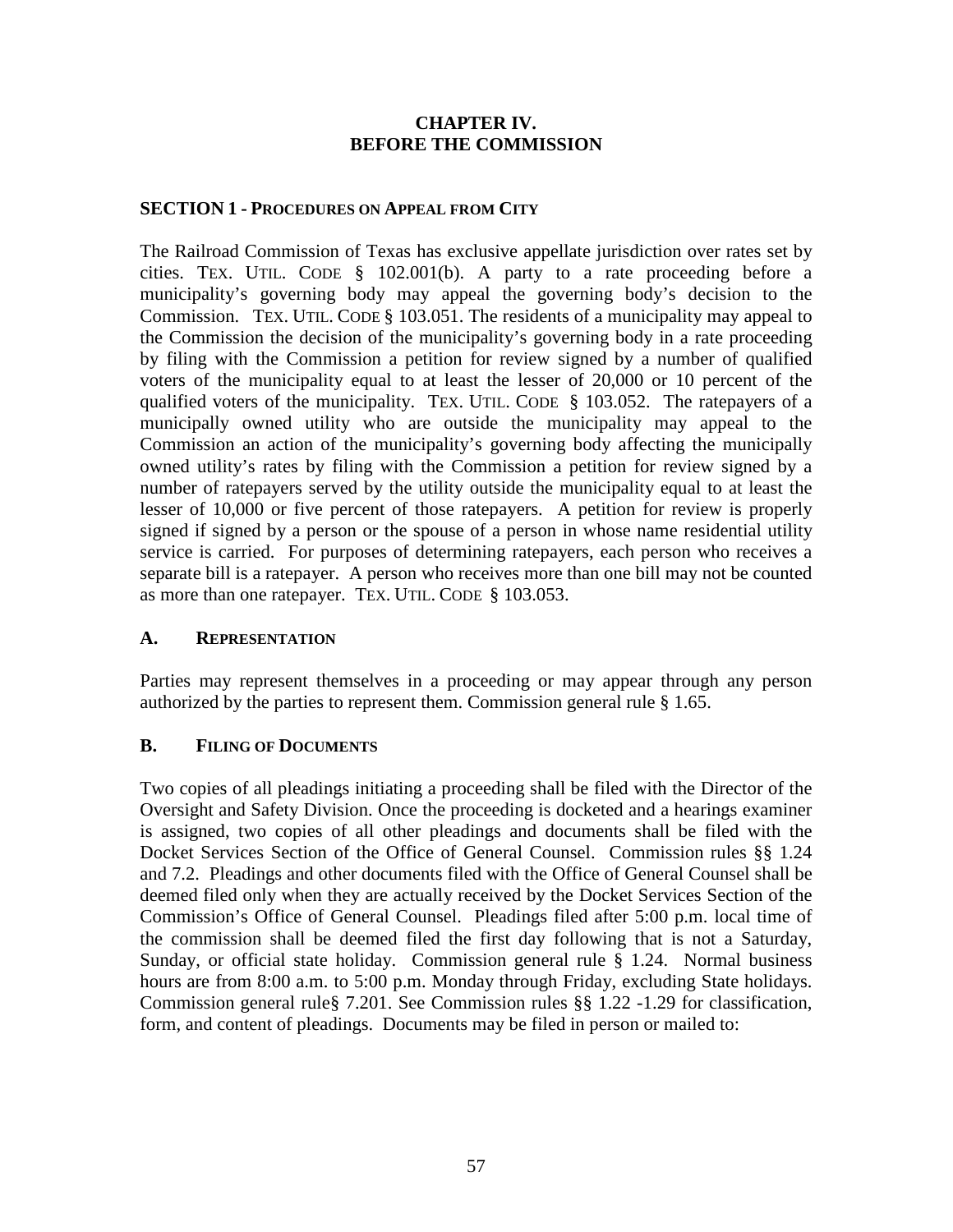Director Docket Services Oversight and Safety Division Office of General Counsel<br>
Railroad Commission of Texas Railroad Commission of To P.O. Box 12967<br>Austin, Texas 78711-2967<br>Austin, Texas 78

Railroad Commission of Texas Austin, Texas 78711-2967

# **Steps in a Rate Case**

| <b>Step</b>    | <b>Action</b>                                                                                                                                                                                                      | <b>Timeline</b>                                                                                                                                                                           |
|----------------|--------------------------------------------------------------------------------------------------------------------------------------------------------------------------------------------------------------------|-------------------------------------------------------------------------------------------------------------------------------------------------------------------------------------------|
| $\mathbf{1}$   | Utility files Statement of Intent<br>to increase rates with the city                                                                                                                                               | 35 days before effective date.<br>TEX. UTIL. CODE § 104.102(a).                                                                                                                           |
| $\overline{2}$ | City holds hearing, adopts or rejects proposed<br>rates. TEX. UTIL. CODE §§ 103.021-103.022. person, hearing must be entered on                                                                                    | Upon complaint by an affected<br>within 30 days after the<br>effective date of the increase.<br>TEX. UTIL. CODE § 104.105(a).                                                             |
| 3              | A party to the city's proceeding, the residents<br>of the municipality, or the ratepayers outside of<br>the municipality may appeal to the governing<br>body of the municipality.<br>TEX. UTIL. CODE § 103.054(b). | Not later than the $30th$ day<br>after the date of the final<br>decision by Commission<br>filing a petition for review.<br>TEX. UTIL. CODE §§ 103.051-<br>103.054; Commission rule § 7.5. |
| 4              | Commission holds a hearing.                                                                                                                                                                                        |                                                                                                                                                                                           |
| 5              | <b>Commission Hearings Examiner issues</b><br>Proposal for Decision (PFD).                                                                                                                                         | Within 60 days after the<br>hearing is Finally closed.<br>Gov't Code 2001.143                                                                                                             |
| 6              | Exceptions and Replies are filed.<br>after the date of service of a PFD.                                                                                                                                           | Exceptions: within 15 days<br>Replies: within 10 days after the<br>deadline for filing Exceptions.<br>Commission general rule §<br>$1.142(a)$ .                                           |
| 7              | Railroad Commission issues Order.                                                                                                                                                                                  | Within 185 days after the date<br>the appeal is perfected, or the<br>utility's proposed rates are<br>considered approved.<br>TEX. UTIL. CODE § 103.05.                                    |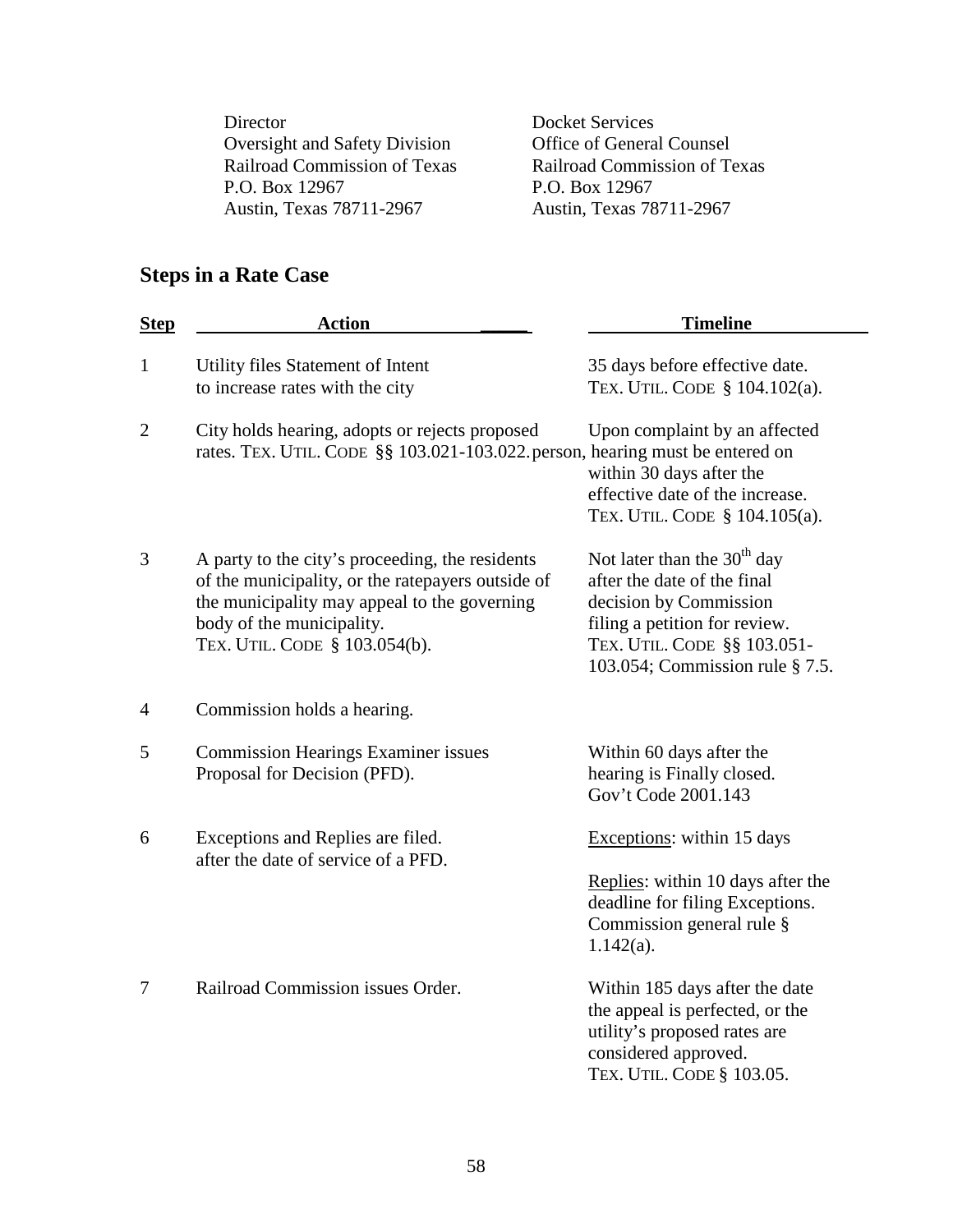8 Motions for rehearing. Within 20 days after the date

 the final decision or order. Commission general rule § 1.149.

9 Appeals to the Courts.<br>
TEX. ITTL. CODE  $\frac{8103.024 \& 105.001}{\text{.}}$  Not later than the 30<sup>th</sup> day<br>
after the date on which the TEX. UTIL. CODE  $$103.024 \& 105.001$ .

Commission's decision is final and appealable. TEX. GOV'T CODE § 2001.176.

# **C. MOTIONS**

Under Commission general rule § 1.27, all motions, unless dictated into the record, must be in writing. All motions must set forth the relief sought and the reasons therefore. If based on alleged facts that are not a matter of record, the motion may be supported by an affidavit. Motions shall be served on all parties in accordance with Commission general rule § 1.48.

# **D. COMPUTATION OF TIME**

In computing any period of time, the day from which the period of time begins to run shall not be included, but the last day of the period being computed shall be included. The period ends at 5:00 p.m. on the last day of the period unless the last day falls on a Saturday, Sunday, or State holiday, in which case the period ends on the next State working day. Commission general rule § 1.8.

# **E. POSTPONEMENTS, CONTINUANCES AND EXTENSIONS OF DEADLINES**

The time for filing any pleading or other document may be extended upon the granting of a motion for extension of time. Except for good cause shown, the motion shall be filed with the Examiner or the Commission prior to the applicable deadline. The motion shall show that there is good cause for an extension of time and that the need for the extension is not caused by the negligence, indifference, or lack of diligence of the person filing the motion. A copy of the motion must be served upon all parties of record contemporaneously with its filing. Commission general rule § 1.8(b).

Motions for continuance of a hearing must be in writing and filed not less than five days prior to the hearing, except for good cause shown. Motions must set forth specific grounds for which the moving party seeks continuance, shall make reference to all similar motions filed in the proceeding, and shall state whether all parties agree with the relief requested. Continuances will not be granted based on the need for discovery if discovery requests have not previously been served upon the person from whom discovery is sought, except when necessary due to surprise or discovery of facts or evidence previously undisclosed despite the diligence of the moving party. Commission general rule § 1.124.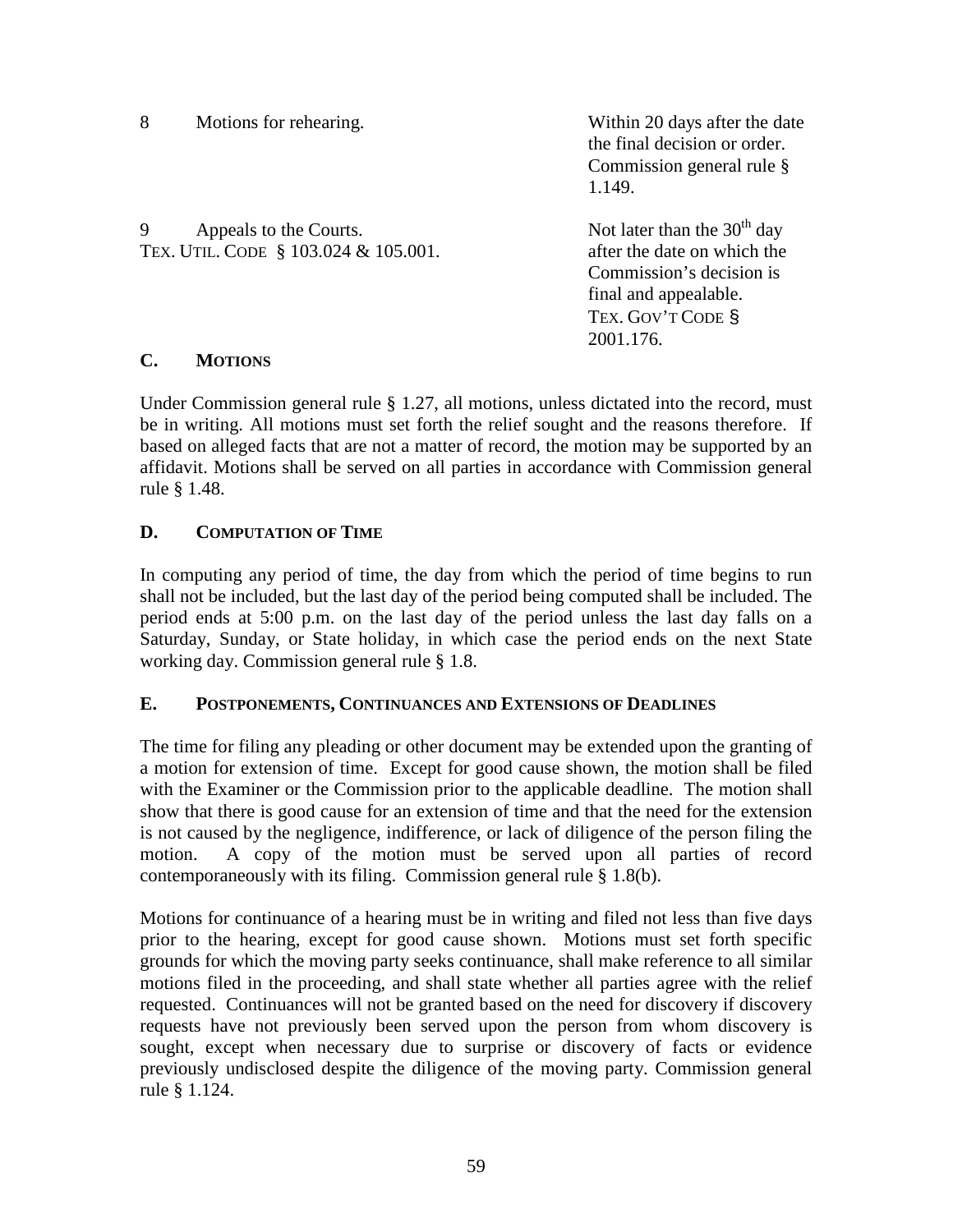# **F. EX PARTE CONSULTATION**

No person, party or representative may communicate, directly or indirectly, with any member of the Commission or the Examiner concerning any issue of fact or law, except on notice and opportunity for each party to participate. Commission general rule § 1.6; TEX. GOV'T CODE § 2001.061.

# **G. INTERVENTIONS AND PREFILED TESTIMONY**

Any person who has a justifiable or administratively cognizable interest wishing to be designated as a party in a contested case may file a petition for leave to intervene at least five days prior to the hearing date. Commission rule § 1.64. The Examiner may require or permit written testimony and exhibits to be filed and served on all parties at a specified date prior to the hearing. Commission general rule § 1.105.

## **H. DISCOVERY**

The parties are encouraged to promptly engage in informal discovery. Reasonable requests and cooperation should characterize prehearing discovery. Each party is expected to make an effort to provide information requested by other parties in a timely manner. Discovery may be in the form of oral depositions, written interrogatories, requests for admission of facts or identity of documents, requests for production, examination, and copying of documents and other materials, and requests for entry upon and examination of property. Commission general rule § 1.81(a); Texas Rules of Civil Procedure (TRCP) Rule § 192.1. The scope of discovery is the same as that provided by the TRCP. Commission general rule § 1.81(b); TRCP Rule § 192.3.

The Examiner may issue discovery orders such as protective orders and orders compelling discovery responses when necessary. Requests for discovery orders shall contain a statement under oath or affirmation that, after due diligence, the desired information cannot be obtained through informal means, and that good cause exists for requiring discovery. Commission general rule § 1.85(b). *Also see* the Administrative Procedures Act (APA), TEX. GOV'T CODE§ 2001.090. The Commission or the Examiner may also issue sanctions against a party that fails to comply with a discovery order. Commission general rule § 1.85(c).

# **I. ALIGNMENT OF PARTIES**

Parties with common interests or positions in a proceeding may make a joint presentation, including oral representation, presentation of evidence and briefing, if desired. Parties intending to align should promptly notify the Examiner and other parties. However, alignment will not prejudice the right of any party to present a separate point of view where their position differs from that of the group with which they are aligned. The Examiner may align the parties if they fail to align themselves. Commission general rule § 1.61.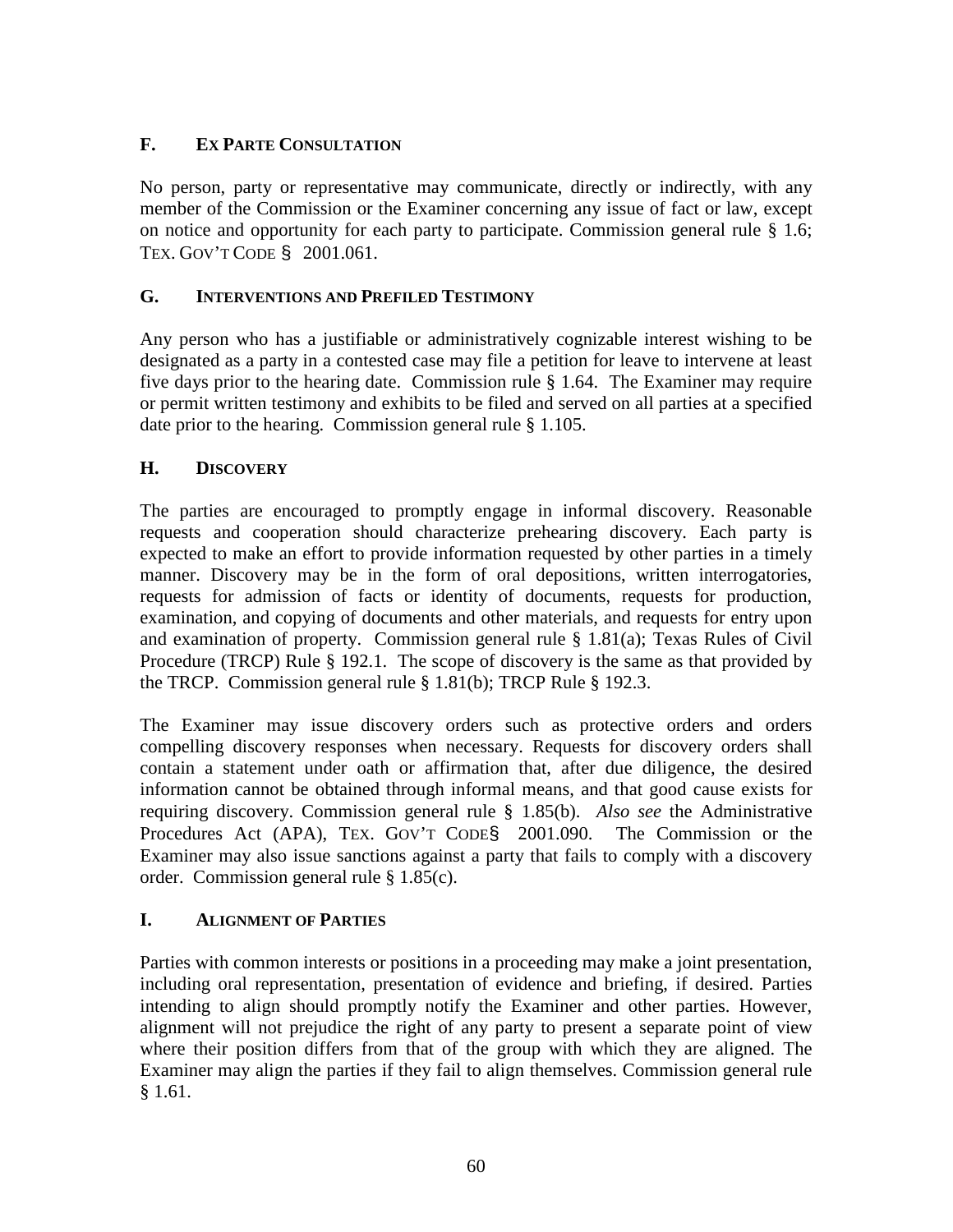# **J. CONSOLIDATION**

When two or more applications, petitions, or other proceedings involve common questions of law or fact, the Commission, Legal Division director, or the examiner may consolidate the proceedings or direct that there be a joint hearing without formal consolidation and may take other action to avoid unnecessary costs or delay and to ensure due process. Commission general rule § 1.125.

# **K. STIPULATIONS**

The parties should stipulate to issues whenever possible. Stipulations, other than those made at the hearing, should be in writing and signed by all parties. Commission general rule § 1.123.

# **L. OBJECTIONS TO PREFILED TESTIMONY**

If the Examiner allows them, written objections and responses to objections to prefiled testimony may be filed with Docket Services prior to the date of the hearing. If an objection is made either prior to or during the hearing, the Examiner may rule at that time or reserve ruling on the objection.

# **M. PREHEARING CONFERENCE**

The Examiner may schedule a prehearing conference. At the conference, the parties or their representatives should be prepared to discuss procedural and substantive matters involved in the proceeding, and should be authorized to make commitments. The conference may concern motions, settlement, the amendment of pleadings, admissions or stipulations which will avoid the unnecessary introduction of evidence, limitations on the number of witnesses, time to be allotted to each party for presentation of its direct case or for cross-examination at the hearing, hearing procedure, and any other matter that will equitably expedite the proceeding. The Examiner may notify the parties in writing of the disposition of and rulings made on all matters considered at the prehearing conference. Commission general rule § 1.122.

# **N. COURT REPORTER AND TRANSCRIPT**

When requested by the Commission, the Examiner, or a party, a court reporter will be present at the hearing to record and transcribe the hearing. Commission general rule § 1.129. Anyone may obtain a copy of the transcript at set rates by making arrangements with the reporter.

# **O. ORDER OF PROCEDURE AT HEARING**

The Hearings Examiner will open the hearing with a statement of the scope and purpose of the hearing. The Examiner will then request appearances for the record by all parties.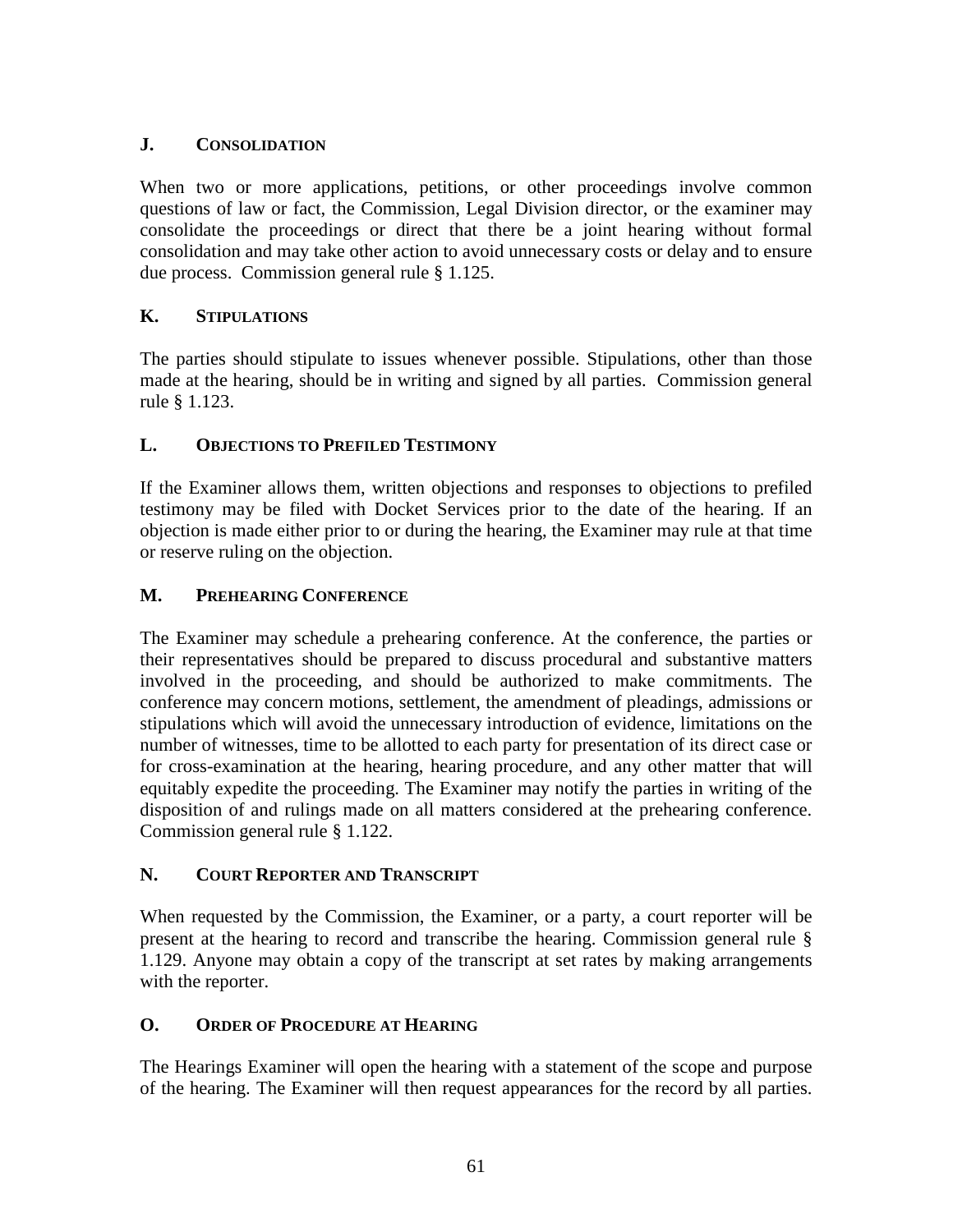Thereafter, parties may make motions or opening statements. Commission general rule § 1.128(a).

Following opening statements, if any, each party will be allowed to proceed with their direct case. The petitioner, applicant, or complainant shall be entitled to open and close. The Examiner will determine at what stage intervenors shall be permitted to offer evidence. The Examiner may direct that closing argument be made in writing. The Examiner may alter the order of procedure if necessary for efficient conduct of the hearing. Commission general rule § 1.128(b).

# **P. EVIDENCE**

The rules of evidence as applied in non-jury cases in the Texas District Courts shall be followed. Commission general rule § 1.101. A witness may adopt their prefiled testimony, which may be entered into the record without the written testimony being read. A witness who is offering written testimony shall be sworn and shall identify the written testimony as a true and accurate representation of what the testimony would be if the witness were to testify orally, after which the witness shall submit to voir dire and cross-examination. Written testimony shall be subject to the same evidentiary objections as oral testimony. Commission general rule § 1.105.(a).

# **Q. OBJECTIONS MADE AT HEARING**

Objections made at the hearing should be sufficiently specific so that the Examiner may know what action the objecting party desires and the basis of the objection. Unless requested by the Examiner, supporting statutes and cases need not be cited, but a party should feel free to do so if such inclusions would be helpful.

# **R. DOCUMENTARY EVIDENCE**

A copy or excerpt of a document may be admitted as evidence if the original is not readily available and if authenticity is established by competent evidence. When numerous documents are offered, the Examiner may limit those admitted to a number of documents which are typical and representative. The Examiner may require the abstracting or summarizing of relevant data from documents and the presentation of abstracts or summaries in exhibit form. All parties shall have the right to examine the documents abstracted or summarized. Commission general rule § 1.104. *See* Texas Rules of Evidence (TRE) rule 1005. For example, summaries of business records are admissible if the underlying records are admissible business records. *Purolator Corp. v. Railroad Commission*, 548 S.W.2d 486, 489 (writ ref'd n.r.e.); TRE 1006.

# **S. OFFICIAL NOTICE**

The Examiner may take official notice of judicially heard and determined (cognizable) facts and generally recognized facts within the area of the Commission's specialized knowledge. Commission general rule § 1.102. Matters contained within the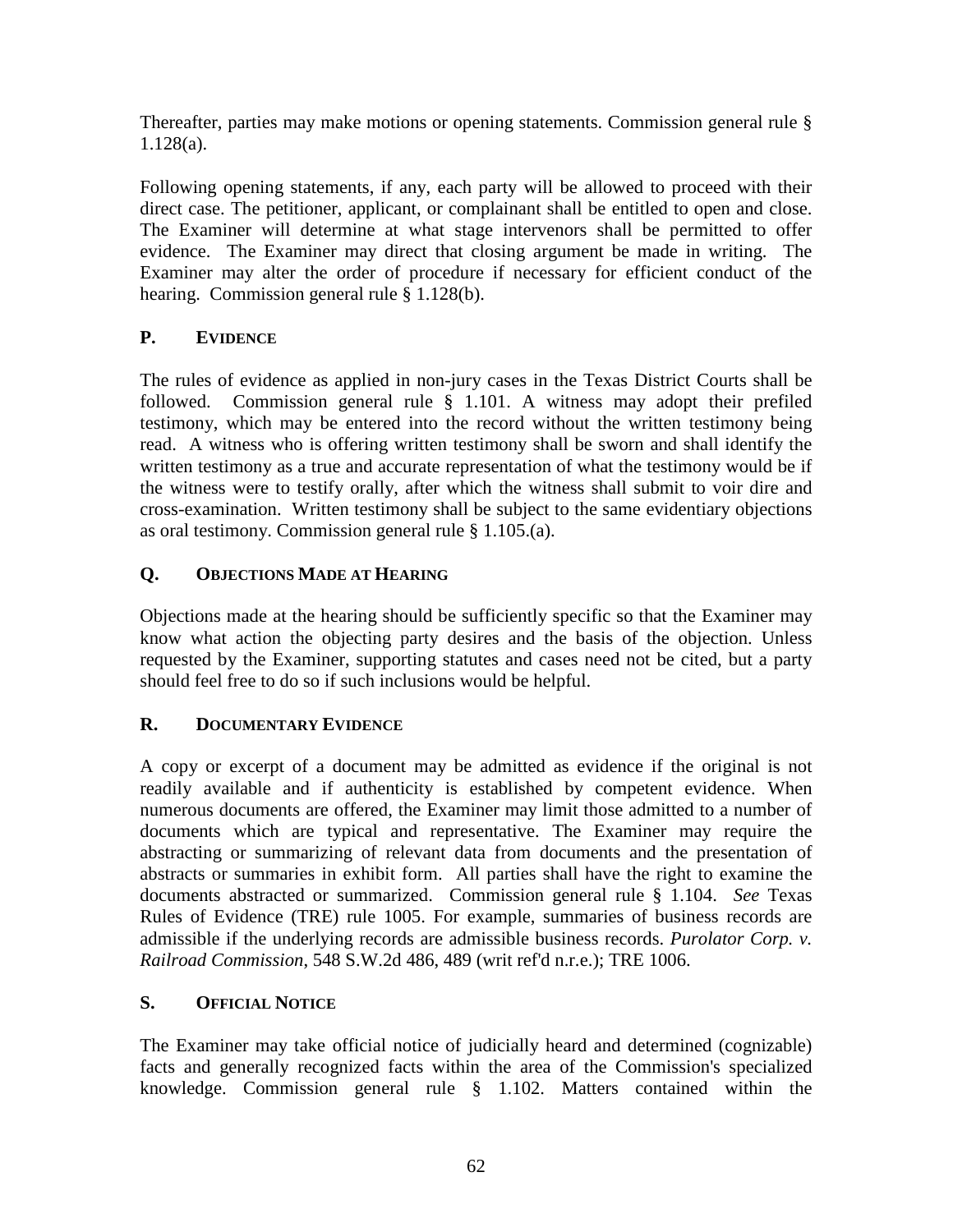Commission's records are considered to fall within the area of agency expertise and are therefore officially cognizable. Texas Administrative Procedures Act (APA), TEX. GOV'T CODE § 2001.090.

# **T. EXPERT TESTIMONY**

If scientific, technical, or other specialized knowledge will assist the trier of fact to understand the evidence or to determine a fact in issue, a witness qualified as an expert by knowledge, skill, experience, training, or education may testify thereto in the form of an opinion or otherwise. TRE 702.

# **U. PRESERVATION OF EXCLUDED EVIDENCE**

If an exhibit is identified, objected to, and excluded, the examiner may determine whether or not the party offering the exhibit wishes to withdraw the offer; if so, the examiner shall permit the return of the exhibit to the party. If the excluded exhibit is not withdrawn, it shall be given an exhibit number for identification, shall be endorsed by the examiner with the ruling, and shall be included in the record for the purpose of preserving an exception. Commission general rule § 1.106(c).

When the Examiner excludes testimony, the party offering the evidence shall be permitted to make an offer of proof prior to the close of the hearing. The party may make the offer by dictating or submitting in writing the substance of the proposed testimony or by perfecting a bill of exceptions as in civil trials. The Examiner may direct the manner in which the offer is made and may ask questions if necessary to conclude that the evidence would be as represented. The Examiner and opposing parties shall be entitled to cross-examine any witness testifying on a bill of exceptions and to develop evidence on the bill. The Examiner may direct that bills of exception be transcribed separately and that reporter's costs be assessed against the proponent of the bill, subject to Commission review of the Examiner's ruling. Commission general rule § 1.108.

# **V. BRIEFS, CLOSING STATEMENTS, AND REPLY BRIEFS**

The Examiner may require submission of briefs on legal issues at any time. After the hearing, the Examiner may require written closing statements or briefs, and written responses to closing statements, before closing the record.

# **W. LATE-FILED EXHIBITS**

No exhibit shall be filed after the hearing has been completed, unless specifically requested and permitted by the Examiner. If the filing of a late-filed exhibit is permitted, copies shall be served on all parties of record, who will have the opportunity to respond and submit additional relevant responsive evidence. Commission general rule § 1.106(d).

# **X. PROPOSAL FOR DECISION, EXCEPTIONS AND REPLIES**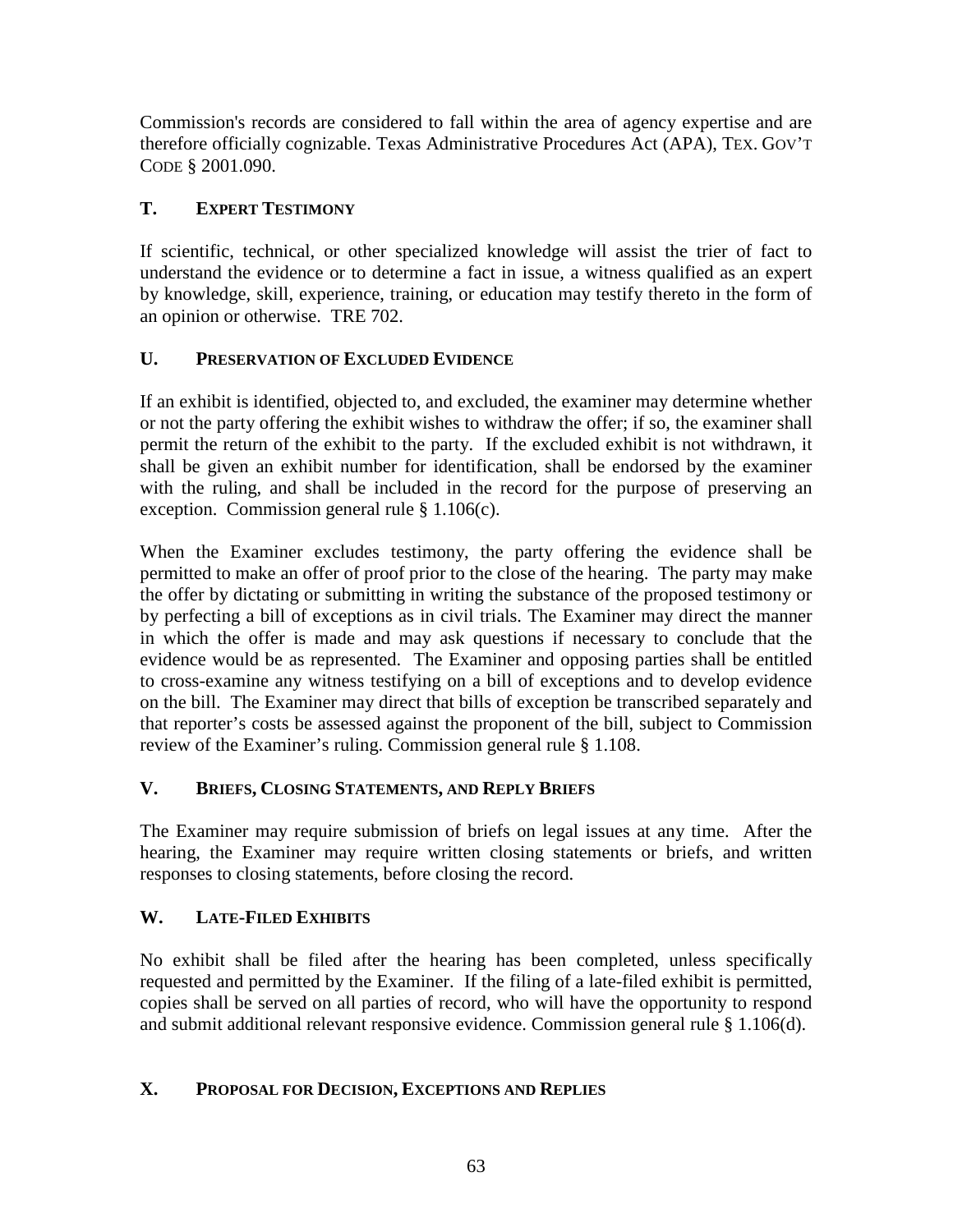If a majority of the Commissioners have not heard the case or read the record, the decision, if adverse to a party other than the Commission, may not be made until a Proposal for Decision (PFD) is served on the parties and an opportunity is afforded to each party adversely affected to file exceptions and present briefs to the Commission. The parties may waive the PFD requirement by written stipulation. Commission general rule § 1.141(a). Any party may file exceptions to the PFD within 15 days after the date of service of the PFD. Replies to such exceptions may be filed within 10 days after the deadline for filing such exceptions. Commission general rule § 1.142(a).

# **Y. NOTIFICATION OF OPEN MEETING**

After the PFD is issued and exceptions and replies are filed, the Examiner will schedule the docket for consideration by the Commission at open meeting. The parties will be notified of the open meeting date through publication in the Texas Register. Parties will be notified by mail of any order issued by the Commission.

# **Z. ORAL ARGUMENT**

Any party may request oral argument before the Commission prior to the final disposition of any proceeding, but oral argument will be allowed only at the discretion of the Commission. A request for oral argument may be made by separate pleading or may be included in a party's exceptions, reply to exceptions, brief, or motion for rehearing. Commission general rule § 1.144.

# **AA. EFFECTIVE DATE**

The effective date of a final decision or order, unless otherwise stated, is the date of Commission action, and the effective date shall be incorporated into the body of the decision. Commission general rule § 1.147.

# **BB. MOTIONS FOR REHEARING**

A Motion for Rehearing must be filed by a party within 20 days after the date the party or its attorney of record is notified of the final decision or order. Commission general rule § 1.149(a).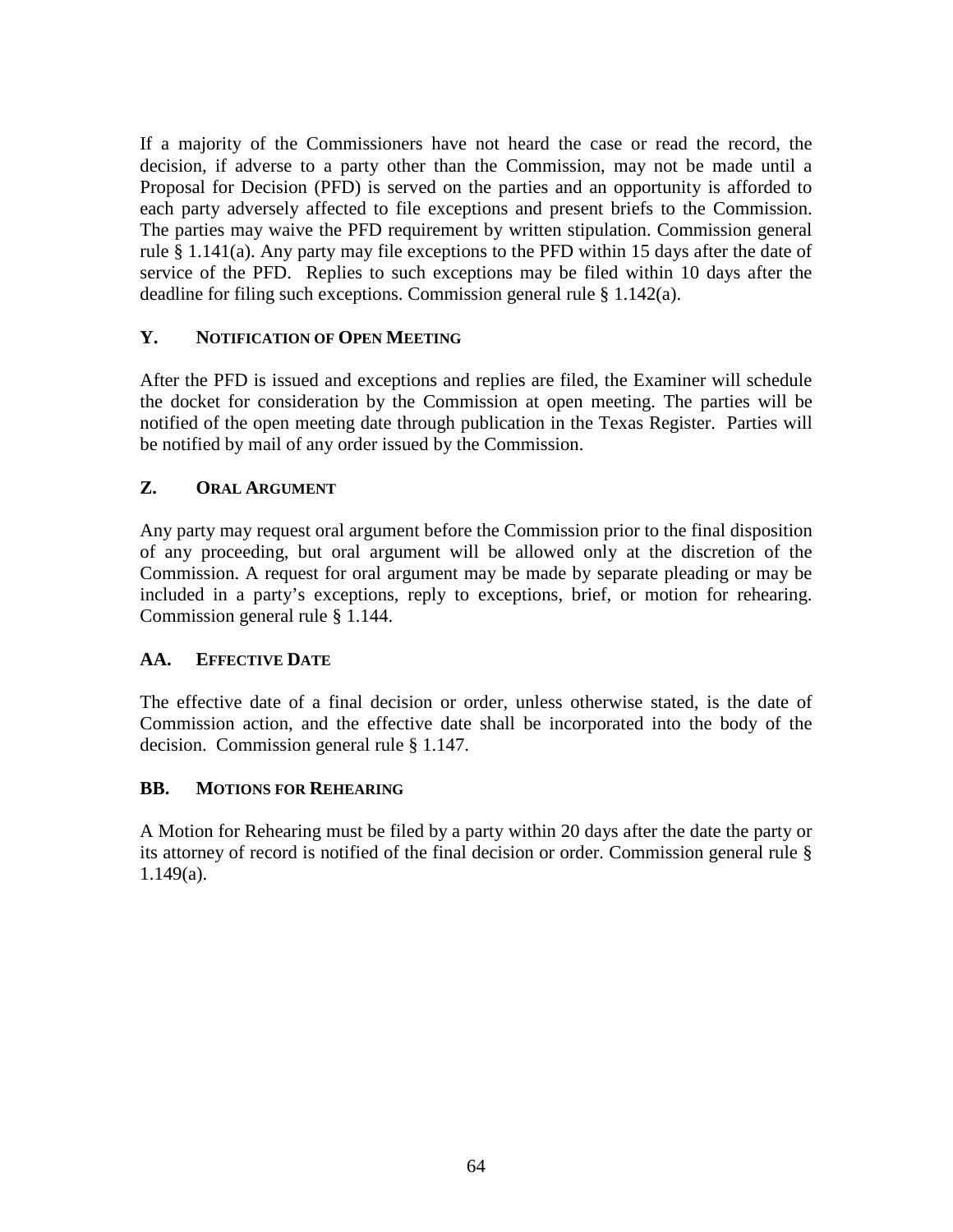## **CHAPTER V. INTERIM RATE ADJUSTMENT**

## **SECTION 1 - BACKGROUND**

### **A. INTERIM RATE ADJUSTMENT RULE (IRA)**

On December 24, 2004, the Commission created a rule (§7.7101 of TEX. ADMIN. CODE) to implement TEX. UTIL. CODE §104.301, which was enacted by the 78th Legislature. These statutory and rule provisions promote investment in infrastructure that will improve the reliability and safety of the Texas natural gas system. Previously, the only way for a utility to increase its rates was to file with the Commission a formal Statement of Intent rate package, including a comprehensive cost of service rate case. This is sometimes referenced as "traditional" rate making. Now, the IRA statute and rule allow a gas utility to apply with the regulatory authority for an adjustment to its base rates to recover the cost of new infrastructure investment made by a utility since its last comprehensive rate case. When a utility applies for an interim rate adjustment, it is not required to submit a comprehensive rate package demonstrating the reasonableness of its cost of service.

The IRA allows a gas utility to file a tariff or rate schedule reflecting an adjustment to its rates to recover the cost of new investment in its infrastructure made since the Commission's most recent order setting rates. Through the interim rate adjustment, a utility may recover its return on investment, depreciation expense, and related taxes. Any utility that applies for an interim rate adjustment is required to file a traditional rate case package, showing its comprehensive cost of service, within five years of filing for its first IRA.

# **B. MOST RECENT RATE CASE**

The revenue to be recovered through an interim rate adjustment is incremental to the revenue requirement established in a gas utilities most recent rate case before the Commission for the area in which the interim rate adjustment is to be implemented. For the first interim rate adjustment following a traditional or comprehensive rate case, the allowed adjustment is based on the difference between the gas utility's invested capital at the end of the rate case test-year and the invested capital at the end of the calendar-year following the end of the rate case test-year.

In a traditional rate case, the evidence presented by a utility usually establishes the return on investment, depreciation expense, and incremental federal income tax, which are then used to calculate the revenue that is to be collected by the utility. The Commission's final order setting a utility's gas rates usually memorializes these components. The factors used to calculate the return on investment, depreciation expense, and incremental federal income tax, which, in turn, are used to compute the revenues to be collected through the interim rate adjustment, must be the same as those established or used in the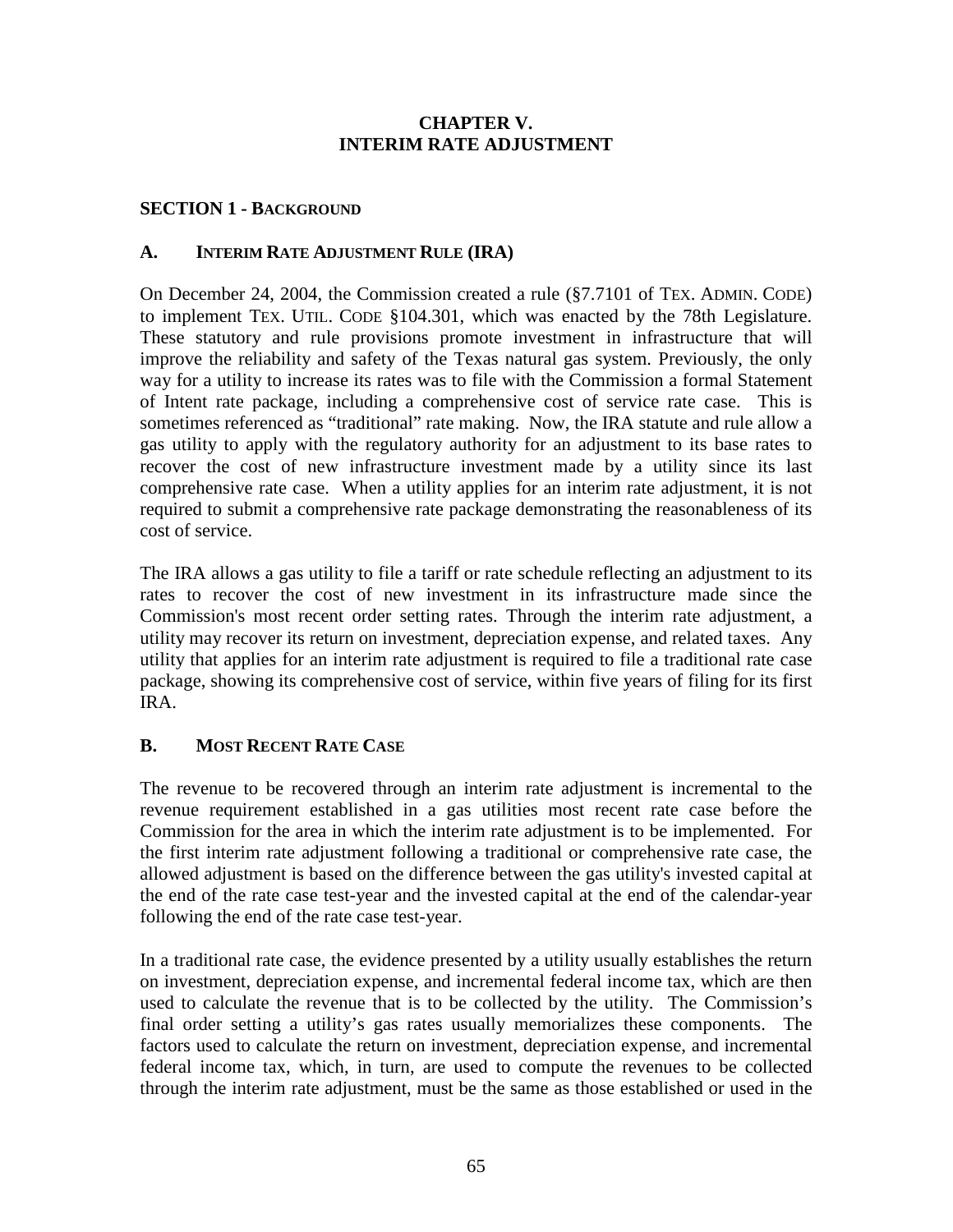final order setting rates in the gas utility's most recent rate case for the area in which the interim rate adjustment is to be implemented. The same concept applies to a utility's allocation requirements. The gas utility must allocate the revenue to be collected through the interim rate adjustment among the gas utility's customer classes in the same manner as the cost of service was allocated among customer classes in the utility's most recent rate case.

## **SECTION 2 - KEY STEPS A UTILITY MUST FOLLOW WHEN USING IRA**

- **1.** Utility must have completed a formal Statement of Intent rate case within two years of filing for an initial interim rate adjustment (IRA). The bench mark issues for review and approval in an interim rate adjustment application are set in this formal rate case – those issues are return of investment, the value established for tangible assets and the depreciation expense related to those tangible assets, and related taxes. Also, established in the formal rate case is how these interim rate expenses will be allocated between the different customer classes (residential, commercial and industrial). This allocation method is established in the formal rate case.
- **2.** The Interim Rate Adjustment rule does not require an evidentiary proceeding (rate case). The statute and the rule require the regulatory authority only to review a utility's method of calculating the interim rate adjustment. The interim rate adjustment application must include the following reports/documentation:
- **3.** Utility must provide the regulatory authority certification that it will complete its notice to utility's customers before an interim rate adjustment can be implemented,
- **4.** Provide an annual investment project report (what hard assets have been put into use or retired since the formal rate case or previous IRA and the value of those assets less depreciation expense),
- **5.** File the annual earnings monitoring report which demonstrates the utility's earnings and overall rate of return during the preceding calendar year. A gas utility whose annual earnings monitoring report shows that the utility is earning a return on invested capital of more than 75 basis points above the return established by the Commission's final order setting rates in the utility's most recent rate case, shall include with its annual earnings monitoring report a statement of the reasons the proposed IRA rates are not unreasonable or in violation of the Commission rule.
- **6.** The allocation factors used to allocate between customer classes and the number of customers used to calculate the adjustment for each customer class.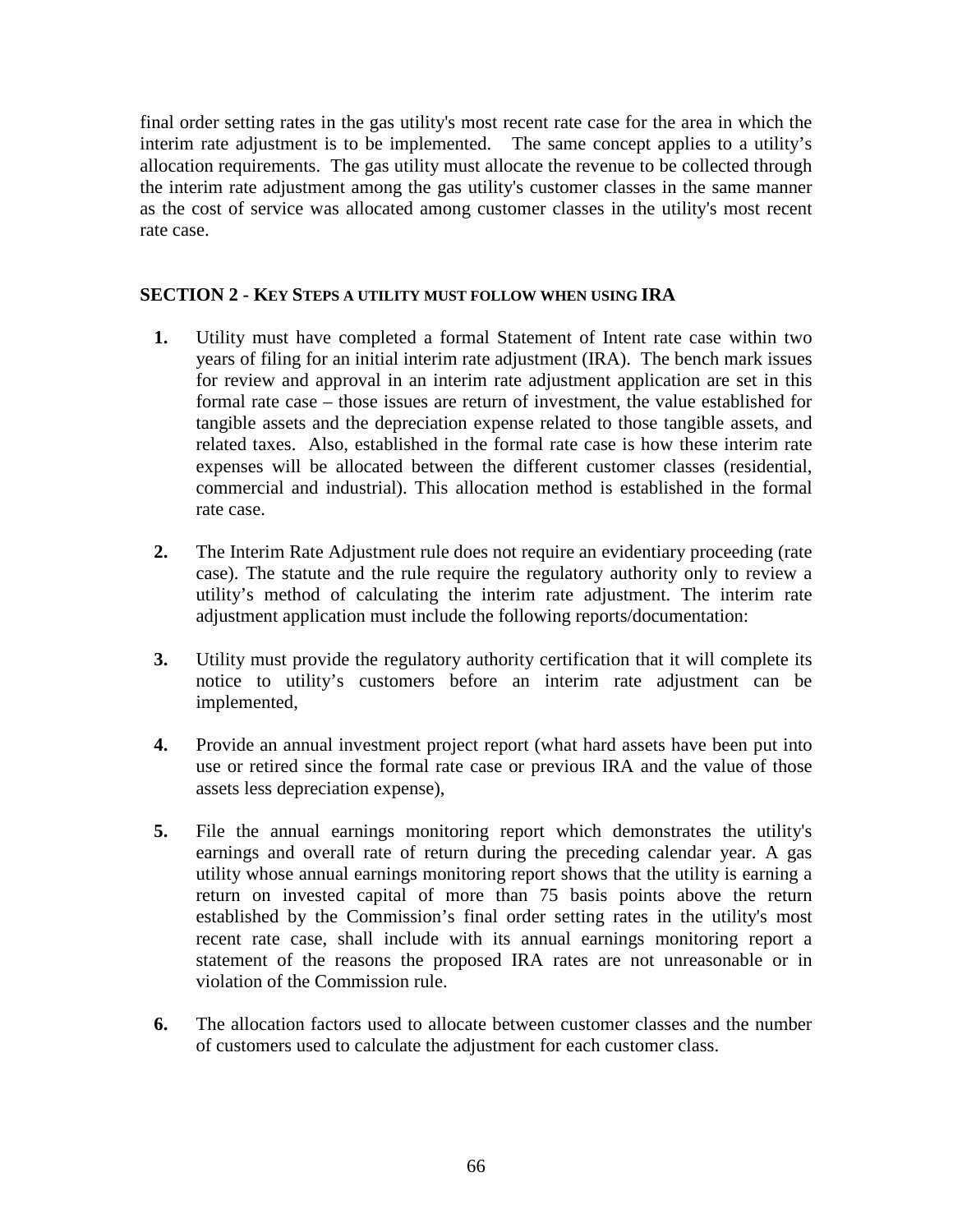- **7.** Utility is required to file on an annual basis an interim rate adjustment whether or not it had any new investments in the prior year. On the fifth anniversary of the first interim rate adjustment filing the utility is required to file a formal rate case, including a comprehensive cost of service rate review. After the approval by the regulatory authority of the traditional rate case the interim rate adjustment process can begin again.
- **8.** Whether the investment in hard assets is used and useful to the customers new pipe, new meters, new computer billing system, etc.
- **9.** Are the benchmarks set in the traditional rate case being met: return on investment; depreciation expense; ad valorem taxes; revenue related taxes; and federal income taxes?
- **10.** Is the utility allocating collection of the interim adjustment revenues in the same manner that it allocated its overall cost of service in its most recent rate case?

## **SECTION 3 - SAMPLE IRA CALCULATION**

|                                                                      | 12/31/03  | 12/31/04 |
|----------------------------------------------------------------------|-----------|----------|
| Net Investment (traditional rate case value vs. IRA increase)        | $$1,428*$ | \$1,470  |
| Increase in Net Investment (incremental increase)                    |           | 42       |
| Authorized Return on Capital investment (benchmark set in rate case) |           | 8.25%    |
|                                                                      |           |          |
| Incremental Return on Net Invest.                                    |           | \$3.47   |
| <b>Incremental Deprecation Expense</b>                               |           | \$2.93   |
| Incremental Fed, and Other Taxes                                     |           | \$4.30   |
| Incremental Rev. Requirement (money needed to cover these new costs) |           | \$10.65  |

Annual Number of Customer Bills  $(14 \text{ customers } X 12 \text{ months}) = 168 \text{ bills}$ Monthly increase per Customer bill  $(\$10.65/168$  bills) =  $\$0.06/$ month

**\*** For the 1st year IRA this amount will be the net investment or rate base that was established in the formal Statement of Intent rate case.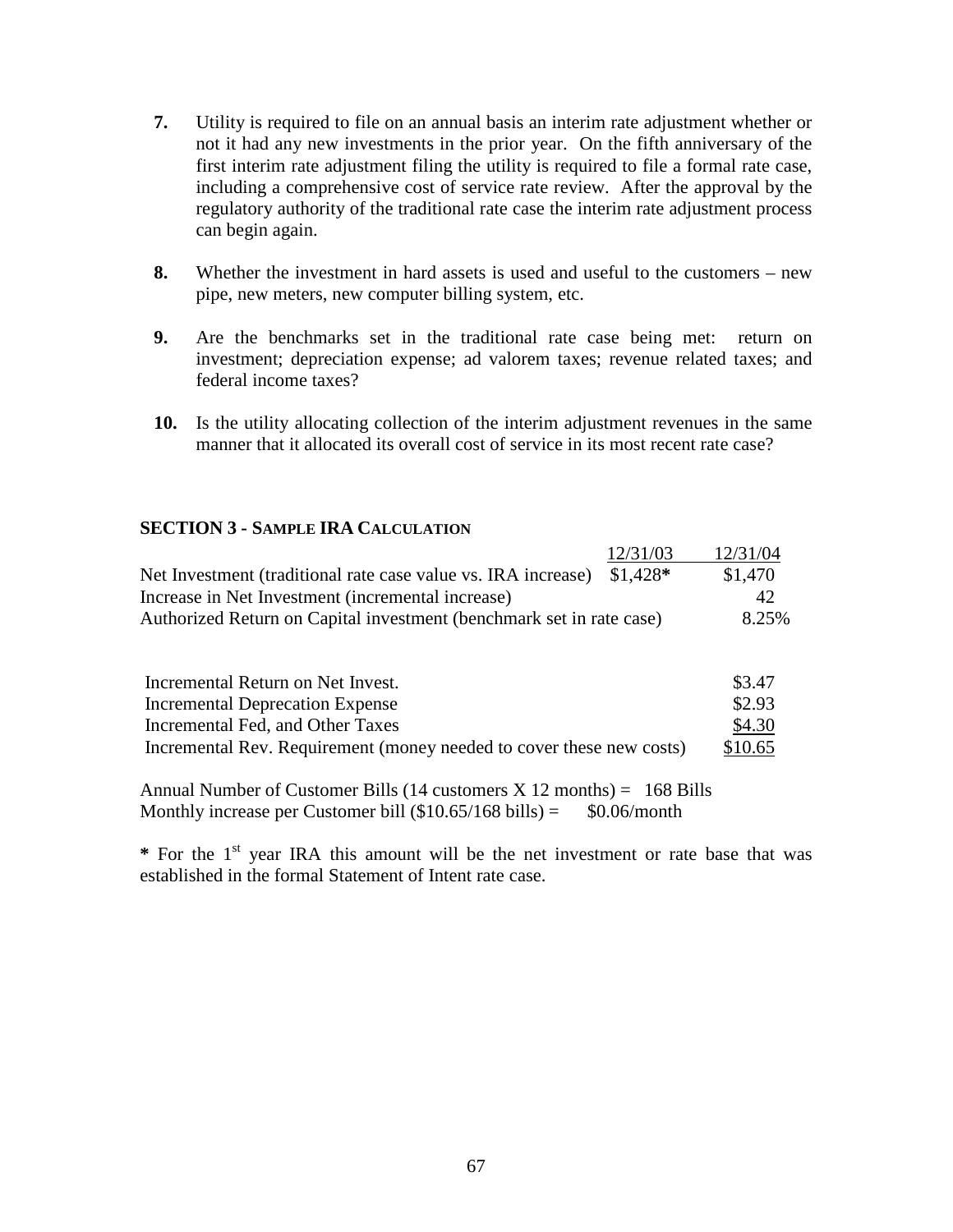## **CHAPTER VI. COST OF SERVICE ADJUSTMENT**

## **SECTION 1 - BACKGROUND**

#### **A. RECENT LITIGATED CASES BEFORE THE RAILROAD COMMISSION OF TEXAS**

Until recently, the Commission did not approve proposed Cost of Service Adjustments (COSA). However, in December 2008, the Commission approved a COSA in GUD No. 9791, Statement of Intent Filed by CenterPoint Energy Entex to Increase the Rates in the Unincorporated Areas of the Texas Cost Division. Prior to December 2008, utilities had only three options to increase service rates, a traditional statement of intent to change rates, the use of an Interim Rate Adjustment, or through a Relocation Cost Recovery filing. A number of cities in the State of Texas have approved a Rate Review Mechanism, or an RRM. The Commission has not been presented an opportunity to decide on an RRM. However, its calculation is very similar to the COSA.

## **B. MECHANISM**

The mechanism for calculation of a COSA is dictated by the tariff approved or the language of the final order approving rates. The Commission does not have a rule in place to provide guidance. As a result, there may be slight variations from one COSA to the next. However, the mechanics are basically the same.

The COSA is intended to provide the utility a mechanism for changing the rate to reflect changes in Operating Expenses, Plant in Service, Return on Investment and Texas Franchise Taxes. There may be other components of the COSA calculation as approved on a case-by-case basis. The primary difference between the mechanics of an Interim Rate Adjustment and a COSA is the inclusion of changes in Operating Expenses and Revenues in a COSA. In the COSAs approved by the Commission, there is a cap or limit to the actual increase in any one of the components. The initial approval of a COSA may also include a requirement that the utility file a traditional statement of intent rate request within a certain number of years following the initial approval of the COSA.

Calculated on an annual basis, the regulatory authority has a finite time period with which to conduct its review, usually 90 days. In most COSAs, if, within the 90 day review period, the company and the regulatory authority with original jurisdiction have not reached agreement on the proposed cost of service adjustment rate, the regulatory authority may take action to deny such adjustment and the company has the right to appeal that decision.

Like an IRA, a COSA calculation typically uses key factors set during the most recent rate case. These factors may include allocation rates and methodologies, depreciation rates, and rate of return.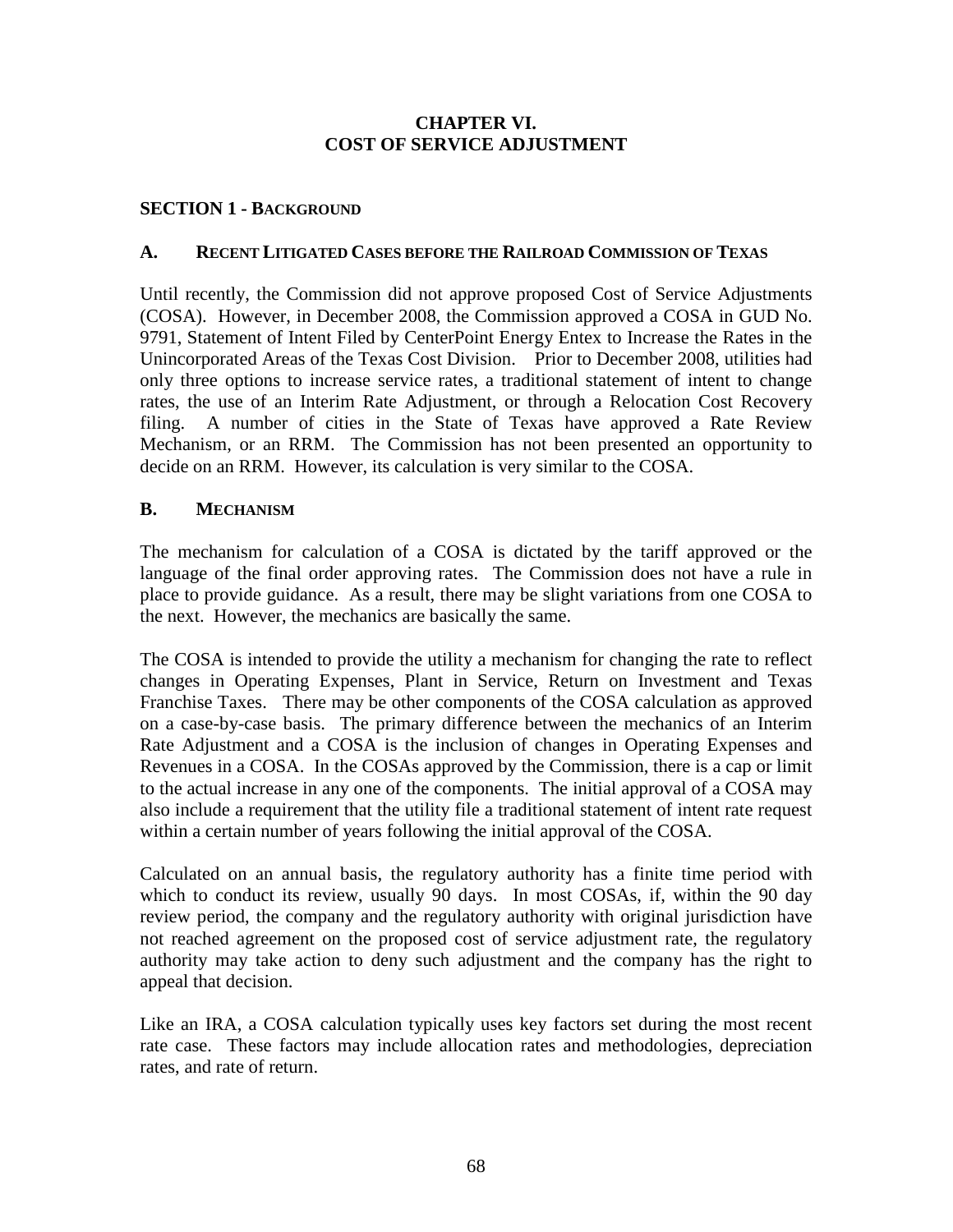#### **SECTION 2 – DETERMINING FACTORS IN COST OF SERVICE ADJUSTMENTS**

Some cities in Texas and the Commission have approved several different types of adjustments that effectively allow a utility to adjust the base rates for changes in the cost to serve its customers. Because the cities and the Commission have no specific rule in place for guidance on key mechanism factors or on the formula itself, each has its own data points for calculation. Generally though, the mechanisms are designed to allow the utility a mechanism to adjust its base rates for changes in operation and maintenance expenses, investment, taxes, working capital and other applicable expenses. Two primary advantages to these adjustments are the reduction of rate case expenses to litigate Statement of Intents and the reduction of regulatory lag to the utility. The regulatory authorities retain all statutory regulatory authority and can initiate a rate inquiry at any time.

There is a set structure for the COSA calculation, and the regulatory authority has the ability to review the adjustment and conduct discovery as necessary within the review period. Several of the adjustments have caps or limits on the overall increase, limiting the amount of the increase to the customer. The utility must use key components from the most recent rate case, such as the rate of return and allocation factors.

#### **Key Factors or Data Points in COSAs:**

Set period for filing, determination of account balances, and application, i.e., must file by a certain date using a calendar year for calculations and effective on a set date.

Must use recently approved depreciation methods and rates, rate of return, 13-month averages for specific accounts, actual tax account balance, allocation rates and methodologies approved in recent rate case, specific customer count calculations.

Must provide notice, attestation of schedules, and reimbursement of expenses to the regulatory authority for their review.

Procedures for filing, regulatory review, appeal process and reimbursement of regulatory expenses.

### **SECTION 3 – SAMPLE COST OF SERVICE ADJUSTMENT CALCULATION**

### **Step 1: Determine the Balances of Expenses:**

Applicable Expenses Operating Expenses: Depreciation and Amortization Expense Taxes Other than Federal Income Tax Operation and Maintenance Expenses Customer Related Expenses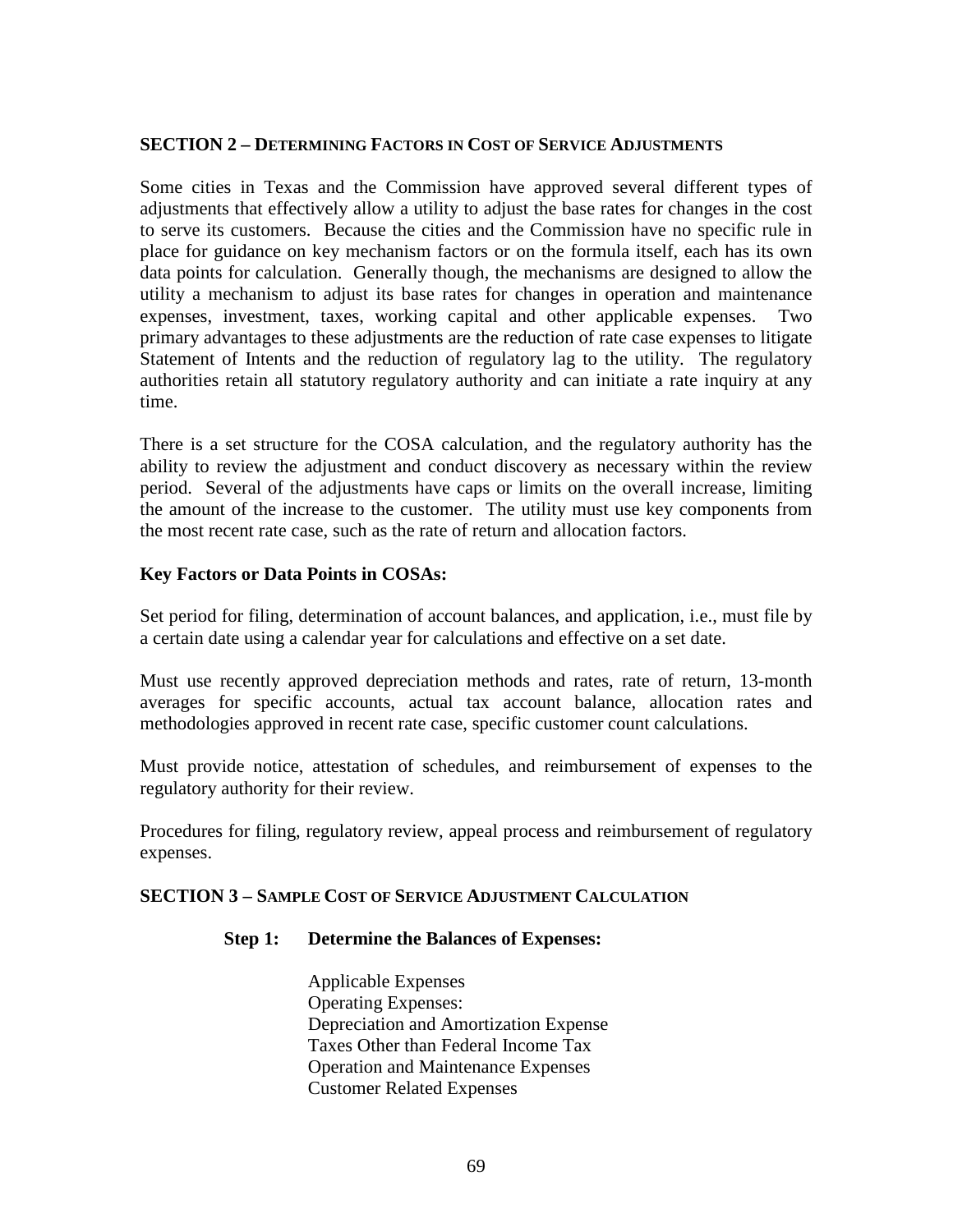Administrative and General Expenses Interest on Customer Deposits

## **Step 2: Determine the Return on Investment:**

 Net Utility Plant Other rate base items (materials and supplies inventory and prepayments) Cash Working Capital Less: Customer Deposits Customer Advances Deferred Federal Income Taxes

## **Step 3: Calculate the Adjustment:**

Sample Formula

 $COSA =$ 

(Operating Expenses + Return on Investment + Franchise Tax – Actual Non-Gas and Other Revenues)

(1 – Texas Franchise Tax Statutory Rate)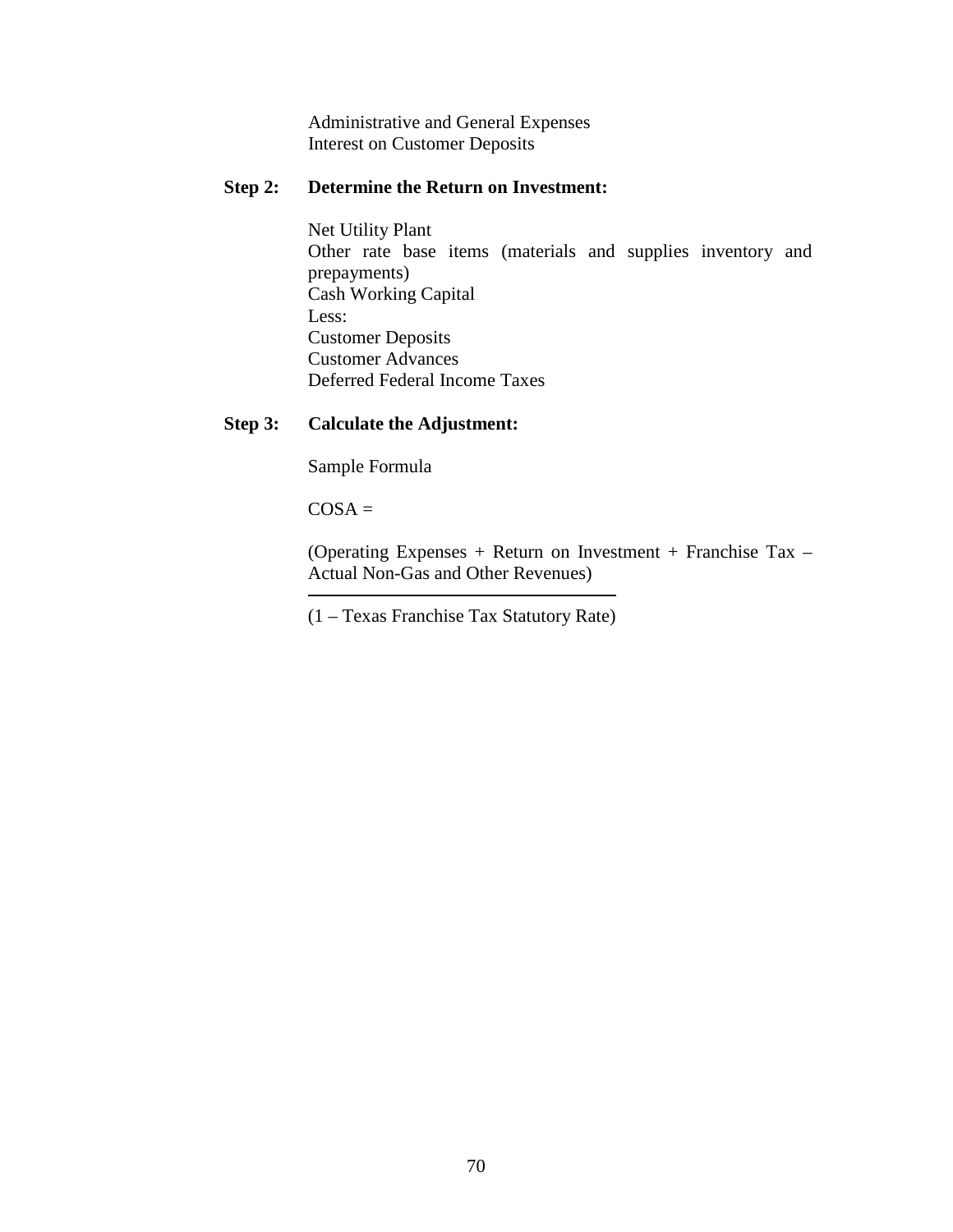### **CHAPTER VII. GLOSSARY OF GAS UTILITY TERMS**

**Above the Line** -- A term used in the National Association of Regulatory Utility Commissioners (NARUC) system of accounts to refer to revenue and expenses which are allowable for ratemaking purposes.

**Accelerated Depreciation** -- A form of liberalized depreciation in which the asset is depreciated more rapidly in years immediately following capitalization than in later years. This depreciation is taken for tax purposes only, since straight-line depreciation is the only allowable treatment for ratemaking purposes.

**Accrued Depreciation** -- The amount of depreciation expense taken on an asset since the initial capitalization of the asset.

**Acquisition Adjustment** -- The difference between the purchase price paid by a company for a utility system and the book value of that system at the time of sale, amortized over some period.

**Adjusted Value Rate Base** -- A weighted average between original cost, less depreciation; and current cost, less an adjustment for present age and condition.

**Affiliate** -- Any corporation or other entity which owns a portion of a utility's stock, or otherwise exercises control over the utility. See TEX. UTIL. CODE § 101.003.

**Allocation** -- The apportionment of rate base, revenue, and expenses among classes of consumers, distribution systems, or business enterprises.

**Allowance for Funds Used During Construction (AFUDC)** -- An expense allowed a utility to compensate for the cost of funds used during the construction of utility assets. This allowance is not allowed if the utility is permitted to include construction work in progress in rate base.

**Attrition** -- Erosion in the ability of a utility to earn authorized rates of return.

**Base Load** -- A volume of that serves as a constant load over a period of time.

**Base Rate** -- The utility's rates exclusive of the purchased gas adjustment clause.

**Below the Line** -- A term from the NARUC system of accounts which refers to revenue and expenses which are not allowable for ratemaking purposes. Frequently, these revenue and expenses relate to non-utility related operations of a diversified energy corporation, or to utility related expenses which are not allowable for ratemaking purposes for some reason. An example of the latter is charitable contributions.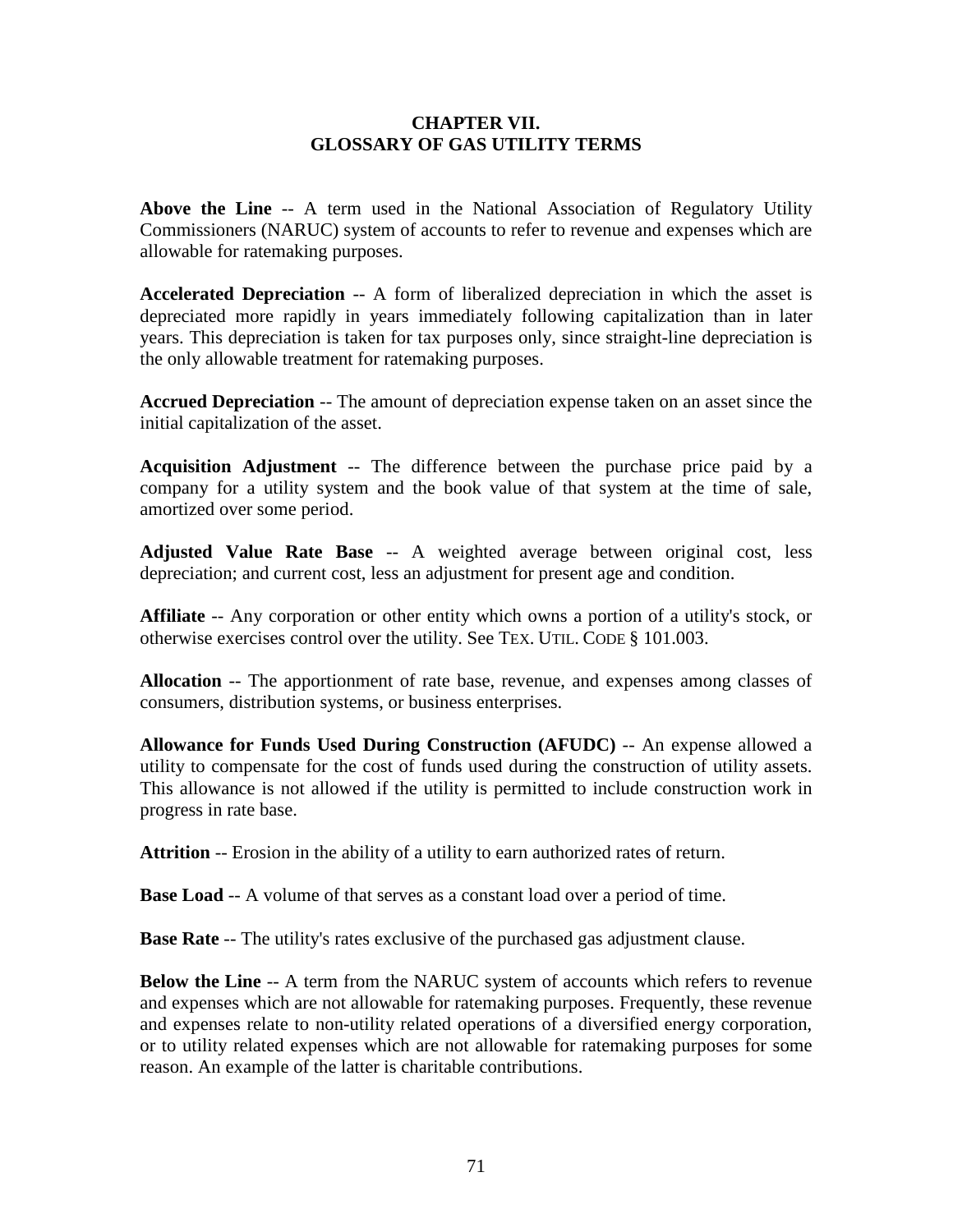**Book (Cost) --** The amount at which property or assets are recorded in a company's accounts without deducting depreciation, amortization, or various other items.

**Business Risk** -- The basic risk inherent in a firm's operations, the uncertainty of revenue and operating expenses.

**Capital Structure** -- The financing of the firm represented by long-term debt, preferred stock, and equity.

**CAPM - -** Capital Asset Pricing Model used in estimating a utilities cost of equity.

**Ccf - -** One hundred cubic feet.

**City Gate** -- The central point in the distribution system where gas is stepped down from the high-pressure transmission line to the lower-pressure distribution lines. Normally, a meter is attached to the city gate, and the gas transferred through the city gate is charged at a rate referred to as the city gate rate. The Commission sets this rate.

**Comparable Earnings** -- A technique for estimating the cost of equity based upon the average cost of equity for similar companies.

**Completed Work Not Yet Classified (CWNC) - -** The amount of construction capital completed but not yet classified in the appropriate FERC accounts.

**Construction Work in Progress (CWIP)** -- An allowance to rate base for funds committed to construction of assets which will be placed in utility service at a future date.

**Contributions in Aid of Construction** -- The payment of funds to a utility to induce the utility to construct additional facilities in order to serve a customer. A typical example of these contributions is charges for mainline and service line extension.

**Cost of Capital** -- The weighted average of the cost of various sources of capital, generally consisting of outstanding securities such as mortgage debt, preferred and preference stock, common stock, etc., and retained earnings.

**Cost of Equity --** The cost to a company of borrowing money through equity capital. The sum of capital from retained earnings and the issuance of stocks.

**Cost of Service** -- The fundamental principle of utility ratemaking, which states that the utility should be allowed the opportunity to earn its total cost of service, including operating costs and capital costs, but no more.

**Cost of Service Adjustment** -- A COSA allows utility rates to vary according to the utility's investment and operating expenses without a statement of intent filing. **Customer Advances** -- Money used by a company, normally for future building projects.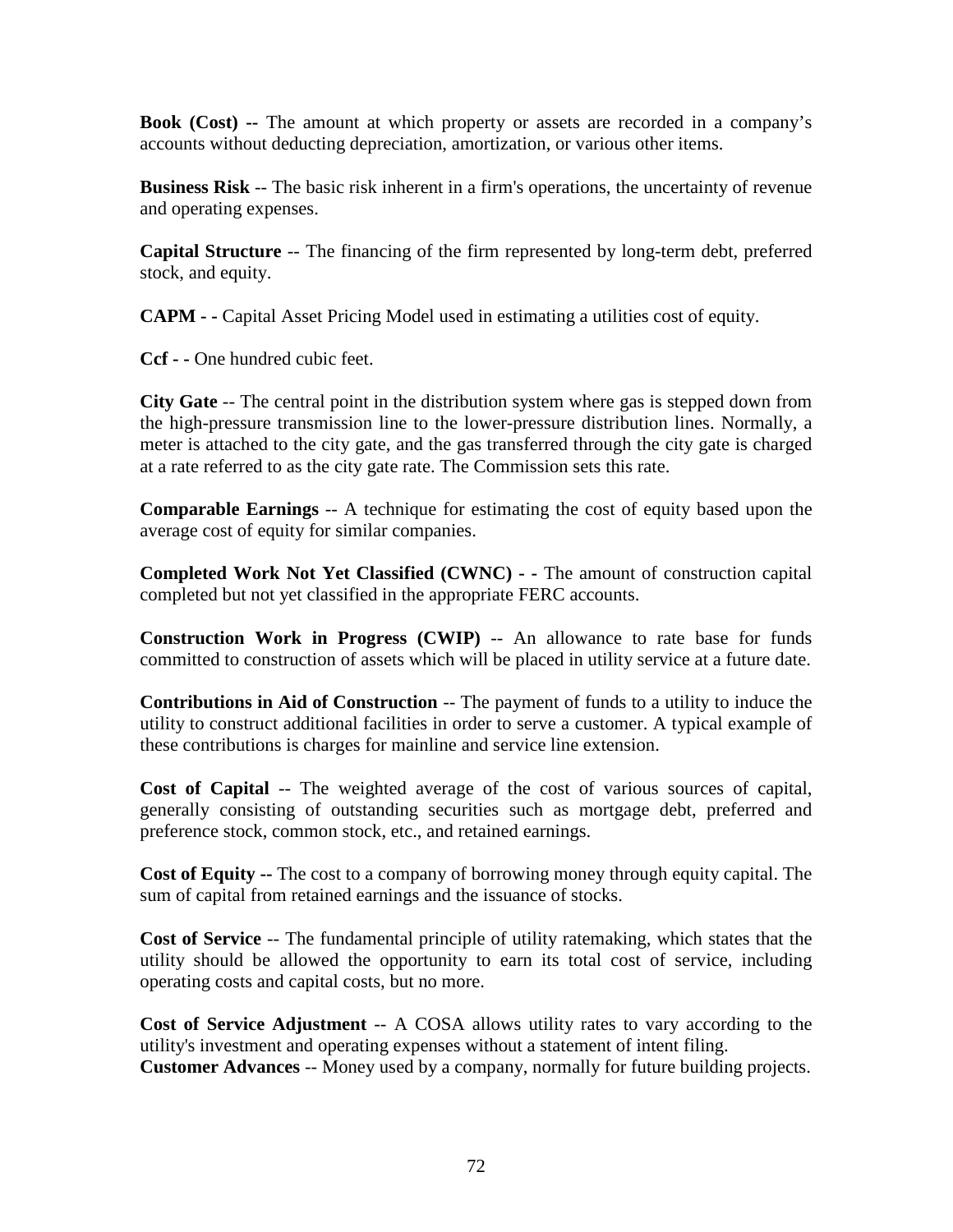**Customer Deposits** -- An amount of money required by a natural gas distribution company for providing natural gas service to a residential or commercial customer. The deposit amount for residential customers is based on 1/6 of an annual bill, accrues interest and is refunded after twelve months of good payment history.

**DCF - -** Discounted Cash Flow model used in estimating a utility's cost of equity.

**De novo** -- A type of appeal in which the lower-court record is not used to review the case. Rather, the case is retried, as if the parties had come to the appellate court originally. Rate case appeals are heard by the Railroad Commission on a de novo basis.

**Debt Finance Adjustment Clause** -- A clause in a utility's rates to allow the utility to increase the rates to pay the interest costs associated with obtaining debt capital. A debt finance adjustment clause is normally only considered in the case of a marginally solvent utility which may be unable to obtain debt capital unless such a clause appears in the utility's rates.

**Debt Ratio** -- Total debt divided by total assets. In the context of this packet, it is defined as long-term debt divided by total long-term (permanent) capital.

**Debt/Equity Ratio** -- Long-term debt divided by stockholders' equity.

**Deferred Taxes** -- Federal Income taxes which, by virtue of accelerated or liberalized depreciation or other tax devices are deferred to a future date.

**Depreciation Reserve Ratio--** The ratio of accrued depreciation to original cost. This ratio is frequently used to calculate the adjustment for age and condition.

**Distribution** -- The enterprise of selling natural gas to the burner tip customer.

**Distribution Plant** -- Mains, service connections, and equipment that carry or control the supply of natural gas from the point of local supply to and including the sales meters

**Elasticity** -- The variation in demand according to the price of the commodity.

**Embedded** -- A fixed capital cost, such as interest on debt or dividends on preferred stock. This is distinguished from variable capital costs, such as return to equity.

**Environs** -- The area surrounding an incorporated city, but not within the limits of the city, which include residential and commercial customers who are served off of the same distribution system as residential and commercial customers inside the city limits.

**Ex Parte** -- Any instance of communication where all parties to the case are not given notice and opportunity to participate.

**External Funds** -- Funds acquired through borrowing or by selling new common or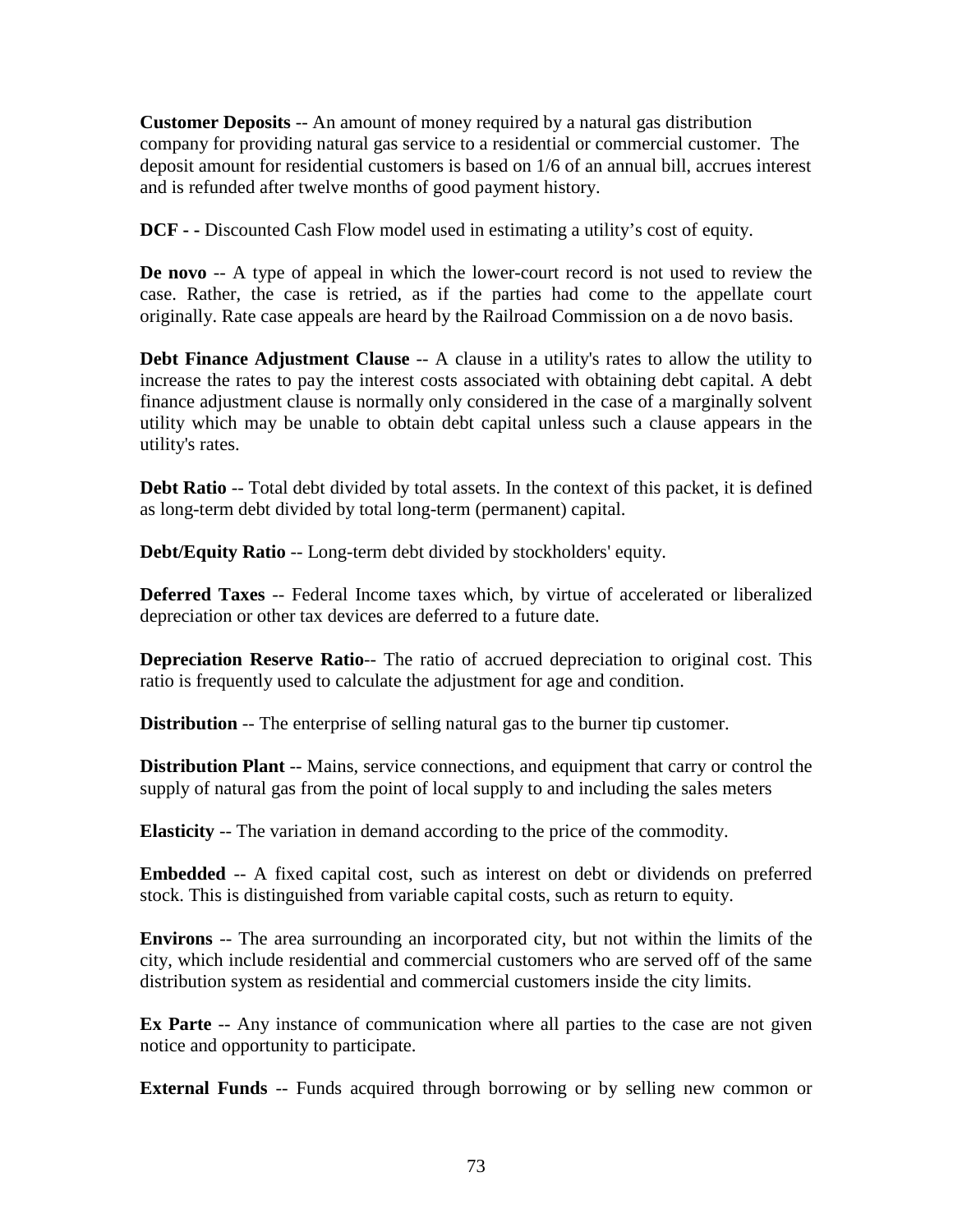preferred stock.

**FERC USOA** - - Federal Energy Regulatory Commission Uniform System of Accounts.

**Financial Risk** -- Risk which is caused by a greater percentage of debt being owed by a business enterprise. This is to be distinguished from business risk.

**Flotation Costs** -- The cost of issuing stock.

**Fuel Adjustment Clause (FAC)** -- A term which is synonymous with and used interchangeably with purchased gas adjustment clause.

**General Plant** -- The portion of a utility plant which is associated with management, customer service, billing, and other support functions.

**GRIP** -- Gas Reliability Infrastructure Program. (See Interim Rate Adjustment)

**GURA** -- Gas Utility Regulatory Act.

**Hearing in Progress** -- Period of time between issuance of Notice of Hearing and final decision.

**Heating Degree Day (HDD)** -- A unit of measure of the extent to which the average daily temperature falls below 65. This unit is utilized to estimate heating-related energy consumption.

**Heating Load** -- The difference between the annual adjusted quantity of gas and the annualized average base load for those months with no heating degree-days.

**Interim Rate** -- Rates which are allowed to be charged by a utility, subject to refund, to allow the utility to recover its operating costs and debt service costs pending the outcome of a rate proceeding.

**Interim Rate Adjustment (IRA or GRIP) - - An interim adjustment to utility rates to** reflect changes in investment without a statement of intent filing. An IRA is allowed under statute and Commission rule.

**Lead - Lag Study** -- A study to determine the cost of the time lag between the point when a service is rendered and the related operating costs are incurred and the point when the revenues to recover such costs are received. The operating funds to fill the lag are usually supplied by the investor and becomes a fixed commitment to the enterprise.

**Long-term debt** -- All debt due in more than 12 months.

**Market Pressure** -- The drop in price that occurs when new issues are placed in the market because of the sudden excess supply of a particular security.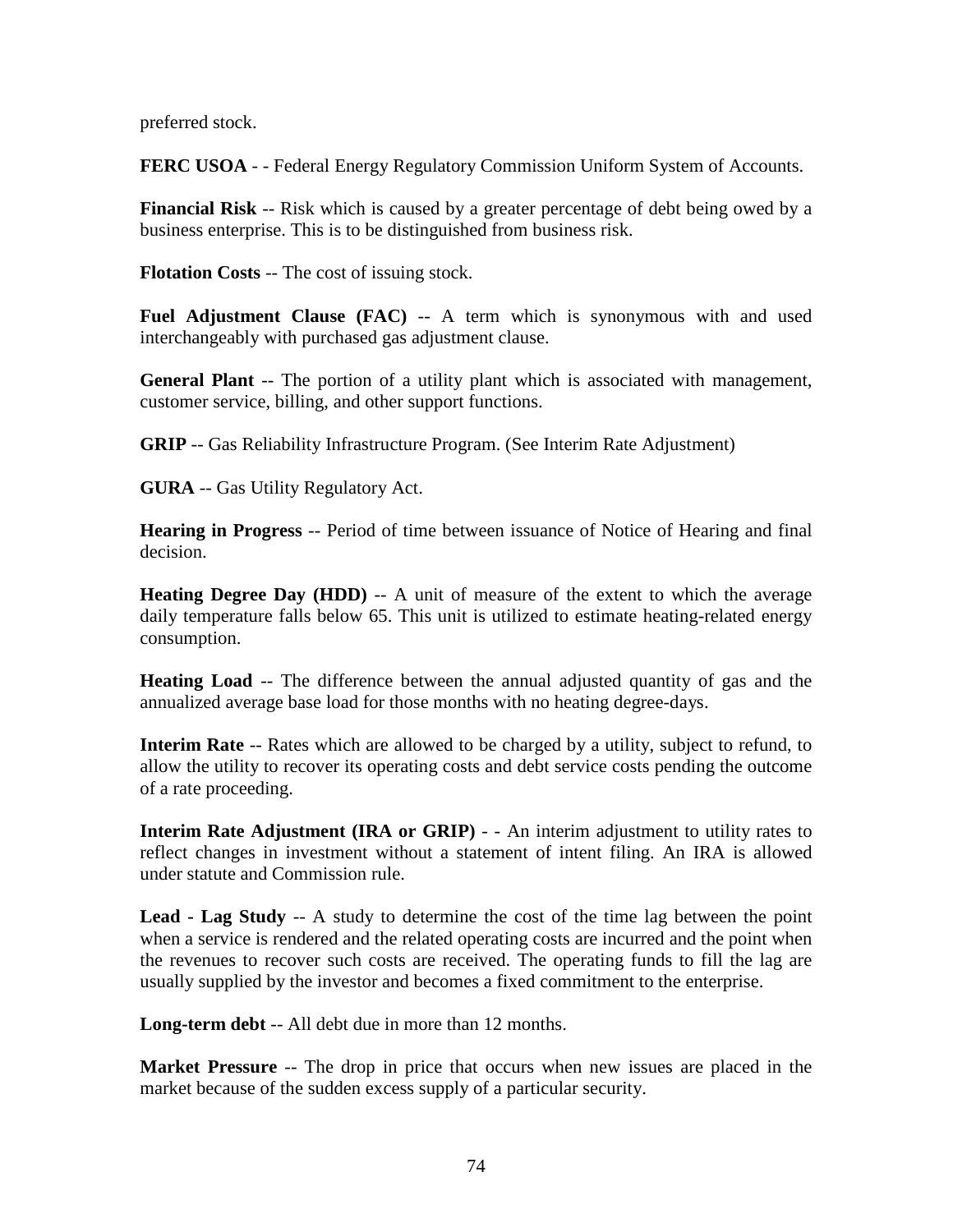**Mcf** -- One thousand cubic feet.

**MMBtu - -** One Million British Thermal Units.

**Monetary Return** --The return a company is allowed to recover for its cost of operation and an additional return component that covers the cost of capital used to support the investment in the company.

**Net book value per share** -- Book equity divided by the number of outstanding shares of common stock.

**Net Current Cost** -- Reproduction cost new less adjustment for age and condition.

**Net Invested Capital** -- Original cost of system less book depreciation.

**Notice of Hearing** -- A document issued to notify affected parties of the date, time, and location of a hearing in a contested case.

**Off Peak Pricing** -- A rate design in which rates are lower in periods of reduced demand. This type of pricing increases a utility's load factor, since it encourages consumption in off-peak periods. An example of this type of pricing is summer/winter rates. Another example is time-of-day pricing.

**Peak Demand** -- The maximum load during a specified period of time.

**Portfolio Effect** -- The extent to which the variation in returns (risk) on a combination of assets (a "portfolio") is less than the sum of the variations of the individual assets.

**Proposal for Decision** -- A document containing the reasoning behind a decision recommended to the Commission by the Hearings Examiner.

**PURA** -- Public Utility Regulatory Act.

**Purchased Gas Adjustment Clause (PGA)** -- A clause in the utility's tariff that allows variation of the utility's rates according to variation in the utility's weighted average cost of gas.

**Rate Base** -- A utility's investment in the system, used to calculate the required monetary return on investment.

**Rate of Return** -- Percentage of utility's invested capital, which the utility recovers through its rates. Also See **Return on Investment**.

**Regulatory Lag** -- The period which is required for a utility regulatory authority to consider a rate increase request filed by a utility.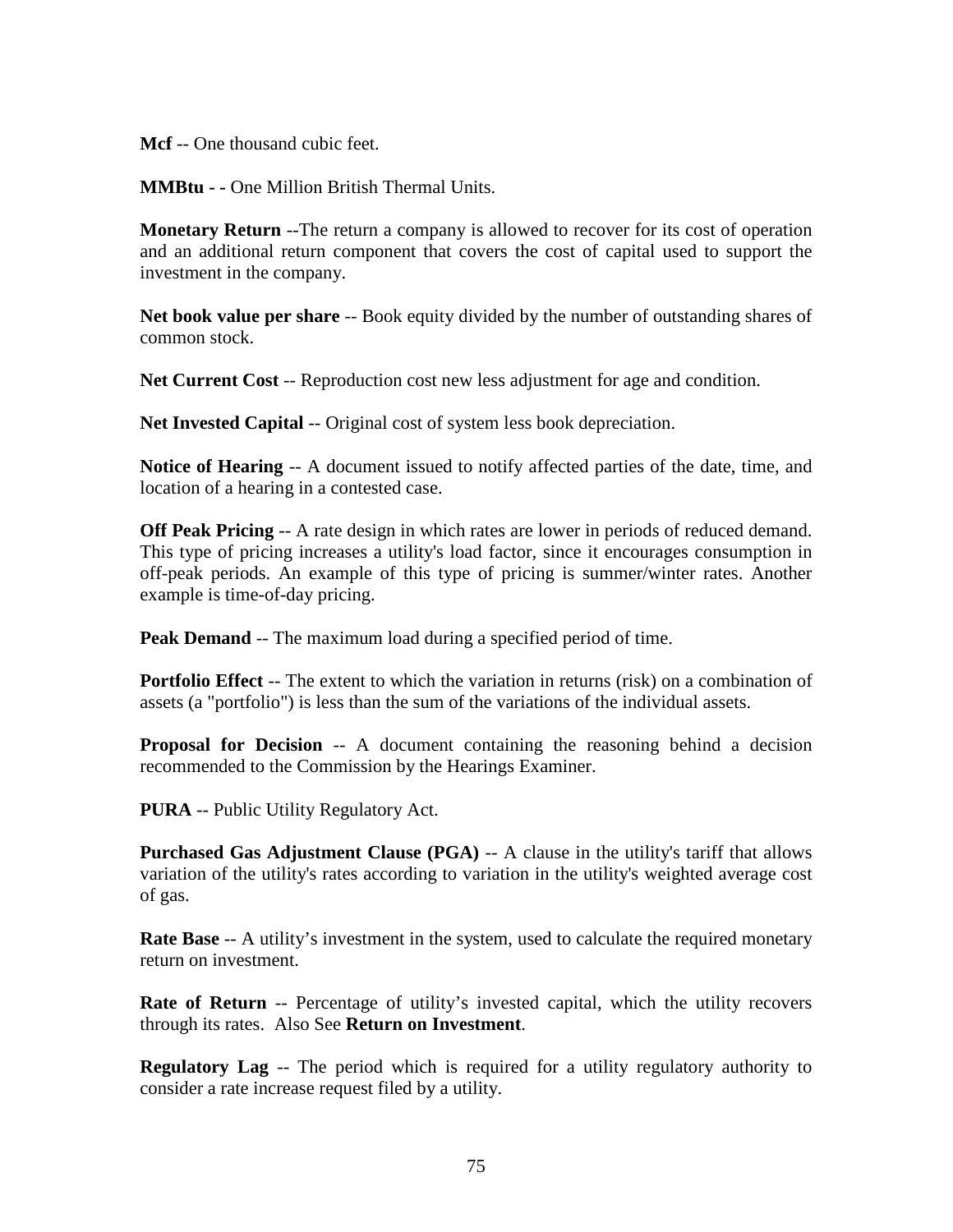**Relation back** -- The act of making a rate order effective prior to issuance. Rates may be related back to any period after the regulatory authority acquires jurisdiction.

**Reproduction Cost New** -- The estimated cost of replacing the utility's system with similar new equipment at the present time.

**Retention Rate** -- The percentage of earnings not paid out in the form of dividends.

**Retirement Work-ln-Progress** -- An adjustment to rate base and to accumulated depreciation to account for assets which are in the process of retirement.

**Return on Investment** -- Percentage of a utility's invested capital it recovers through its rates. Also See **Monetary Return**.

**Statement of Intent** -- The document required to be filed under GURA with the regulatory authority having original jurisdiction in order to request a change in rates.

**Straight-line Depreciation** -- Depreciation in which the annual depreciation expense is equaled each year over the life of the asset.

**Suspension** -- Postponement of the effective date of the proposed rate increases accomplished by issuance of an appropriate order or ordinance.

**System-wide Rates** -- Rates which are set based upon rate base, revenue, and expense figures of a utility's entire system, rather than a particular incorporated area.

## **TEX. ADMIN. CODE – 16 Texas Administrative Code**

**TEX. UTIL. CODE --** Texas Utilities Code Titles 3 and 4.

**Weather Normalization --** A clause in utility rates which adjusts customer bills to reflect normal temperatures. If temperatures during the measured period are warmer than normal, customers receive a surcharge. If temperatures during the measured period are colder than normal, customers receive a credit.

**Working Capital** -- Used broadly, the term refers to those rate-base allowances other than the utility plant in service and may include material, fuels, supplies, etc. In the narrower use, commonly referred to as cash working capital, it relates to the investorsupplied funds necessary to meet operating expense or going-concern requirements of business. There is normally a time lag between the point when a service is rendered and the related operating costs are incurred and the point when the revenues to recover such costs are received. The operating funds to fill the lag are usually supplied by the investor and becomes a fixed commitment to the enterprise.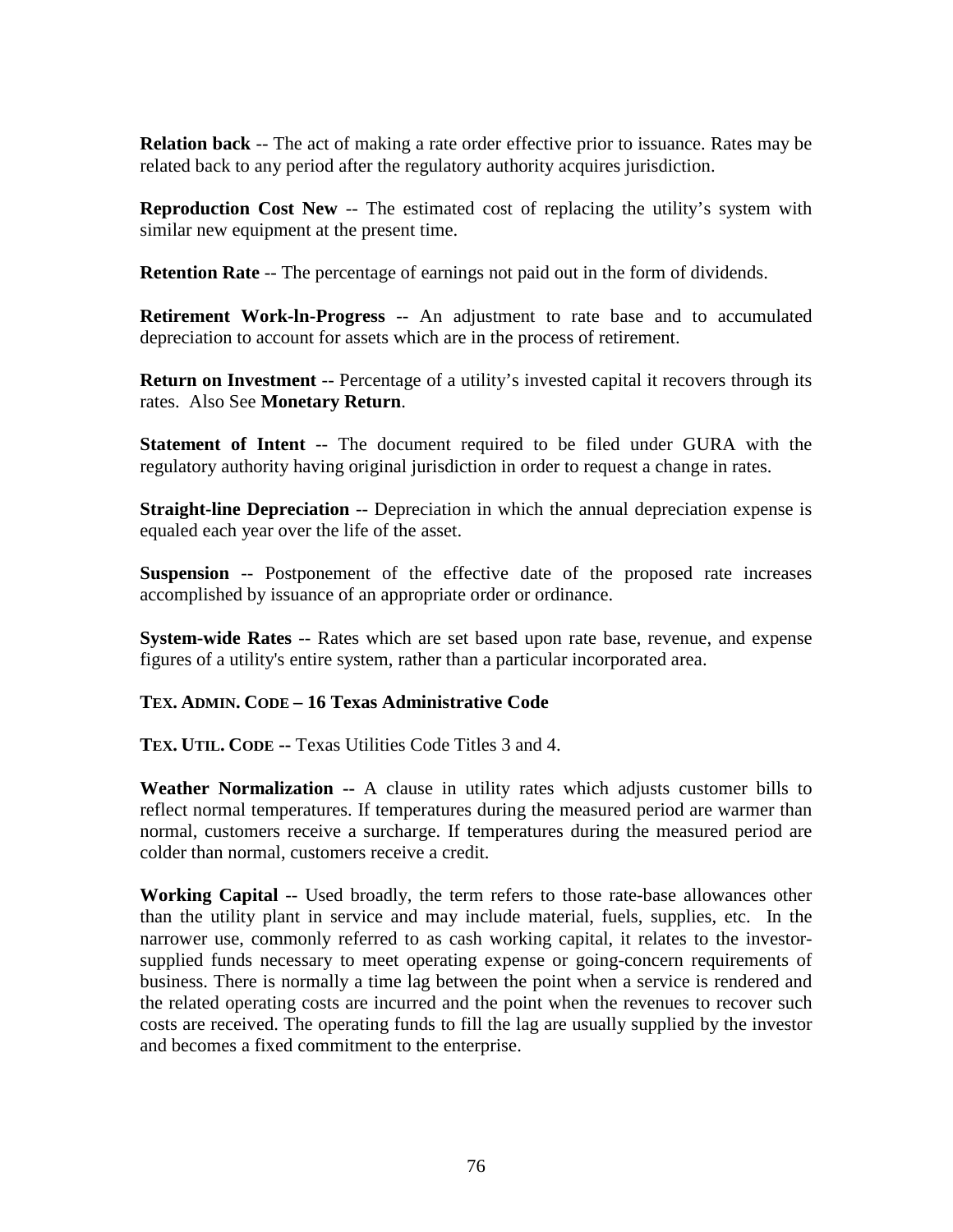### **BIBLIOGRAPHY**

### **BOOKS**

Bonbright, James C., Principles of Public Utility Rates. New York: Columbia University Press, 1961.

Garfield, Paul J. and Wallace F. Lovejoy, Public Utility Economics. Englewood Cliffs, N.J.: Prentice-Hall, 1967.

Kahn, Alfred E., The Economics of Regulation: Principles and Institutions Vols. I and 11, New York: John Wiley & Sons, Inc., 1971.

Weston, J. Fred and Brigham, Eugene F. Managerial Finance. 5th ed. Illinois: Dryden Press, 1975.

## **LAW REVIEW ARTICLES**

Adams, Representing Clients in Administrative Adjudication Proceedings, 74 NW U. L. Rev. 854 (1980).

Aman, Jr., Natural Gas and Electricity Utility Rate Reform: Taxation through Ratemaking, 28 Hastings L. J. 1075 (1977).

Natural Gas Rate Design: A Neglected Issue, 31 V and L. Rev. 1089 (1978).

Natural Gas Rate Regulation: The Conflict in the Application of the Just and Reasonable Standard, 12 Tulsa L. J. 293 (1976).

Pleitz and Little, Municipalities and Public Utility Regulatory Act, 28 Baylor L. Rev. 977 (1976).

Protection of Public Utility Consumers, 28 Baylor L. Rev. 1061 (1976).

Public Utility Regulation in Texas, Symposium, 28 Baylor L. Rev. 771 (1976).

Rate Design, 28 Baylor L. Rev. 1083 (1976).

Rate Regulation: Alvin Case, 28 Baylor L. Rev. 1073 (1976).

Student Symposium: Public Utility Regulation in Texas, 7 St. Mary's L. J. SIS (1975).